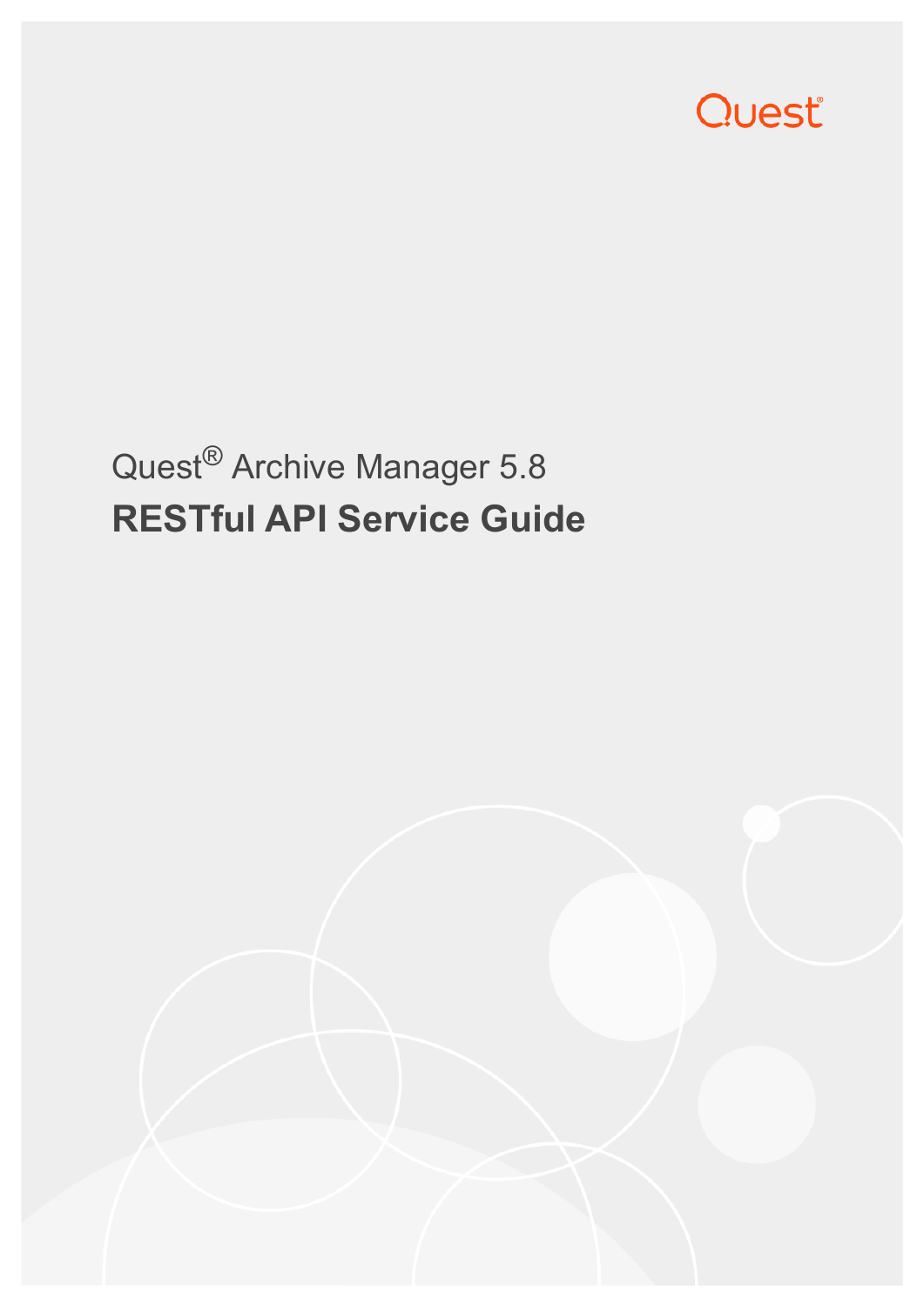#### **© 2020 Quest Software Inc.**

#### **ALL RIGHTS RESERVED.**

This guide contains proprietary information protected by copyright. The software described in this guide is furnished under a software license or nondisclosure agreement. This software may be used or copied only in accordance with the terms of the applicable agreement. No part of this guide may be reproduced or transmitted in any form or by any means, electronic or mechanical, including photocopying and recording for any purpose other than the purchaser's personal use without the written permission of Quest Software Inc.

The information in this document is provided in connection with Quest Software products. No license, express or implied, by estoppel or otherwise, to any intellectual property right is granted by this document or in connection with the sale of Quest<br>Software products. EXCEPT AS SET FORTH IN THE TERMS AND CONDITIONS AS SPECIFIED IN THE LICENSE<br>A EXPRESS, IMPLIED OR STATUTORY WARRANTY RELATING TO ITS PRODUCTS INCLUDING, BUT NOT LIMITED TO, THE IMPLIED WARRANTY OF MERCHANTABILITY, FITNESS FOR A PARTICULAR PURPOSE, OR NON-INFRINGEMENT. IN NO EVENT SHALL QUEST SOFTWARE BE LIABLE FOR ANY DIRECT, INDIRECT, CONSEQUENTIAL, PUNITIVE, SPECIAL OR INCIDENTAL DAMAGES (INCLUDING, WITHOUT LIMITATION, DAMAGES FOR LOSS OF PROFITS, BUSINESS<br>INTERRUPTION OR LOSS OF INFORMATION) ARISING OUT OF THE USE OR INABILITY TO USE THIS DOCUMENT, EVEN IF QUEST SOFTWARE HAS BEEN ADVISED OF THE POSSIBILITY OF SUCH DAMAGES. Quest Software makes no representations or warranties with respect to the accuracy or completeness of the contents of this document and reserves the right to make changes to specifications and product descriptions at any time without notice. Quest Software does not make any commitment to update the information contained in this document.

If you have any questions regarding your potential use of this material, contact:

Quest Software Inc. Attn: LEGAL Dept. 4 Polaris Way Aliso Viejo, CA 92656

Refer to our website [\(www.quest.com](http://www.quest.com)) for regional and international office information.

#### **Patents**

Quest Software is proud of our advanced technology. Patents and pending patents may apply to this product. For the most current information about applicable patents for this product, please visit our website at www.quest.com/legal.

#### **Trademarks**

Quest Software, Quest, and the Quest logo are trademarks and registered trademarks of Quest Software Inc. in the U.S.A. and other countries. For a complete list of Quest Software trademarks, please visit our website at [www.quest.com/legal](http://www.quest.com/legal). All other trademarks, servicemarks, registered trademarks, and registered servicemarks are the property of their respective owners.

#### **Legend**

**CAUTION: A CAUTION icon indicates potential damage to hardware or loss of data if instructions are not followed.** ţ

**IMPORTANT**, **NOTE**, **TIP**, **MOBILE**, or **VIDEO:** An information icon indicates supporting information.i

Archive Manager RESTful API Service Guide Updated - March 2020 Software Version - 5.8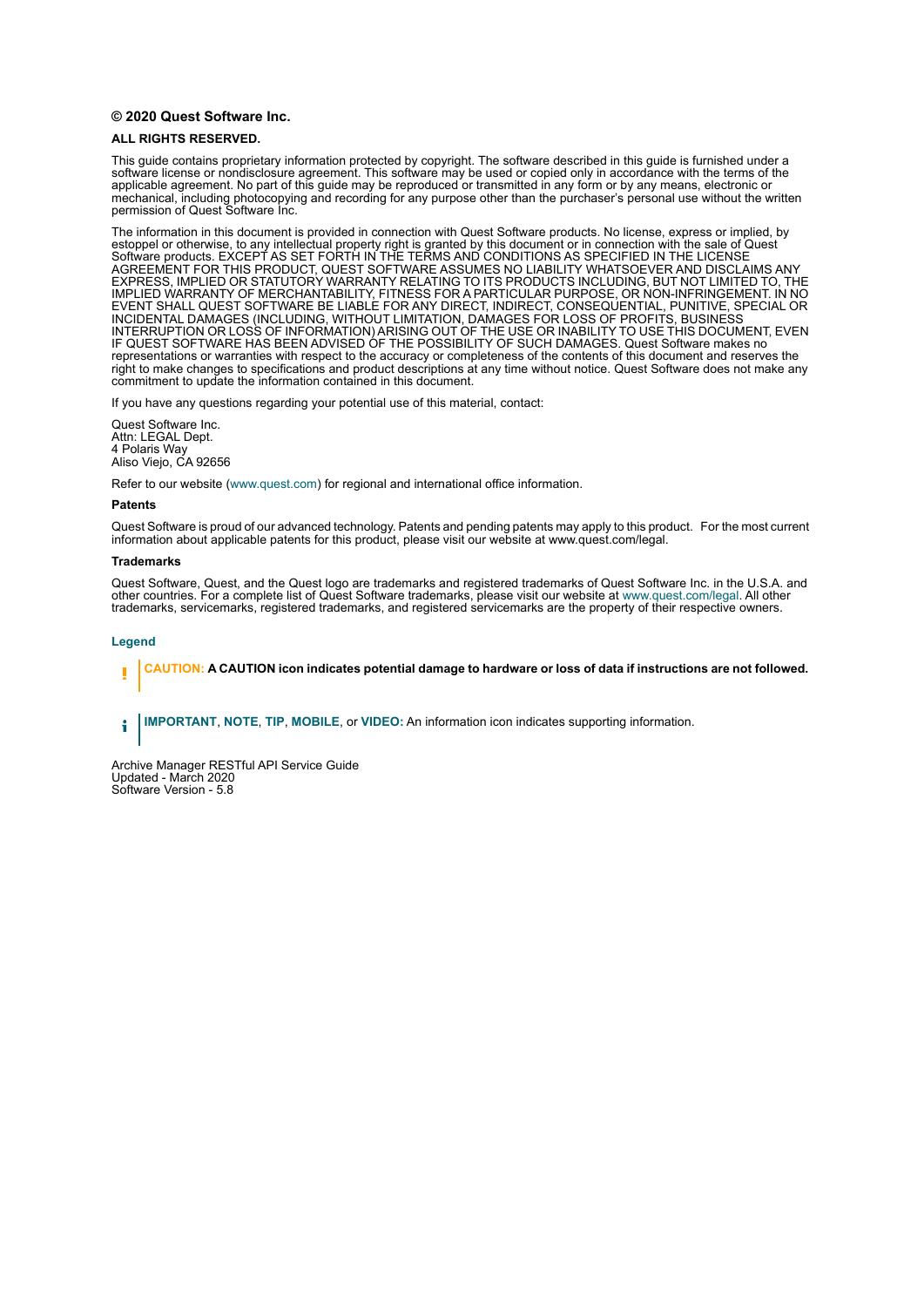#### **Contents**

| /v1/alertservicequeries/schema.{format} $\dots\dots\dots\dots\dots\dots\dots\dots\dots\dots\dots\dots\dots\dots$ |
|------------------------------------------------------------------------------------------------------------------|
| /v1/attachments/file/{checksumOrld}/accesshistories.{format} 31                                                  |
|                                                                                                                  |
|                                                                                                                  |
|                                                                                                                  |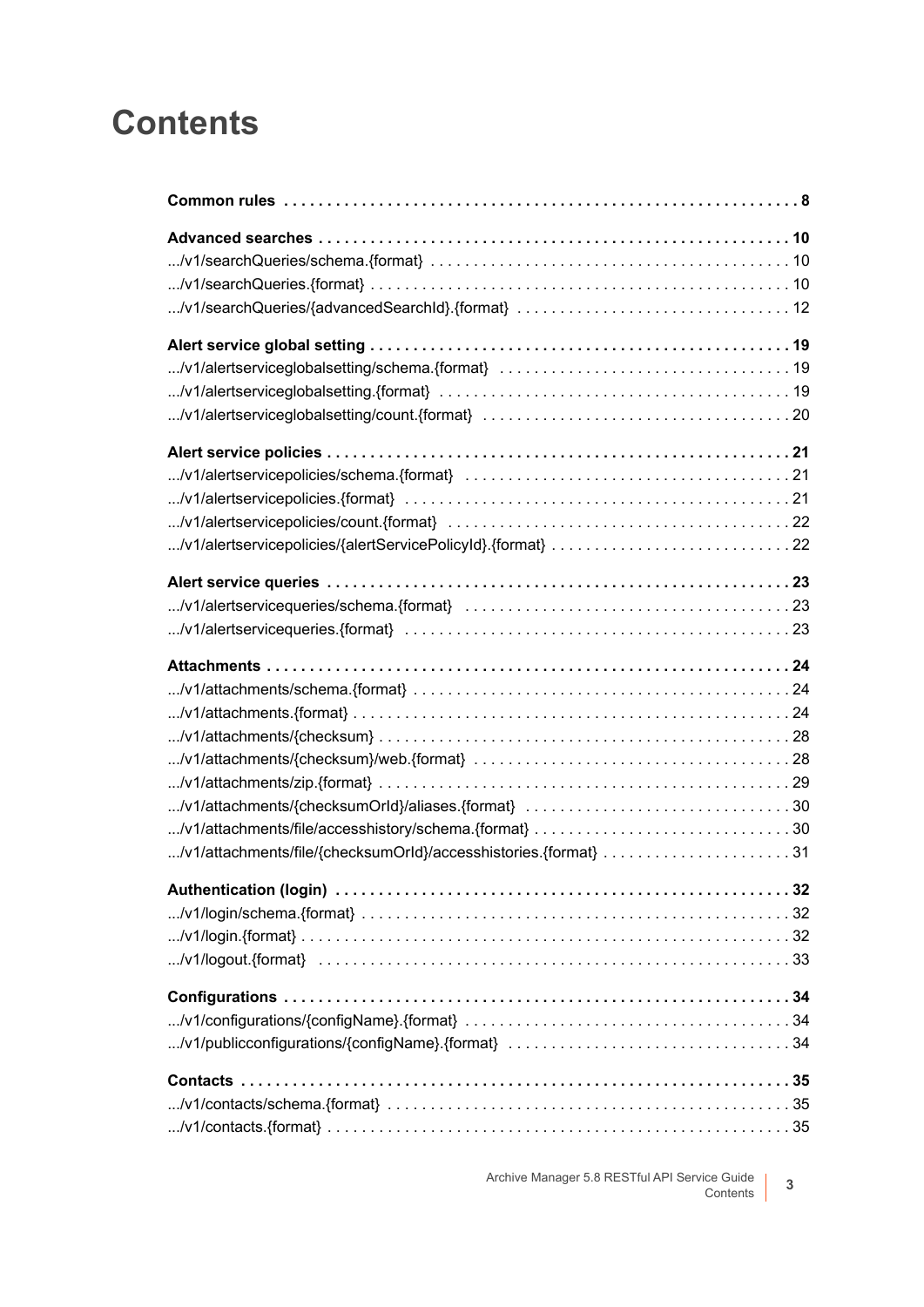| /v1/delegationlogs/logins/{loginId}/mailboxes/{mailboxId}.{format} 40                                             |  |
|-------------------------------------------------------------------------------------------------------------------|--|
|                                                                                                                   |  |
|                                                                                                                   |  |
|                                                                                                                   |  |
|                                                                                                                   |  |
|                                                                                                                   |  |
|                                                                                                                   |  |
|                                                                                                                   |  |
|                                                                                                                   |  |
|                                                                                                                   |  |
|                                                                                                                   |  |
| /v1/folders/{folderId}/messages/{messageId}.{format} 52                                                           |  |
|                                                                                                                   |  |
| /v1/folders/{parentFolderId}/subfolders/count.{format} 55                                                         |  |
| /v1/folders/{parentFolderId}/subfolders/{subfolderId}.{format} 55                                                 |  |
|                                                                                                                   |  |
|                                                                                                                   |  |
|                                                                                                                   |  |
|                                                                                                                   |  |
|                                                                                                                   |  |
|                                                                                                                   |  |
|                                                                                                                   |  |
|                                                                                                                   |  |
|                                                                                                                   |  |
|                                                                                                                   |  |
|                                                                                                                   |  |
|                                                                                                                   |  |
|                                                                                                                   |  |
|                                                                                                                   |  |
|                                                                                                                   |  |
|                                                                                                                   |  |
|                                                                                                                   |  |
|                                                                                                                   |  |
|                                                                                                                   |  |
|                                                                                                                   |  |
|                                                                                                                   |  |
|                                                                                                                   |  |
| v1/logindomains/count.{format} $\dots\dots\dots\dots\dots\dots\dots\dots\dots\dots\dots\dots\dots\dots\dots\dots$ |  |
|                                                                                                                   |  |
|                                                                                                                   |  |
|                                                                                                                   |  |
|                                                                                                                   |  |
|                                                                                                                   |  |

Archive Manager 5.8 RESTful API Service Guide Contents **<sup>4</sup>**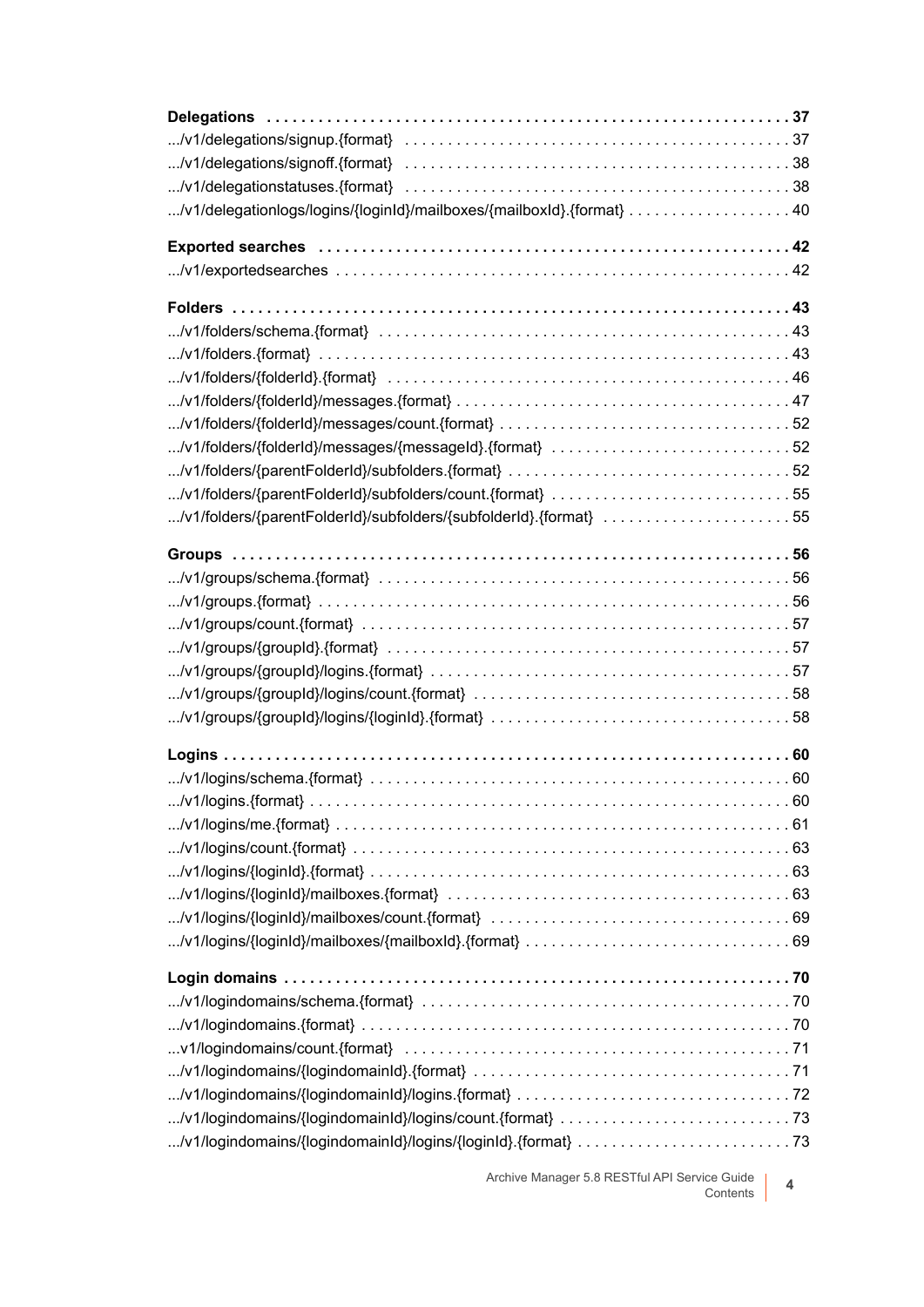| /v1/mailboxes/{mailboxId}/messages/count.{format} $\dots\dots\dots\dots\dots\dots\dots\dots\dots\dots$ |  |
|--------------------------------------------------------------------------------------------------------|--|
| /v1/mailboxes/{mailboxld}/messages/{messageId}.{format} 85                                             |  |
|                                                                                                        |  |
|                                                                                                        |  |
|                                                                                                        |  |
|                                                                                                        |  |
|                                                                                                        |  |
|                                                                                                        |  |
|                                                                                                        |  |
|                                                                                                        |  |
|                                                                                                        |  |
|                                                                                                        |  |
|                                                                                                        |  |
|                                                                                                        |  |
|                                                                                                        |  |
|                                                                                                        |  |
|                                                                                                        |  |
|                                                                                                        |  |
|                                                                                                        |  |
|                                                                                                        |  |
|                                                                                                        |  |
|                                                                                                        |  |
|                                                                                                        |  |
|                                                                                                        |  |
|                                                                                                        |  |
|                                                                                                        |  |
|                                                                                                        |  |
|                                                                                                        |  |
|                                                                                                        |  |
|                                                                                                        |  |
|                                                                                                        |  |
|                                                                                                        |  |
|                                                                                                        |  |
|                                                                                                        |  |
|                                                                                                        |  |
|                                                                                                        |  |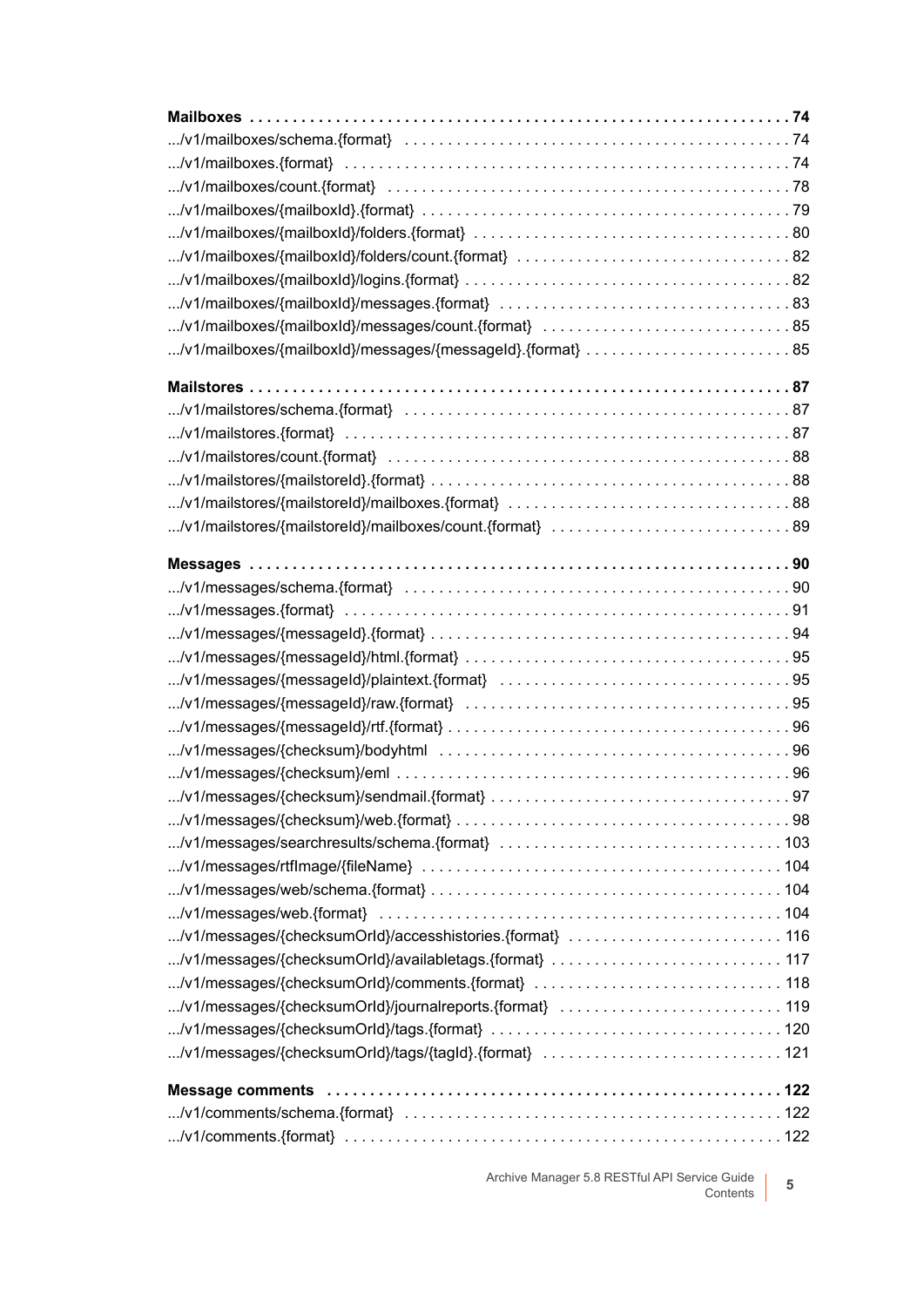| Message folders in the content of the content of the Message folders in the content of the content of the Message of the Message of the Message of the Message of the Message of the Message of the Message of the Message of |  |
|-------------------------------------------------------------------------------------------------------------------------------------------------------------------------------------------------------------------------------|--|
|                                                                                                                                                                                                                               |  |
|                                                                                                                                                                                                                               |  |
|                                                                                                                                                                                                                               |  |
|                                                                                                                                                                                                                               |  |
|                                                                                                                                                                                                                               |  |
|                                                                                                                                                                                                                               |  |
|                                                                                                                                                                                                                               |  |
| /v1/organizationalunits.{format} $\dots\dots\dots\dots\dots\dots\dots\dots\dots\dots\dots\dots\dots\dots\dots\dots\dots$                                                                                                      |  |
|                                                                                                                                                                                                                               |  |
|                                                                                                                                                                                                                               |  |
| /v1/organizationalunits/{organizationalunitsId}/logins.{format} 131                                                                                                                                                           |  |
| /v1/organizationalunits/{organizationalunitsId}/logins/count.{format} 132                                                                                                                                                     |  |
| /v1/organizationalunits/{organizationalunitsId}/mailboxes.{format}  133                                                                                                                                                       |  |
| /v1/organizationalunits/{organizationalunitsId}/mailboxes/count.{format}  134                                                                                                                                                 |  |
|                                                                                                                                                                                                                               |  |
|                                                                                                                                                                                                                               |  |
|                                                                                                                                                                                                                               |  |
|                                                                                                                                                                                                                               |  |
|                                                                                                                                                                                                                               |  |
|                                                                                                                                                                                                                               |  |
|                                                                                                                                                                                                                               |  |
|                                                                                                                                                                                                                               |  |
| /v1/retentionchangelogs/{retentionchangelogsId}.{format} 138                                                                                                                                                                  |  |
|                                                                                                                                                                                                                               |  |
|                                                                                                                                                                                                                               |  |
|                                                                                                                                                                                                                               |  |
|                                                                                                                                                                                                                               |  |
|                                                                                                                                                                                                                               |  |
|                                                                                                                                                                                                                               |  |
|                                                                                                                                                                                                                               |  |
|                                                                                                                                                                                                                               |  |
| /v1/retentionmessagelogs/{retentionMessageLogId}.{format} 142                                                                                                                                                                 |  |
|                                                                                                                                                                                                                               |  |
|                                                                                                                                                                                                                               |  |
|                                                                                                                                                                                                                               |  |
|                                                                                                                                                                                                                               |  |
|                                                                                                                                                                                                                               |  |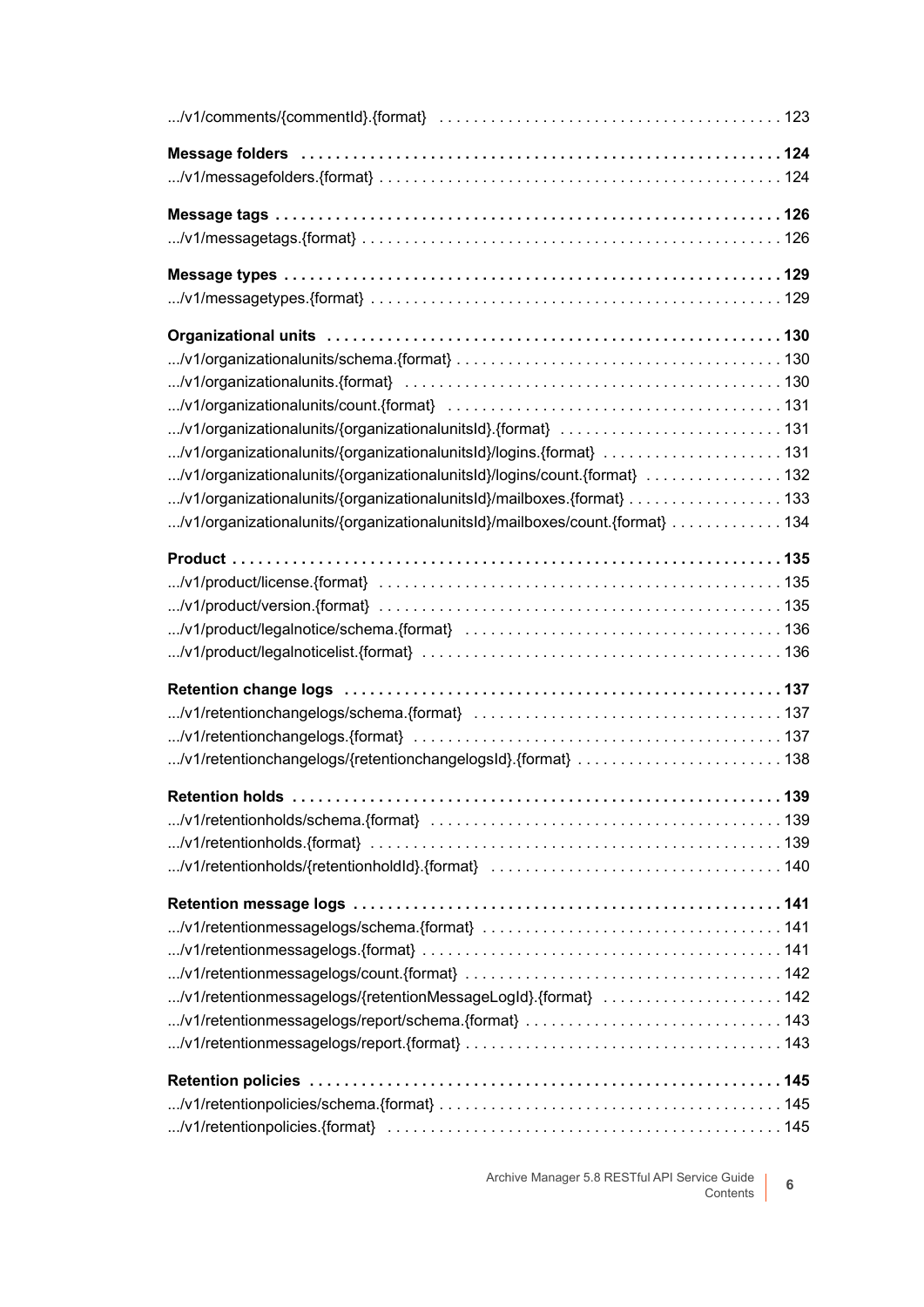| /v1/retentionruns/{retentionrunld}/retentionrunpolicies.{format}  151                                                         |  |
|-------------------------------------------------------------------------------------------------------------------------------|--|
|                                                                                                                               |  |
| /v1/retentionruns/{retentionrunId}/retentionrunpolicies/count.{format}  152                                                   |  |
|                                                                                                                               |  |
|                                                                                                                               |  |
|                                                                                                                               |  |
|                                                                                                                               |  |
| /v1/retentionrunpolicies/{retentionrunpolicyId}.{format}  154                                                                 |  |
|                                                                                                                               |  |
|                                                                                                                               |  |
|                                                                                                                               |  |
|                                                                                                                               |  |
|                                                                                                                               |  |
|                                                                                                                               |  |
|                                                                                                                               |  |
|                                                                                                                               |  |
| $\ldots$ /v1/securityroles/schema.{format} $\dots\dots\dots\dots\dots\dots\dots\dots\dots\dots\dots\dots\dots\dots\dots\dots$ |  |
|                                                                                                                               |  |
|                                                                                                                               |  |
|                                                                                                                               |  |
|                                                                                                                               |  |
|                                                                                                                               |  |
|                                                                                                                               |  |
|                                                                                                                               |  |
|                                                                                                                               |  |
|                                                                                                                               |  |
|                                                                                                                               |  |
|                                                                                                                               |  |
|                                                                                                                               |  |
|                                                                                                                               |  |
|                                                                                                                               |  |
|                                                                                                                               |  |
|                                                                                                                               |  |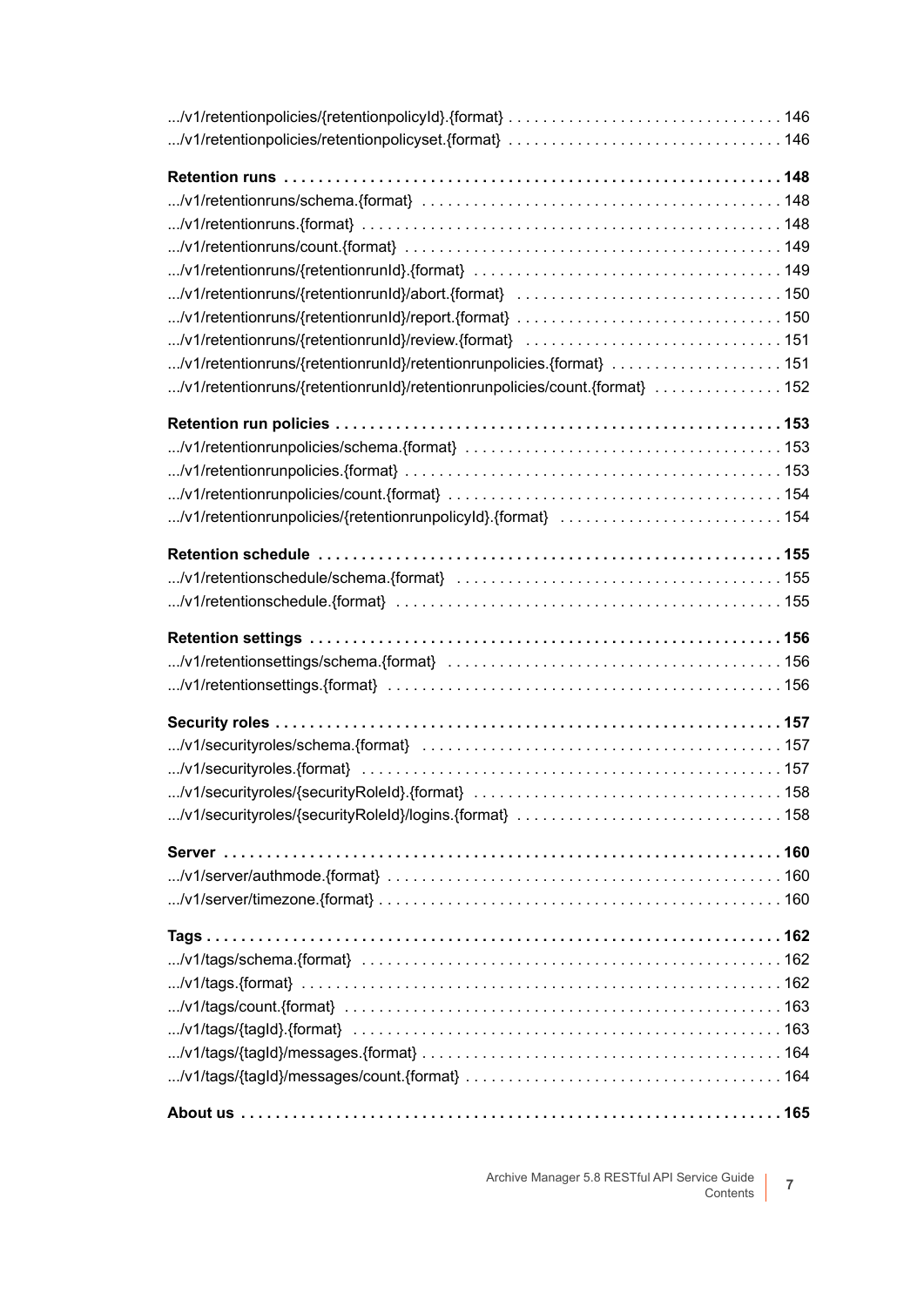## **Common rules**

- <span id="page-7-0"></span>**•** Archive Manager data objects are organized into collections.
- **•** Some collections have sub-collections.
- **•** All data objects and data object collections support four HTTP actions:
	- **▪** GET Read.
	- **▪** POST Create.
	- **▪** PUT Update.
	- **▪** DELETE Delete.
- **•** If the action is not listed in the Supported HTTP method it is currently Not Supported it will return a Not Supported error message.
- **•** All data objects and data object collections support both JSON and XML format.
	- **▪** Default format is JSON.
	- **▪** Format can be explicitly specified by adding ".xml" or ".json" to the requested object.
	- **▪** When submitting data via POST or PUT, if the data is in XML format, POST must be directed to the ".xml" endpoint.
		- **▫** POST http://<archivemanager>/API/v1/logins.xml
		- **▫** PUT http://<archivemanager>/API/v1/logins/15.xml
- **•** Collections will never exceed two levels.
	- **▪** OK http://<archivemanager>/API/v1/logins/1/mailboxes
	- **▪** BAD http://<archivemanager>/API/v1/logins/1/mailboxes/2/messages
		- **▫** For access to the messages of the mailbox, use the mailboxes collection
			- **-** OK http://<archivemanager>/API/v1/mailboxes/2/messages
- **•** Some collections can be counted. For example,
	- **▪** GET http://<archivemanager>/API/v1/logins/count
	- **▪** GET http://<archivemanager>/API/v1/logins/1/mailboxes/count
- **•** Collections, unless otherwise noted, support paging and sorting with these parameters:
	- **▪** limit: specifies the maximum number of entries to display on a single page. If not specified, the setting **WWW Page Size** (default value: 20) in Configuration Console will be applied.To display all the entries on a single page, set *limit* to 0.
	- **▪** offset: specifies the first entry to retrieve from a collection.
	- lastId: contains the ID of the last entry in the previous returned result. If specified, entries that have IDs greater than the *lastId* value will be returned.
	- **▪** top: specifies the maximum number of entries to retrieve. Effective when the *lastId* parameter is not specified.
	- sort: specifies the field by which the entries will be sorted. Use minus for descending order. Examples:

**1**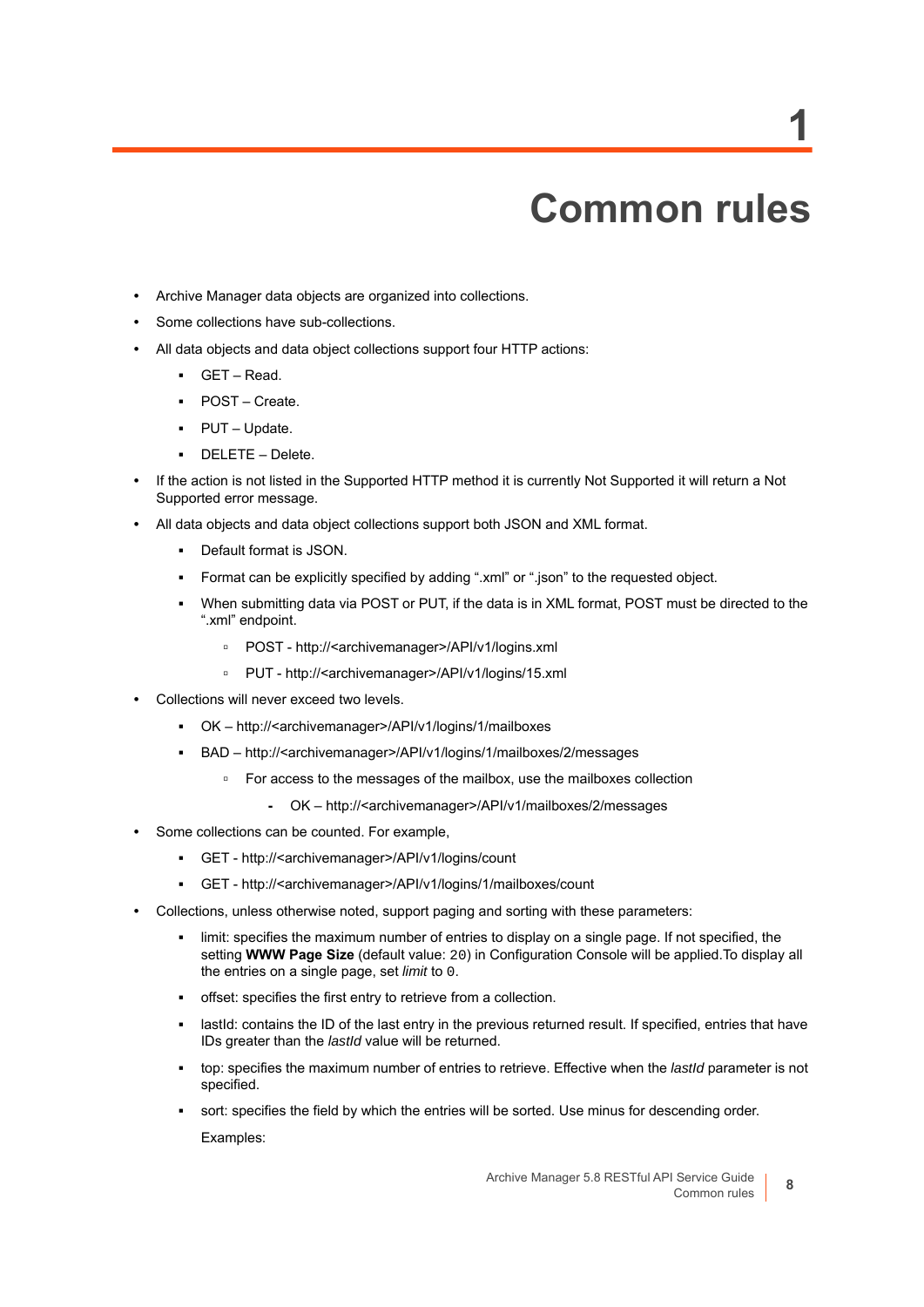- **▫** GET http://<archivemanager>/API/v1/logins?limit=10&offset=5
- **▫** GET http://<archivemanager>/API/v1/logins?limit=10&lastId=5
- **▫** GET http://<archivemanager>/API/v1/logins?top=10
- **▫** GET http://<archivemanager>/API/v1/logins?sort=id
- **▫** GET http://<archivemanager>/API/v1/logins?sort=-id
- **•** Data objects can be filtered if the API supports for the parameter *fields*. Use commas to separate multiple field properties.
- **•** Some collections support searching. Use an asterisk to use wildcards.
	- **▪** GET http://<archivemanager>/API/v1/logins?query=loginName:admin\*
- **•** When creating a new mailbox, if no OwnerLoginId is provided, the currently logged in user's LoginId is used. If an OwnerLoginId is provided, the newly-created mailbox is owned by that user. If the mailbox is created using a login's Mailboxes sub-collection, access to the mailbox is delegated to the login specified.
- **•** On remote servers HTTP Application ID header value is required.
	- **▪** X-ApplicationId: ApiTestApplication
	- **This header is only required during the initial authentication, once an Authentication Cookie has** been established the X-ApplicationId header is no longer required.
- **•** Response headers:
	- **▪** X-Result-TotalRows: Returns the number of the collections retrieved. The value will not be affected when the pagination parameter *top* is specified.
	- **X-QueryId: Returns the current query ID for you to perform the same query with it if needed.**
- **•** Link relations in the response header:
	- **▪** rel="self": Specifies the URL that generated the current response.
	- **▪** rel="base": Specifies the URL which calls the API.
	- rel="next": Navigates to the subsequent page of results when the parameter lastId is specified.
- **•** The Web Service supports Forms Authentication and Windows Authentication.
	- **▪** If IIS is configured for Forms Authentication the website will respond with a "WWW-Authenticate" challenge.
	- The correct response to this challenge is a header of "Authorization: Basic" a space and a base64 encoded colon separated key-value pair as described in RFC 2617.
	- After authentication a cookie is returned that can be used for future requests, you no longer need to provide the Authorization header if the cookie is valid.
	- **▪** The cookie is valid for 48 hours and renews after each request, use the updated cookie from each response. Can be set within Web.Config "AuthenticationTimeoutMinutes".
- **•** API access can be over HTTP or HTTPS, using the URL prefix: http://<archivemanager>/API or https://<archivemanager>/API.

The <archivemanager> specifies the domain name or IP address of the server where the REST service endpoint is hosted.

The reference documentation for each API call shows the REST resource, method, and parameters that must be appended to the base URL to form a request. The following is an example of a well-formed REST URL:

http://<archivemanager>/API/v1/logins.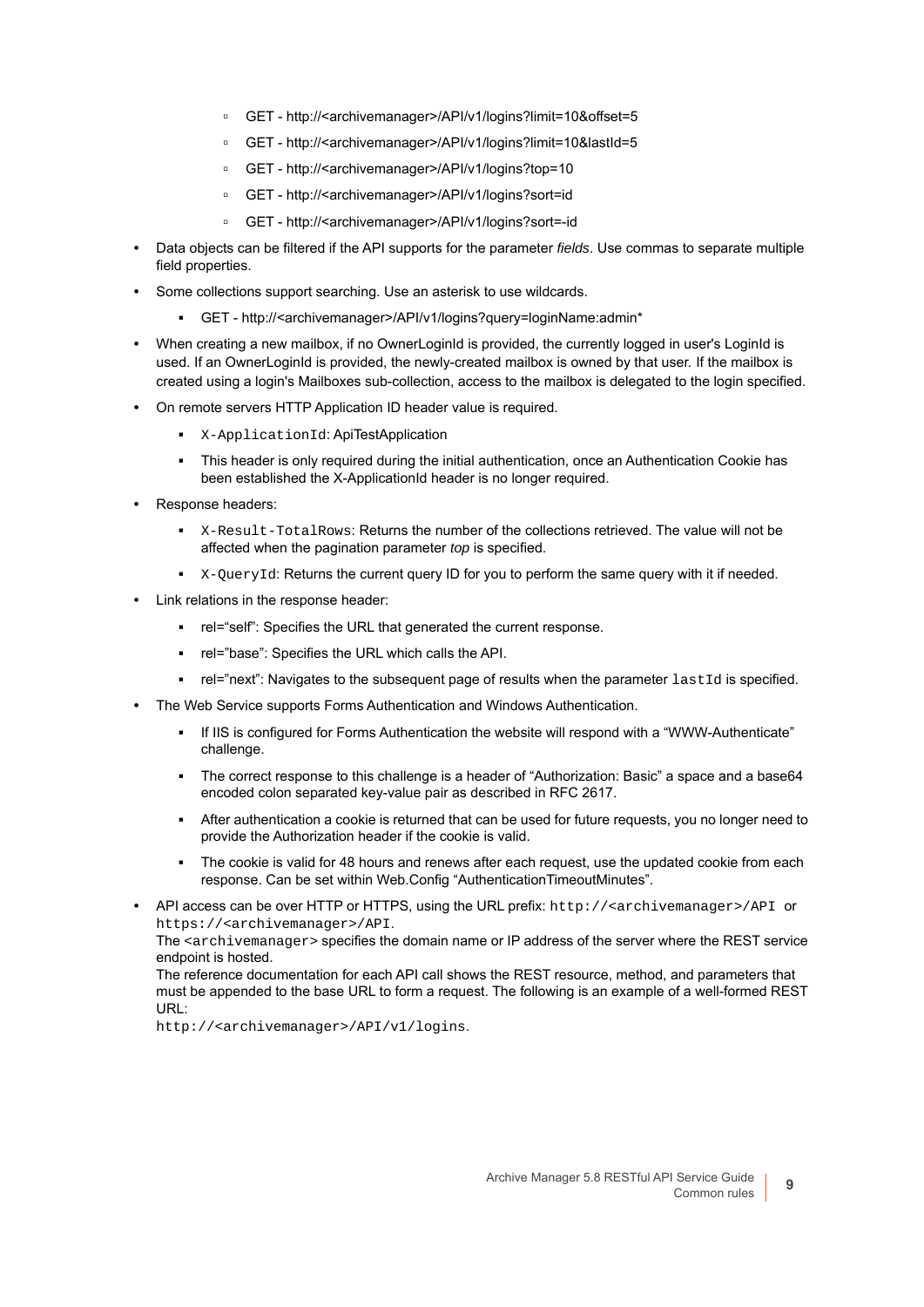# **Advanced searches**

- <span id="page-9-0"></span>**•** [.../v1/searchQueries/schema.{format}](#page-9-1)
- **•** [.../v1/searchQueries.{format}](#page-9-2)
- **•** [.../v1/searchQueries/{advancedSearchId}.{format}](#page-11-0)

## <span id="page-9-1"></span>**.../v1/searchQueries/schema.{format}**

#### **Supported HTTP method**

**GET** 

#### **GET**

Retrieves JSON or XML schema for advanced search.

## <span id="page-9-2"></span>**.../v1/searchQueries.{format}**

### **Supported HTTP method**

GET | POST | PUT

## **GET**

Retrieves a list of advanced searches created by the current user.

#### **Endpoint URI**

.../v1/searchQueries.{format}?query={query}

#### **Parameters:**

**•** query

**Query parameters:**

**•** loginId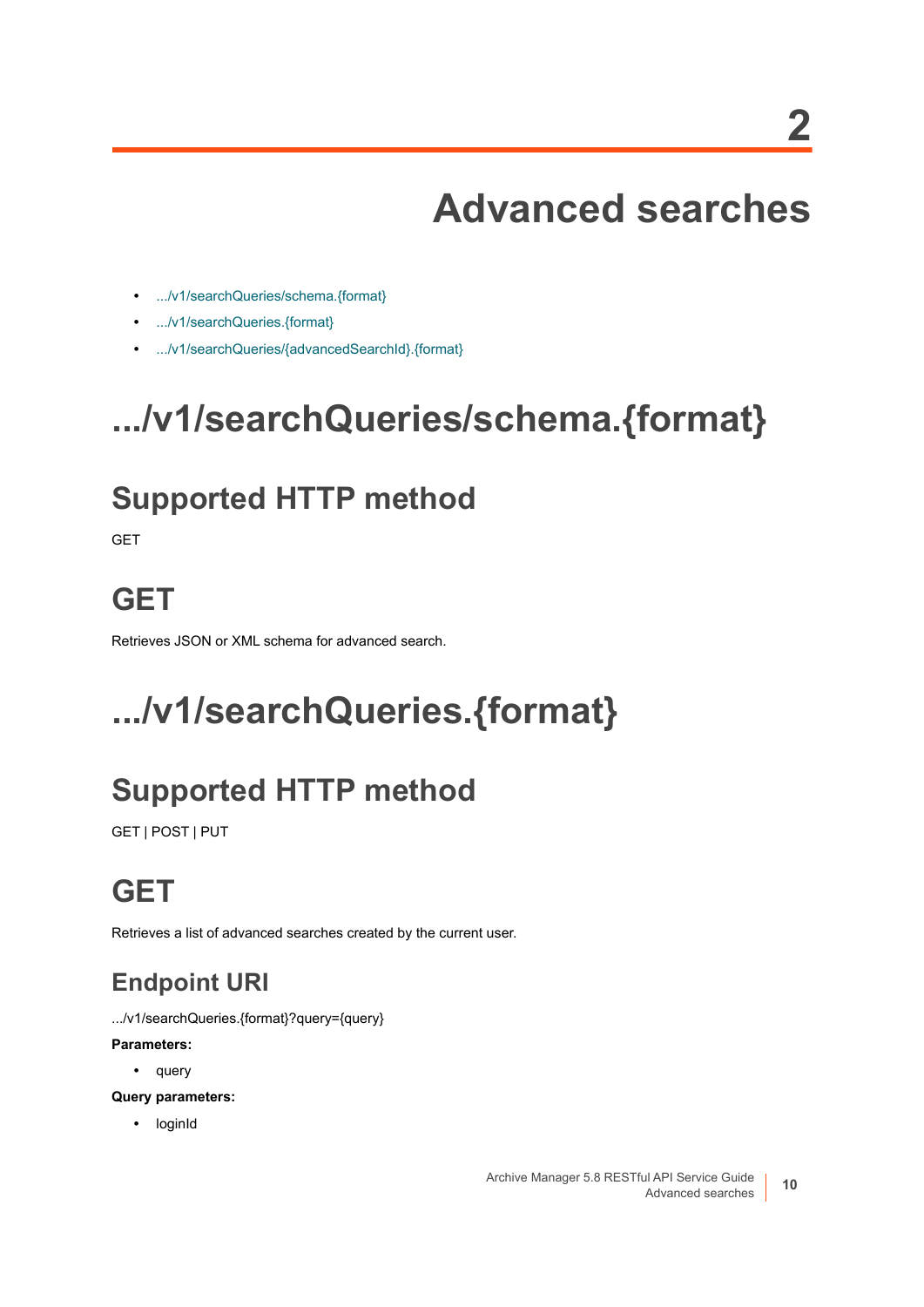**•** name: The saved search name.

#### **JSON response sample**

 $\overline{1}$ {

```
 "savedSearchID": 19,
   "name": "list_advancedSearch_01",
   "query": {
     "searchAllEmails": true,
     "mailboxType": "Lync",
     "includeSubFolders": false,
     "toOrFrom": "test01@test.com;test02.test.com;!justin",
     "dateMin": "2015-08-07T02:43:52Z",
     "dateMax": "2015-09-07T02:43:52Z",
     "hasAttachment": true,
     "attachmentName": "clander",
     "federated": false,
     "loginId": 12
   },
   "loginID": 1,
   "binaryChecksum": 12326374
 },
 {
   "savedSearchID": 20,
   "name": "list_advancedSearch_02",
   "query": {
     "searchAllEmails": false,
     "mailboxType": "Mail",
     "includeSubFolders": false,
     "to": "test01.test.com;*aha*;!hello*",
     "from": "test02.test.com",
     "hasAttachment": false,
     "tagName": "color",
     "federated": true,
     "instanceIds": [
       12,
       3,
       5
     ]
```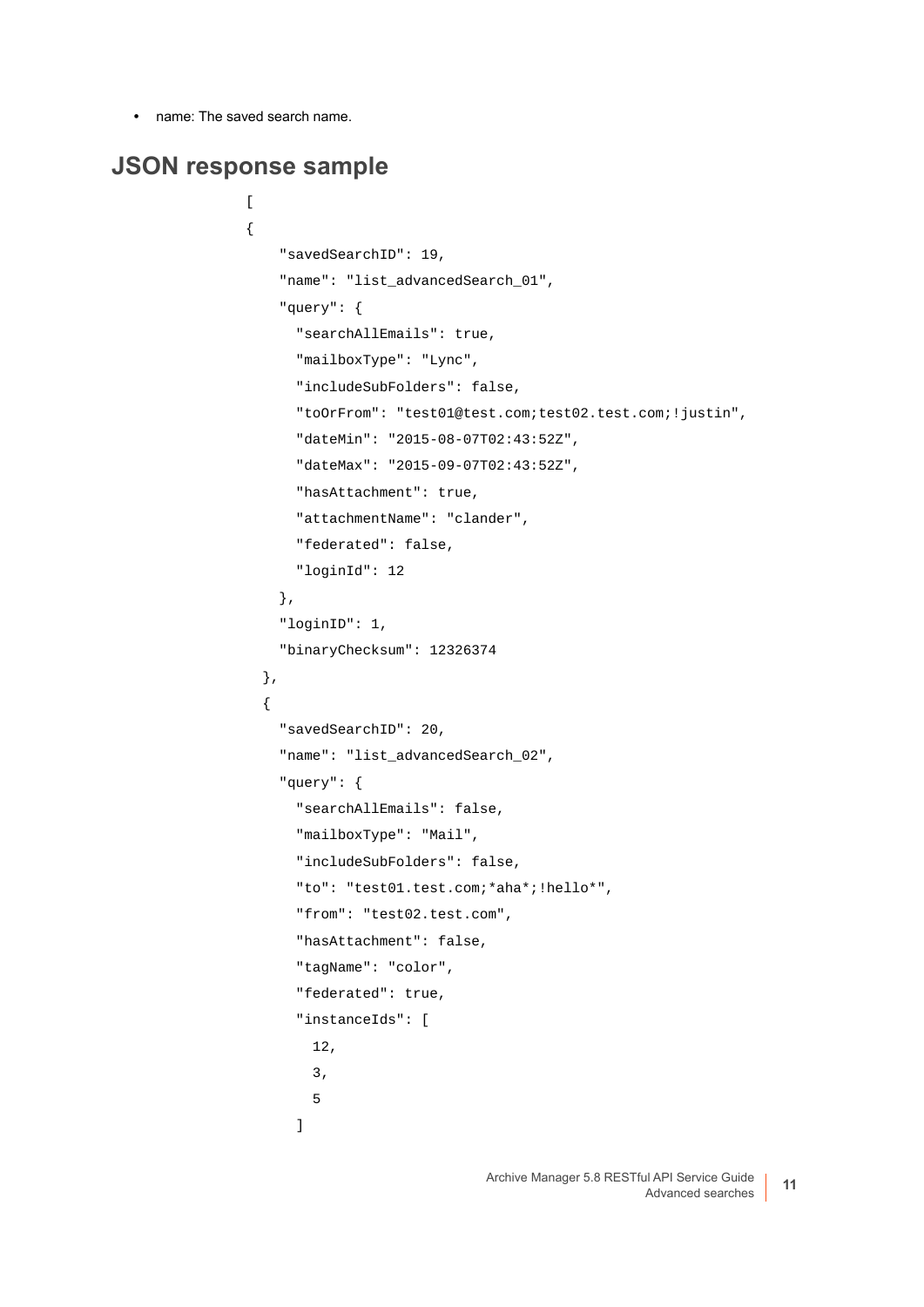```
 },
     "loginID": 1,
     "binaryChecksum": -12324456
   },
   {
     "savedSearchID": 21,
     "name": "list_advancedSearch_03",
     "query": {
       "searchAllEmails": false,
       "includeSubFolders": false,
       "fullTextSearchCriteria": {
         "query": "test query",
         "scope": 3
       },
       "toOrFrom": "test01.test.com;*aha*",
       "federated": false
     },
     "loginID": 1,
     "binaryChecksum": 23947245
   }
]
```
## **POST**

Adds a list of advanced searches to database.

## **PUT**

Updates a list of advanced searches to database.

## <span id="page-11-0"></span>**.../v1/searchQueries/{advancedSearchI d}.{format}**

## **Supported HTTP method**

GET | POST | PUT | DELETE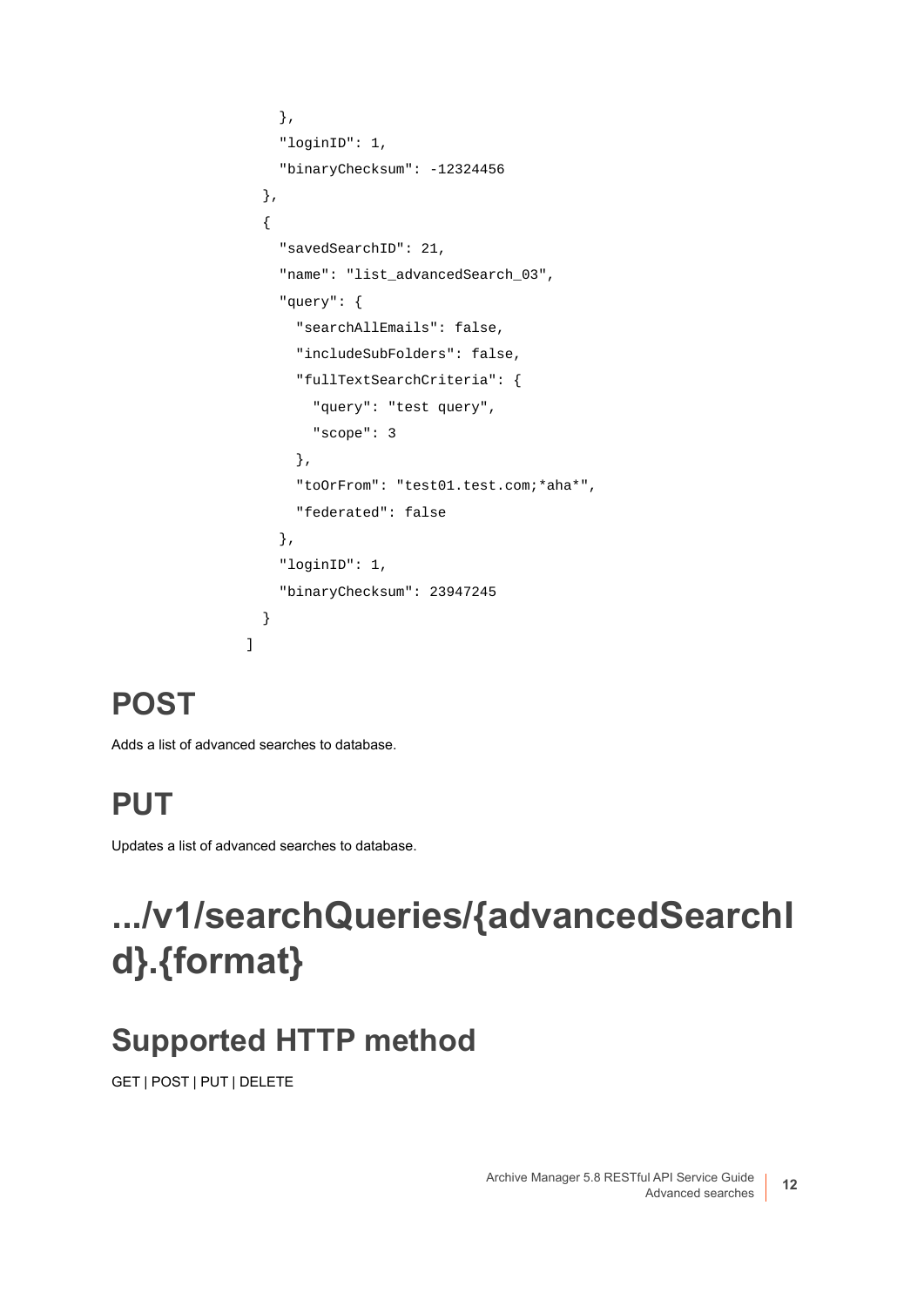#### **GET**

Retrieves an advanced search created by the current user by the search ID.

## **POST**

Adds an advanced search to database. It will returns the advanced search posted to database.

#### **JSON request sample**

{

```
 "savedSearchID": 18,
 "name": "list_advancedSearch_03",
 "query": {
   "searchAllEmails": false,
   "mailboxType": "Lync",
   "mailboxIds": [
     12,
     3,
     5
   ],
   "folderId": 12,
   "includeSubFolders": false,
   "fullTextSearchCriteria": {
     "query": "test query",
     "scope": "Subject|Body"
   },
   "to": "justin@test.com",
   "from": "test@test.com",
   "toOrFrom": "test01.test.com;*aha*",
   "dateMin": "2015-08-07T02:43:52Z",
   "dateMax": "2015-09-07T02:43:52Z",
   "dateProcessedMin": "2015-08-07T02:43:52Z",
   "dateProcessedMax": "2015-09-07T02:43:52Z",
   "dateModifiedMin": "2015-08-07T02:43:52Z",
   "dateModifiedMax": "2015-09-07T02:43:52Z",
   "hasAttachment": true,
   "attachmentName": "attach",
   "attachmentType": "PDF",
   "attachmentContentType": "json",
   "attachmentSizeMin": 0,
```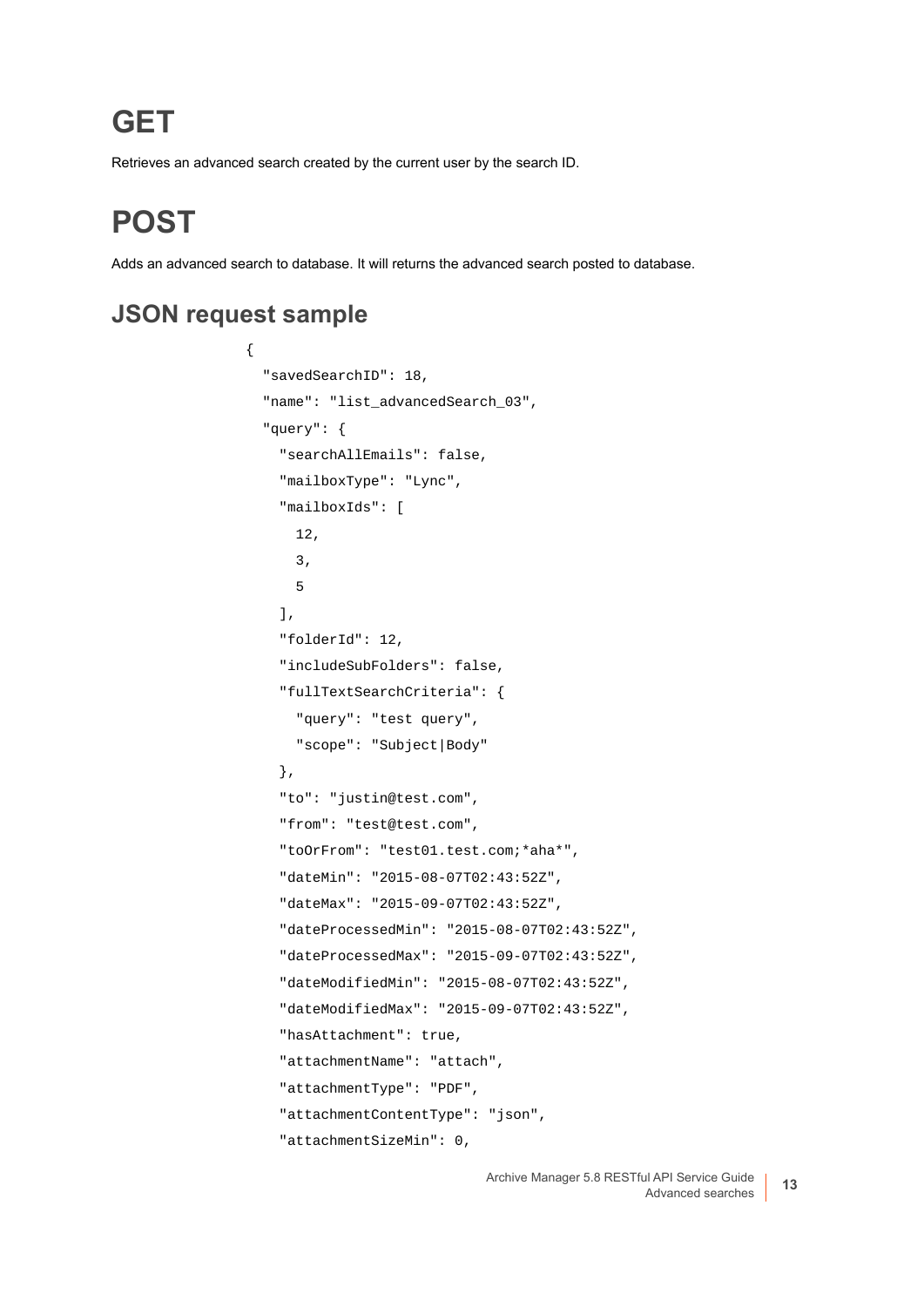```
 "attachmentSizeMax": 150,
     "attachmentVisible": true,
     "attachmentAttachMethod": "ByValue",
     "attachmentCheckSum": "c9c14469-509b-49fc-91d6-3a51bd458157",
     "tagName": "tag",
     "federated": false,
     "instanceIds": [
       12,
       3,
       5
     ],
     "loginId": 1,
     "impersonate": "test"
  },
   "loginID": 1,
   "binaryChecksum": 154990865
}
```
#### **JSON response sample**

```
{
   "savedSearchID": 18,
   "name": "list_advancedSearch_03",
   "query": {
     "searchAllEmails": false,
     "mailboxType": "Lync",
     "mailboxIds": [
       12,
       3,
       5
     ],
     "folderId": 12,
     "includeSubFolders": false,
     "fullTextSearchCriteria": {
       "query": "test query",
       "scope": "Subject|Body"
     },
     "to": "justin@test.com",
     "from": "test@test.com",
     "toOrFrom": "test01.test.com;*aha*",
```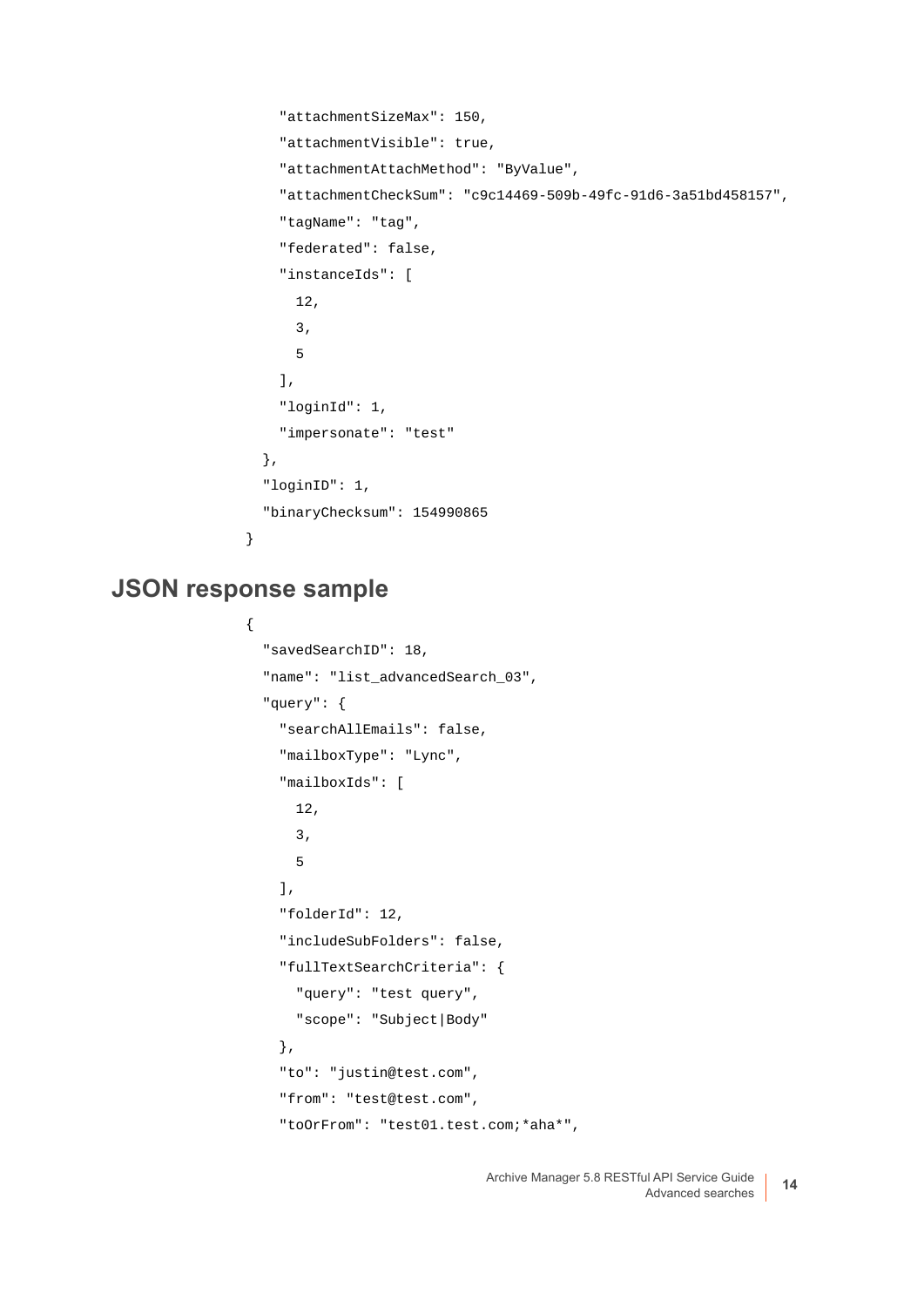```
 "dateMin": "2015-08-07T02:43:52Z",
   "dateMax": "2015-09-07T02:43:52Z",
   "dateProcessedMin": "2015-08-07T02:43:52Z",
   "dateProcessedMax": "2015-09-07T02:43:52Z",
   "dateModifiedMin": "2015-08-07T02:43:52Z",
   "dateModifiedMax": "2015-09-07T02:43:52Z",
   "hasAttachment": true,
   "attachmentName": "attach",
   "attachmentType": "PDF",
   "attachmentContentType": "json",
   "attachmentSizeMin": 0,
   "attachmentSizeMax": 150,
   "attachmentVisible": true,
   "attachmentAttachMethod": "ByValue",
   "attachmentCheckSum": "c9c14469-509b-49fc-91d6-3a51bd458157",
   "tagName": "tag",
   "federated": false,
   "instanceIds": [
     12,
     3,
     5
   ],
   "loginId": 1,
   "impersonate": "test"
 },
 "loginID": 1,
 "binaryChecksum": 154990865
```
#### **PUT**

Updates an advanced search by the search ID. It will return the advanced search updated to database.

#### **JSON request sample**

}

```
{
   "savedSearchID": 18,
   "name": "list_advancedSearch_03",
   "query": {
     "searchAllEmails": false,
     "mailboxType": "Lync",
```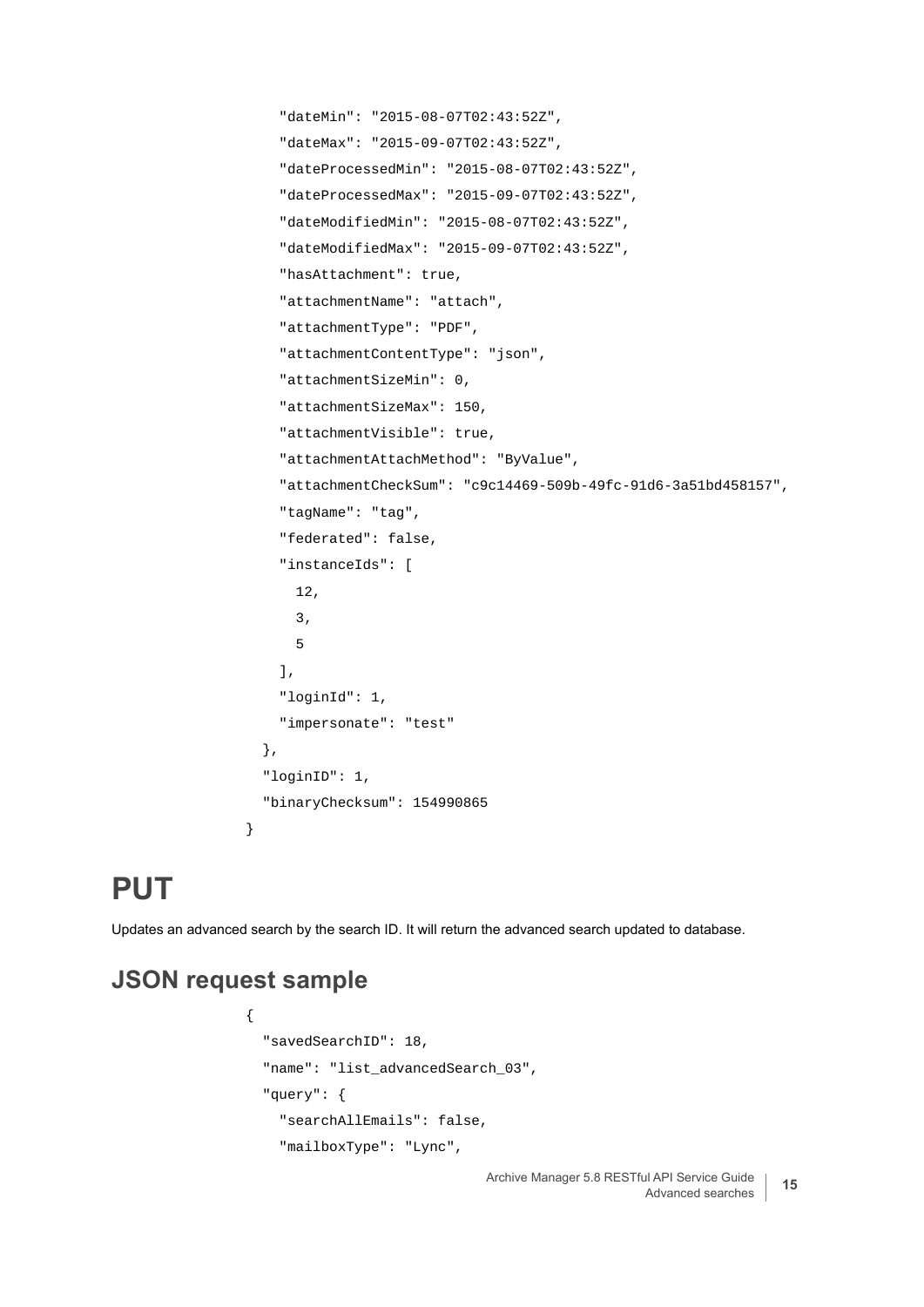```
 "mailboxIds": [
     12,
     3,
     5
  \mathbf{1},
   "folderId": 12,
   "includeSubFolders": false,
   "fullTextSearchCriteria": {
     "query": "test query",
     "scope": "Subject|Body"
   },
   "to": "justin@test.com",
   "from": "test@test.com",
   "toOrFrom": "test01.test.com;*aha*",
   "dateMin": "2015-08-07T02:43:52Z",
   "dateMax": "2015-09-07T02:43:52Z",
   "dateProcessedMin": "2015-08-07T02:43:52Z",
   "dateProcessedMax": "2015-09-07T02:43:52Z",
   "dateModifiedMin": "2015-08-07T02:43:52Z",
   "dateModifiedMax": "2015-09-07T02:43:52Z",
   "hasAttachment": true,
   "attachmentName": "attach",
   "attachmentType": "PDF",
   "attachmentContentType": "json",
   "attachmentSizeMin": 0,
   "attachmentSizeMax": 150,
   "attachmentVisible": true,
   "attachmentAttachMethod": "ByValue",
   "attachmentCheckSum": "c9c14469-509b-49fc-91d6-3a51bd458157",
   "tagName": "tag",
   "federated": false,
   "instanceIds": [
     12,
     3,
     5
   ],
   "loginId": 1,
   "impersonate": "test"
 },
 "loginID": 1,
```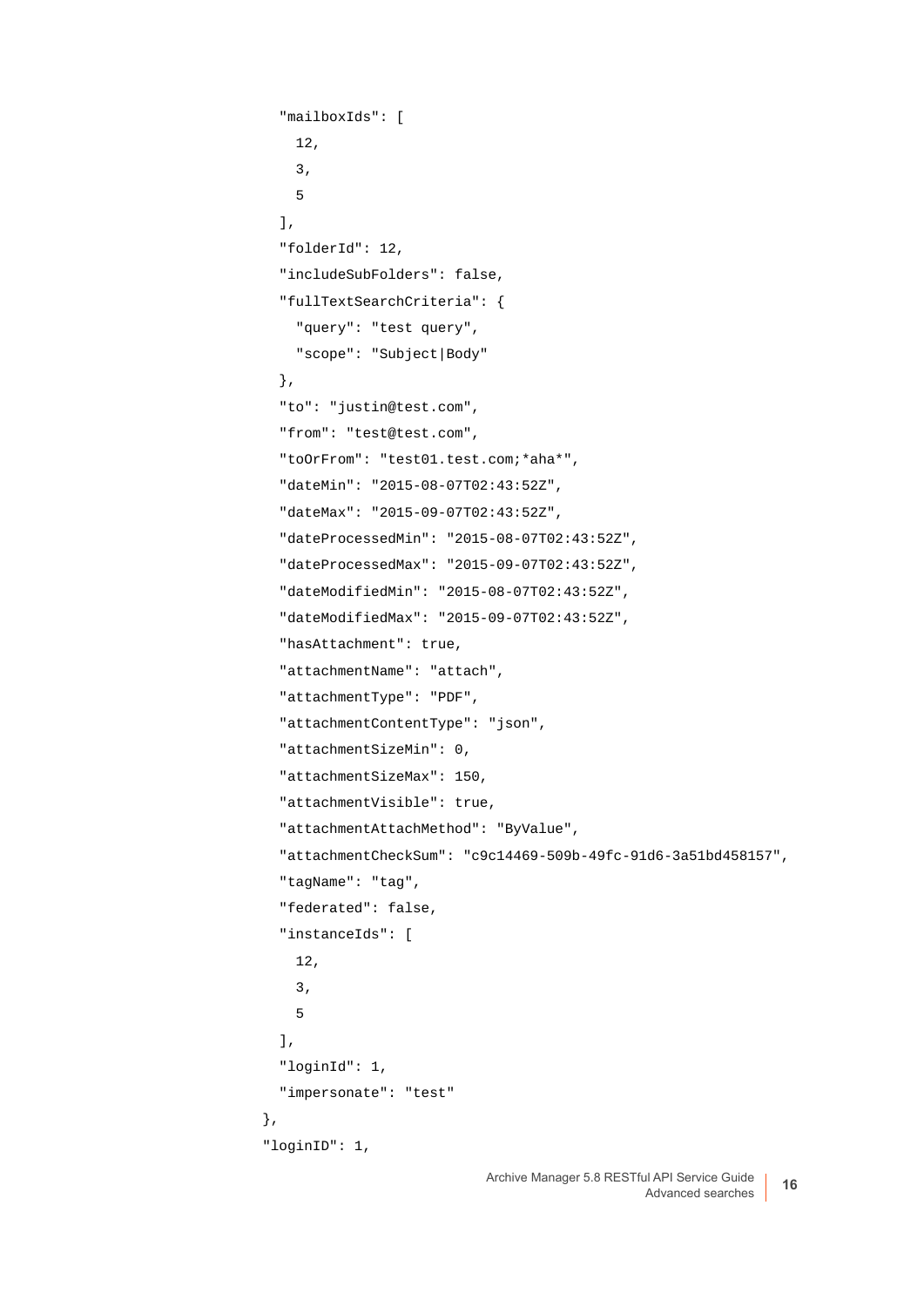```
 "binaryChecksum": 154990865
```
#### **JSON response sample**

{

}

```
 "savedSearchID": 18,
 "name": "list_advancedSearch_03",
 "query": {
   "searchAllEmails": false,
   "mailboxType": "Lync",
   "mailboxIds": [
     12,
    3,
     5
   ],
   "folderId": 12,
   "includeSubFolders": false,
   "fullTextSearchCriteria": {
     "query": "test query",
     "scope": "Subject|Body"
   },
   "to": "justin@test.com",
   "from": "test@test.com",
   "toOrFrom": "test01.test.com;*aha*",
   "dateMin": "2015-08-07T02:43:52Z",
   "dateMax": "2015-09-07T02:43:52Z",
   "dateProcessedMin": "2015-08-07T02:43:52Z",
   "dateProcessedMax": "2015-09-07T02:43:52Z",
   "dateModifiedMin": "2015-08-07T02:43:52Z",
   "dateModifiedMax": "2015-09-07T02:43:52Z",
   "hasAttachment": true,
   "attachmentName": "attach",
   "attachmentType": "PDF",
   "attachmentContentType": "json",
   "attachmentSizeMin": 0,
   "attachmentSizeMax": 150,
   "attachmentVisible": true,
   "attachmentAttachMethod": "ByValue",
   "attachmentCheckSum": "c9c14469-509b-49fc-91d6-3a51bd458157",
```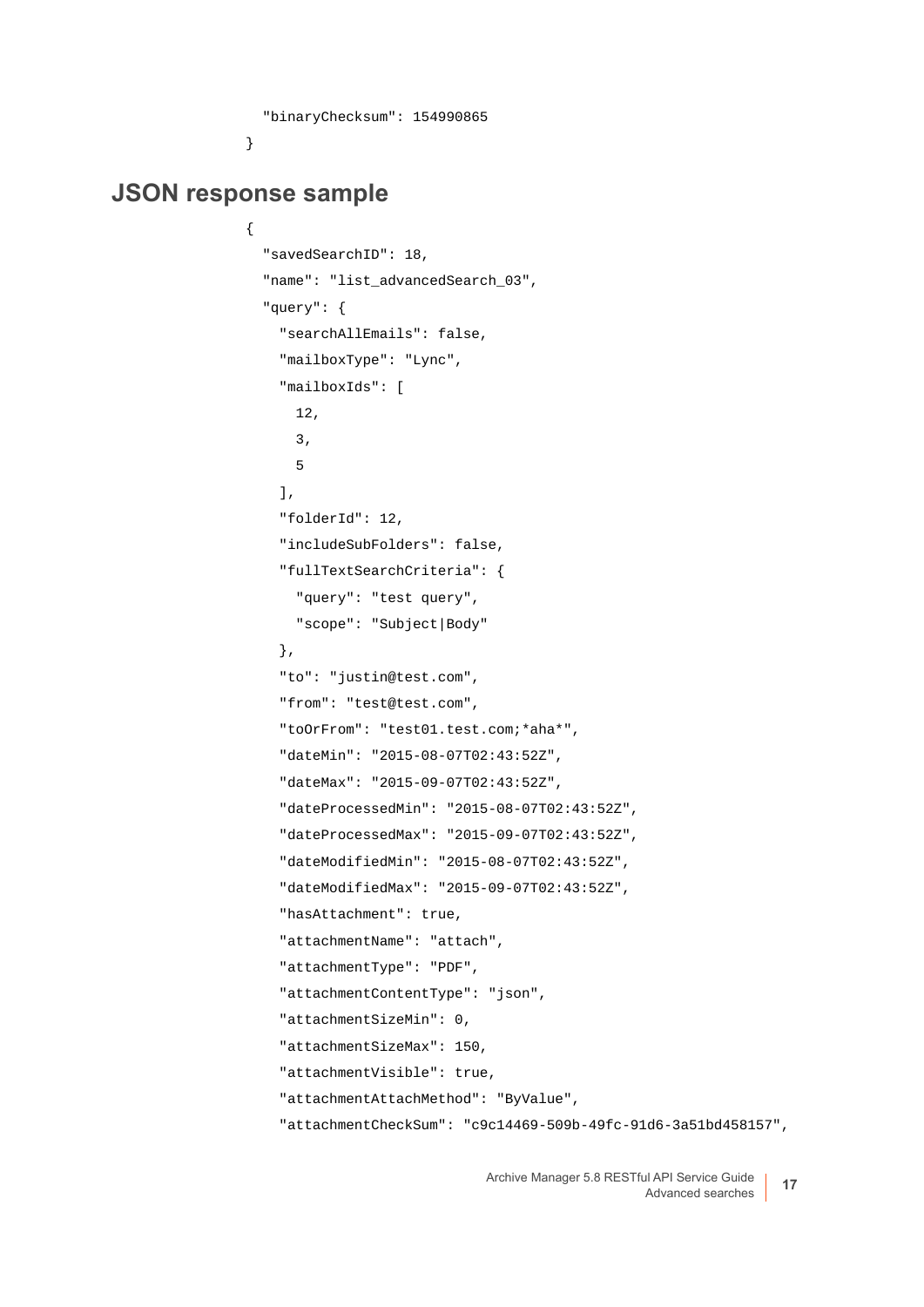```
 "tagName": "tag",
     "federated": false,
     "instanceIds": [
       12,
       3,
       5
     ],
     "loginId": 1,
     "impersonate": "test"
   },
   "loginID": 1,
   "binaryChecksum": 154990865
}
```
#### **DELETE**

Deletes an advanced search from database by the search ID. Returns True or False.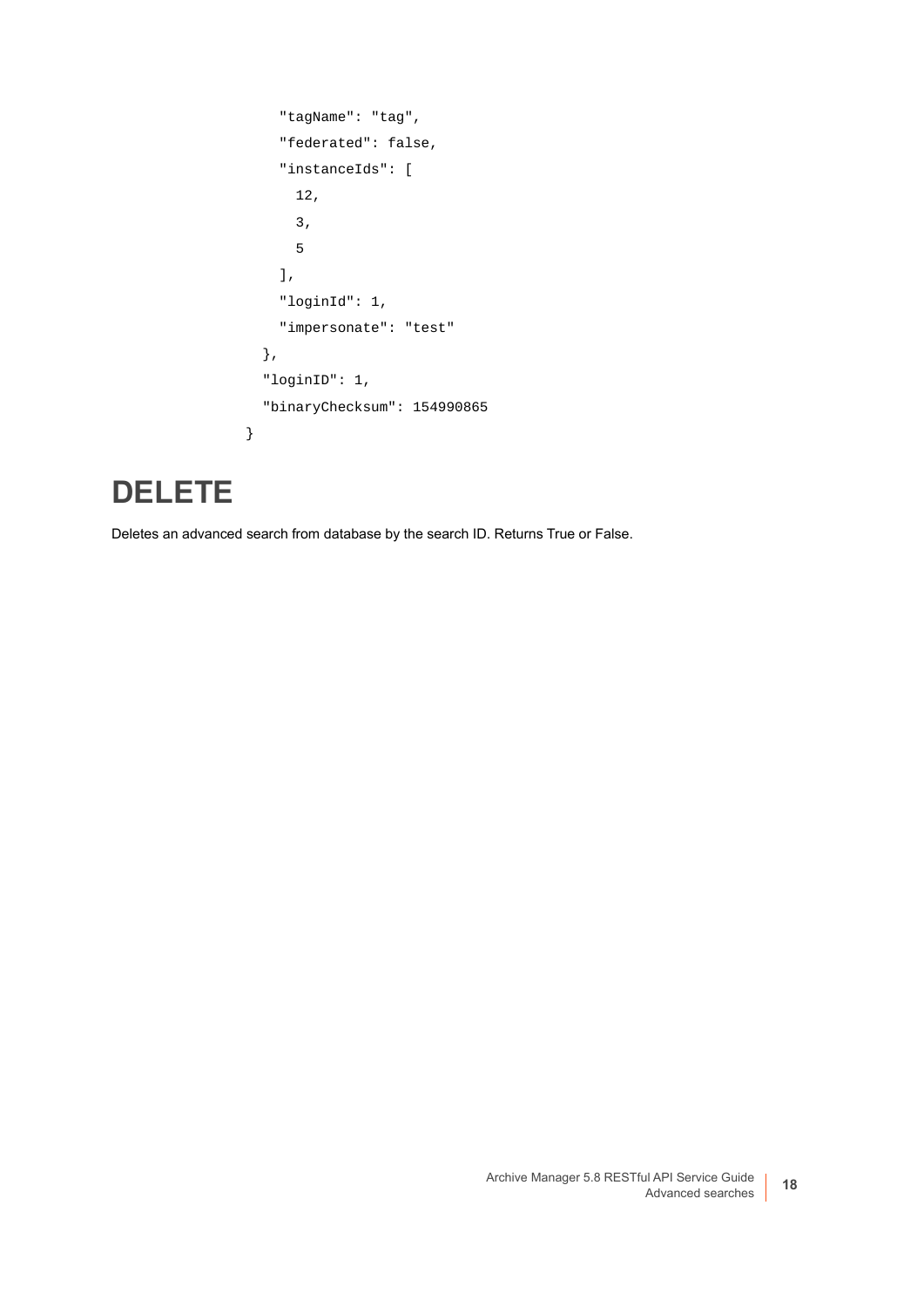# **Alert service global setting**

- <span id="page-18-0"></span>**•** [.../v1/alertserviceglobalsetting/schema.{format}](#page-18-1)
- **•** [.../v1/alertserviceglobalsetting.{format}](#page-18-2)
- **•** [.../v1/alertserviceglobalsetting/count.{format}](#page-19-0)

## <span id="page-18-1"></span>**.../v1/alertserviceglobalsetting/schema. {format}**

#### **Supported HTTP method**

**GET** 

## **GET**

Retrieves JSON or XML schema for AlertServiceSetting object.

# <span id="page-18-2"></span>**.../v1/alertserviceglobalsetting.{format}**

## **Supported HTTP method**

GET | PUT

### **GET**

Retrieves the default alert service settings for the current user.

#### **PUT**

Updates an alert service setting with specified object.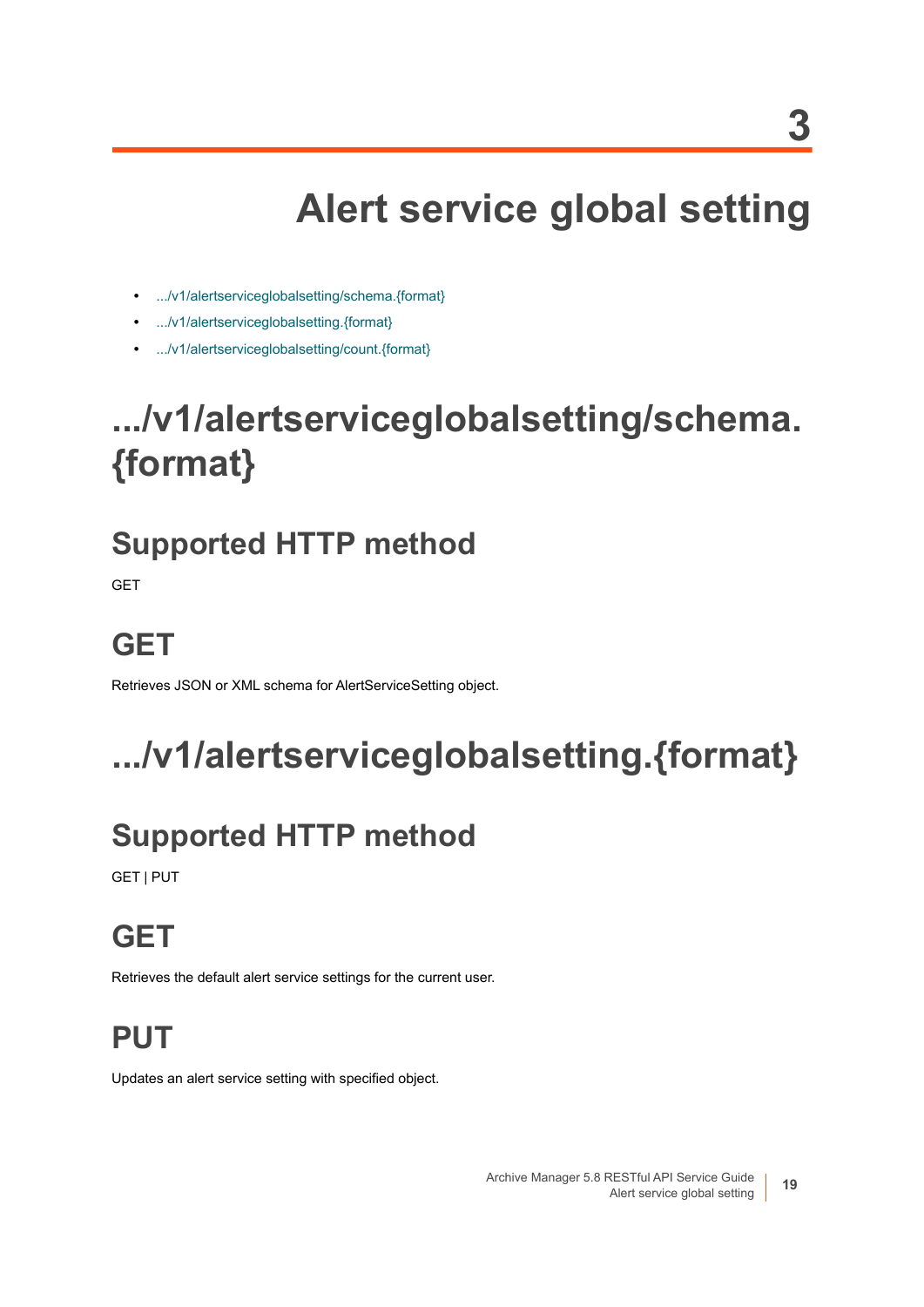## <span id="page-19-0"></span>**.../v1/alertserviceglobalsetting/count.{f ormat}**

#### **Supported HTTP method**

GET

#### **GET**

Retrieves the number of alert service settings for the current user.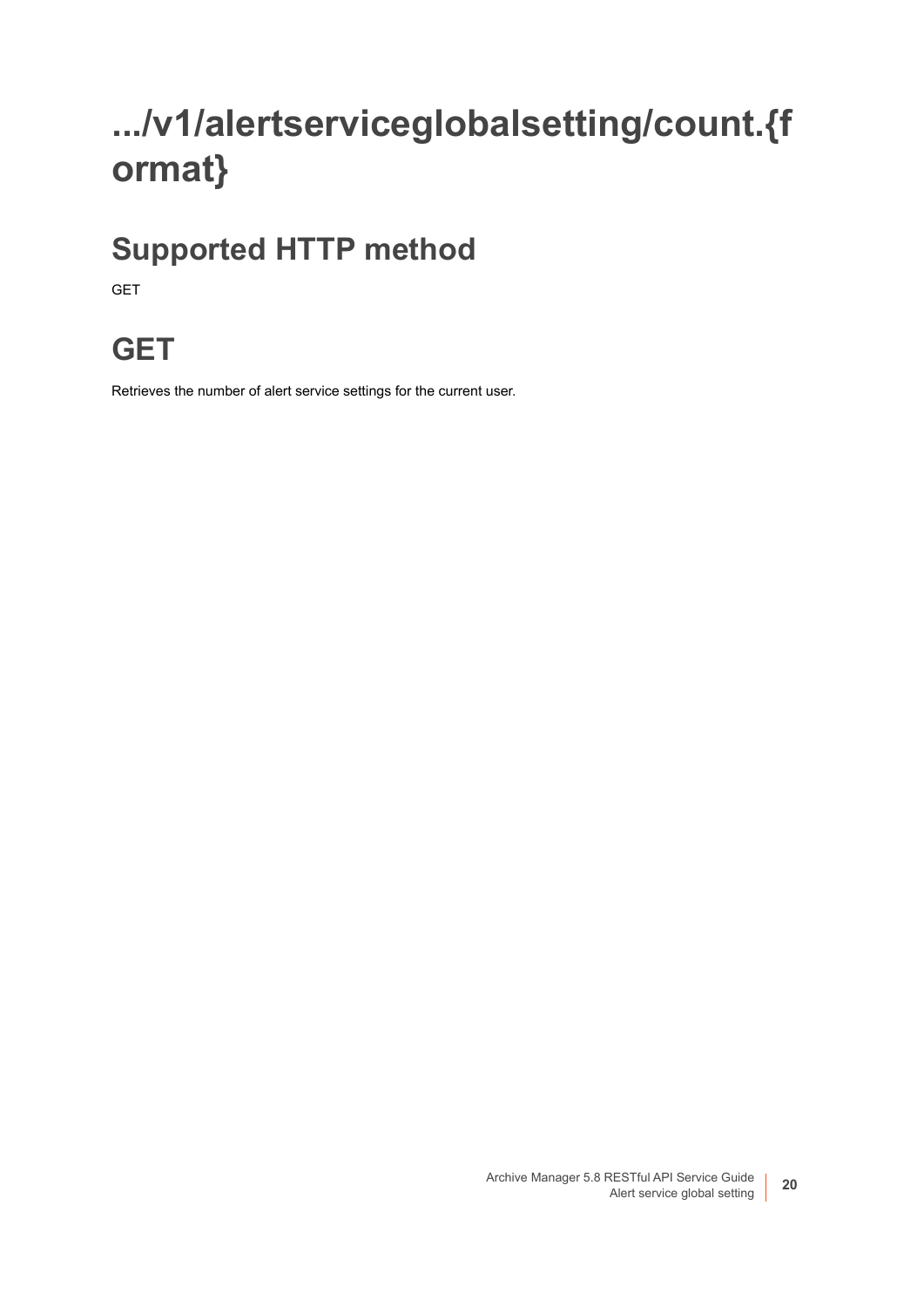# **Alert service policies**

- <span id="page-20-0"></span>**•** [.../v1/alertservicepolicies/schema.{format}](#page-20-1)
- **•** [.../v1/alertservicepolicies.{format}](#page-20-2)
- **•** [.../v1/alertservicepolicies/count.{format}](#page-21-0)
- **•** [.../v1/alertservicepolicies/{alertServicePolicyId}.{format}](#page-21-1)

## <span id="page-20-1"></span>**.../v1/alertservicepolicies/schema.{form at}**

#### **Supported HTTP method**

GET

### **GET**

Retrieves JSON or XML schema for AlertServiceQuery object.

## <span id="page-20-2"></span>**.../v1/alertservicepolicies.{format}**

## **Supported HTTP method**

**GET** 

#### **GET**

Retrieves a list of alert service policies.

#### **Parameters:**

**•** query

#### **Query parameters:**

**•** queryId: A Base64 encoded value in the Response Header "X-QueryId". It can be used to re-attach to a search result table or reissue a search result.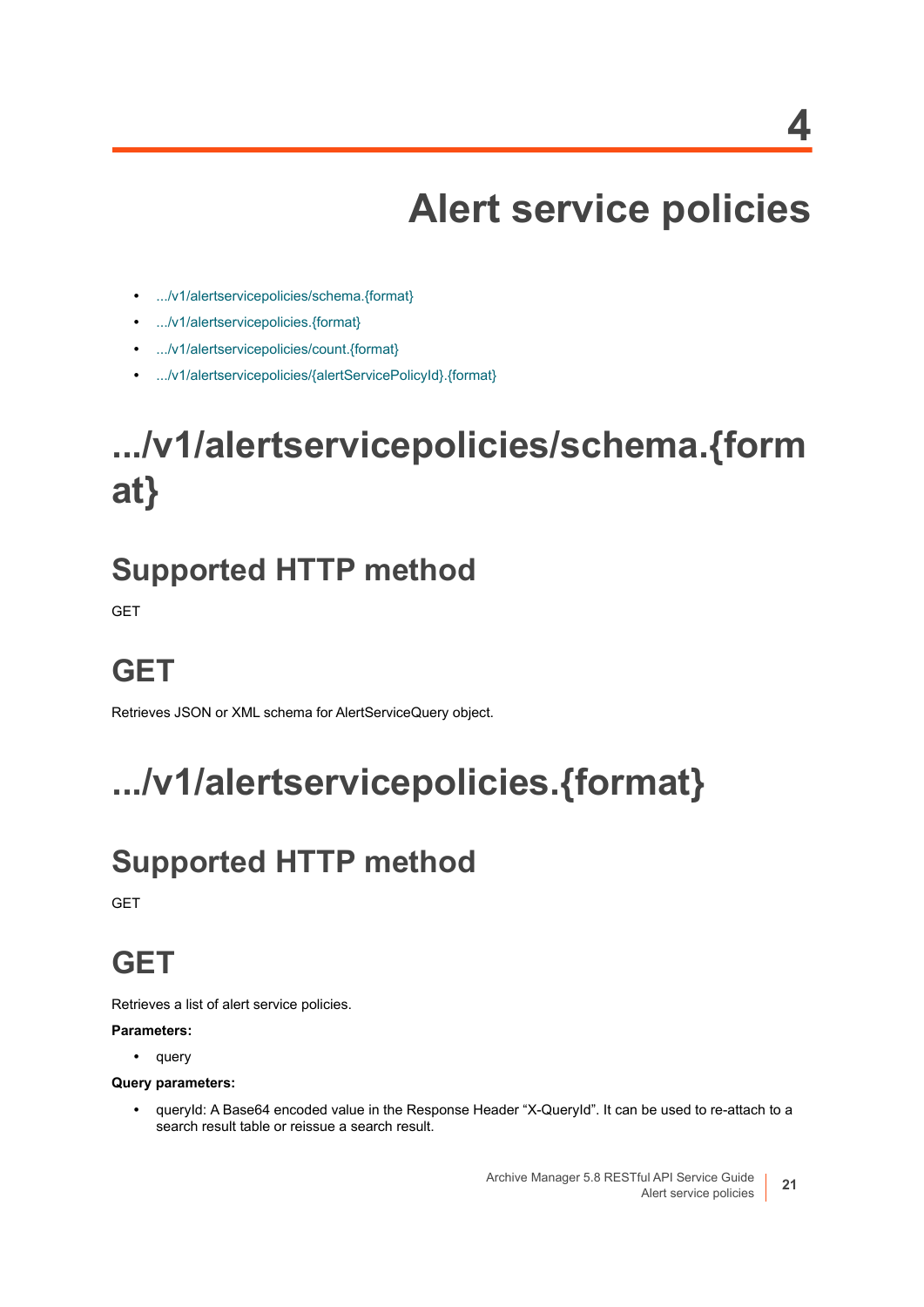- **•** name
- **•** queryType
- **•** globalAlertId

# <span id="page-21-0"></span>**.../v1/alertservicepolicies/count.{format }**

### **Supported HTTP method**

**GET** 

## **GET**

Retrieves the number of alert service policies for the current user.

# <span id="page-21-1"></span>**.../v1/alertservicepolicies/{alertServiceP olicyId}.{format}**

## **Supported HTTP method**

GET | POST | PUT | DELETE

## **GET**

Retrieves an alert service policy by its ID.

**POST**

Creates an alert service policy.

**PUT**

Updates an alert service policy by its ID.

## **Delete**

Deletes an alert service policy by its ID.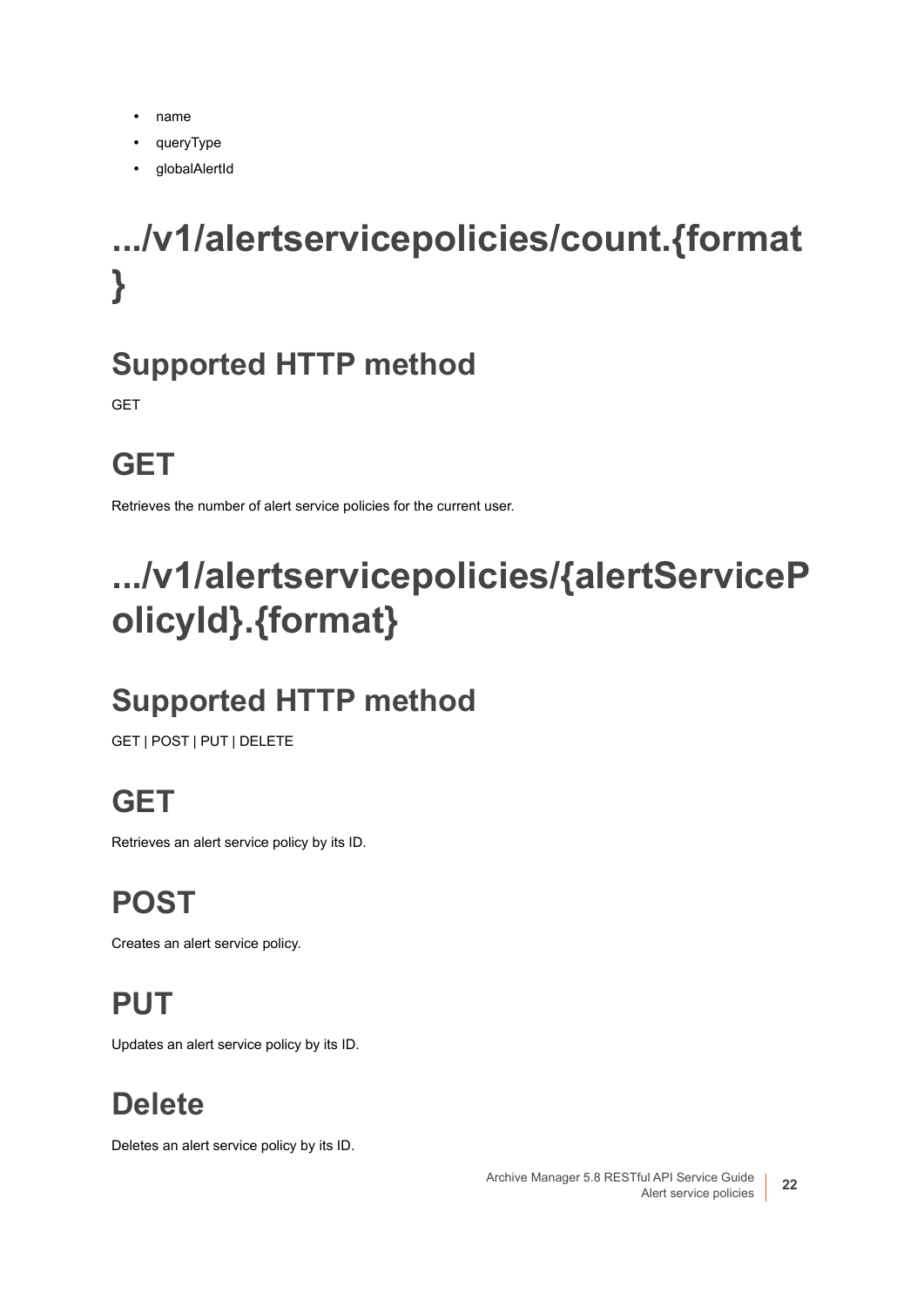**5**

# **Alert service queries**

- <span id="page-22-0"></span>**•** [.../v1/alertservicequeries/schema.{format}](#page-22-1)
- **•** [.../v1/alertservicequeries.{format}](#page-22-2)

# <span id="page-22-1"></span>**.../v1/alertservicequeries/schema.{form at}**

#### **Supported HTTP method**

**GET** 

## **GET**

Retrieves JSON or XML schema for AlertServiceQueryParameter object.

# <span id="page-22-2"></span>**.../v1/alertservicequeries.{format}**

## **Supported HTTP method**

**GET** 

## **GET**

Retrieves a list of alert service queries for the current user.

**i** | NOTE: This API does not support sorting or paging.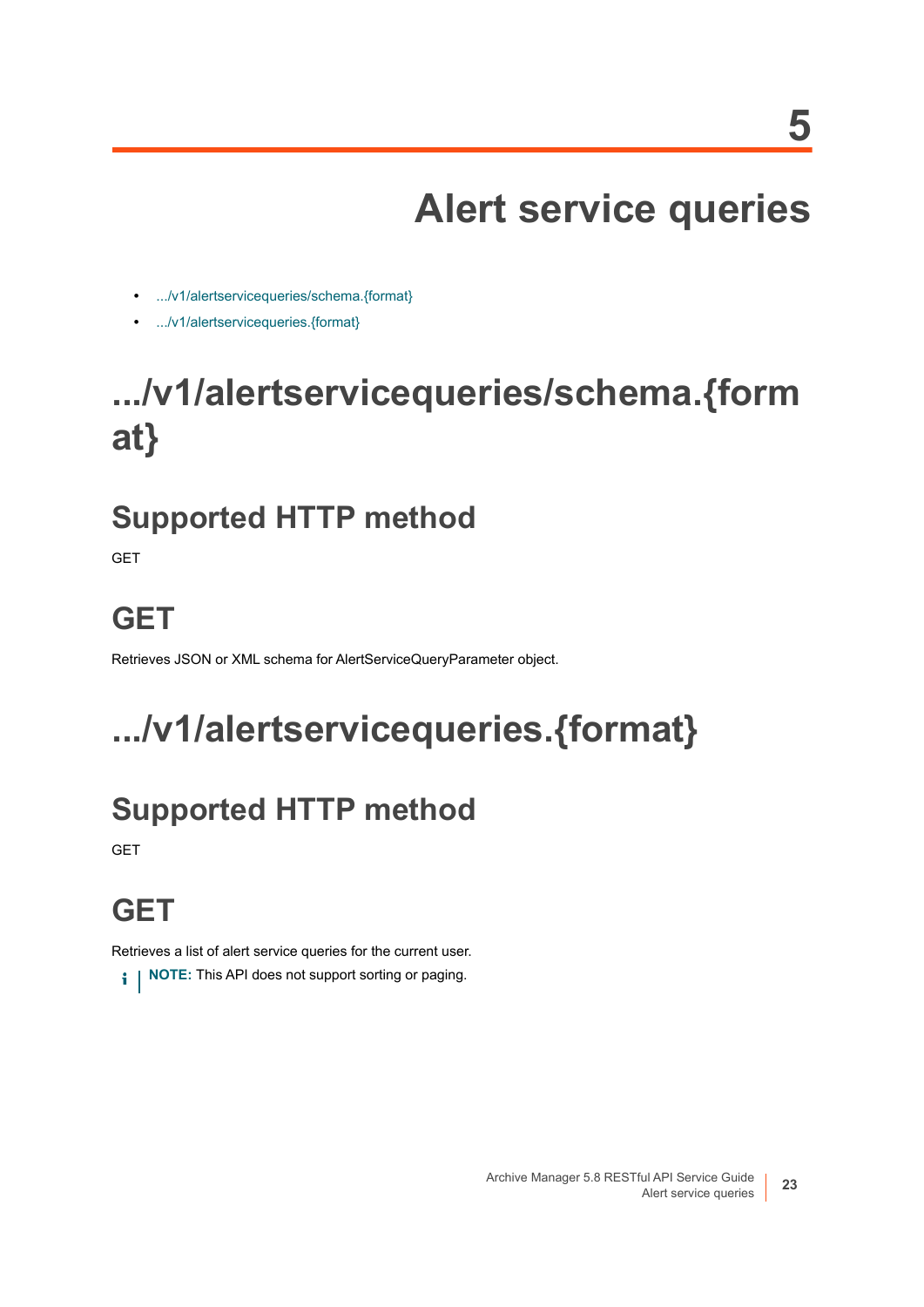## **Attachments**

- <span id="page-23-0"></span>**•** [.../v1/attachments/schema.{format}](#page-23-1)
- **•** [.../v1/attachments.{format}](#page-23-2)
- **•** [.../v1/attachments/{checksum}](#page-27-0)
- **•** [.../v1/attachments/{checksum}/web.{format}](#page-27-1)
- **•** [.../v1/attachments/zip.{format}](#page-28-0)
- **•** [.../v1/attachments/{checksumOrId}/aliases.{format}](#page-29-0)
- **•** [.../v1/attachments/file/accesshistory/schema.{format}](#page-29-1)
- **•** [.../v1/attachments/file/{checksumOrId}/accesshistories.{format}](#page-30-0)

## <span id="page-23-1"></span>**.../v1/attachments/schema.{format}**

#### **Supported HTTP method**

**GET** 

#### **GET**

Retrieves JSON or XML schema for Attachmentsummary object.

## <span id="page-23-2"></span>**.../v1/attachments.{format}**

### **Supported HTTP method**

**GFT** 

### **GET**

Retrieves a list of attachments. If no query parameters are specified, the current login ID is applied.

#### **Parameters:**

**•** queryId: A Base64 encoded value in the Response Header "X-QueryId". It can be used to re-attach to a search result table or reissue a search result. Can be null when a search ID is specified.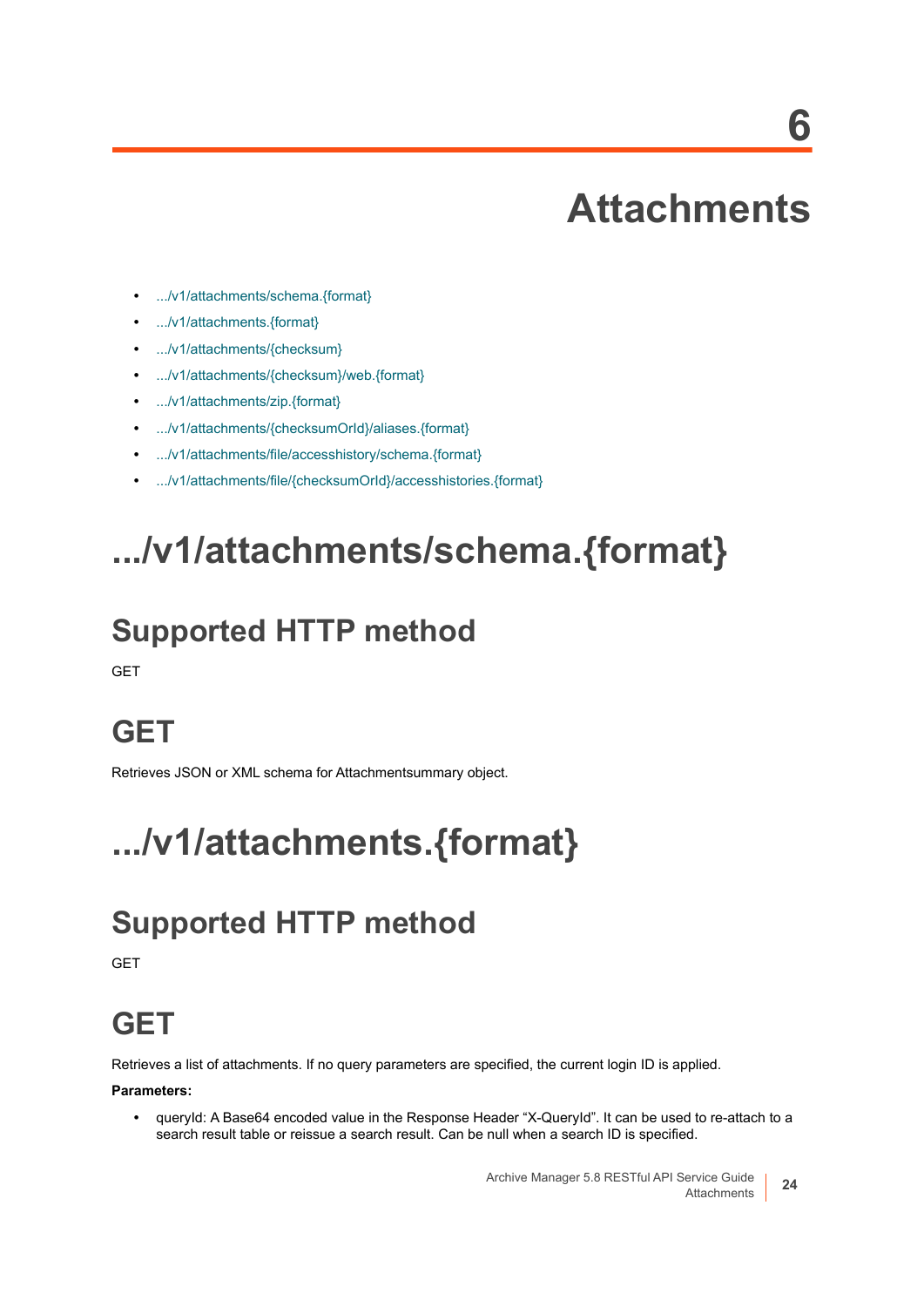- **•** searchId: A GUID instance. Can be null when a query ID is specified.
- **•** query
- **•** sort
- **•** offset
- **•** limit
- **•** fields
- **•** forceRefresh: Force-refresh search results without cache. Default value is *False*.

#### **Query parameters:**

- **•** searchAllEmails
- **•** mailboxType
- **•** mailboxIds
- **•** folderId
- **•** includeSubFolders
	- **▪** True: Include sub folders.
	- **▪** False: Not include sub folders.
- **•** ftsQuery
- **•** to: Supports for multiple values (email address or display name), for example, to:Jen@email.com;Andy@email.com. Supports to exclude a person, for example, to:!Jen@email.com;!Andy@email.com
- **•** from: Supports for multiple values (email address or display name), for example, to:Jen@email.com;Andy@email.com. Supports to exclude a person, for example, to:!Jen@email.com;!Andy@email.com
- **•** toOrFrom: Supports for multiple values (email address or display name), for example, to:Jen@email.com;Andy@email.com. Supports to exclude a person, for example, to:!Jen@email.com;!Andy@email.com
- **•** dateMin
- **•** dateMax
- **•** dateProcessedMin
- **•** dateProcessedMax
- **•** dateModifiedMin
- **•** dateModifiedMax
- **•** attachmentName
- **•** attachmentType: Separate multiple types by semicolon, for example, txt;pdf;docx. Use the symbol "!" to exclude a file type, for example,  $!txt;!pdf, this will search for messages that do not have TXT or PDF$ attachment(s).
- **•** attachmentContentType
- **•** attachmentSizeMin
- **•** attachmentSizeMax
- **•** attachmentVisible
- **•** attachmentAttachMethod: For example, attachmentType:Ole|EmbeddedMsg.
	- **▪** None
	- **ByBalue**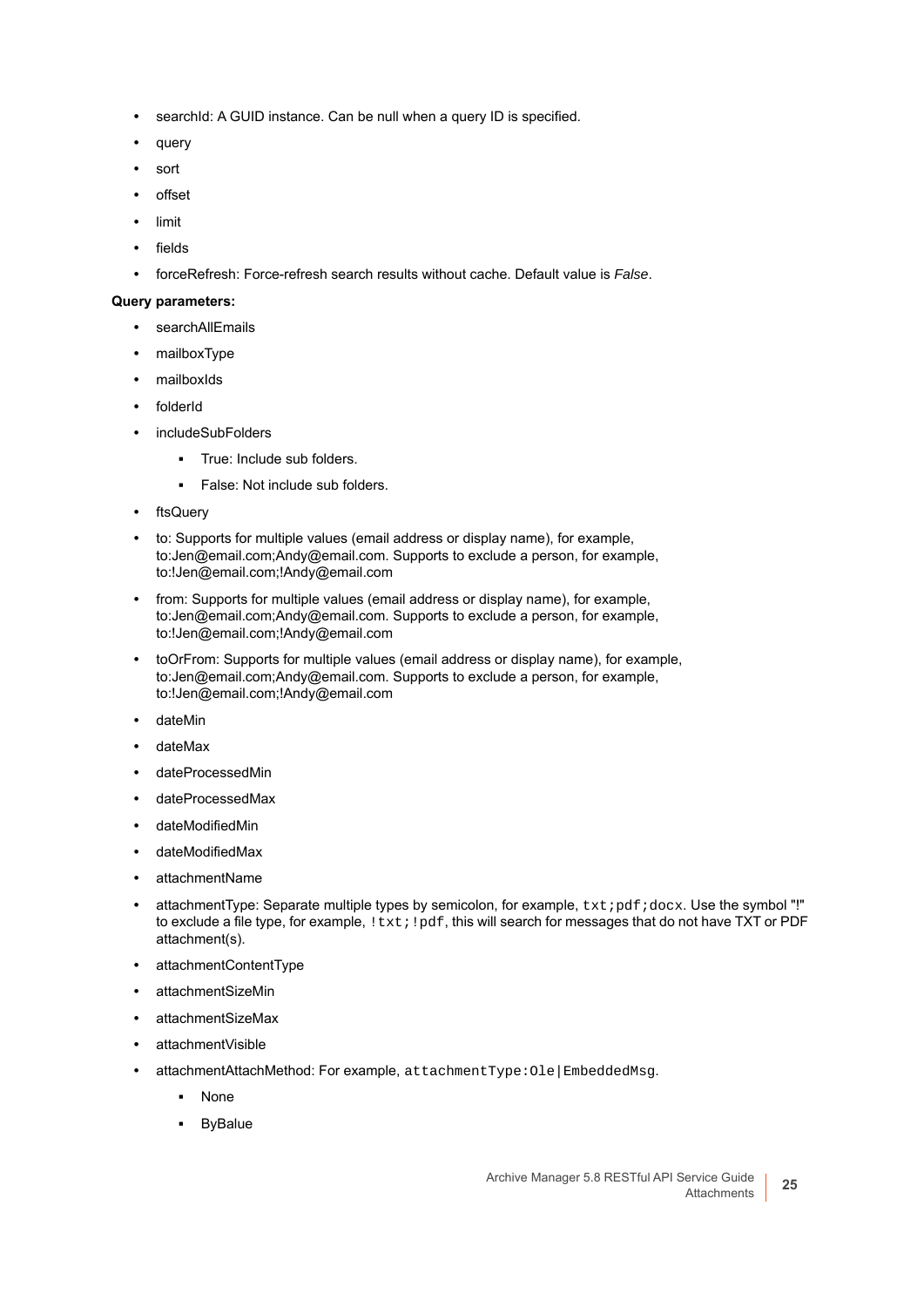- **▪** EmbeddedMsg
- **▪** Ole
- **•** tagName: Separate multiple tags by semicolon, for example, tagName:Food;Fruit. Use the symbol "!" to exclude a tag, for example, tagName:!Food;!Fruit.
- **•** federated
- **•** instanceIds
- **•** loginId
- **•** impersonate
- **•** messageType
- **•** messageClass

#### **Sortable fields:**

- **•** fileName
- **•** fileType
- **•** size
- **•** contentDisposition
- **•** contentType
- **•** contentId
- **•** attachMethod
- **•** charset
- **•** rtfPosition
- **•** visible

```
TIP: For example, to search all attachments,
   .../v1/attachments.json?query=searchallemails:true
```

```
To search attachments by query ID,
```

```
...v1/attachments.json?=S0VZOkxPQ0FMOjE7YTYwYjkzM2M1NmE0MGQ0OGIwNGQzY2Y5MmUxMzA
2OTF8MjAxNTA4MTQwNjAzMzFaXzE3ZQ==
```
To search attachments by Full Text Search, .../v1/attachments.json?query=ftsQuery:Software,ftsScope:All

#### **JSON response sample**

{

```
 "items": [
  {
     "rowId": 0,
     "id": 4,
     "checkSum": "6790c062-7e21-0e4f-1219-7a08a01b2546",
     "contentType": "application/octet-stream",
     "fileName": "Dell.AM.BusinessLayer.pdb",
     "fileType": "pdb",
     "rtfPosition": 0,
     "size": 2541056,
```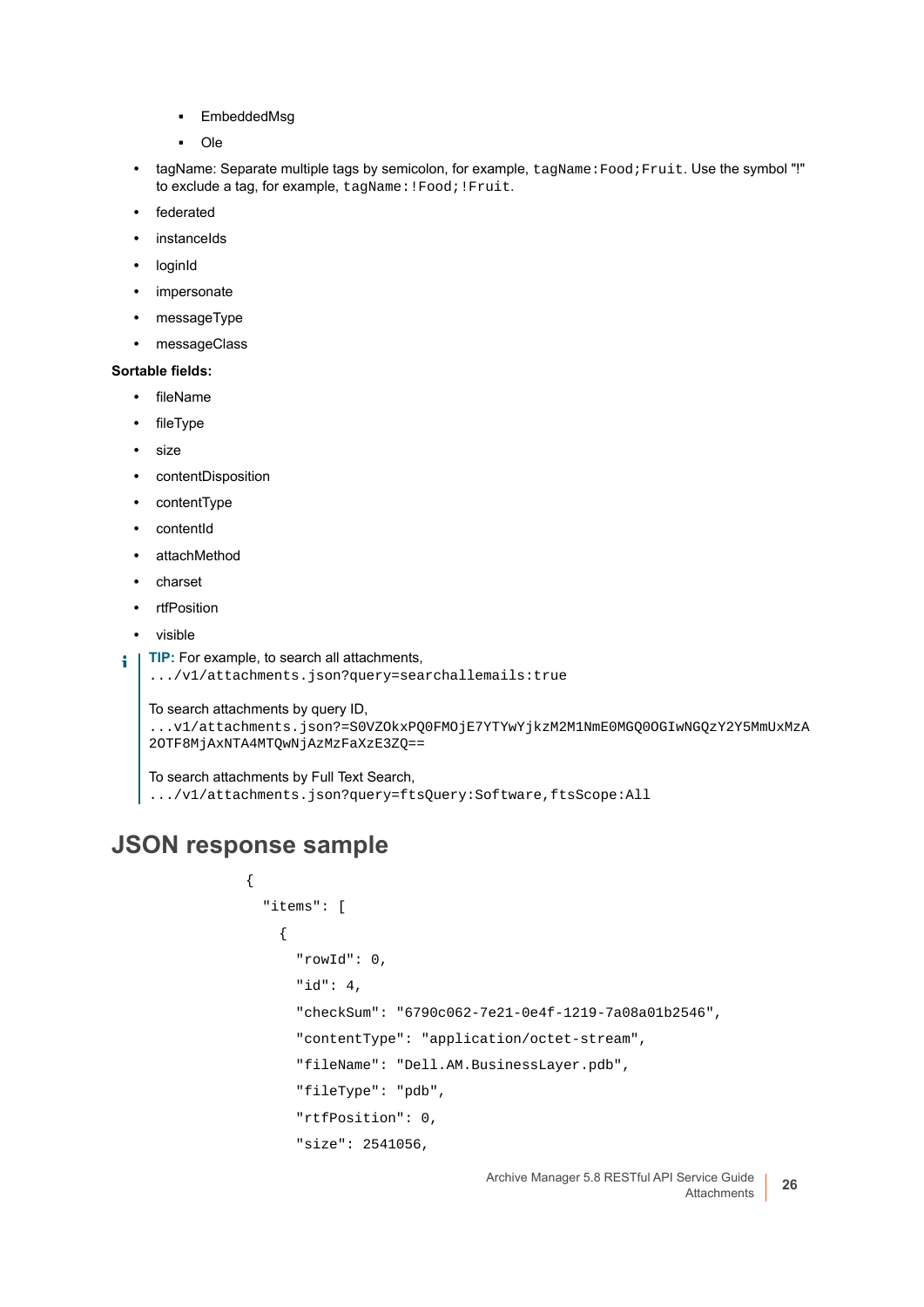```
 "attachMethod": 1,
       "visible": true,
       "canOpen": false,
       "openAsAttachment": false
     },
     {
       "rowId": 0,
       "id": 2,
       "checkSum": "038cd38b-e9b9-3066-8445-e58d6bc5bb66",
       "contentType": "text/plain",
       "fileName": "license-Ongoing.asc",
       "fileType": "asc",
       "rtfPosition": 0,
       "size": 562,
       "attachMethod": 1,
       "visible": true,
       "canOpen": false,
       "openAsAttachment": false
     },
     {
       "rowId": 0,
       "id": 6,
       "checkSum": "2829fd11-4893-d139-c02f-0aaacf8a27f0",
       "contentType": "application/octet-stream",
       "fileName": "XPSEP XP and Server 2003 32 bit.msi",
       "fileType": "msi",
       "rtfPosition": 0,
       "size": 7842816,
       "attachMethod": 1,
       "visible": true,
       "canOpen": false,
       "openAsAttachment": false
    }
  ]
}
```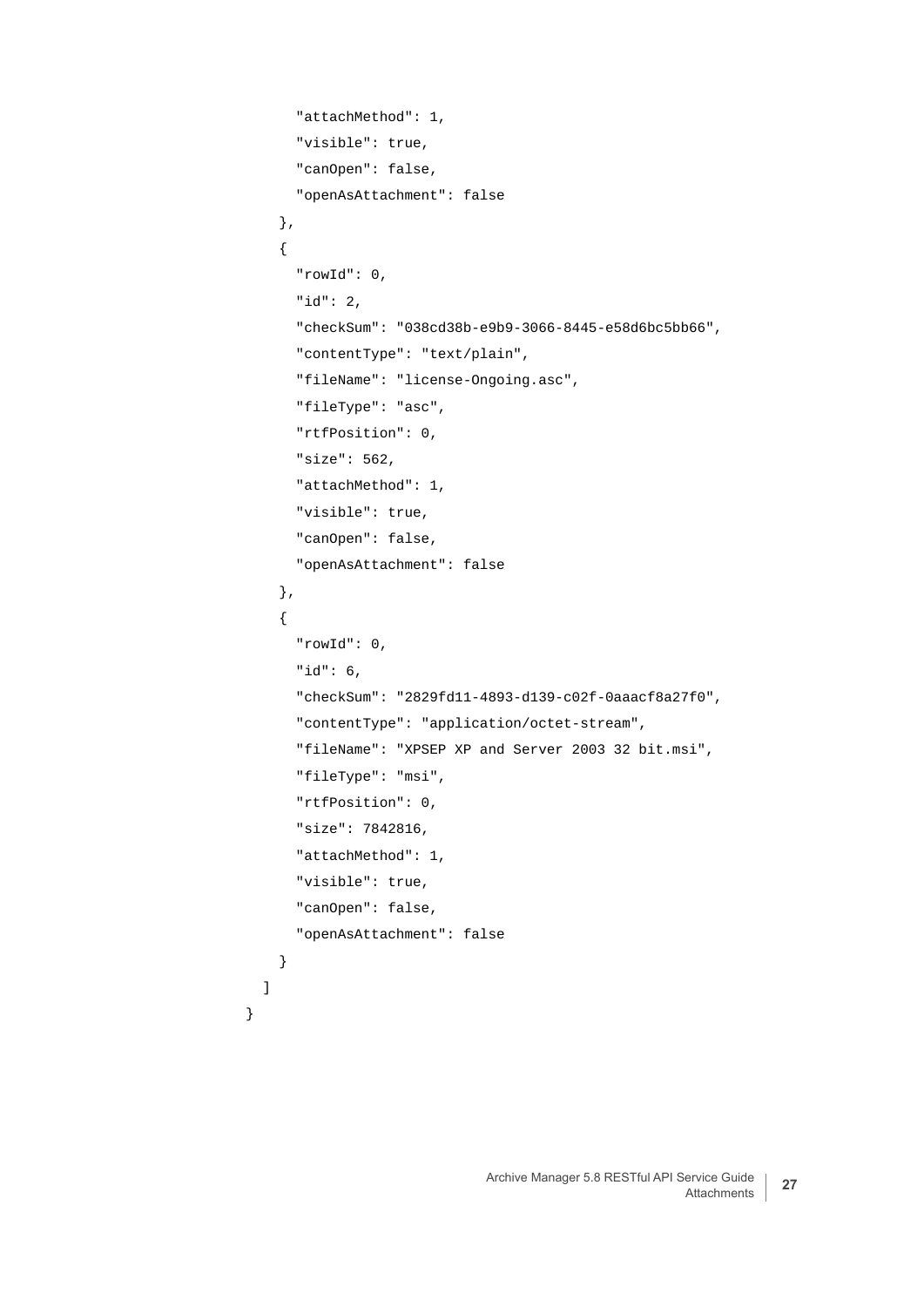# <span id="page-27-0"></span>**.../v1/attachments/{checksum}**

## **Supported HTTP method**

**GET** 

#### **GET**

Retrieves an attachment file.

#### **Parameters:**

- **•** fileName
- **•** contentType
- **•** contentSubType
- **•** openAsAttachment
	- **▪** True (default value): Save to file system.
	- **▪** False: Open with browser.
- **•** instanceId
- **•** impersonate

## <span id="page-27-1"></span>**.../v1/attachments/{checksum}/web.{for mat}**

## **Supported HTTP method**

**GET** 

### **GET**

Retrieves an attachment summary by a specified checksum.

#### **Parameters:**

- **•** messageChecksum
- **•** instanceId
- **•** impersonate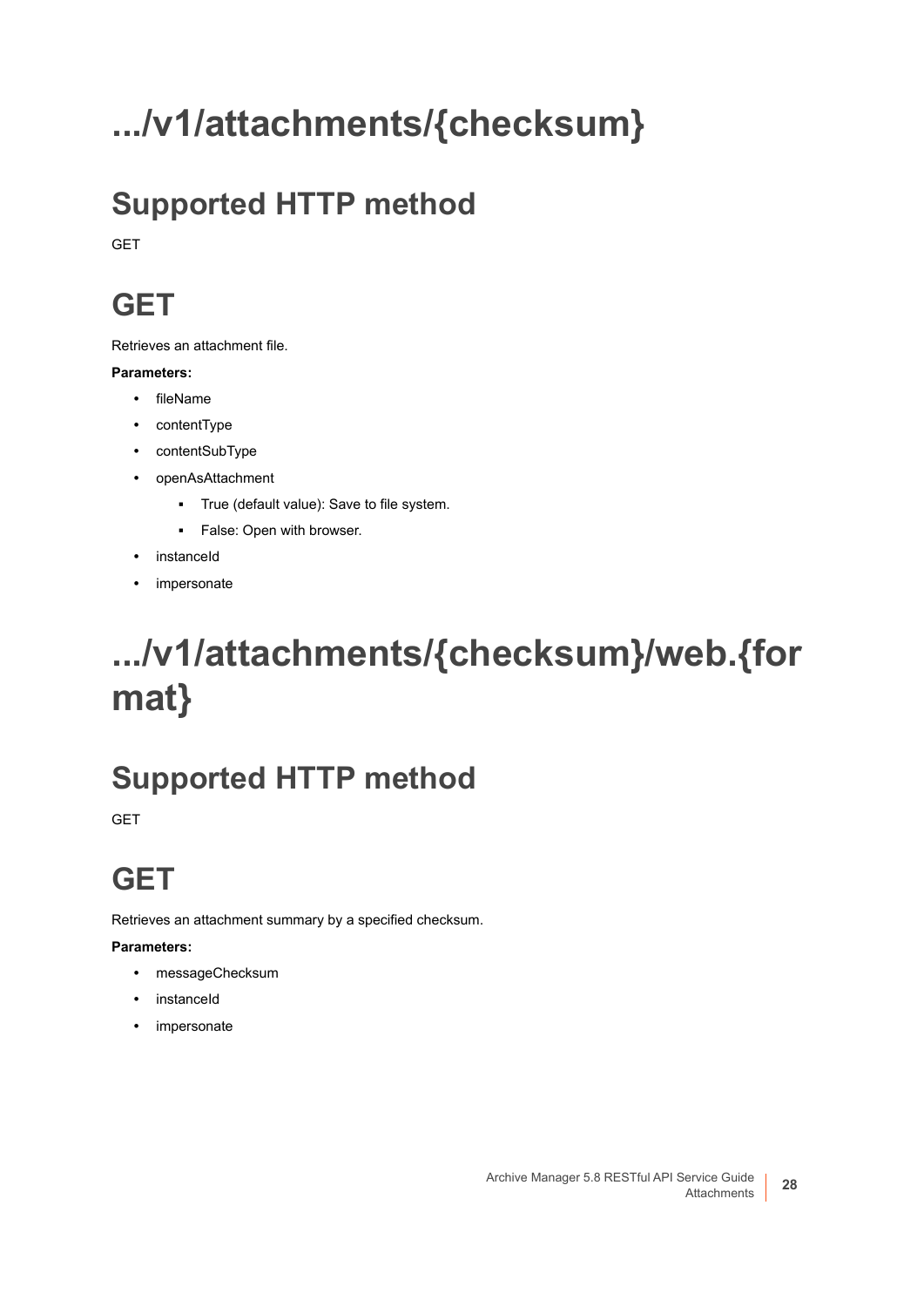## <span id="page-28-0"></span>**.../v1/attachments/zip.{format}**

### **Supported HTTP method**

POST

#### **POST**

Posts a list of attachment stream summary to the server to retrieve a zip package which contains the attachments and a summary (including success & failure summary).

#### **JSON request sample**

```
\overline{[} {
     "checkSum": "41a8fee6-9476-4591-af6e-e2999ea0b1dc",
     "fileName": "image1.jpg",
     "contentType": "image",
     "contentSubType": "jpeg",
     "openAsAttachment": "true",
     "impersonate": "XXX",
     "convertOle": "false"
   },
   {
     "checkSum": "41a8fee6-9476-4591-af6e-e2999ea0b1dd",
     "fileName": "image2.jpg",
     "contentType": "image",
     "contentSubType": "jpeg",
     "openAsAttachment": "true",
     "impersonate": "XXX",
     "convertOle": "false"
   }
]
```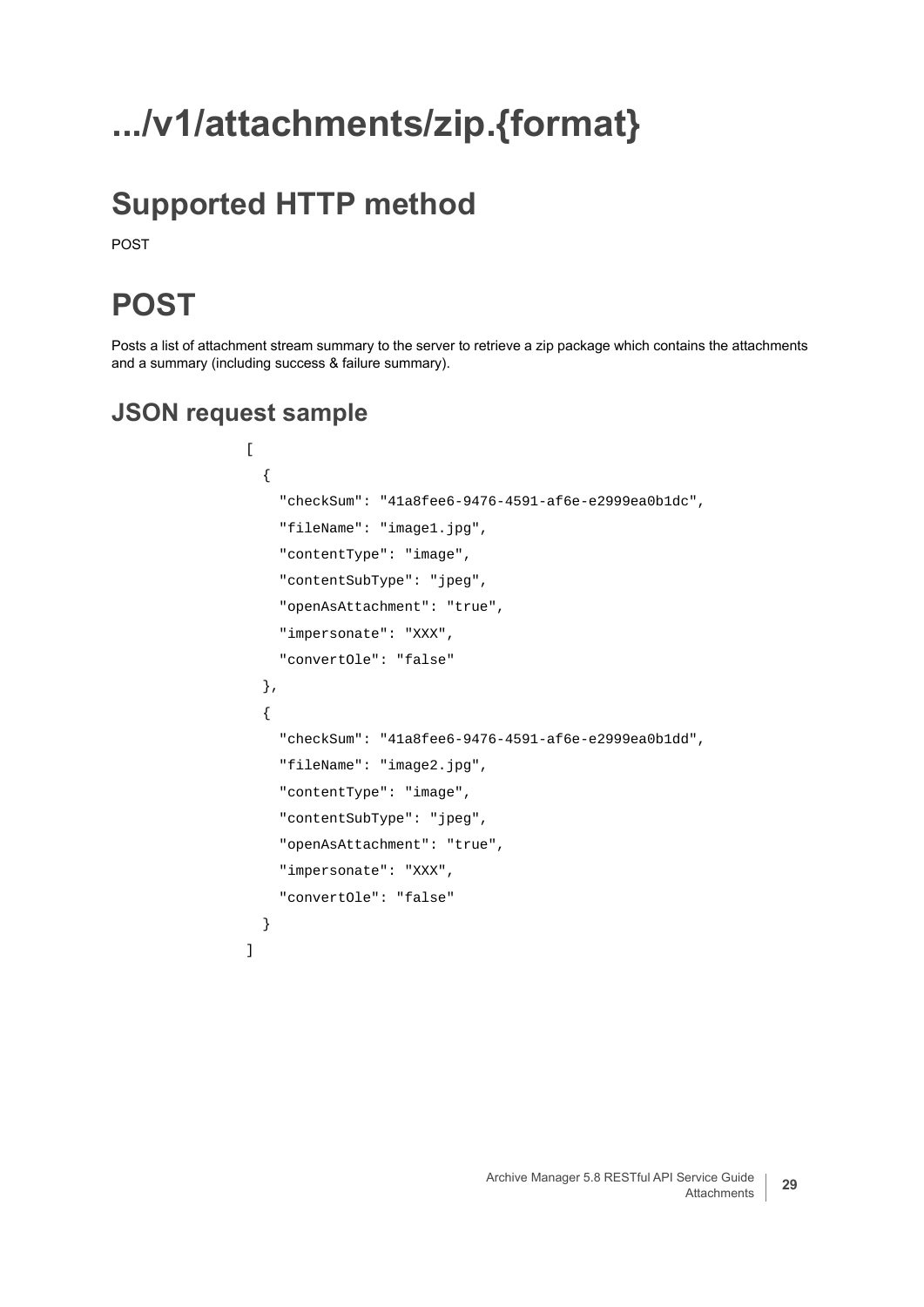## <span id="page-29-0"></span>**.../v1/attachments/{checksumOrId}/alia ses.{format}**

#### **Supported HTTP method**

GET

#### **GET**

Retrieves a list of attachment alias.

#### **Parameters:**

- **•** sort
- **•** offset
- **•** limit

#### **JSON response sample**

```
[
   "3rd time test.dll",
   "AM.PUBLIC.SDK.dll",
   "DELL.AM.PUBLIC.SDK.dll"
]
```
## <span id="page-29-1"></span>**.../v1/attachments/file/accesshistory/sc hema.{format}**

#### **Supported HTTP method**

GET

#### **GET**

Retrieves JSON or XML schema for the access history of an attachment file.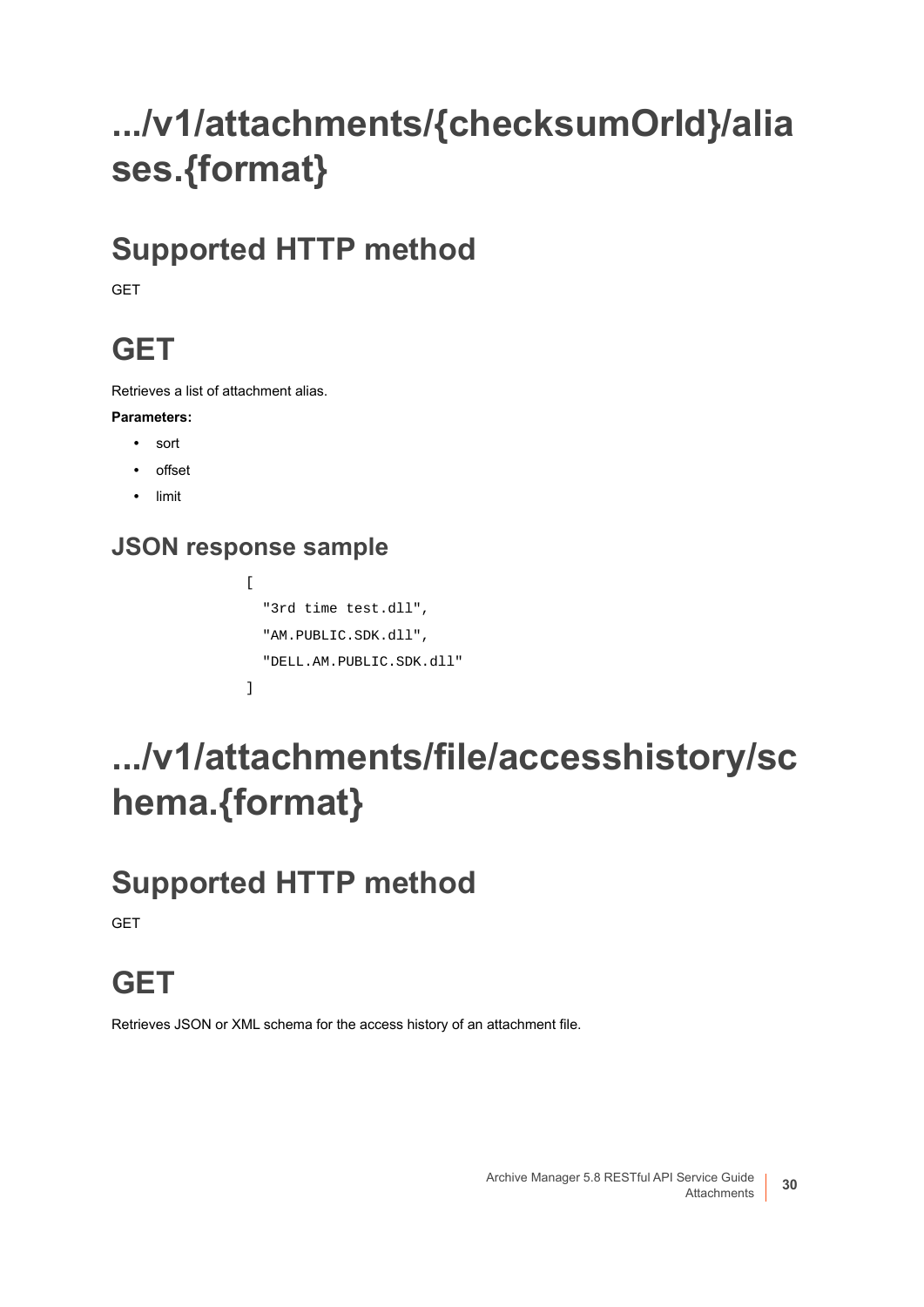## <span id="page-30-0"></span>**.../v1/attachments/file/{checksumOrId}/ accesshistories.{format}**

#### **Supported HTTP method**

**GFT** 

### **GET**

Retrieves the access history of an attachment file.

#### **Parameters:**

- **•** excludeSelf
- **•** loginName
- **•** displayName
- **•** startDate
- **•** endDate
- **•** iPAddress

#### **JSON response sample**

```
\overline{[} {
     "attachmentFileID": 1,
     "loginID": 1,
     "loginName": "TestLoginName",
     "displayName": "Test",
     "viewDate": "2016-09-18T00:00:00",
     "iPAddress": "192.168.23.1"
   },
   {
     "attachmentFileID": 1,
     "loginID": 1,
     "loginName": "TestLoginName",
     "displayName": "Test",
     "viewDate": "2016-09-19T00:00:00",
     "iPAddress": "192.168.23.1"
   }
]
```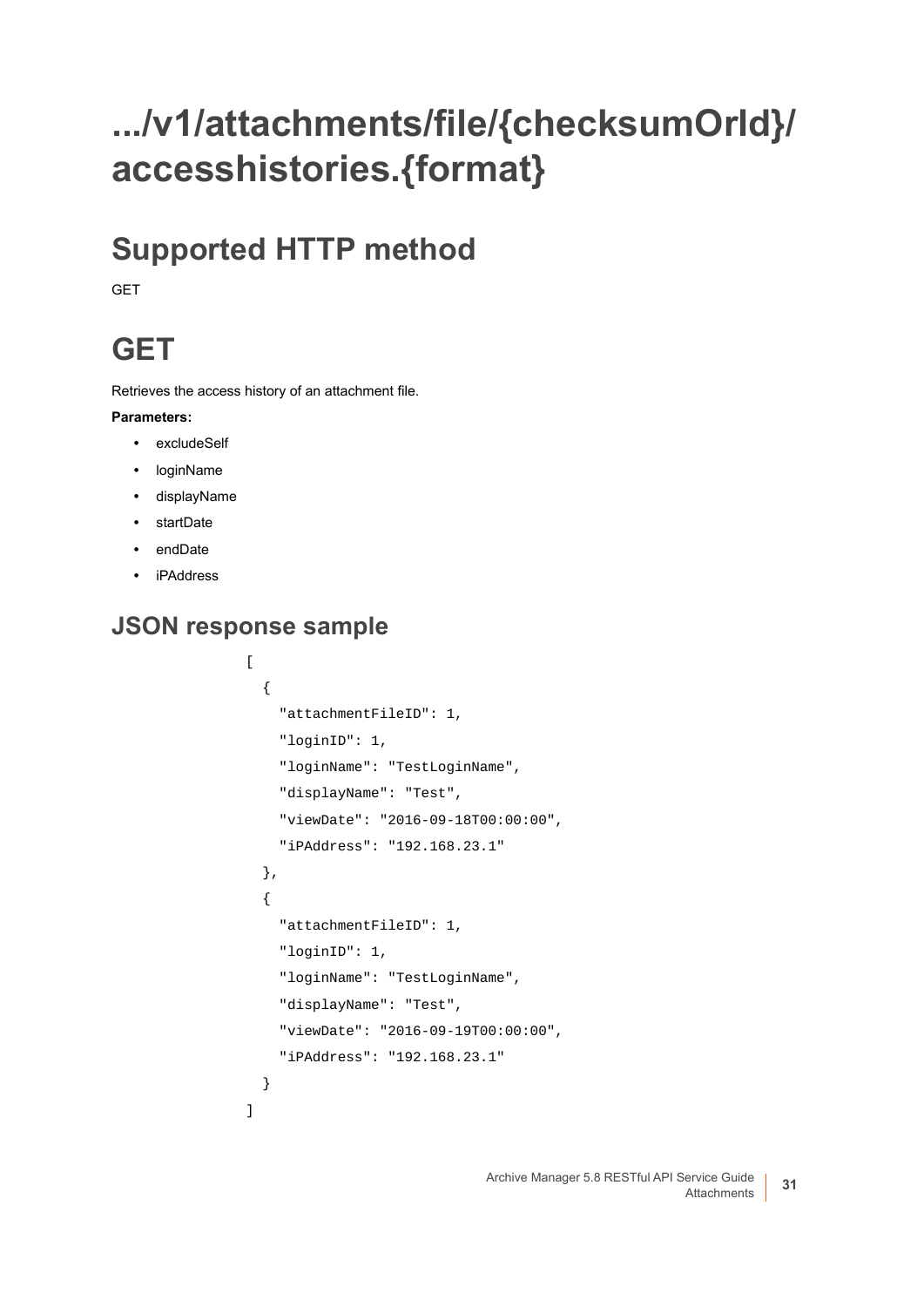**7**

# **Authentication (login)**

- <span id="page-31-0"></span>**•** [.../v1/login/schema.{format}](#page-31-1)
- **•** [.../v1/login.{format}](#page-31-2)
- **•** [.../v1/logout.{format}](#page-32-0)

## <span id="page-31-1"></span>**.../v1/login/schema.{format}**

#### **Supported HTTP method**

**GET** 

#### **GET**

Retrieves JSON or XML schema for LoginRequest object.

# <span id="page-31-2"></span>**.../v1/login.{format}**

## **Supported HTTP method**

GET | POST

## **GET**

Checks if the current session is user logged-in. Returns True if yes, and throws error code if not.

### **POST**

Logs in with user name and password.

#### **JSON request sample**

{

"UserName": "admin",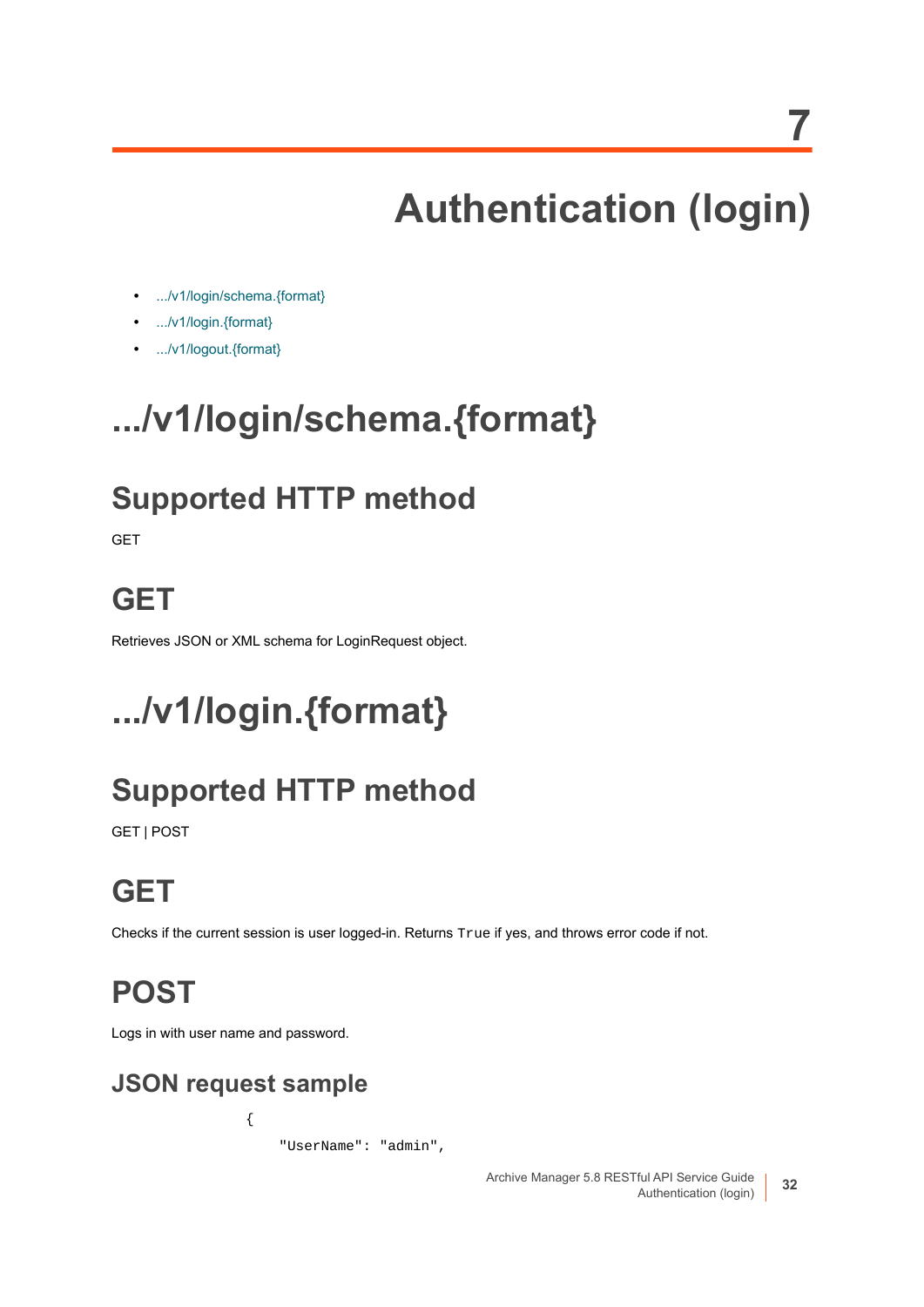```
 "Password": "1234",
   "Persistent":"true",
   "AuthenticationMethod":"DEFAULT"
 }
```
#### **Authentication method**

```
{
DEFAULT = 0,
GW = 1}
```
## <span id="page-32-0"></span>**.../v1/logout.{format}**

## **Supported HTTP method**

GET

### **GET**

Logs out of the current session.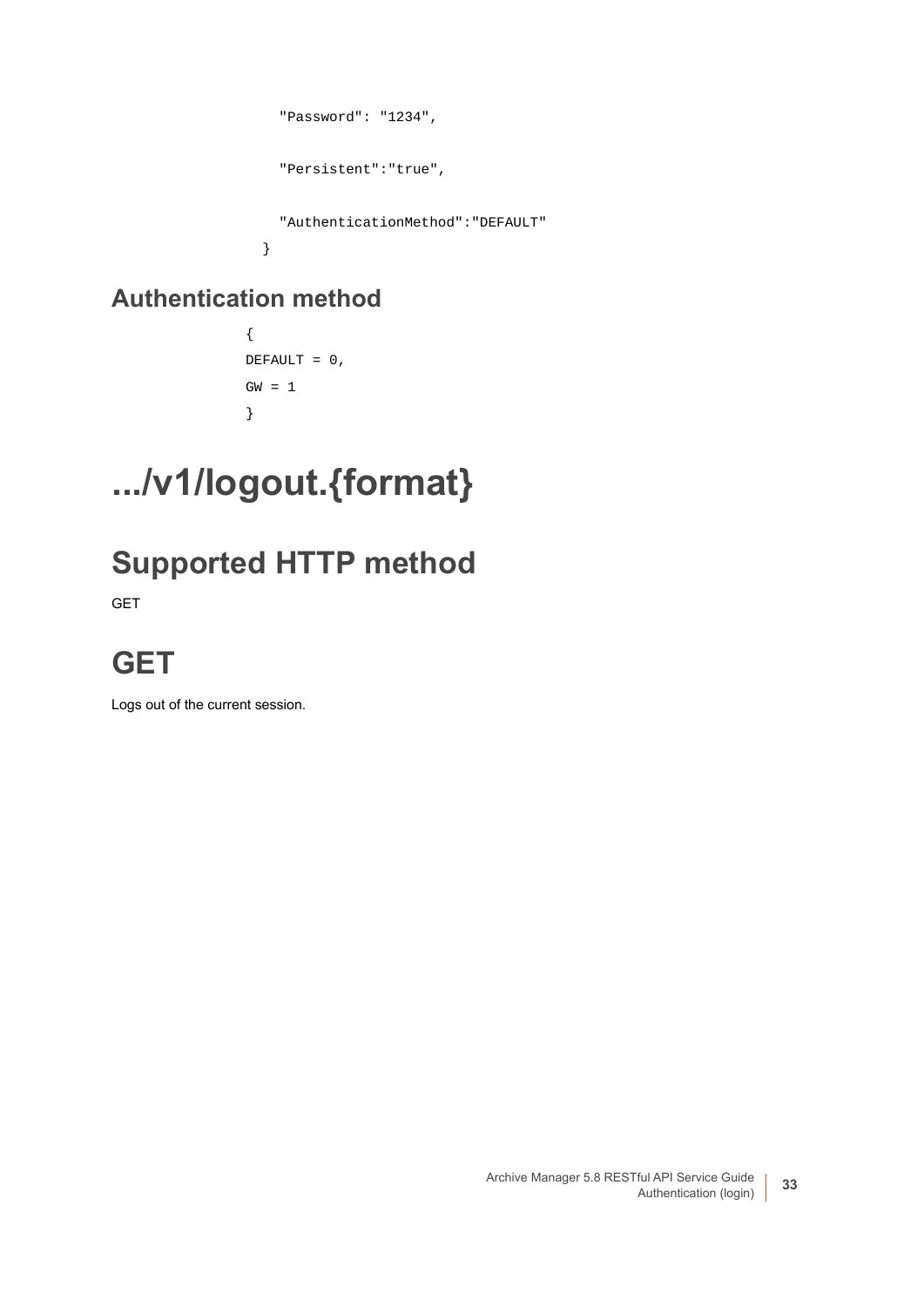# **Configurations**

- <span id="page-33-0"></span>**•** [.../v1/configurations/{configName}.{format}](#page-33-1)
- **•** [.../v1/publicconfigurations/{configName}.{format}](#page-33-2)

# <span id="page-33-1"></span>**.../v1/configurations/{configName}.{for mat}**

### **Supported HTTP method**

**GET** 

## **GET**

Retrieves a configuration by the configuration name.

# <span id="page-33-2"></span>**.../v1/publicconfigurations/{configName }.{format}**

## **Supported HTTP method**

**GET** 

### **GET**

Retrieves a configuration by the configuration name. The available configuration names are WWW Remember Login, and Allow GW Authentication.

**i** | NOTE: This API is accessible to anonymous users.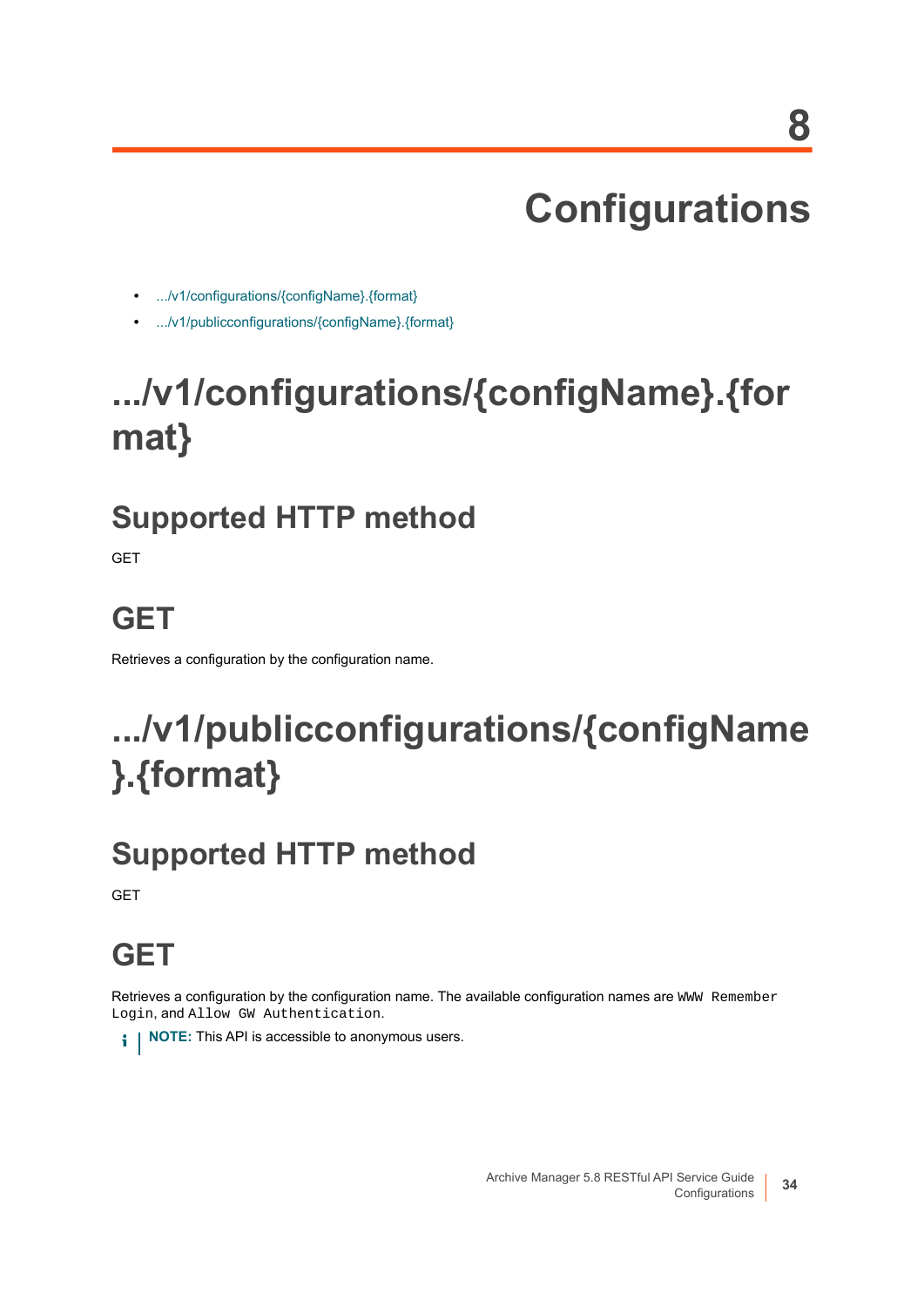**9**

- <span id="page-34-0"></span>**•** [.../v1/contacts/schema.{format}](#page-34-1)
- **•** [.../v1/contacts.{format}](#page-34-2)

## <span id="page-34-1"></span>**.../v1/contacts/schema.{format}**

#### **Supported HTTP method**

**GET** 

#### **GET**

Retrieves JSON or XML schema for Contact object.

# <span id="page-34-2"></span>**.../v1/contacts.{format}**

#### **Supported HTTP method**

**GET** 

## **GET**

Retrieves a list of contacts' display names and email addresses by a keyword.

**Parameters:**

- **•** queryId: A Base64 encoded value in the Response Header "X-QueryId". It can be used to re-attach to a search result table or reissue a search result.
- **•** query
- **•** sort
- **•** top
- **•** lastId
- **•** offset
- **•** limit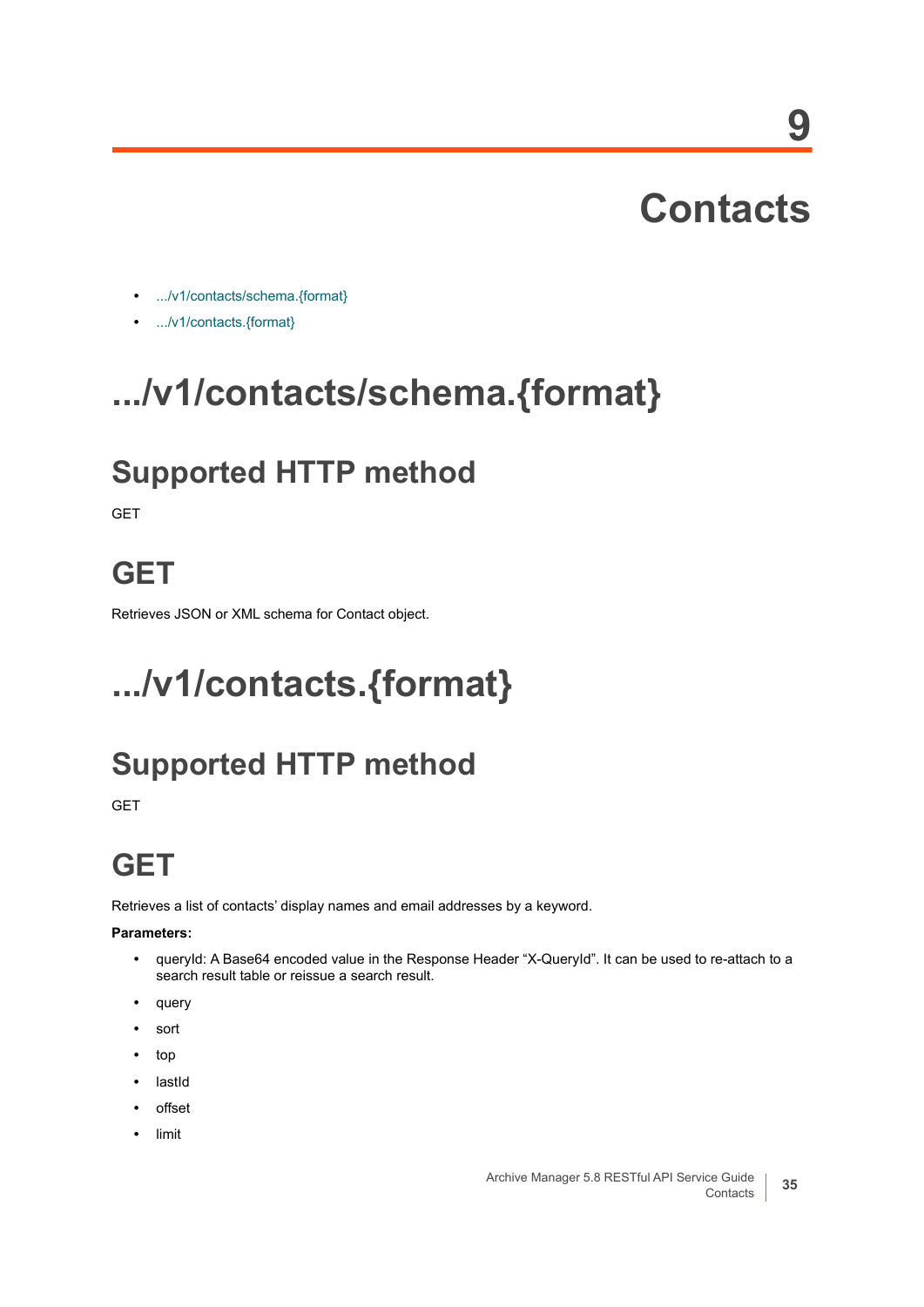#### **Query parameters:**

- **•** searchFor: The keyword to search.
- **•** searchName
	- **▪** True (default value): Search display names.
	- **▪** False
- **•** SearchEmail
	- **▪** True (default value): Search email addresses.
	- **▪** False

#### **JSON response sample**

```
\overline{[} {
     "displayName": "Administrator",
     "emailAddress": "Administrator@dc2k8.wingra.com"
   },
   {
     "displayName": "Archive Manager Administrator"
   }
\, \, \,
```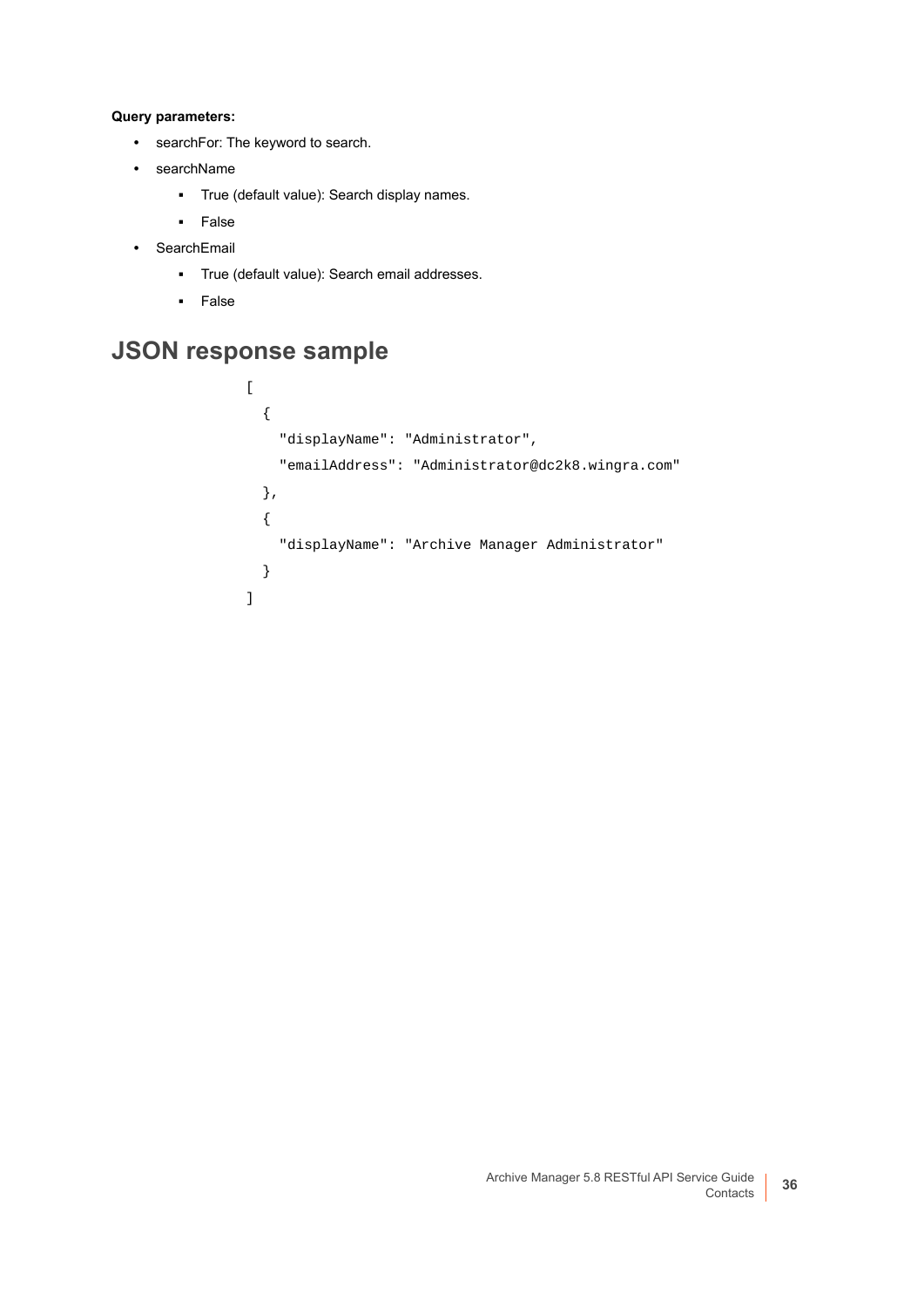## **Delegations**

- **•** [.../v1/delegations/signup.{format}](#page-36-0)
- **•** [.../v1/delegations/signoff.{format}](#page-37-0)
- **•** [.../v1/delegationstatuses.{format}](#page-37-1)
- **•** [.../v1/delegationlogs/logins/{loginId}/mailboxes/{mailboxId}.{format}](#page-39-0)

## <span id="page-36-0"></span>**.../v1/delegations/signup.{format}**

### **Supported HTTP method**

POST

### **POST**

Configures access to a remote mailbox with provided login information.

#### **JSON request sample**

```
{
   "agreementText": "Agreement context />",
  "localPassword": "Password",
  "localUser": "domain\\user",
  "remoteEmail": "user@domain.com",
   "remotePassword": "Password"
```
**Result:**

- **•** state: The execution result. Can be Fail and Success.
- **•** message: The error or warning message.

}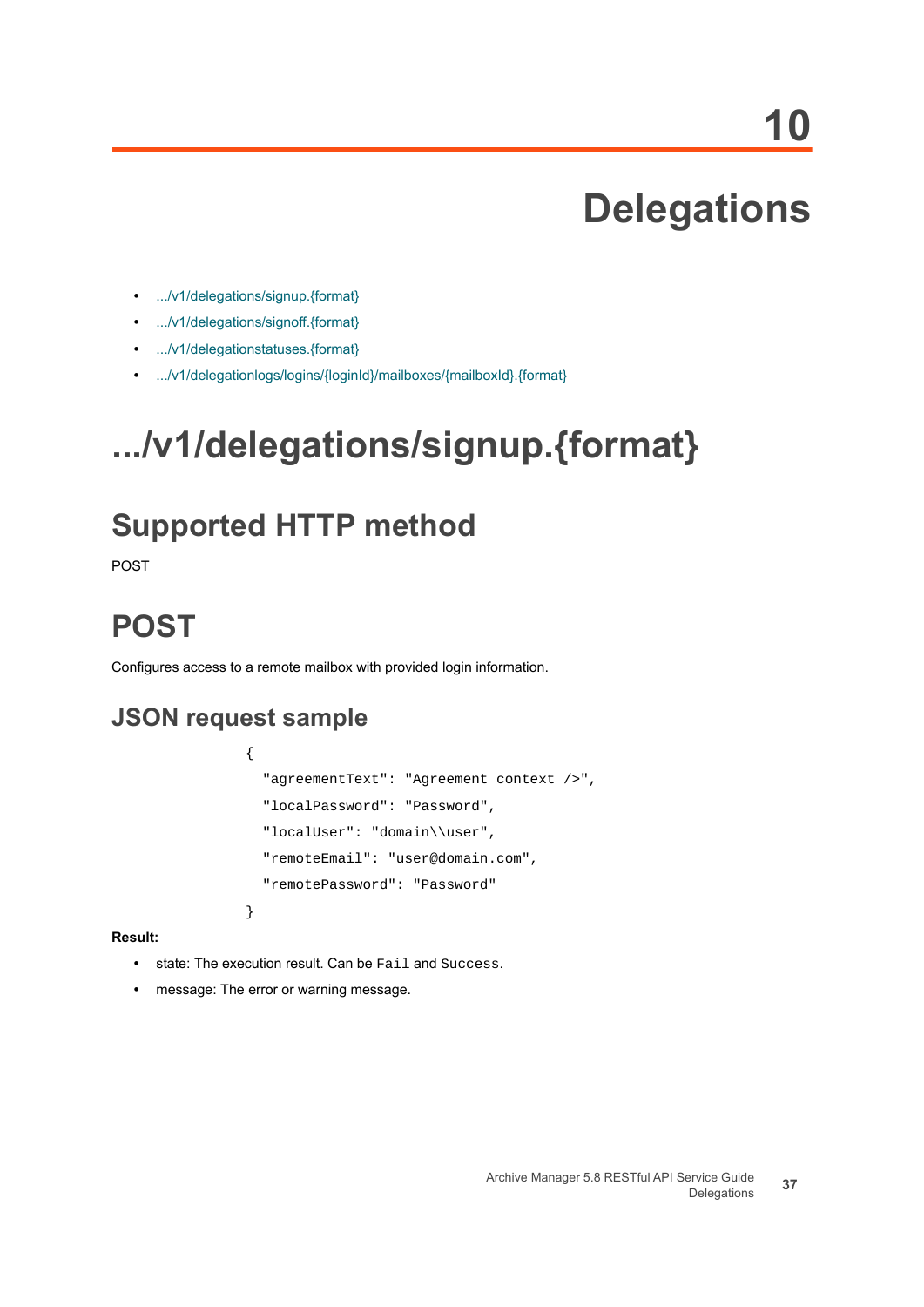# <span id="page-37-0"></span>**.../v1/delegations/signoff.{format}**

## **Supported HTTP method**

POST

## **POST**

Removes access to a remote mailbox with provided login information.

#### **JSON request sample**

{

}

```
 "agreementText": "Agreement context />",
 "localPassword": "Password",
 "localUser": "domain\\user",
 "madeMailboxPrivate": "true",
 "remoteEmail": "user@domain.com",
 "remotePassword": "Password"
```
**Result:**

- **•** state: The execution result. Can be Fail and Success.
- **•** message: The error or warning message.

## <span id="page-37-1"></span>**.../v1/delegationstatuses.{format}**

## **Supported HTTP method**

**GET** 

## **GET**

Retrieves a list of delegation status by the provided query conditions. The current user can view the delegation status of all users with the permission View Delegation, otherwise, only the delegation status of the current user will be shown. An unauthorized exception will be thrown when the current user without the permission View Delegation attempts to view delegation status of the others.

#### **Parameters**:

- **•** queryId: A Base64 encoded value in the Response Header "X-QueryId". It can be used to re-attach to a search result table or reissue a search result. Can be null when a search ID is specified.
- **•** searchId: A GUID instance. Can be null when a query ID is specified.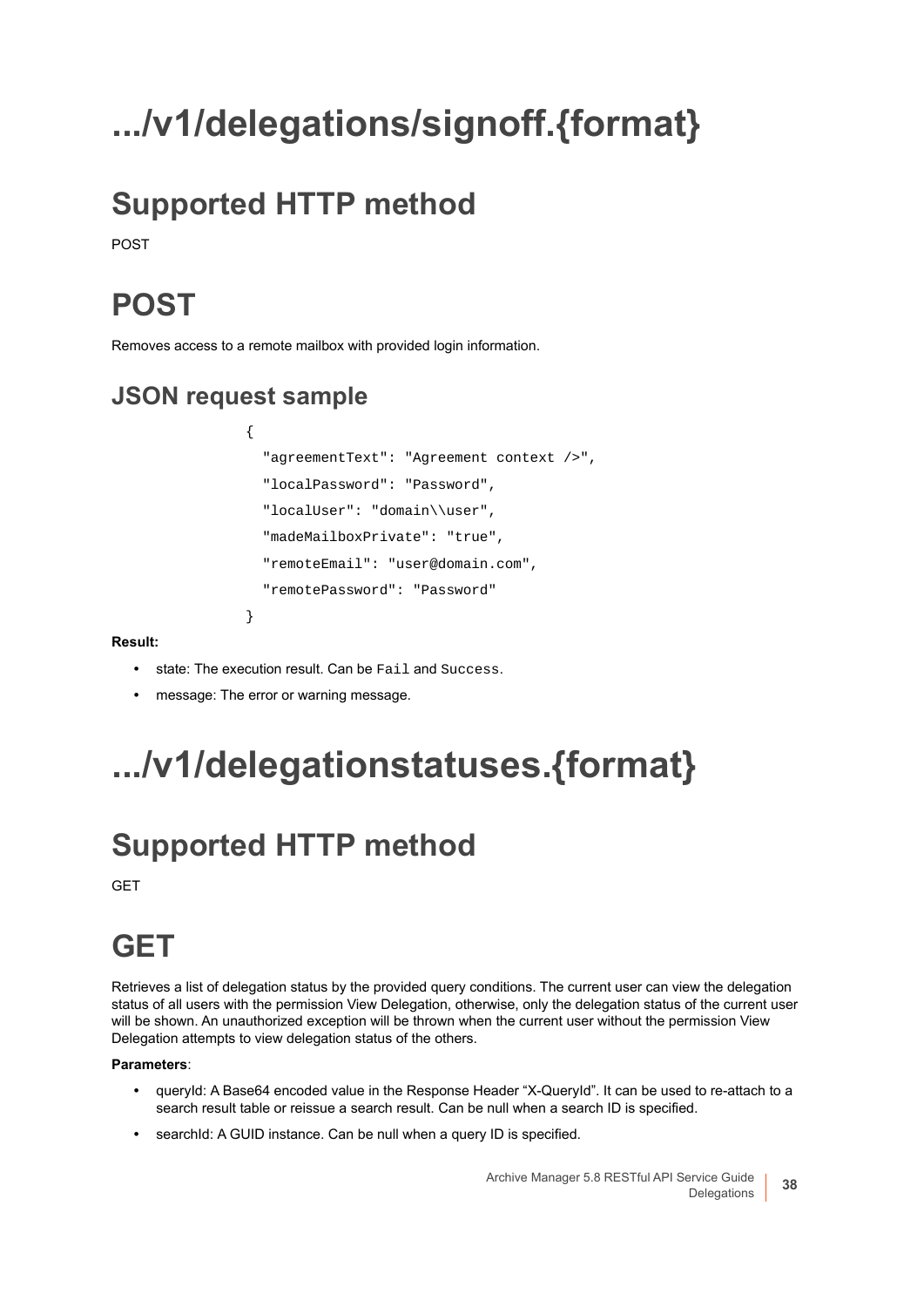- **•** query
- **•** sort
- **•** offset
- **•** limit
- **•** fields

#### **Query parameters**:

- **•** source
- **•** dateMin
- **•** dateMax
- **•** loginId
- **•** mailboxId
- **•** delegationAgreementId
- **•** enabled
- **•** private
- **•** status: Can be Pending, Success, PartialSuccess, Fail, and Abandon.

#### **JSON response sample**

```
\overline{[} {
     "date": "2018-11-15T14:15:50Z",
     "source": "c-ip:'10.154.12.86'|cs-username:'Test Login'",
     "loginID": 1,
     "mailBoxID": 2,
     "delegationAgreementID": 1,
     "enabled": true,
     "loginName": "Test Login",
     "mailBoxName": "Test MailBox",
     "status": "Success"
   },
   {
     "date": "2018-11-14T14:15:50Z",
     "source": "c-ip:'10.154.12.87'|cs-username:'Test Login1'",
     "loginID": 1,
     "mailBoxID": 3,
     "delegationAgreementID": 1,
     "enabled": true,
     "loginName": "Test Login1",
     "mailBoxName": "Test MailBox1",
     "status": "Fail"
```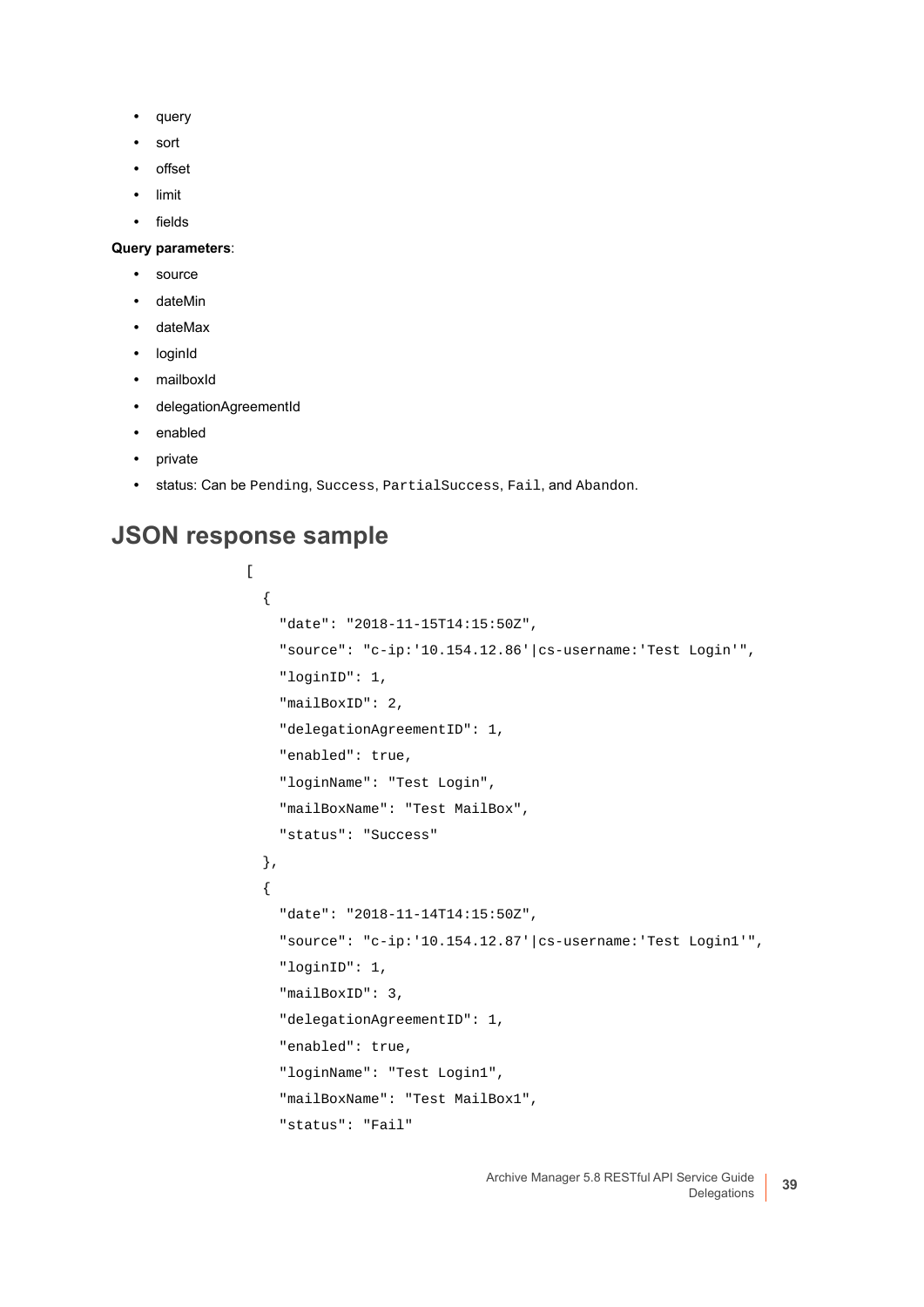```
 },
   {
     "date": "2018-11-13T14:15:50Z",
     "source": "c-ip:'10.154.12.88'|cs-username:'Test Login2'",
     "loginID": 2,
     "mailBoxID": 3,
     "delegationAgreementID": 2,
     "enabled": false,
     "loginName": "Test Login2",
     "mailBoxName": "Test MailBox2",
     "status": "Pending"
   }
]
```
## <span id="page-39-0"></span>**.../v1/delegationlogs/logins/{loginId}/m ailboxes/{mailboxId}.{format}**

#### **Supported HTTP method**

**GET** 

## **GET**

Retrieves the latest delegation log containing information about the delegation status by the login ID and mailbox ID. The delegation log must match these fields of the delegation status: login ID, mailbox ID, Enabled, Private. And the log must be created after the time when the delegation status takes effect.

**i** | NOTE: The permission View Delegation is required.

#### **JSON response sample**

```
{
   "date": "2018-11-15T14:15:50Z",
   "source": "c-ip:'10.154.12.86'|cs-username:'Test Login'",
   "loginID": 1,
   "mailBoxID": 2,
   "delegationAgreementID": 1,
   "enabled": true,
   "loginName": "Test Login",
   "mailBoxName": "Test MailBox",
```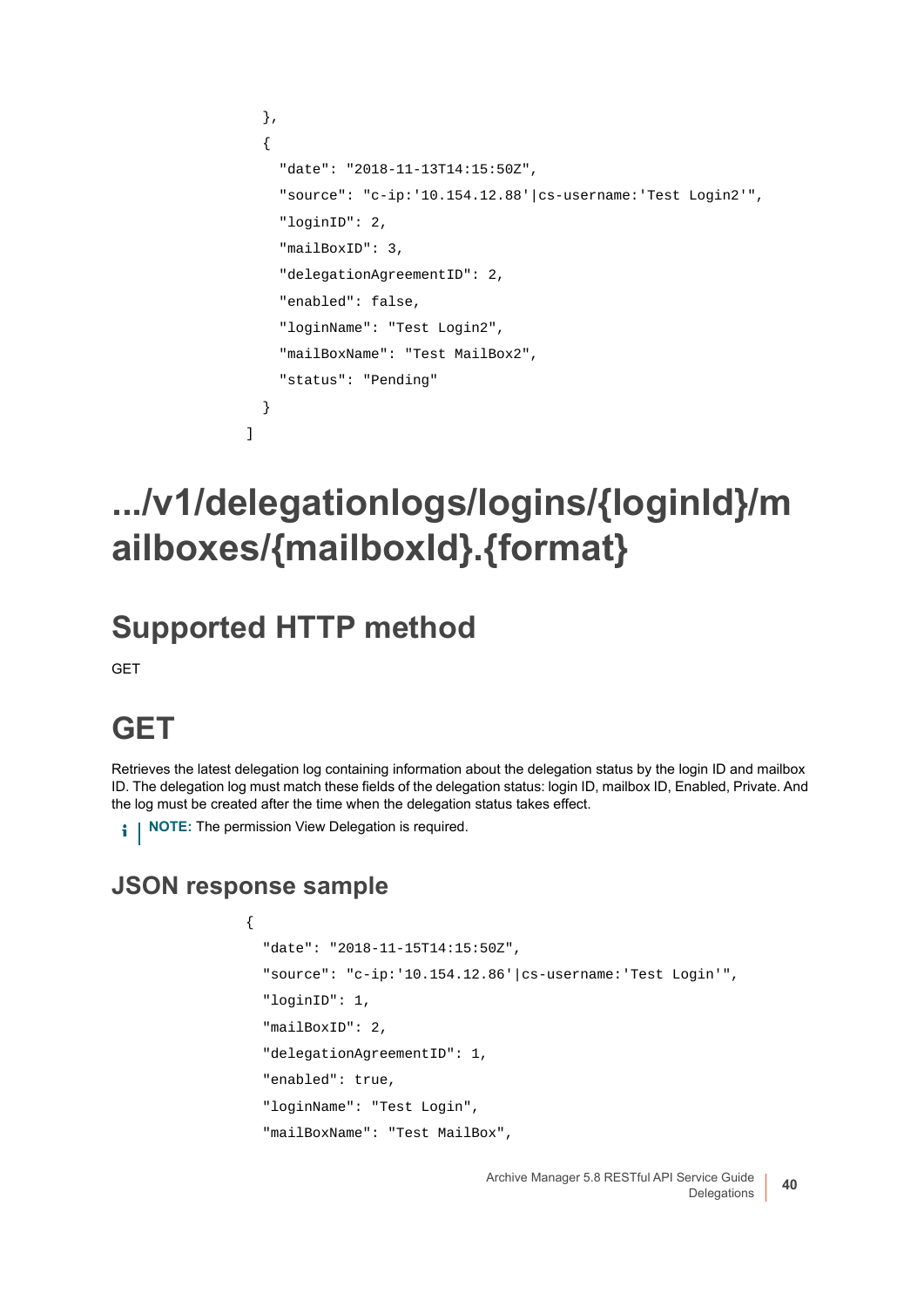"oK": false,

 "errorText": "Proxy accounts: 'pc1@test.com, pc2@test.com' failed to grant permission. \r\nProxy accounts: 'pc3@test.com' failed to grant permission to folder: 'Inbox'"

}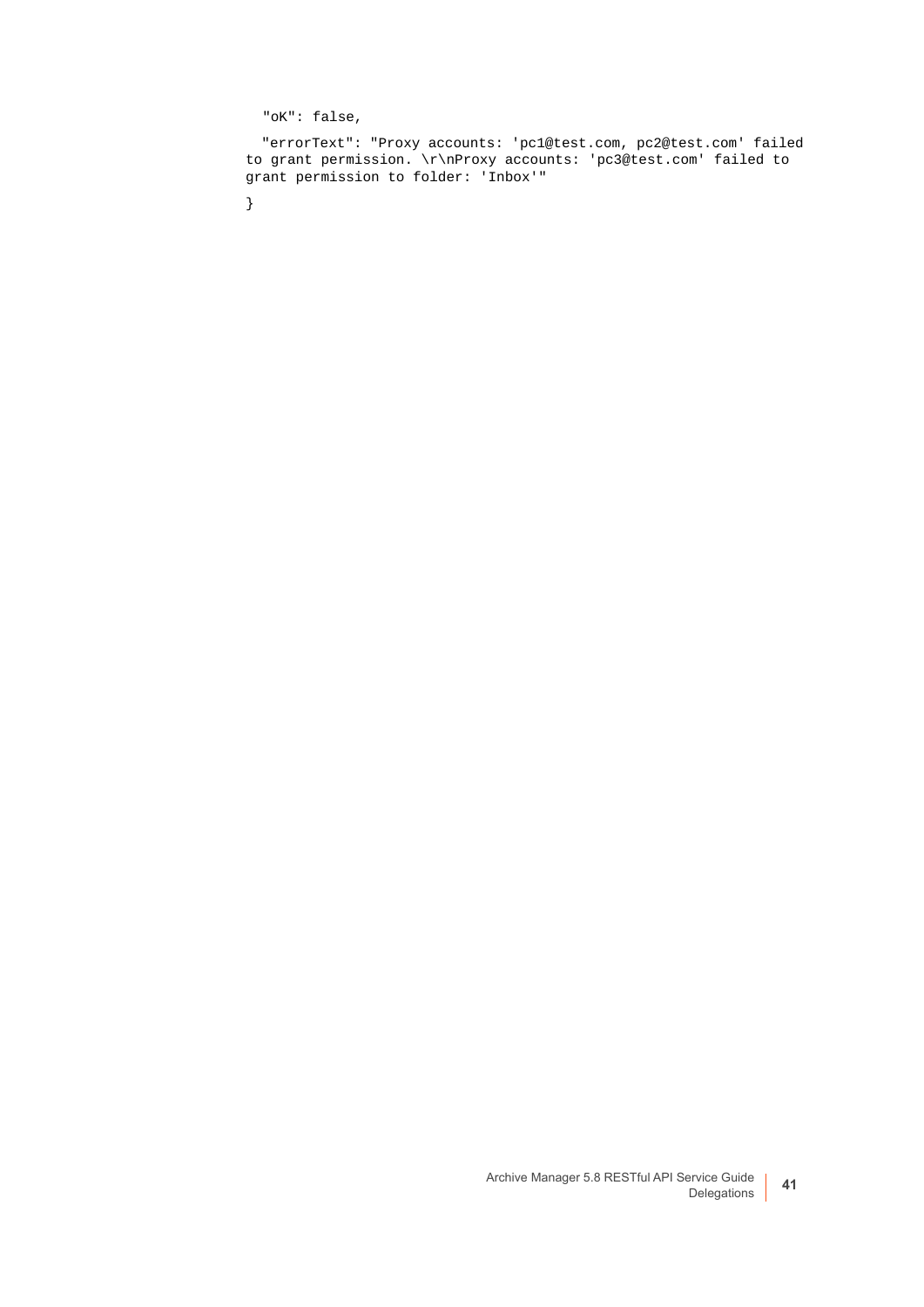# **Exported searches**

**•** [.../v1/exportedsearches](#page-41-0)

## <span id="page-41-0"></span>**.../v1/exportedsearches**

#### **Supported HTTP method**

**GET** 

#### **GET**

Exports a specified search to a *\*.amexp* file.

#### **Parameters:**

- **•** searchId: A GUID instance. Can be null when a query ID is specified.
- **•** queryId: A Base64 encoded value in the Response Header "X-QueryId". It can be used to re-attach to a search result table or reissue a search result. Can be null when a search ID is specified.
- **•** fileName: Uses *export{searchId}.amexp* by default when it is null.

#### **Exported file sample**

**Filename**: *Exportbb5a16af-a727-4994-938f-a1bc4cba8327.amexp*

#### **Content**:

```
<?xml version= "1.0" encoding="utf-8"?>
```
<AfterMailSearchStub xmlns:xsd="http://www.w3.org/2001/XMLSchema" xmlns:xsi="http://www.w3.org/2001/XMLSchema-instance">

<SearchIdentifier>bb5a16af-a727-4994-938f-a1bc4cba8327</SearchIdentifier>

<SearchKey>S0VZOkxPQ0FMOjI7OTExMzljMzg1YTQ1ZTEyNmY2YWZmMzk4MTA3ZjlhMDJ8MjAxNTA5MzAw MzIyMjhaX2JjZg==</SearchKey>

<Server>archivemanager</Server>

<Port>80</Port>

<Username>Administrator</Username>

<Domain>DC2K8</Domain>

<AuthenticationMode>Forms</AuthenticationMode>

</AfterMailSearchStub>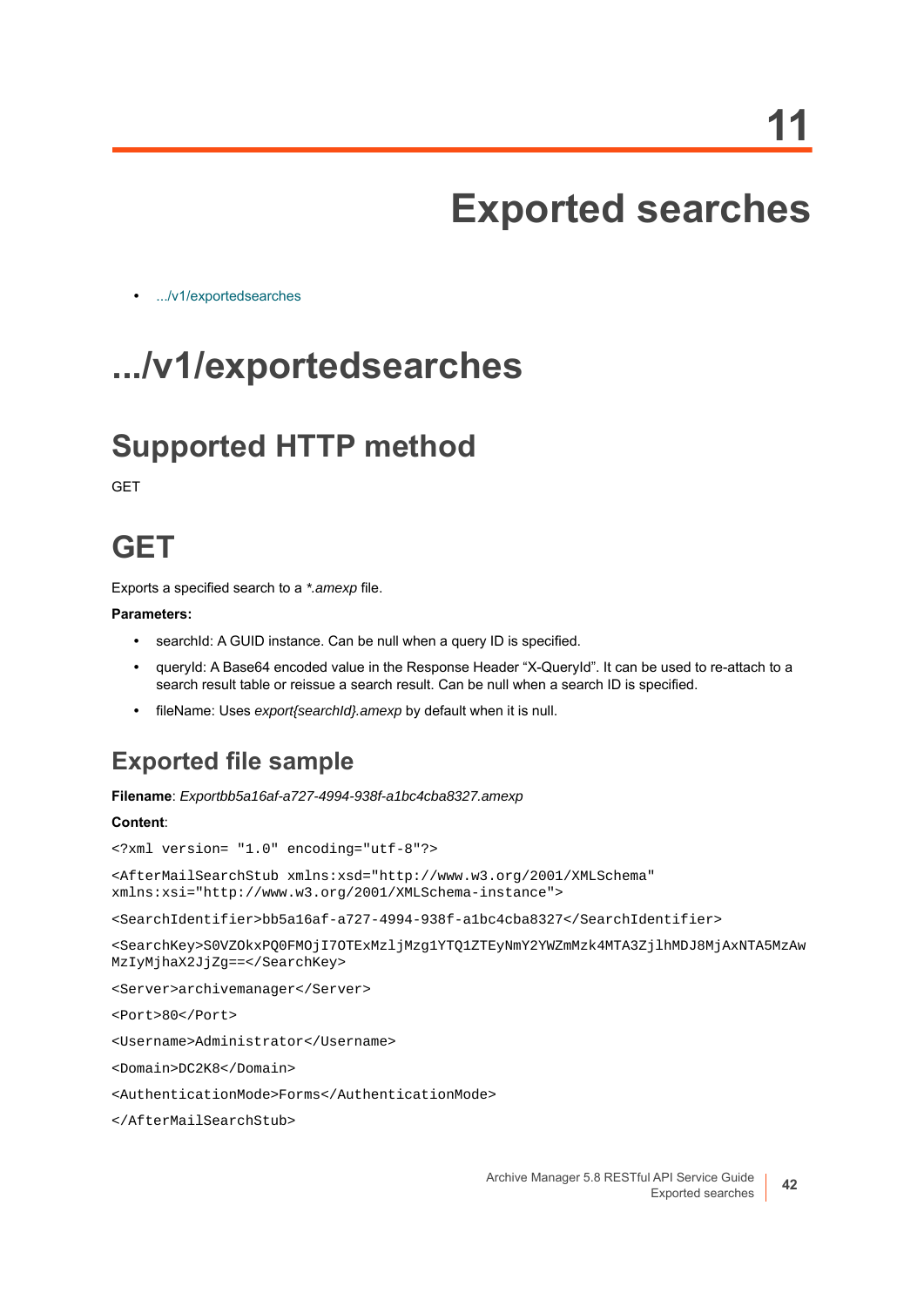**12**

## **Folders**

- **•** [.../v1/folders/schema.{format}](#page-42-0)
- **•** [.../v1/folders.{format}](#page-42-1)
- **•** [.../v1/folders/{folderId}.{format}](#page-45-0)
- **•** [.../v1/folders/{folderId}/messages.{format}](#page-46-0)
- **•** [.../v1/folders/{folderId}/messages/count.{format}](#page-51-0)
- **•** [.../v1/folders/{folderId}/messages/{messageId}.{format}](#page-51-1)
- **•** [.../v1/folders/{parentFolderId}/subfolders.{format}](#page-51-2)
- **•** [.../v1/folders/{parentFolderId}/subfolders/count.{format}](#page-54-1)
- **•** [.../v1/folders/{parentFolderId}/subfolders/{subfolderId}.{format}](#page-54-0)

## <span id="page-42-0"></span>**.../v1/folders/schema.{format}**

## **Supported HTTP method**

**GFT** 

### **GET**

Retrieves JSON or XML schema for Folder object.

## <span id="page-42-1"></span>**.../v1/folders.{format}**

### **Supported HTTP method**

GET | POST | PUT

## **GET**

Retrieves folders by a specified query. **Parameters**: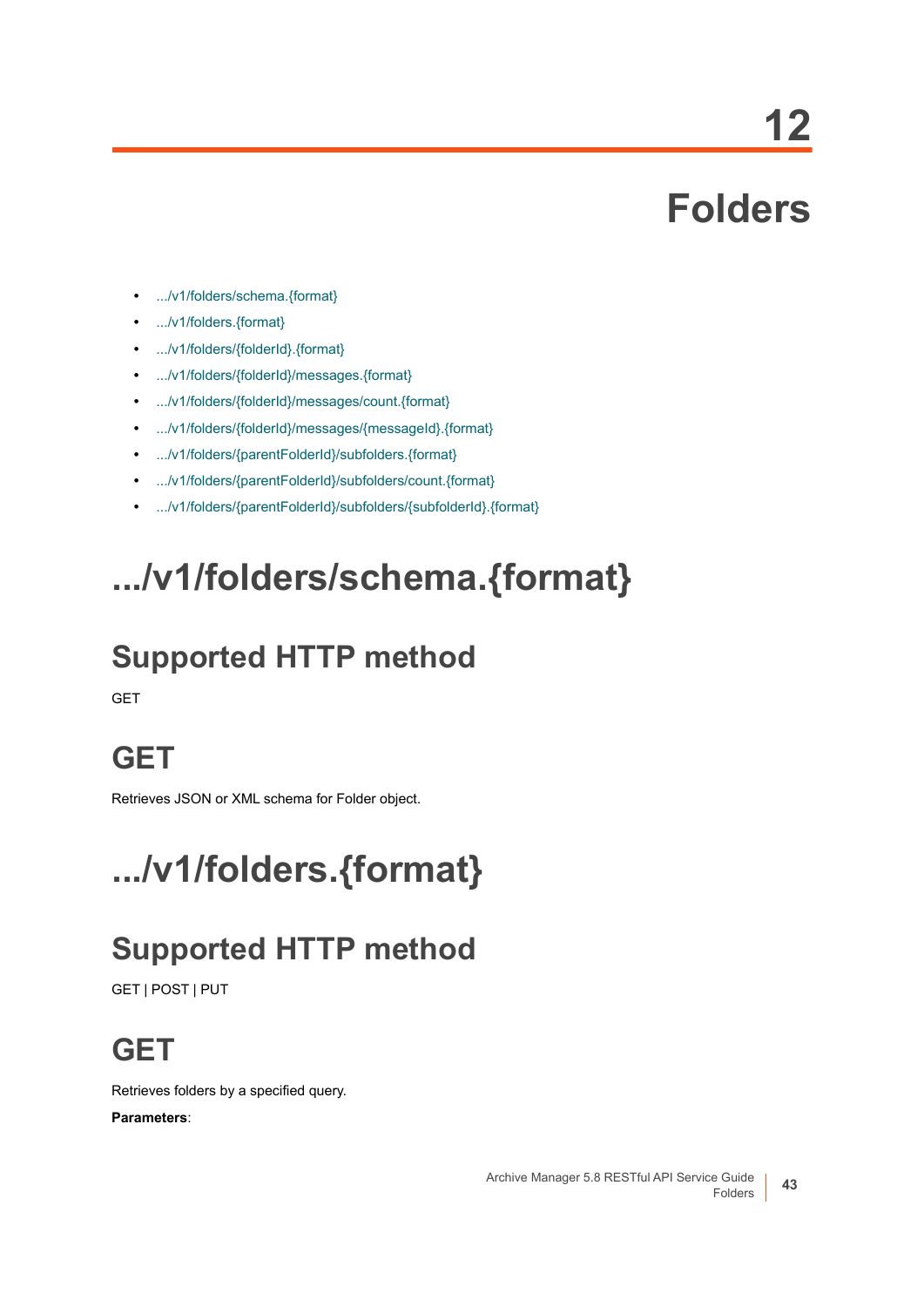- **•** queryId: A Base64 encoded value in the Response Header "X-QueryId". It can be used to re-attach to a search result table or reissue a search result.
- **•** query
- **•** sort
- **•** top
- **•** lastId
- **•** offset
- **•** limit
- **•** fields

#### **Query parameters**:

- **•** mailboxId
- **•** name
- **•** recursive
- **•** parentFolderId
	- **▪** NULL: All folders.
	- **▪** 0: The top level folders under a specified mailbox.
	- **▪** >0: A specified parent folder ID.
- **•** includeHidden
- **•** excludeInvisible
- **•** wantPath
- **•** wantIDPath

## **POST**

Creates a list of folders.

```
\begin{bmatrix} 1 & 0 \\ 0 & 1 \end{bmatrix}{
"id": 1,
"mailBoxId": 1,
"parentFolderId": 0,
"name": "",
"path": "",
"iDPath": "1",
"visible": false,
"canMove": false,
"lastPopulatedDate": "2015-09-10T01:52:12",
"lastExportedDate": "2015-09-10T01:52:13"
},
```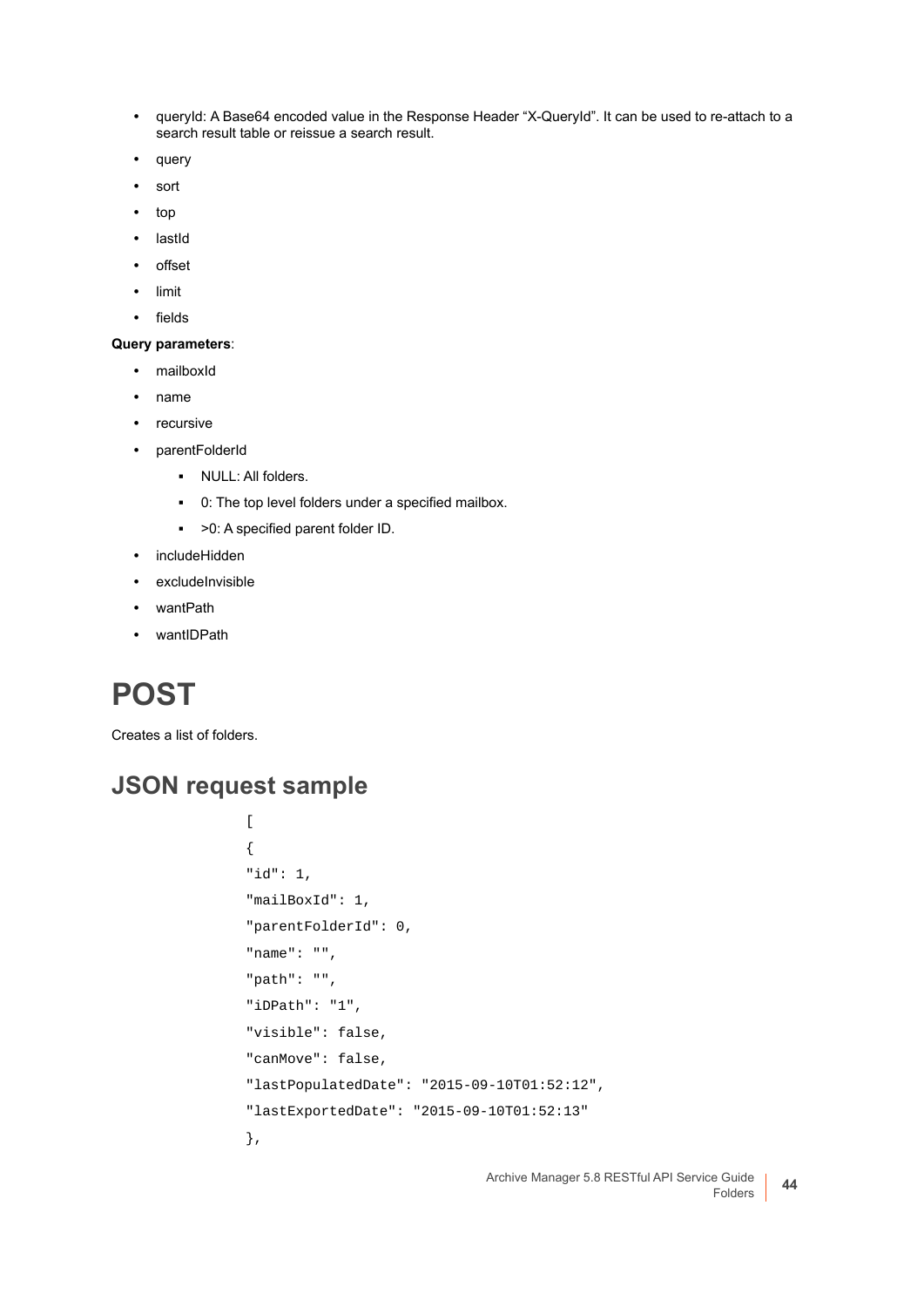```
{
"id": 2,
"mailBoxId": 1,
"parentFolderId": 0,
"name": "Calendar",
"path": "Calendar",
"iDPath": "1\2"
"visible": false,
"canMove": false,
"lastPopulatedDate": "2015-09-10T01:52:13",
"lastExportedDate": "2015-09-10T01:52:14"
}
]
```
#### **PUT**

Updates a list of folders.

```
\mathfrak{g}{
"id": 1,
"mailBoxId": 1,
"parentFolderId": 0,
"name": "",
"path": "",
"visible": false,
"canMove": false,
"lastPopulatedDate": "2015-09-10T01:52:12",
"lastExportedDate": "2015-09-10T01:52:13"
},
{
"id": 2,
"mailBoxId": 1,
"parentFolderId": 0,
"name": "Calendar",
"path": "Calendar",
"visible": false,
"canMove": false,
"lastPopulatedDate": "2015-09-10T01:52:13",
```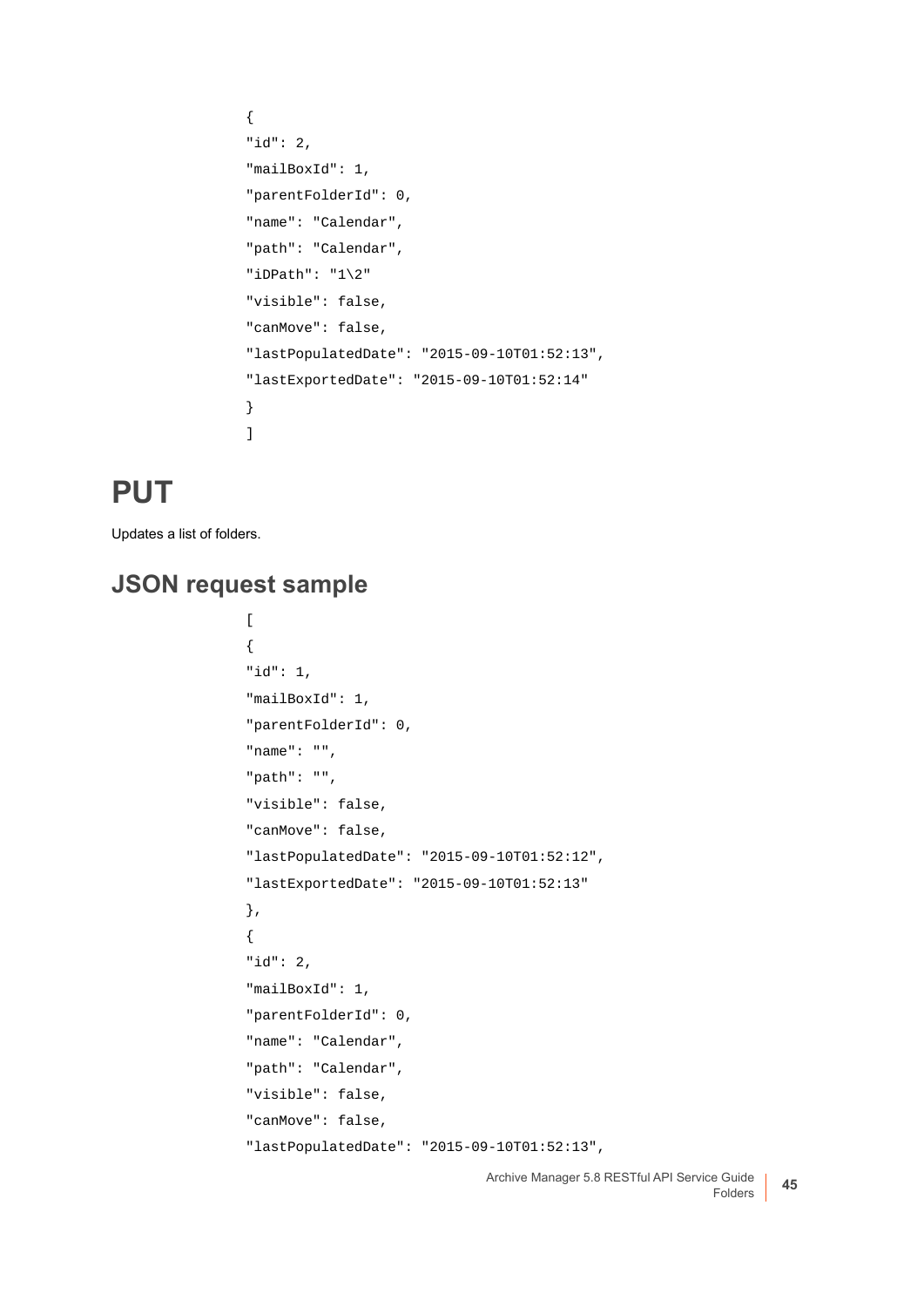```
"lastExportedDate": "2015-09-10T01:52:14"
}
\overline{1}
```
# <span id="page-45-0"></span>**.../v1/folders/{folderId}.{format}**

## **Supported HTTP method**

GET | PUT | DELETE

## **GET**

Retrieves a folder by the folder ID.

#### **JSON response sample**

```
{
"id": 1,
"mailBoxId": 1,
"parentFolderId": 0,
"name": "",
"path": "",
"iDPath": "1",
"visible": false,
"canMove": false,
"lastPopulatedDate": "2015-09-10T01:52:12",
"lastExportedDate": "2015-09-10T01:52:13"
}
```
## **PUT**

Updates a folder by the folder ID.

```
{
"id": 1,
"mailBoxId": 1,
"parentFolderId": 0,
"name": "",
```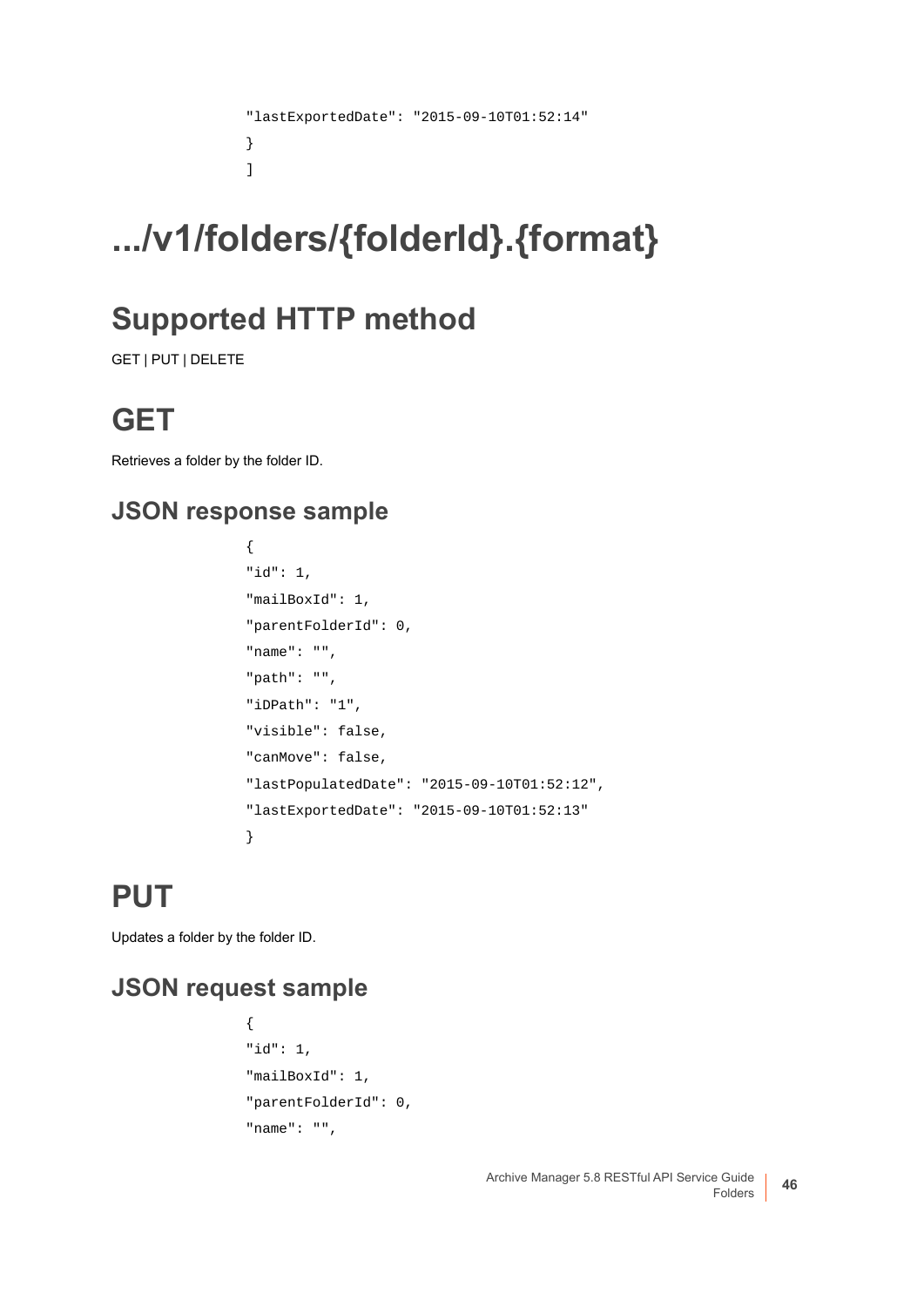```
"path": "",
"visible": false,
"canMove": false,
"lastPopulatedDate": "2015-09-10T01:52:12",
"lastExportedDate": "2015-09-10T01:52:13"
}
```
#### **DELETE**

Deletes a folder by the folder ID.

## <span id="page-46-0"></span>**.../v1/folders/{folderId}/messages.{form at}**

## **Supported HTTP method**

GET | POST

## **GET**

Retrieves messages from a folder by the folder ID. **i** | NOTE: This API does not support sorting.

#### **JSON response sample**

```
\Gamma{
"id": 1,
"attachments": 0,
"toDisplay": "Administrator",
"fromDisplay": "Administrator",
"subject": "test2",
"bodyFormat": 2,
"bodyCodePage": 20127,
"dateSent": "2015-04-08T21:08:37",
"dateReceived": "2015-04-08T21:08:38.307",
"importance": 1,
"sensitivity": 0,
"size": 2480,
```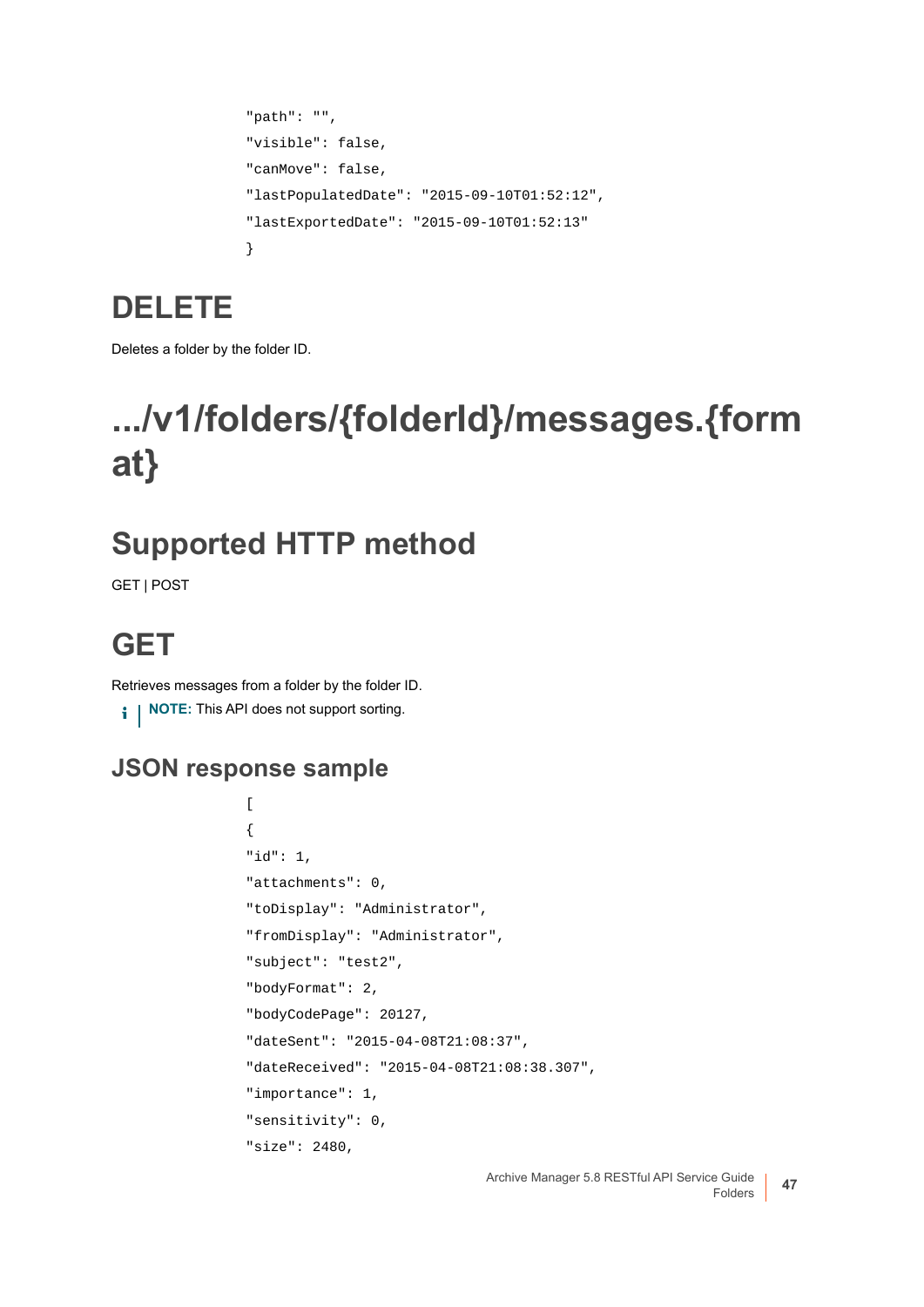```
"checkSum": "41b0616d-7fea-873c-8891-30386f31b462",
"messageClass": "IPM.Note"
},
{
"id": 2,
"attachments": 0,
"toDisplay": "Administrator",
"fromDisplay": "Administrator",
"subject": "test1",
"bodyFormat": 2,
"bodyCodePage": 20127,
"dateSent": "2015-04-08T21:08:27",
"dateReceived": "2015-04-08T21:08:34.993",
"importance": 1,
"sensitivity": 0,
"size": 2488,
"checkSum": "42d3e176-076f-9fbd-bb55-20baf5734a8c",
"messageClass": "IPM.Note"
}
]
```
#### **POST**

Creates a message and associates it to a folder and the mailbox that the folder belongs to.

**i** | NOTE: This API only supports for creating a single message and linking the message to a single mailbox.

```
{
   "partType": "Email",
   "partId": "1",
   "isReference": false,
   "purportedCheckSum": "d07f8e21-a441-30fc-df76-138f64b7f8ee",
   "id": 1,
   "from": {
     "address": "test10@test.com",
     "displayName": "test10"
   },
   "to": [
     {
```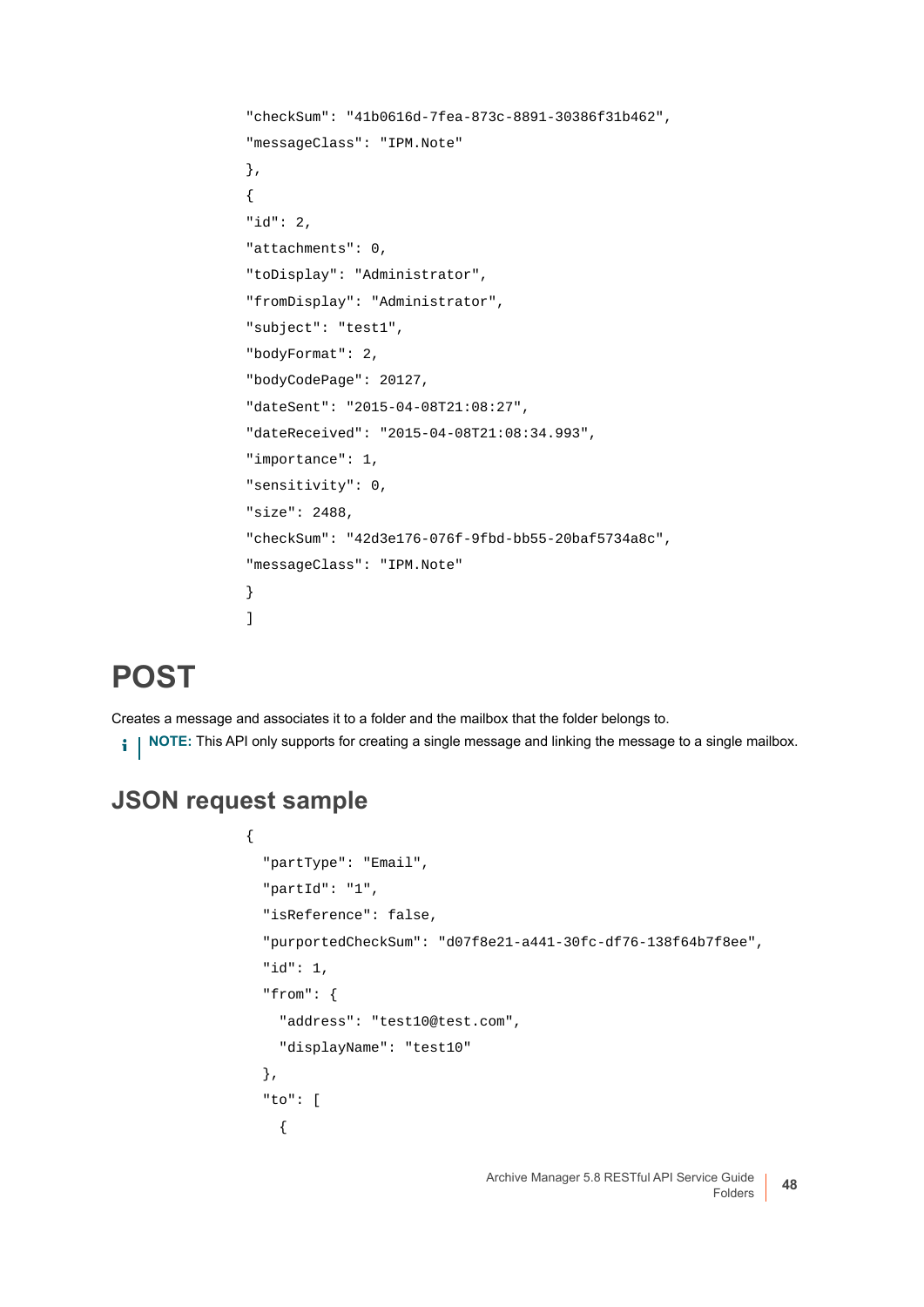```
 "address": "test1@test.com",
     "displayName": "test1"
   },
   {
     "address": "test2@test.com",
     "displayName": "test2"
   },
   {
     "address": "test3@test.com",
     "displayName": "test3"
  }
 ],
 "cc": [
   {
     "address": "test4@test.com",
     "displayName": "test4"
   },
   {
     "address": "test5@test.com",
     "displayName": "test5"
  },
   {
     "address": "test6@test.com",
     "displayName": "test6"
  }
 ],
 "bcc": [
  {
     "address": "test7@test.com",
     "displayName": "test7"
   },
   {
     "address": "test8@test.com",
     "displayName": "test8"
   },
   {
     "address": "test9@test.com",
     "displayName": "test9"
  }
 ],
```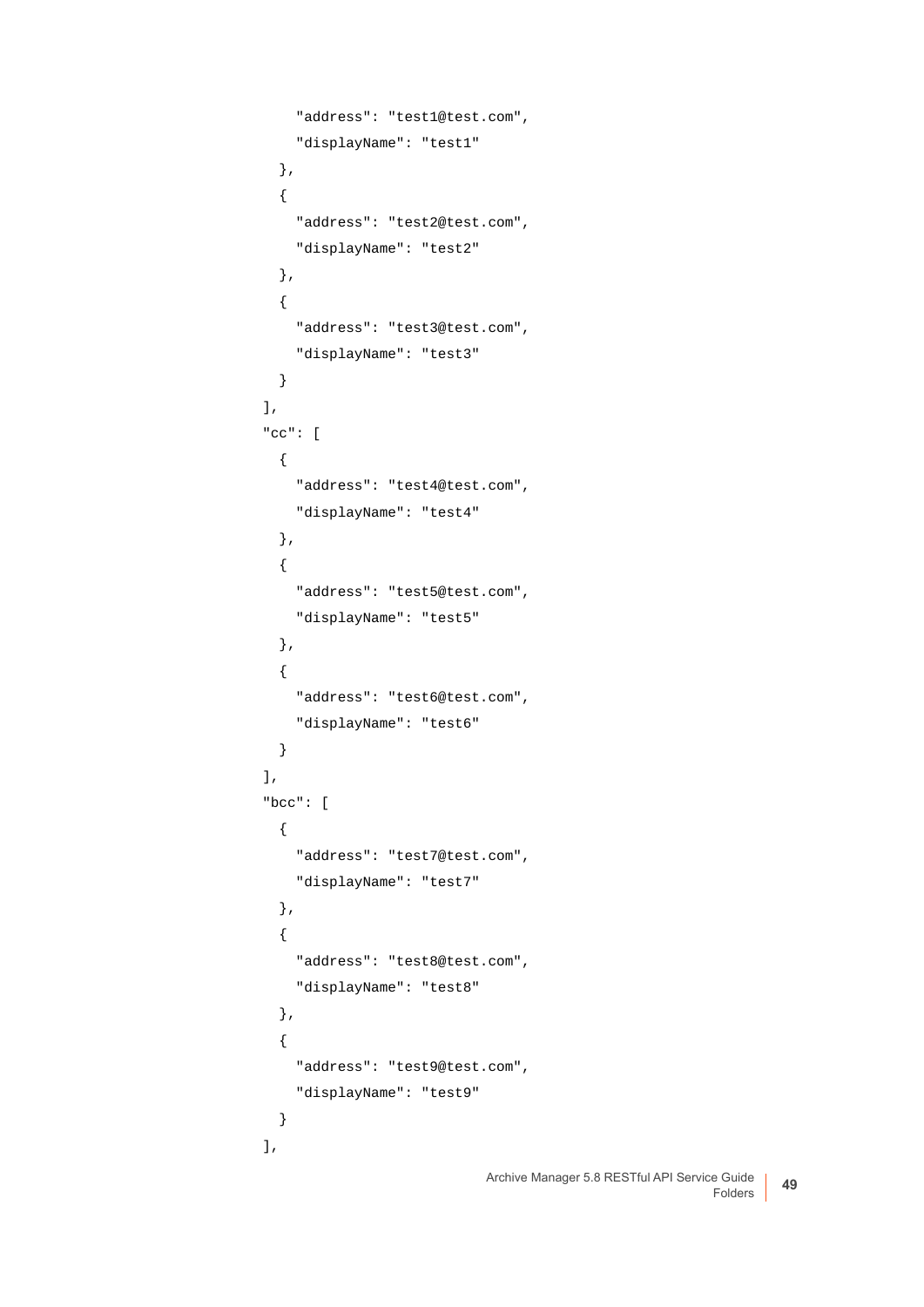```
 "bodyCodePage": 1001,
   "bodyFormat": "HTML",
   "dateReceived": "9999-12-30T23:59:59.9999999Z",
   "dateSent": "0001-01-02T00:00:00Z",
   "evId": "Likely always empty because no one likes EV",
   "header": "Super Header!",
   "importance": 1,
   "journalReport": "This is the report from the journal!",
   "key": "Keys to the kingdom",
   "messageClass": "IPM.Note",
   "messageTypeId": 1,
   "originalMessageId": "OriginalMessageID",
   "purportedComplianceCheckSum": "d07f8e21-a441-30fc-df76-
138f64b7f8ee",
   "sensitivity": 5,
   "size": 43,
   "subject": "Subject is really long!!!!!!!!!!",
   "threadIndex": "XYZThreadIndex",
   "threadTopic": "XyZThreadToppiicc",
   "version": "1.0 or maybe 2",
   "body": {
     "partType": "DataStream",
     "partId": "1.1",
     "isReference": false,
     "purportedCheckSum": "d07f8e21-a441-30fc-df76-138f64b7f8ee",
     "dsPartType": "Body",
     "dataLength": 17,
     "bytes": [
       "UmVhbGx5IGxvbmcgYm9keSE="
     ]
   },
   "attachments": [
     {
       "partType": "Attachment",
       "partId": "1",
       "isReference": false,
       "purportedCheckSum": "d07f8e21-a441-30fc-df76-138f64b7f8ee",
       "charset": "UTF-8",
       "contentDescription": "VWXYZ",
       "contentDisposition": "RSTU",
```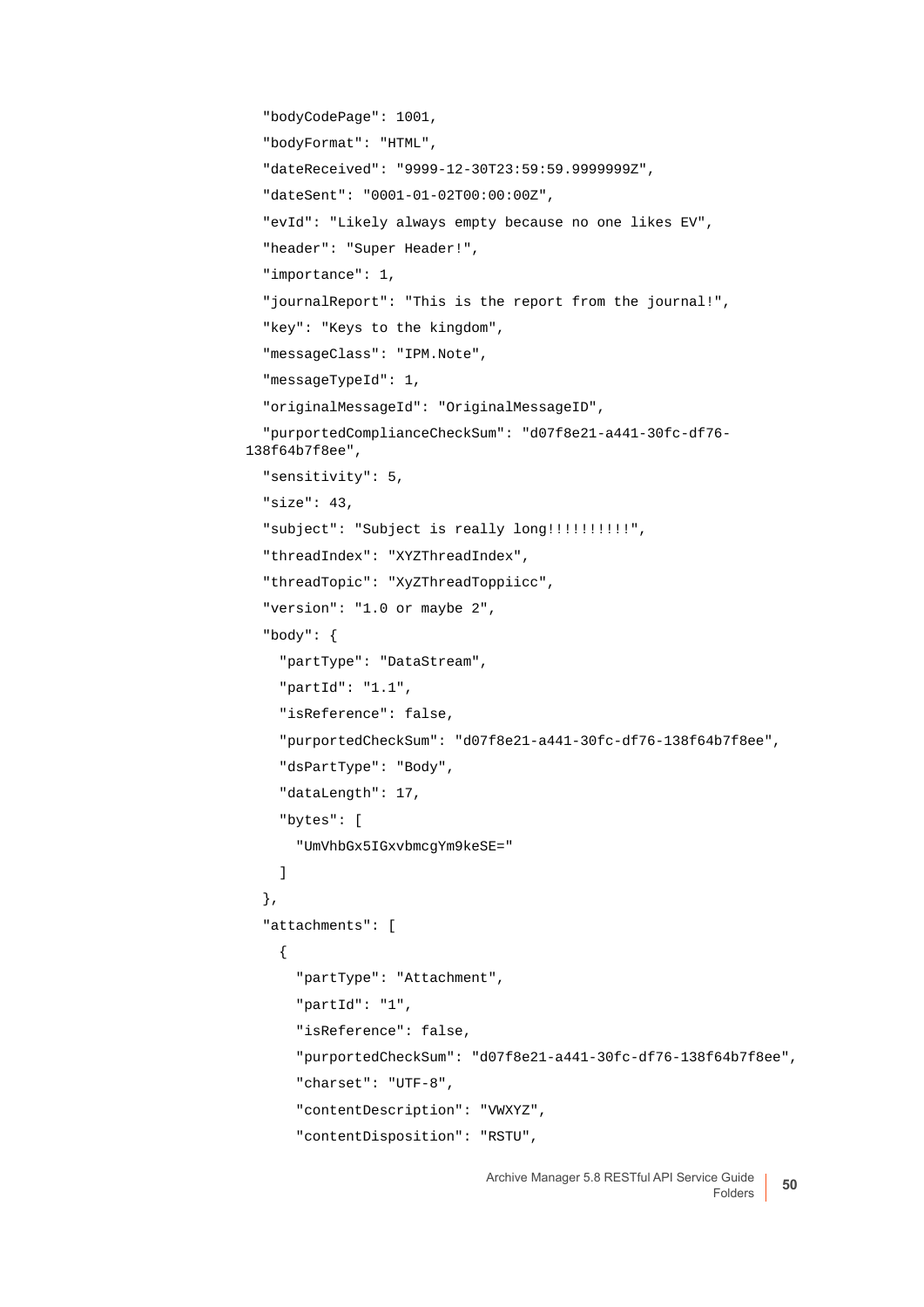```
 "contentId": "NOPQ",
       "contentLocation": "KLM",
       "contentSubType": "HIJ",
       "contentTransEncoding": "EFG",
       "contentType": "ABC",
       "fileName": "file.ext",
       "name": "Names",
       "rtfPosition": 0,
       "size": 26,
       "visible": true,
       "streamType": 1,
       "data": {
         "partType": "DataStream",
         "partId": "1.1",
         "isReference": false,
         "dsPartType": "AttachData",
         "dataLength": 26,
         "bytes": [
           "QUJDREVGR0hJSktMTU5PUFFSU1RVVldYWVo="
         ]
       }
     }
   ],
   "sourceProperties": {
     "partType": "DataStream",
     "partId": "1.3",
     "isReference": false,
     "purportedCheckSum": "d07f8e21-a441-30fc-df76-138f64b7f8ee",
     "dsPartType": "SourceProps",
     "dataLength": 58,
     "bytes": [
"VGhlIHNvdXJjZSBwcm9wZXJ0aWVzIHNob3VsZCBiZSBiZXR0ZXIgYnV0IHRoZXkgYX
```

```
JlIG5vdC4uLg=="
```

```
 ]
   }
}
```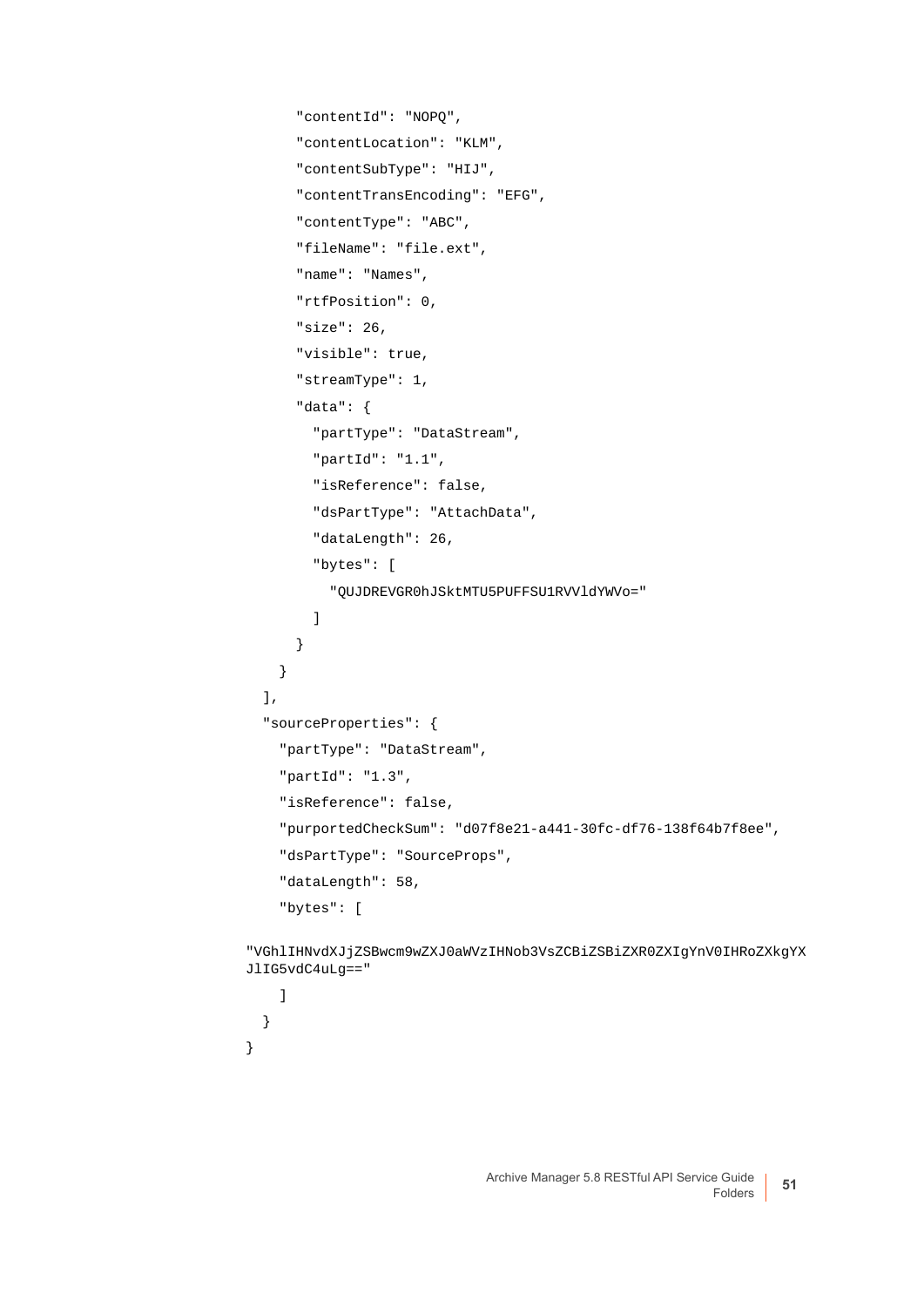# <span id="page-51-0"></span>**.../v1/folders/{folderId}/messages/count .{format}**

## **Supported HTTP method**

**GFT** 

## **GET**

Retrieves the number of messages associated with a folder ID.

## <span id="page-51-1"></span>**.../v1/folders/{folderId}/messages/{mes sageId}.{format}**

## **Supported HTTP method**

POST | DELETE

## **POST**

Associates a message ID with a folder ID.

## **DELETE**

Disassociates a message ID with a folder ID.

## <span id="page-51-2"></span>**.../v1/folders/{parentFolderId}/subfolder s.{format}**

## **Supported HTTP method**

GET | POST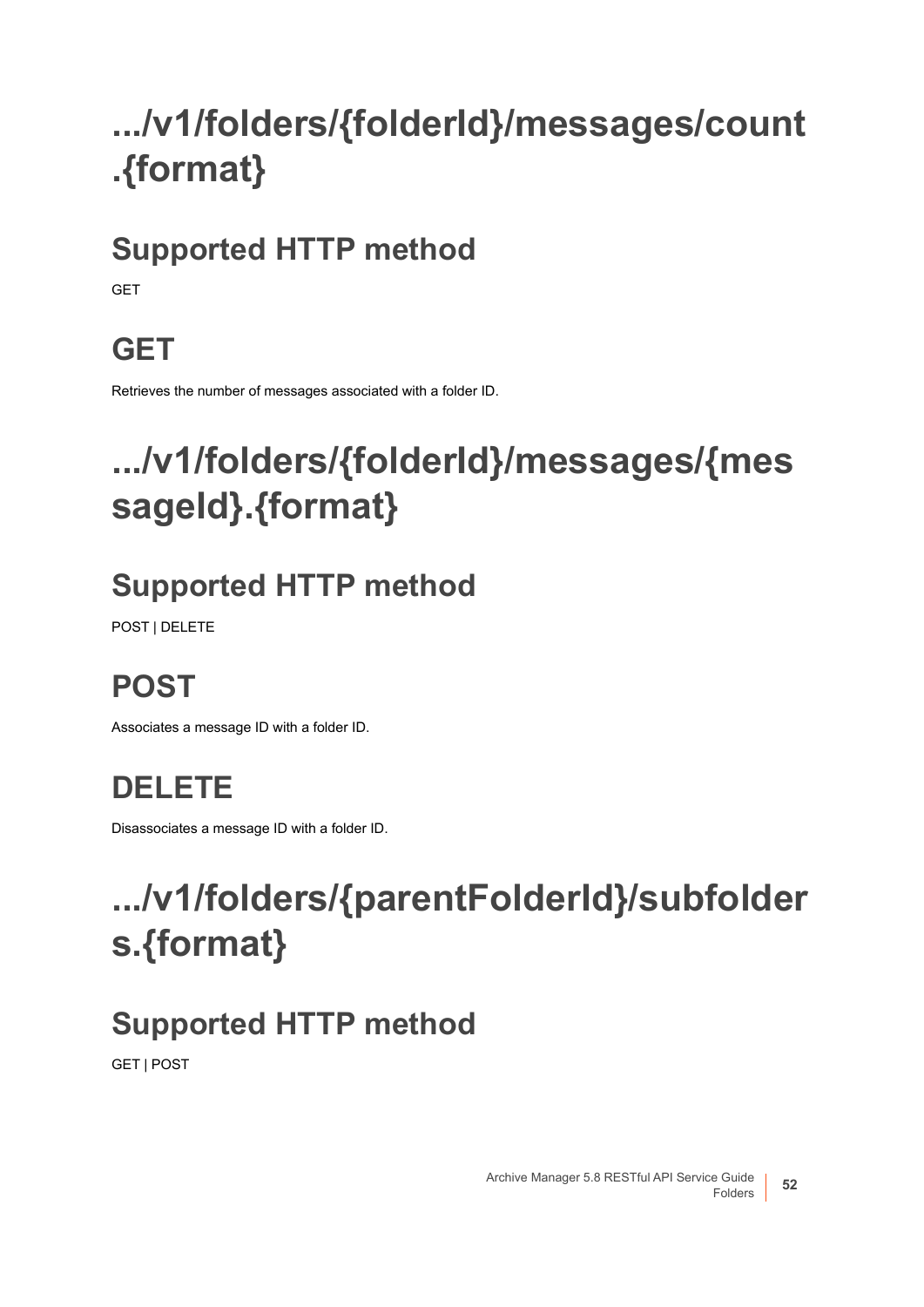#### **GET**

Retrieves a list of sub folders by a parent folder ID.

**i** | NOTE: This API does not support sorting.

#### **Parameters**:

- **•** excludeInVisible
- **•** wantPath
- **•** includeHidden

#### **JSON response sample**

```
\overline{[}{
"id": 17,
"mailBoxId": 1,
"parentFolderId": 16,
"name": "Conflicts",
"path": "Sync Issues\\Conflicts",
"visible": false,
"canMove": false,
"lastPopulatedDate": "2015-09-10T01:52:14",
"lastExportedDate": "2015-09-10T01:52:15"
},
{
"id": 18,
"mailBoxId": 1,
"parentFolderId": 16,
"name": "Local Failures",
"path": "Sync Issues\\Local Failures",
"visible": false,
"canMove": false,
"lastPopulatedDate": "2015-09-10T01:52:15",
"lastExportedDate": "2015-09-10T01:52:16"
},
{
"id": 19,
"mailBoxId": 1,
"parentFolderId": 16,
"name": "Server Failures",
"path": "Sync Issues\\Server Failures",
```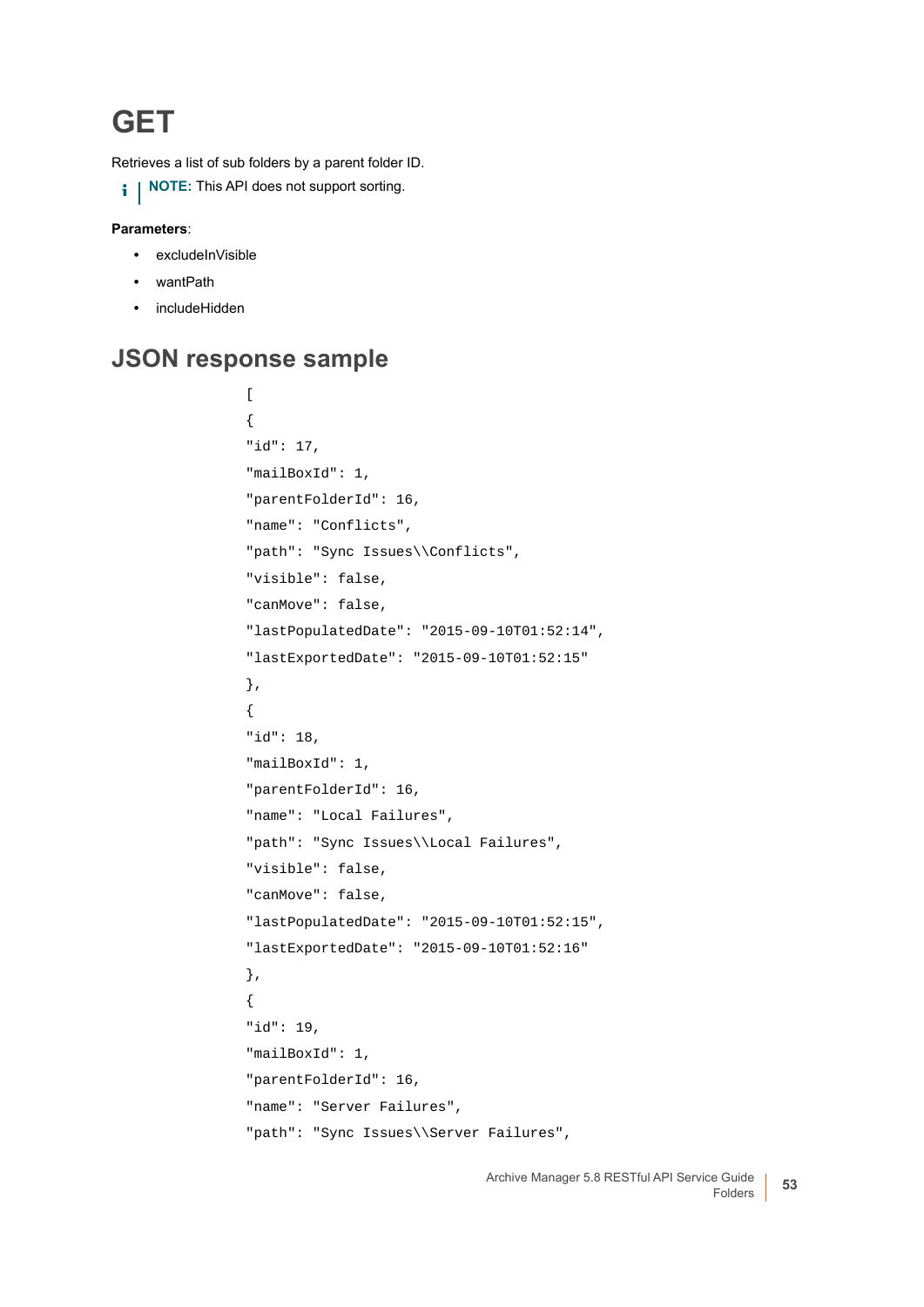```
"visible": false,
"canMove": false,
"lastPopulatedDate": "2015-09-10T01:52:15",
"lastExportedDate": "2015-09-10T01:52:16"
}
]
```
#### **POST**

Creates a list of sub folders under a parent folder ID.

```
\overline{[}{
"id": 17,
"mailBoxId": 1,
"parentFolderId": 16,
"name": "Conflicts",
"path": "Sync Issues\\Conflicts",
"visible": false,
"canMove": false,
"lastPopulatedDate": "2015-09-10T01:52:14",
"lastExportedDate": "2015-09-10T01:52:15"
},
{
"id": 18,
"mailBoxId": 1,
"parentFolderId": 16,
"name": "Local Failures",
"path": "Sync Issues\\Local Failures",
"visible": false,
"canMove": false,
"lastPopulatedDate": "2015-09-10T01:52:15",
"lastExportedDate": "2015-09-10T01:52:16"
},
{
"id": 19,
"mailBoxId": 1,
"parentFolderId": 16,
"name": "Server Failures",
```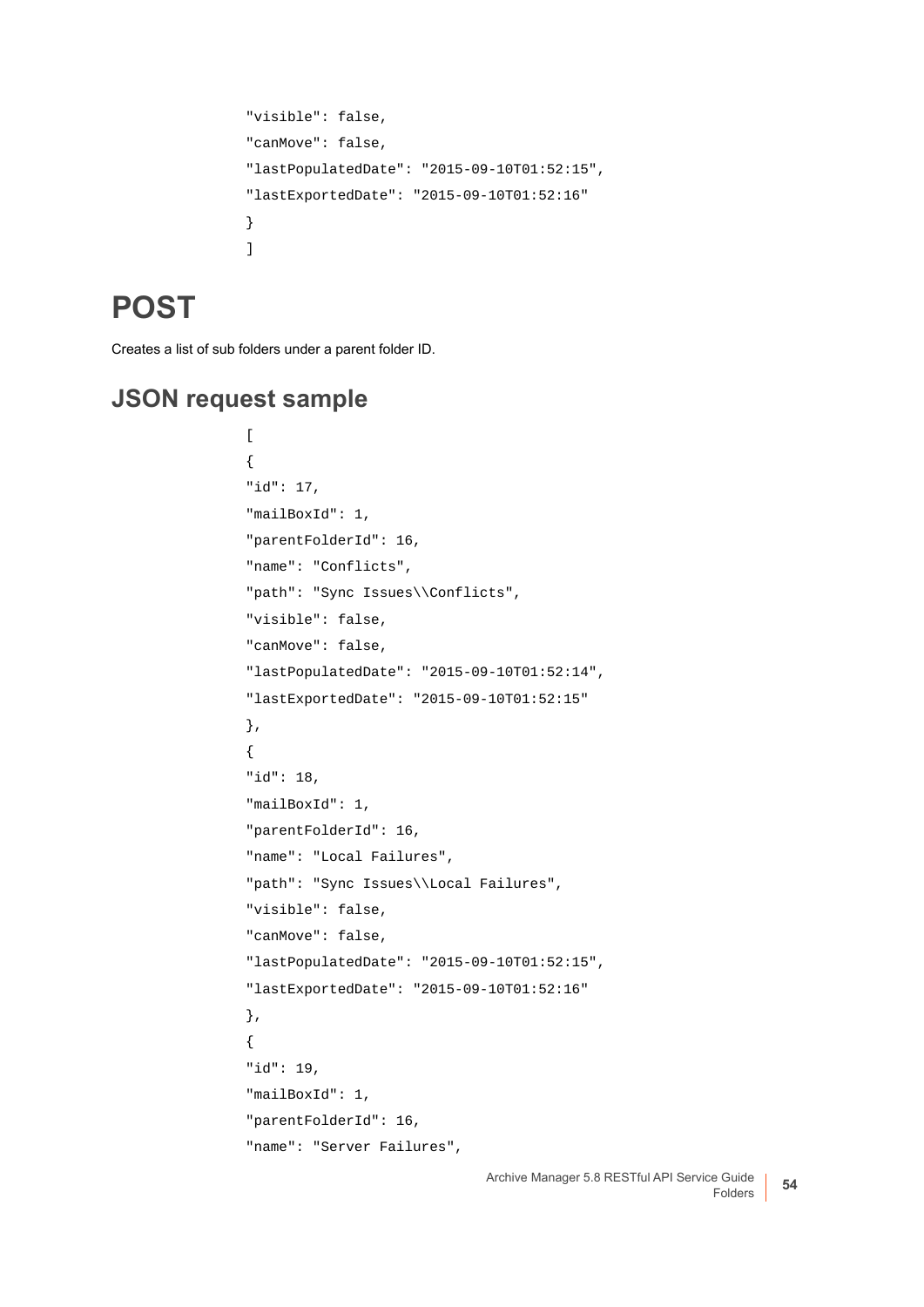```
"path": "Sync Issues\\Server Failures",
"visible": false,
"canMove": false,
"lastPopulatedDate": "2015-09-10T01:52:15",
"lastExportedDate": "2015-09-10T01:52:16"
}
]
```
## <span id="page-54-1"></span>**.../v1/folders/{parentFolderId}/subfolder s/count.{format}**

## **Supported HTTP method**

**GET** 

## **GET**

Retrieves the number of sub folders by a parent folder ID.

## <span id="page-54-0"></span>**.../v1/folders/{parentFolderId}/subfolder s/{subfolderId}.{format}**

## **Supported HTTP method**

POST | DELETE

## **POST**

Associates a sub folder ID with a parent folder ID.

## **DELETE**

Disassociates a sub folder ID with a parent folder ID.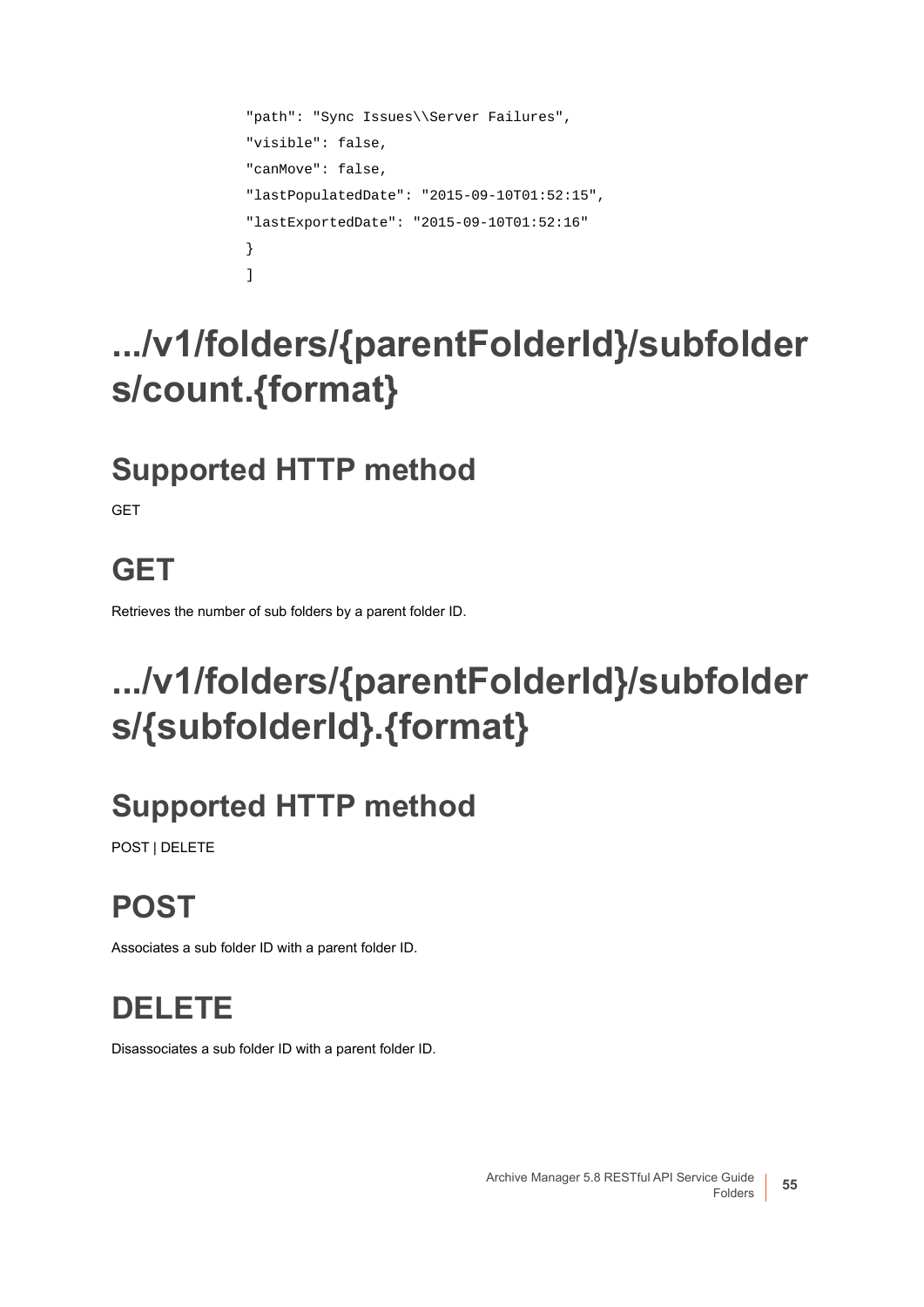**13**

## **Groups**

- **•** [.../v1/groups/schema.{format}](#page-55-0)
- **•** [.../v1/groups.{format}](#page-55-1)
- **•** [.../v1/groups/count.{format}](#page-56-0)
- **•** [.../v1/groups/{groupId}.{format}](#page-56-1)
- **•** [.../v1/groups/{groupId}/logins.{format}](#page-56-2)
- **•** [.../v1/groups/{groupId}/logins/count.{format}](#page-57-1)
- **•** [.../v1/groups/{groupId}/logins/{loginId}.{format}](#page-57-0)

# <span id="page-55-0"></span>**.../v1/groups/schema.{format}**

## **Supported HTTP method**

**GET** 

## **GET**

Retrieves JSON or XML schema for Group object.

# <span id="page-55-1"></span>**.../v1/groups.{format}**

## **Supported HTTP method**

**GET** 

## **GET**

Retrieves a list of groups.

#### **Parameters**:

**•** query

**Query parameters**:

**•** name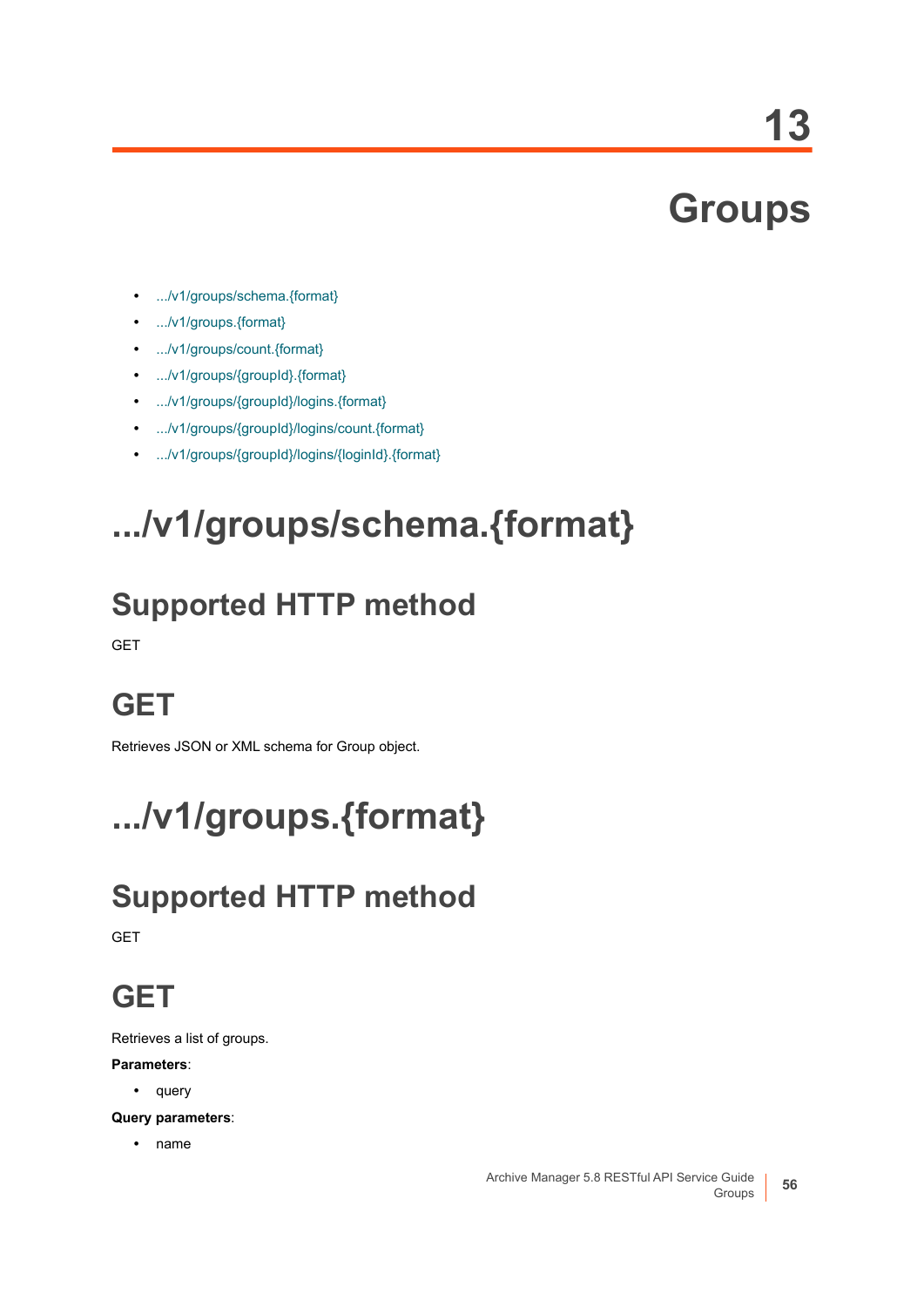- **•** groupType
- **•** loginDomainId
- **•** exclude

# <span id="page-56-0"></span>**.../v1/groups/count.{format}**

## **Supported HTTP method**

GET

## **GET**

Retrieves the number of groups.

# <span id="page-56-1"></span>**.../v1/groups/{groupId}.{format}**

## **Supported HTTP method**

**GET** 

## **GET**

Retrieves a group by the group ID.

# <span id="page-56-2"></span>**.../v1/groups/{groupId}/logins.{format}**

## **Supported HTTP method**

**GET** 

## **GET**

Retrieves a list of logins associated with a group ID.

#### **Parameters**:

**•** query

**Query parameters:**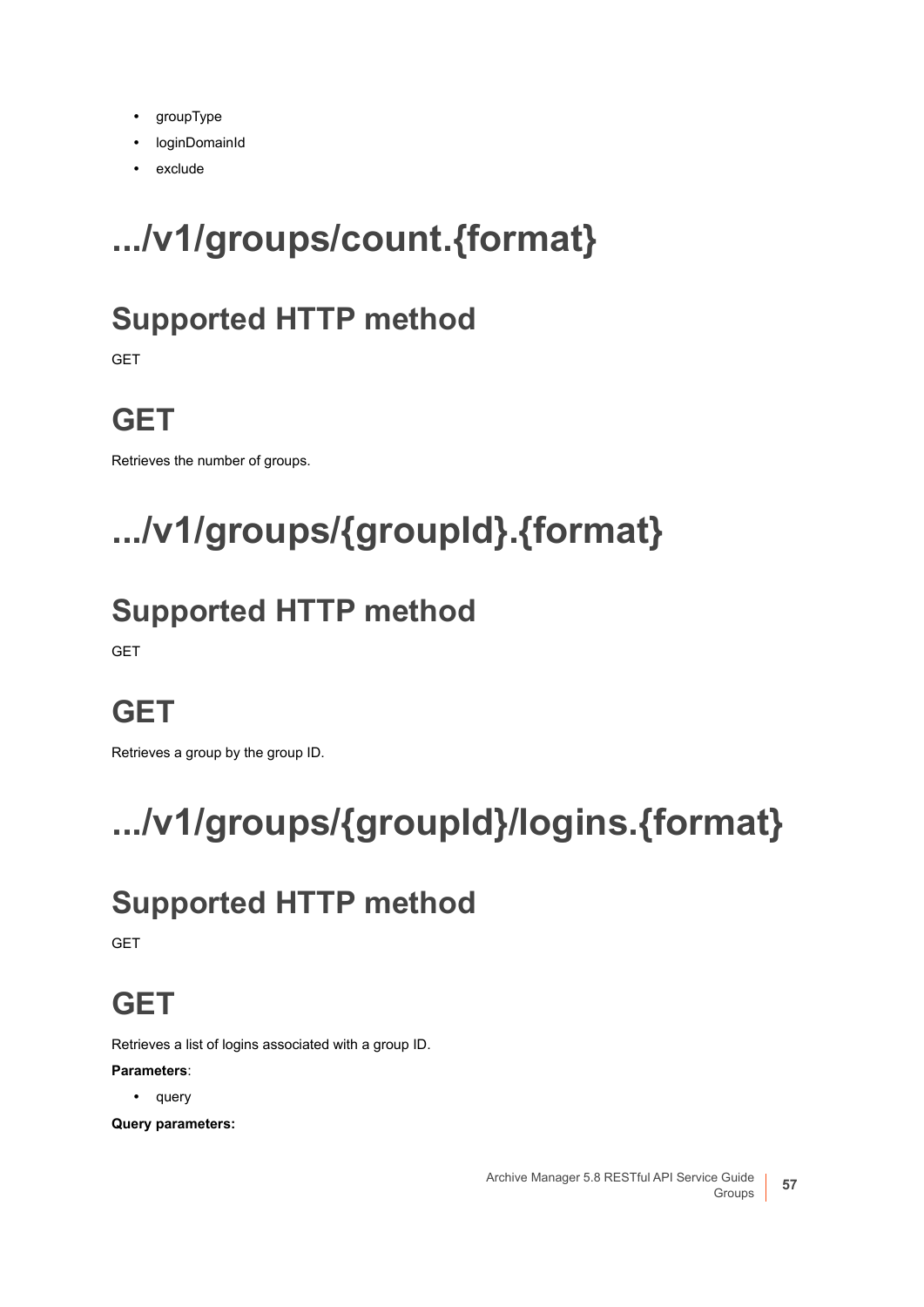- **•** loginName
- **•** displayName
- **•** securityRole
- **•** notSecurityRole
- **•** emailAddress
- **•** organizationalUnit
- **•** organizationalUnitId
- **•** loginDomainId
- **•** domainName
- **•** loginStatus
- **•** mailboxId
- **•** notMailboxId
- **•** groupId
- **•** notGroupId
- **•** active
- **•** exclude

## <span id="page-57-1"></span>**.../v1/groups/{groupId}/logins/count.{fo rmat}**

## **Supported HTTP method**

**GET** 

## **GET**

Retrieves the number of logins associated with a group ID.

# <span id="page-57-0"></span>**.../v1/groups/{groupId}/logins/{loginId}. {format}**

## **Supported HTTP method**

POST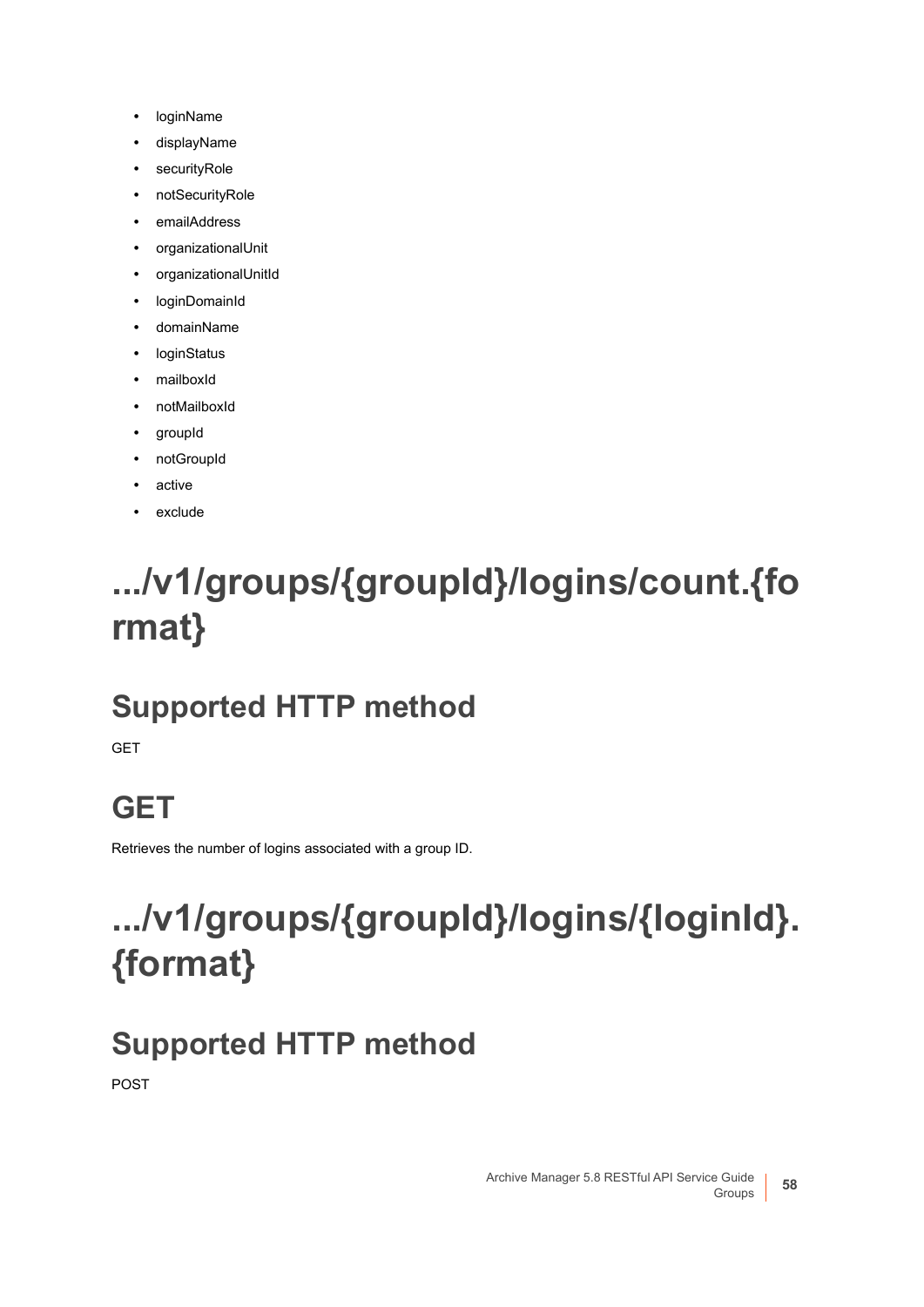### **POST**

Associates a login ID with a group ID.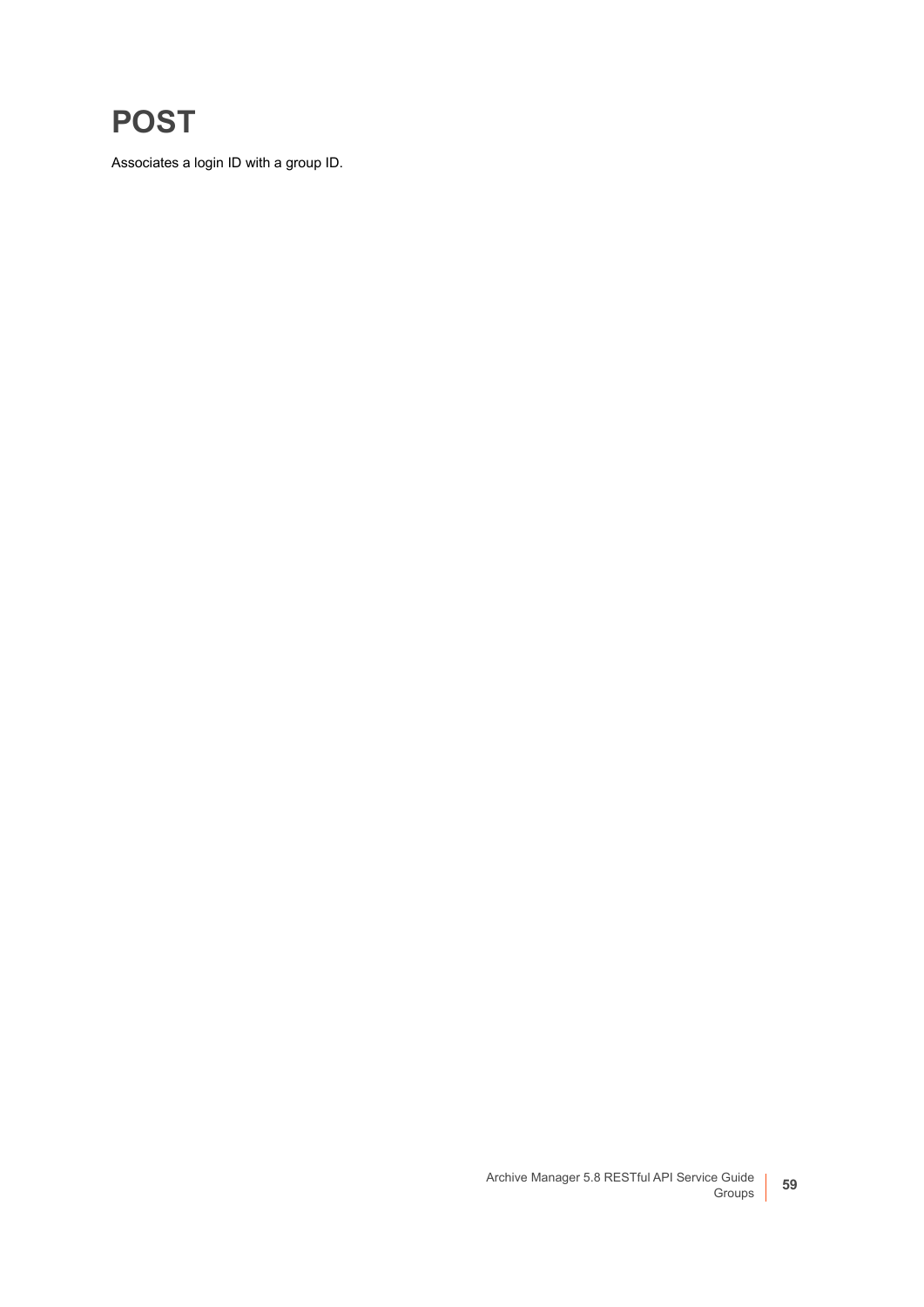**14**

# **Logins**

- **•** [.../v1/logins/schema.{format}](#page-59-0)
- **•** [.../v1/logins.{format}](#page-59-1)
- **•** [.../v1/logins/me.{format}](#page-60-0)
- **•** [.../v1/logins/count.{format}](#page-62-0)
- **•** [.../v1/logins/{loginId}.{format}](#page-62-2)
- **•** [.../v1/logins/{loginId}/mailboxes.{format}](#page-62-1)
- **•** [.../v1/logins/{loginId}/mailboxes/count.{format}](#page-68-0)
- **•** [.../v1/logins/{loginId}/mailboxes/{mailboxId}.{format}](#page-68-1)

## <span id="page-59-0"></span>**.../v1/logins/schema.{format}**

## **Supported HTTP method**

**GET** 

## **GET**

Retrieves JSON or XML schema for Login object.

# <span id="page-59-1"></span>**.../v1/logins.{format}**

## **Supported HTTP method**

GET | POST | PUT

## **GET**

Retrieves a list of logins.

#### **Parameters**:

**•** query

**Query parameters:**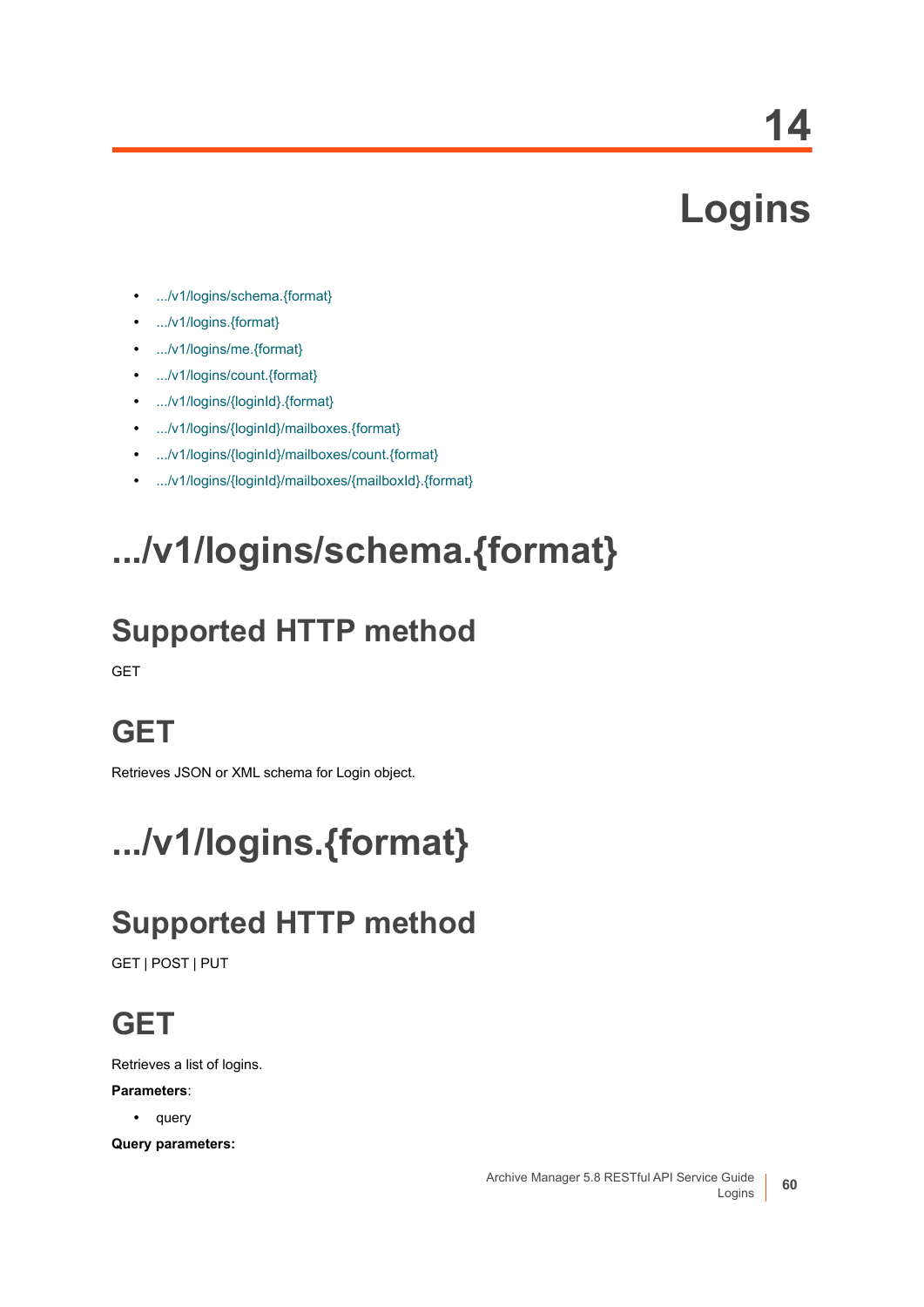- **•** loginName
- **•** displayName
- **•** securityRole
- **•** notSecurityRole
- **•** emailAddress
- **•** organizationalUnit
- **•** organizationalUnitId
- **•** loginDomainId
- **•** domainName
- **•** loginStatus
- **•** mailboxId
- **•** notMailboxId
- **•** groupId
- **•** notGroupId
- **•** active
- **•** exclude

## **POST**

Creates a list of logins.

## **PUT**

Updates a list of logins.

# <span id="page-60-0"></span>**.../v1/logins/me.{format}**

## **Supported HTTP method**

GET

### **GET**

Retrieves the currently logged in user in JSON or XML format.

#### **JSON response sample**

```
{
   "id": 1,
   "primaryMailboxId": 2,
```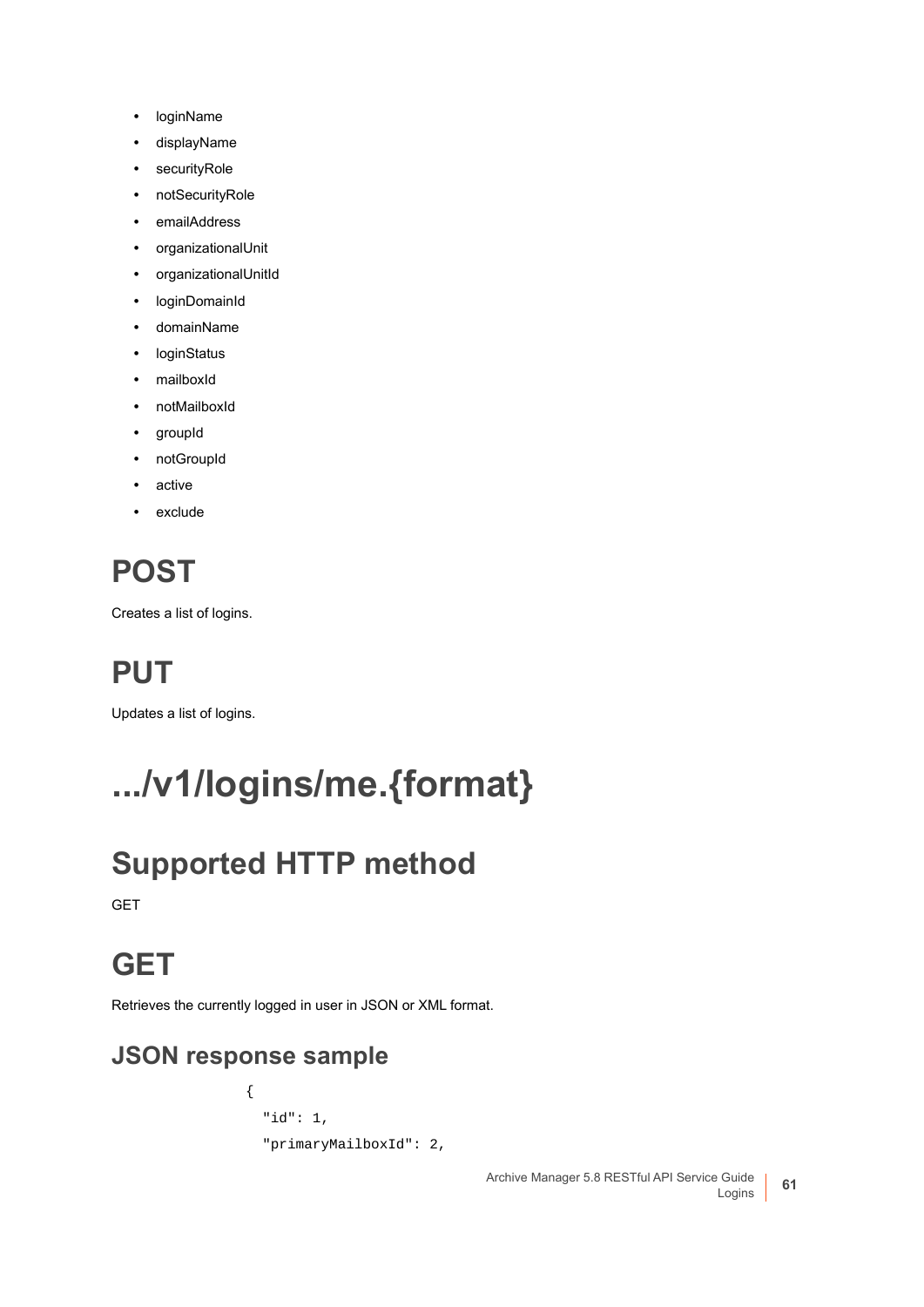```
 "loginDomainId": 1,
   "securityRoleId": 0,
   "uid": "c85f7d00-7426-4342-897b-d29a5b85059b",
   "loginName": "TestLogin",
   "displayName": "Test Login",
   "emailAddress": "test@logdom.com",
   "domain": "LOGDOM",
   "exchangeLegacyDn": 
"/o=SomeDomain/ou=SomeGroup/cn=Recipients/cn=Test Login",
   "securityRole": "Administrator",
   "loginStatus": "Active",
   "active": true
}
```
#### **XML response sample**

```
<?xml version="1.0" encoding="utf-8"?>
```

```
<Login xmlns:xsi="http://www.w3.org/2001/XMLSchema-instance" 
xmlns:xsd="http://www.w3.org/2001/XMLSchema">
```
<Uid>c85f7d00-7426-4342-897b-d29a5b85059b</Uid>

<LoginName>TestLogin</LoginName>

<DisplayName>Test Login</DisplayName>

<EmailAddress>test@logdom.com</EmailAddress>

<Domain>LOGDOM</Domain>

<ExchangeLegacyDn>/o=SomeDomain/ou=SomeGroup/cn=Recipients/cn=Test Login</ExchangeLegacyDn>

<SecurityRole>Administrator</SecurityRole>

<LoginStatus>Active</LoginStatus>

<Active>true</Active>

 $<$ Id> $1$ </Id>

<PrimaryMailboxId>2</PrimaryMailboxId>

<LoginDomainId>1</LoginDomainId>

<SecurityRoleId>0</SecurityRoleId>

</Login>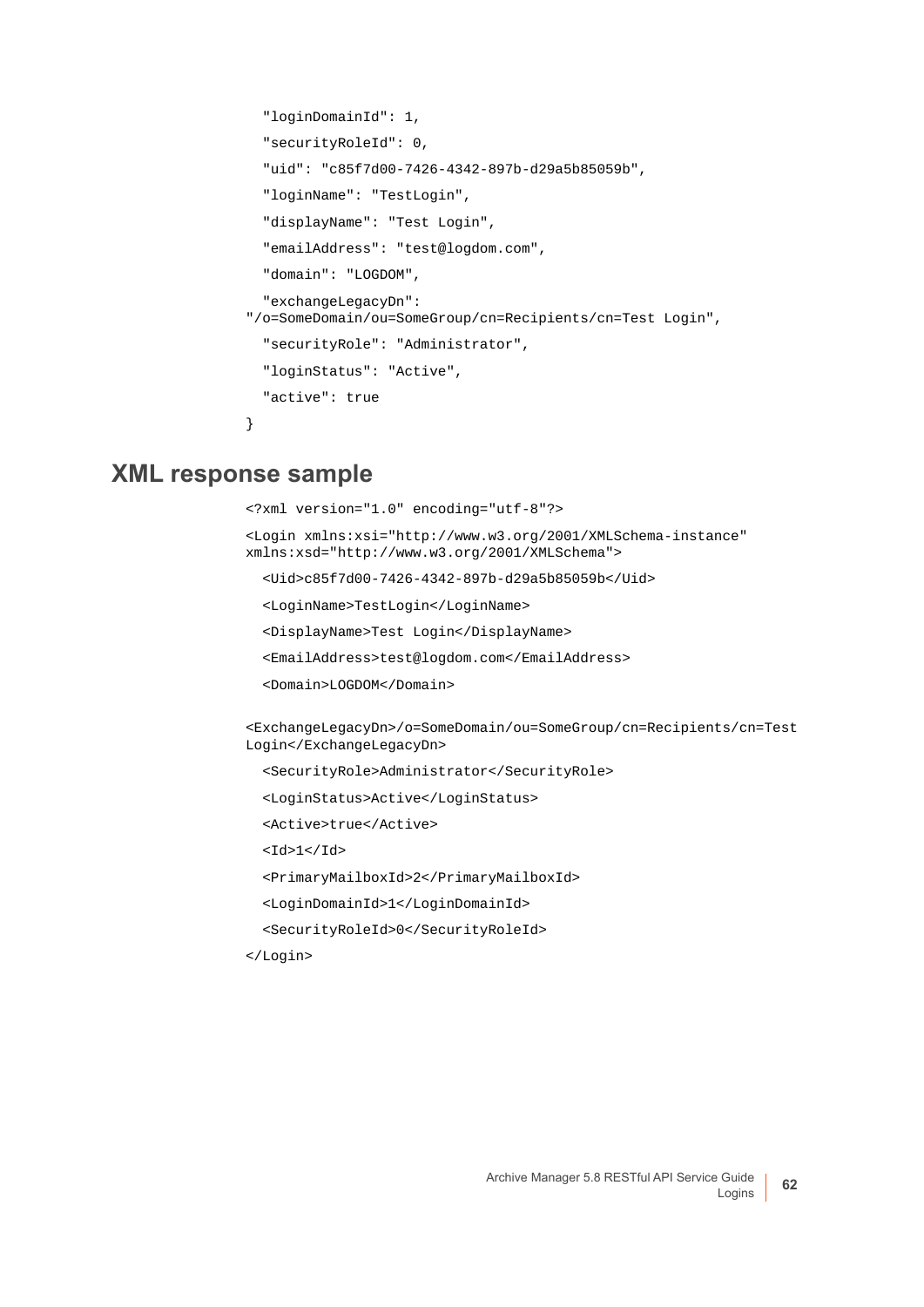# <span id="page-62-0"></span>**.../v1/logins/count.{format}**

## **Supported HTTP method**

**GET** 

## **GET**

Retrieves the number of logins.

# <span id="page-62-2"></span>**.../v1/logins/{loginId}.{format}**

## **Supported HTTP method**

GET | PUT | DELETE

## **GET**

Retrieves a login by the login ID.

## **PUT**

Updates a login by the login ID.

## **DELETE**

Deletes a login by the login ID.

# <span id="page-62-1"></span>**.../v1/logins/{loginId}/mailboxes.{format }**

## **Supported HTTP method**

GET | POST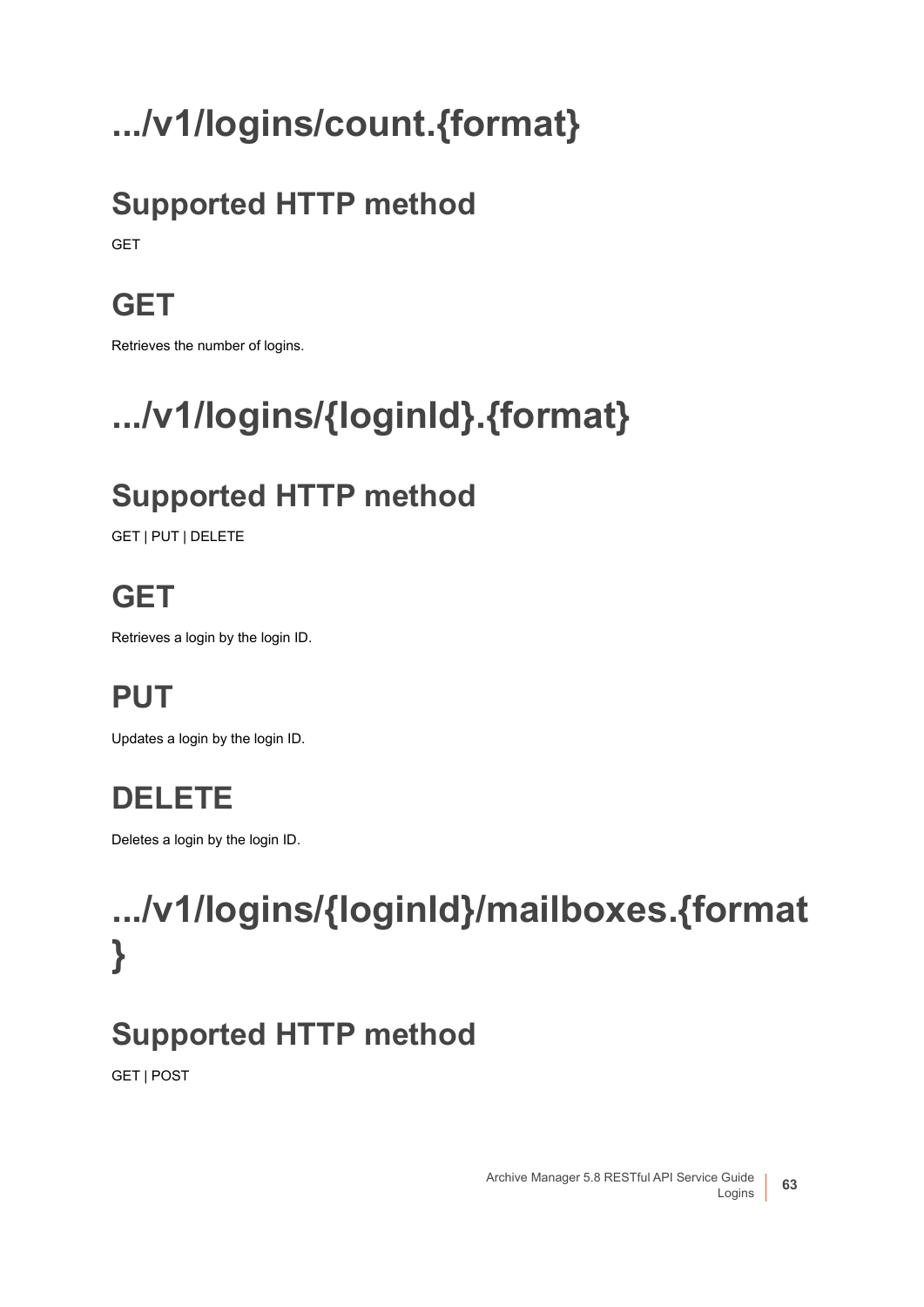### **GET**

Retrieves the mailboxes for a logged in user. The mailboxes can be Standard Mailbox (User, Group, Lync, PST, PublicFolder), or Custom Mailbox (Virtual).

#### **Parameters**:

- **•** queryId: A Base64 encoded value in the Response Header "X-QueryId". It can be used to re-attach to a search result table or reissue a search result.
- **•** query
- **•** sort
- **•** top
- **•** lastId
- **•** offset
- **•** limit
- **•** fields

#### **Query parameters**:

- **•** name
- **•** mailBoxType
- **•** loginDomainName
- **•** mailServerType
- **•** organizationalUnit
- **•** loginId
- **•** notLoginId
- **•** loginDomainID
- **•** mailServerId
- **•** enableStoreManager
- **•** deleted
- **•** orgnizationalUnitId
- **•** mailStoreId
- **•** private
- **•** userAgreement
- **•** retentionRunID
- **•** retentionRunPolicyID
- **•** owner
- **•** excludeMailboxType
- **•** excludeMailServerType

#### **JSON response sample**

 $\overline{[}$ { "id": 1,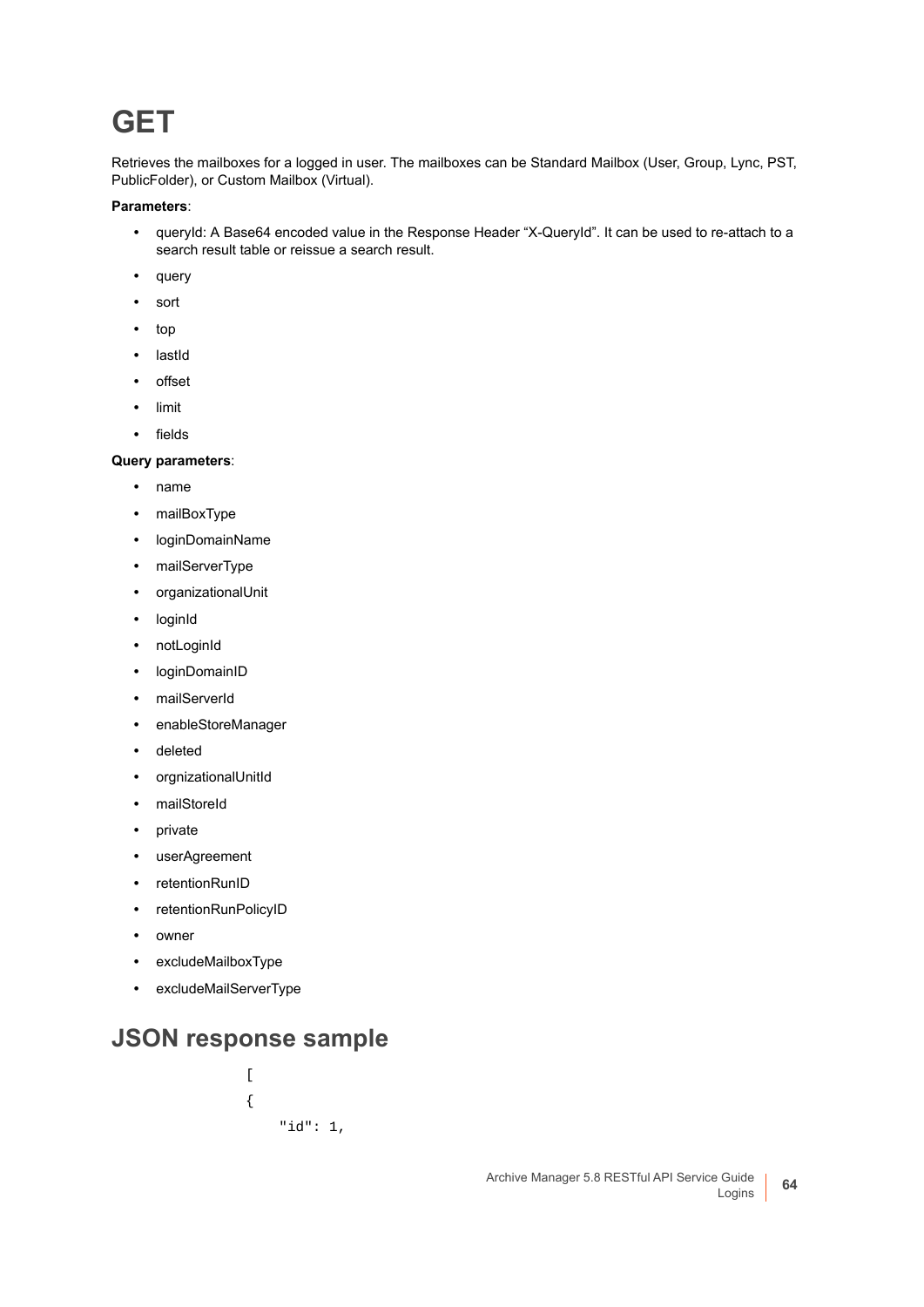```
 "ownerLoginId": 2,
     "loginDomainName": "DC2K8",
     "ownerLoginName": "Administrator",
     "uid": "75f6e283-6332-4e91-b811-cef20931f14b",
     "name": "Administrator",
     "mailBoxType": "User",
     "mailServerName": "DC08",
     "mailServerType": "Exchange",
     "exchangeLegacyDn": "/o=dc2k8/ou=Exchange Administrative Group 
(FYDIBOHF23SPDLT)/cn=Recipients/cn=Administrator",
     "homeServerExchangeLegacyDn": "/o=dc2k8/ou=Exchange 
Administrative Group 
(FYDIBOHF23SPDLT)/cn=Configuration/cn=Servers/cn=DC08",
     "lastScanTime": "2015-10-07T22:20:00-05:00",
     "enableStoreManager": true,
     "deleted": false
   },
   {
     "id": 4,
     "ownerLoginId": 2,
     "loginDomainName": "DC2K8",
     "ownerLoginName": "Administrator",
     "uid": "00000000-0000-0000-0000-000000000000",
     "name": "Home01",
     "mailBoxType": "Virtual",
     "lastScanTime": "0001-01-01T00:00:00",
     "enableStoreManager": false,
     "deleted": false
   },
   {
     "id": 5,
     "ownerLoginId": 2,
     "loginDomainName": "DC2K8",
     "ownerLoginName": "Administrator",
     "uid": "00000000-0000-0000-0000-000000000000",
     "name": "Home01",
     "mailBoxType": "Virtual",
     "lastScanTime": "0001-01-01T00:00:00",
     "enableStoreManager": false,
     "deleted": false
   }
```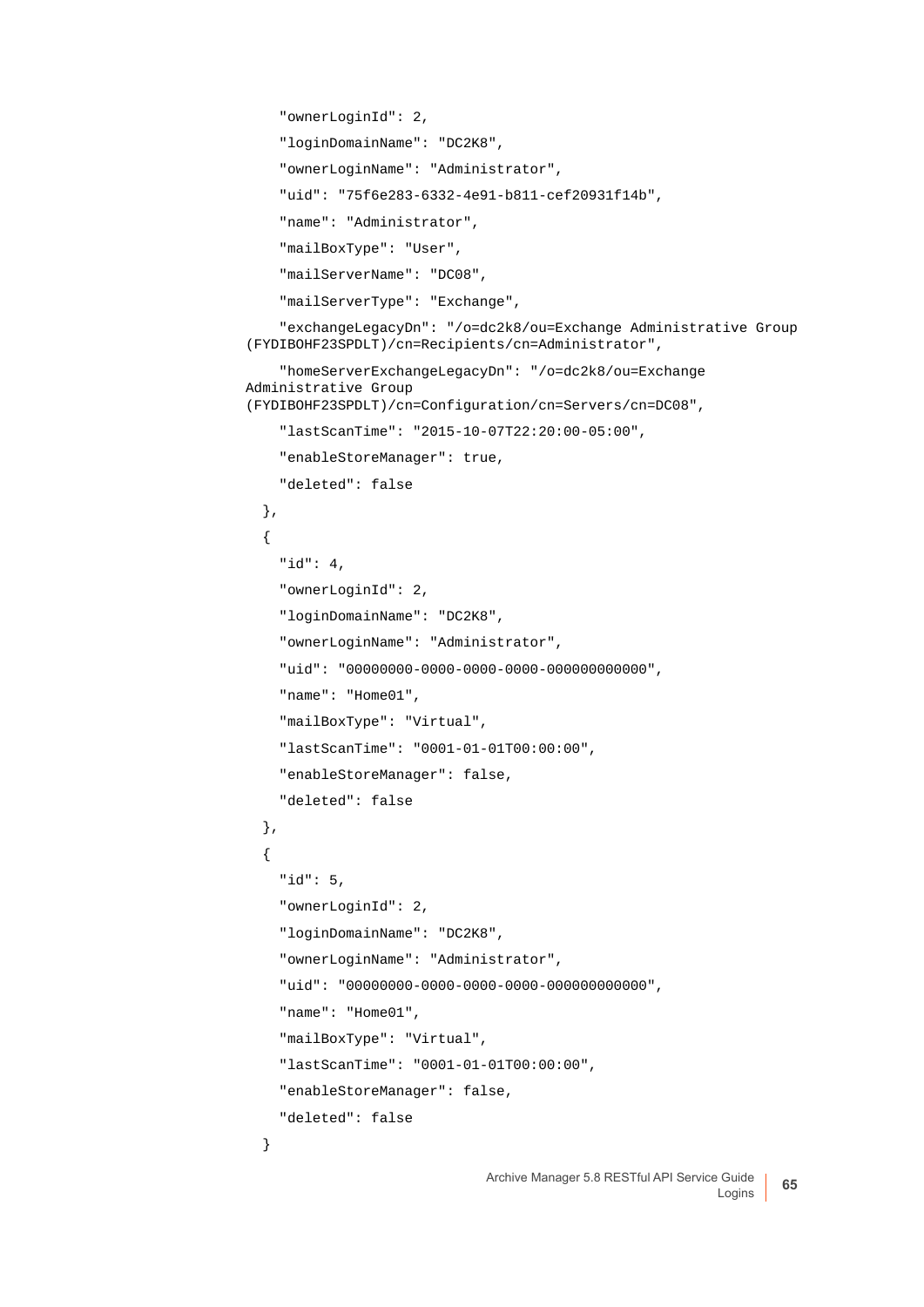#### **POST**

Creates a list of mailboxes, then associates each mailbox to a specified login ID, and returns the list of the created mailboxes.

#### **JSON request sample**

]

```
\overline{[} {
     "id": 2,
     "ownerLoginId": 1,
     "uid": "c85f7d00-7426-4342-897b-d29a5b850522",
     "name": "Test Login1",
     "mailBoxType": "User",
     "mailServerName": "EX2010MS01",
     "exchangeLegacyDn": 
"/o=SomeDomain/ou=SomeGroup/cn=Recipients/cn=Test Login1",
     "lastScanTime": "0001-01-01T00:00:00",
     "enableStoreManager": true,
     "deleted": false
   },
   {
     "id": 3,
     "ownerLoginId": 1,
     "uid": "c85f7d00-7426-4342-897b-d29a5b850533",
     "name": "Test Login2",
     "mailBoxType": "User",
     "mailServerName": "EX2010MS01",
     "exchangeLegacyDn": 
"/o=SomeDomain/ou=SomeGroup/cn=Recipients/cn=Test Login2",
     "lastScanTime": "9999-12-31T23:59:59.9999999",
     "enableStoreManager": true,
     "deleted": false
   },
   {
     "id": 4,
     "ownerLoginId": 1,
     "uid": "c85f7d00-7426-4342-897b-d29a5b850544",
     "name": "Test Login3",
     "mailBoxType": "User",
```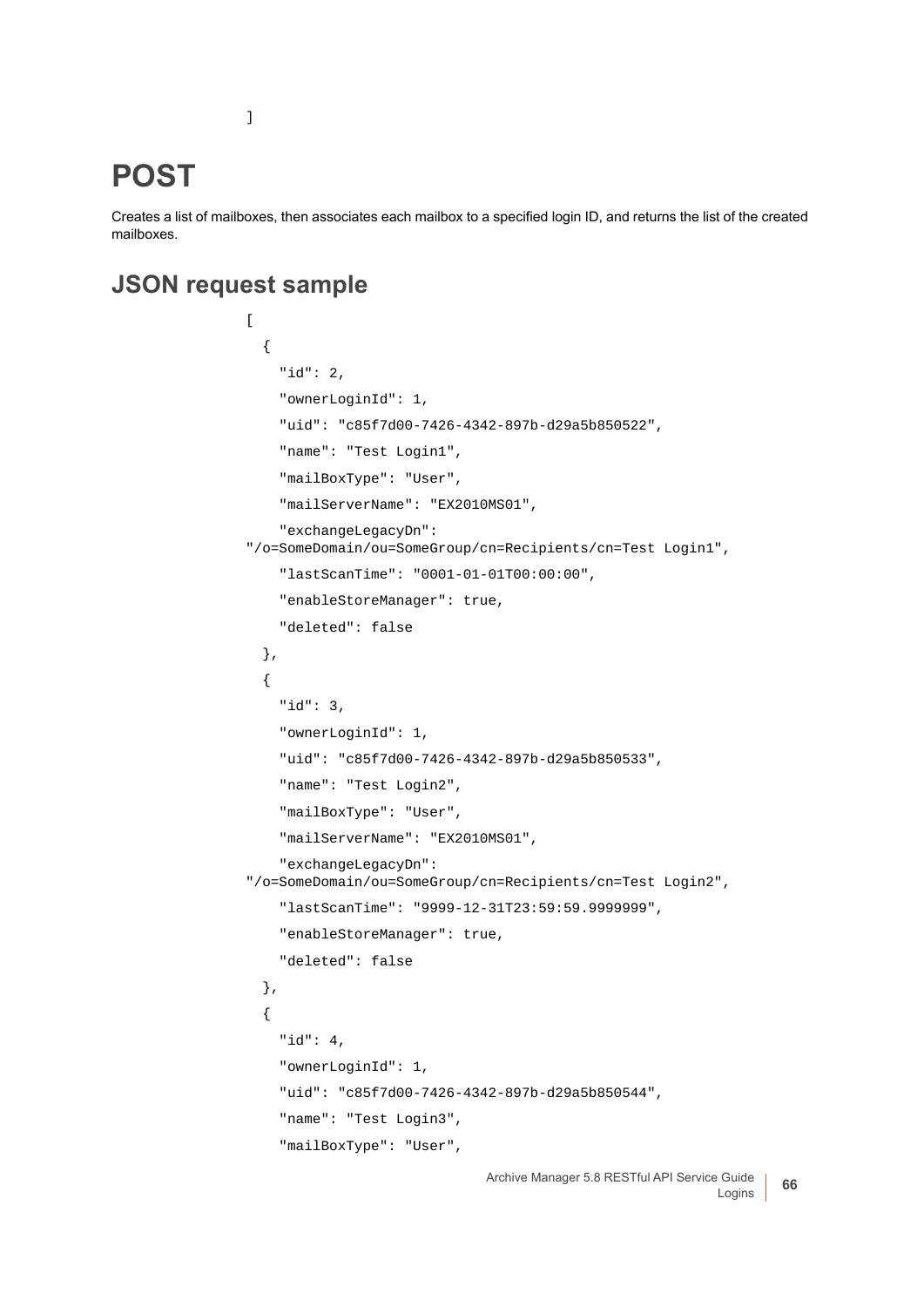```
 "mailServerName": "EX2010MS01",
     "exchangeLegacyDn": 
"/o=SomeDomain/ou=SomeGroup/cn=Recipients/cn=Test Login3",
     "lastScanTime": "0001-01-01T00:00:00",
     "enableStoreManager": true,
     "deleted": false
  },
   {
     "id": 5,
     "ownerLoginId": 1,
     "uid": "c85f7d00-7426-4342-897b-d29a5b850555",
     "name": "Test Login4",
     "mailBoxType": "User",
     "mailServerName": "EX2010MS01",
     "exchangeLegacyDn": 
"/o=SomeDomain/ou=SomeGroup/cn=Recipients/cn=Test Login4",
     "lastScanTime": "9999-12-31T23:59:59.9999999",
     "enableStoreManager": true,
     "deleted": false
   }
]
```
**JSON response sample**

```
\mathbf{r} {
     "id": 2,
     "ownerLoginId": 1,
     "uid": "c85f7d00-7426-4342-897b-d29a5b850522",
     "name": "Test Login1",
     "mailBoxType": "User",
     "mailServerName": "EX2010MS01",
     "exchangeLegacyDn": 
"/o=SomeDomain/ou=SomeGroup/cn=Recipients/cn=Test Login1",
     "lastScanTime": "0001-01-01T00:00:00",
     "enableStoreManager": true,
     "deleted": false
   },
   {
     "id": 3,
     "ownerLoginId": 1,
```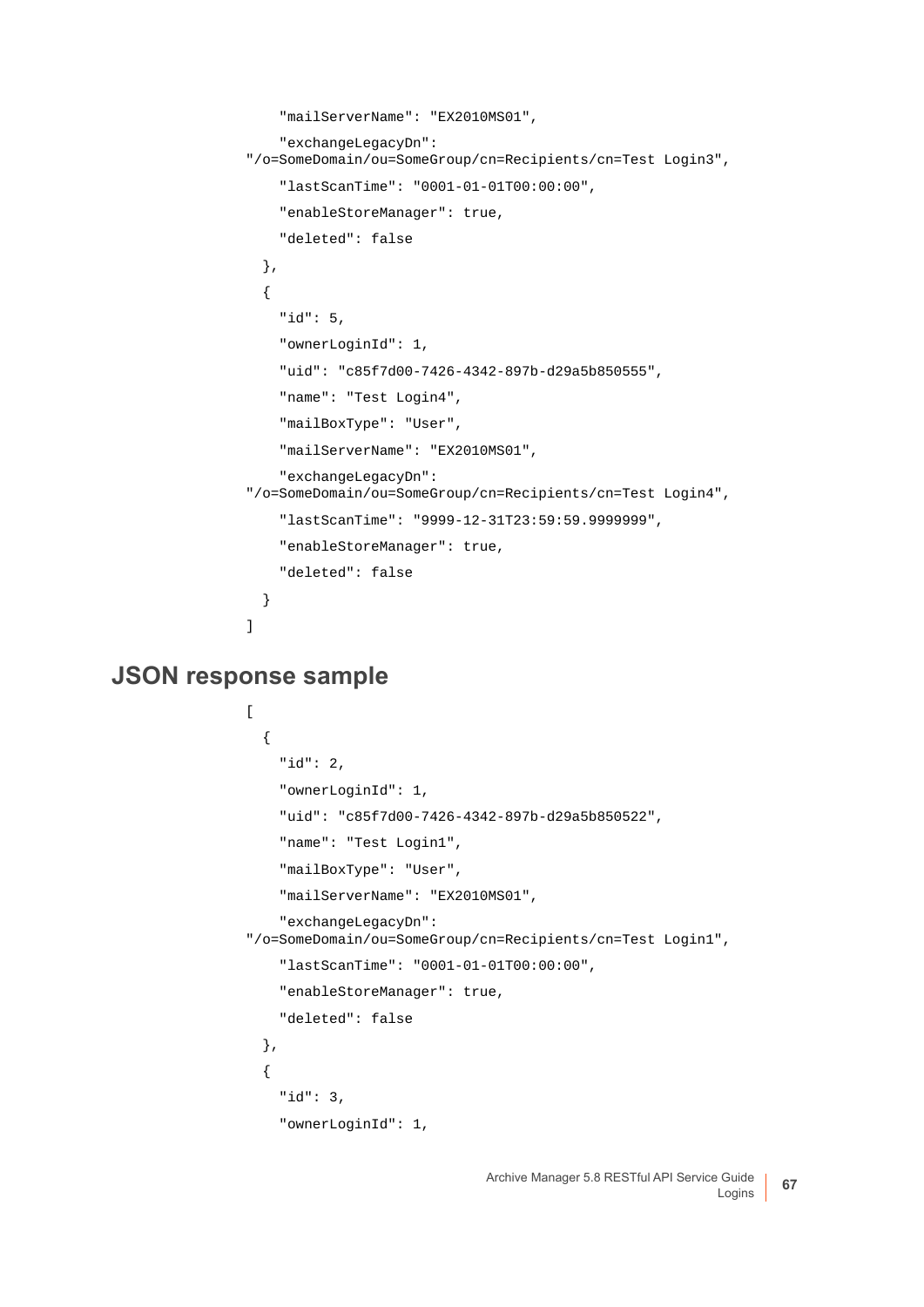```
 "uid": "c85f7d00-7426-4342-897b-d29a5b850533",
     "name": "Test Login2",
     "mailBoxType": "User",
     "mailServerName": "EX2010MS01",
     "exchangeLegacyDn": 
"/o=SomeDomain/ou=SomeGroup/cn=Recipients/cn=Test Login2",
     "lastScanTime": "9999-12-31T23:59:59.9999999",
     "enableStoreManager": true,
     "deleted": false
  },
   {
     "id": 4,
     "ownerLoginId": 1,
     "uid": "c85f7d00-7426-4342-897b-d29a5b850544",
     "name": "Test Login3",
     "mailBoxType": "User",
     "mailServerName": "EX2010MS01",
     "exchangeLegacyDn": 
"/o=SomeDomain/ou=SomeGroup/cn=Recipients/cn=Test Login3",
     "lastScanTime": "0001-01-01T00:00:00",
     "enableStoreManager": true,
     "deleted": false
  },
   {
     "id": 5,
     "ownerLoginId": 1,
     "uid": "c85f7d00-7426-4342-897b-d29a5b850555",
     "name": "Test Login4",
     "mailBoxType": "User",
     "mailServerName": "EX2010MS01",
     "exchangeLegacyDn": 
"/o=SomeDomain/ou=SomeGroup/cn=Recipients/cn=Test Login4",
     "lastScanTime": "9999-12-31T23:59:59.9999999",
     "enableStoreManager": true,
     "deleted": false
  }
]
```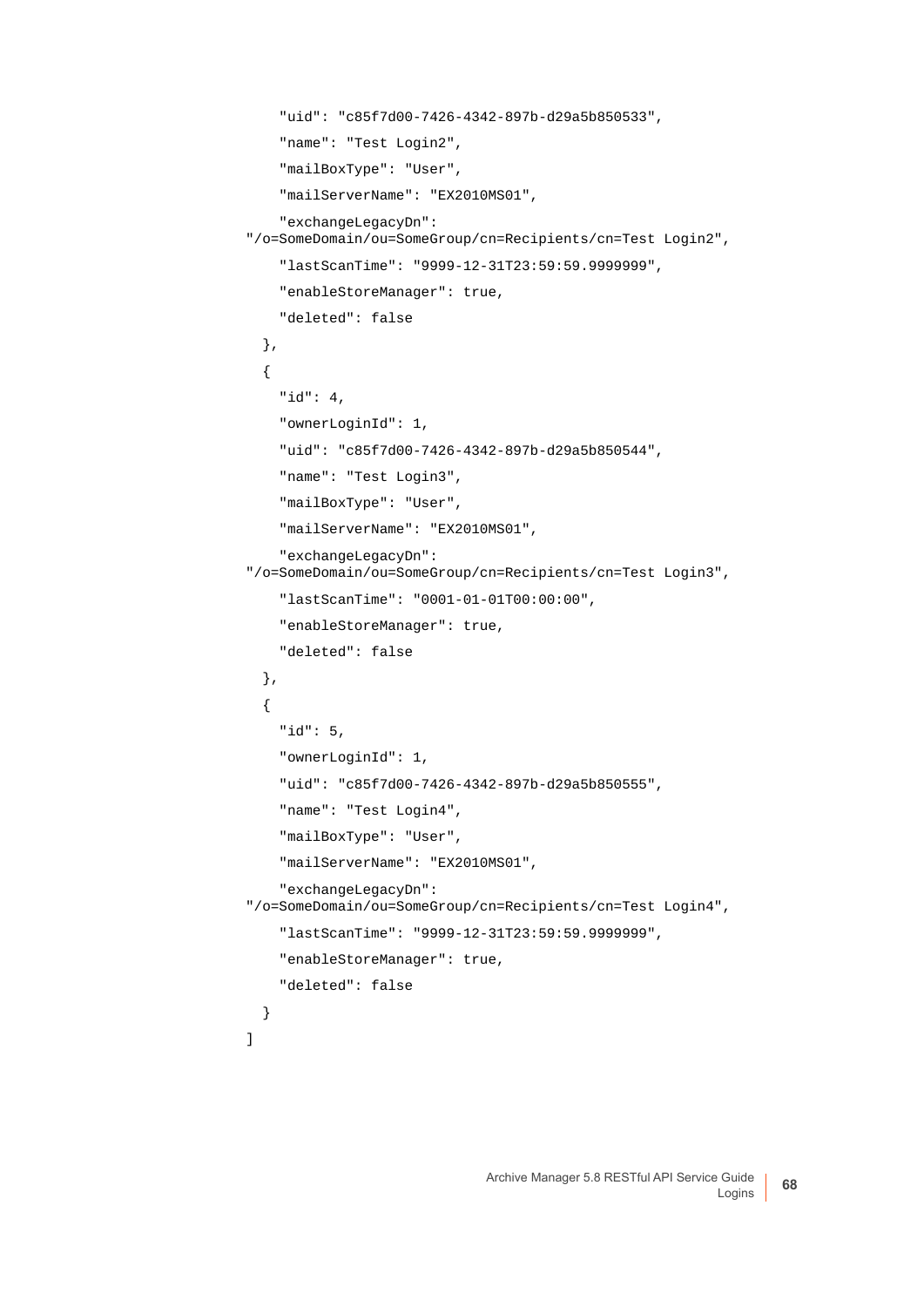# <span id="page-68-0"></span>**.../v1/logins/{loginId}/mailboxes/count.{ format}**

## **Supported HTTP method**

**GFT** 

## **GET**

Retrieves the number of mailboxes associated with a login ID.

## <span id="page-68-1"></span>**.../v1/logins/{loginId}/mailboxes/{mailb oxId}.{format}**

## **Supported HTTP method**

POST | DELETE

## **POST**

Associates a mailbox ID with a login ID.

### **DELETE**

Disassociates a mailbox ID with a login ID.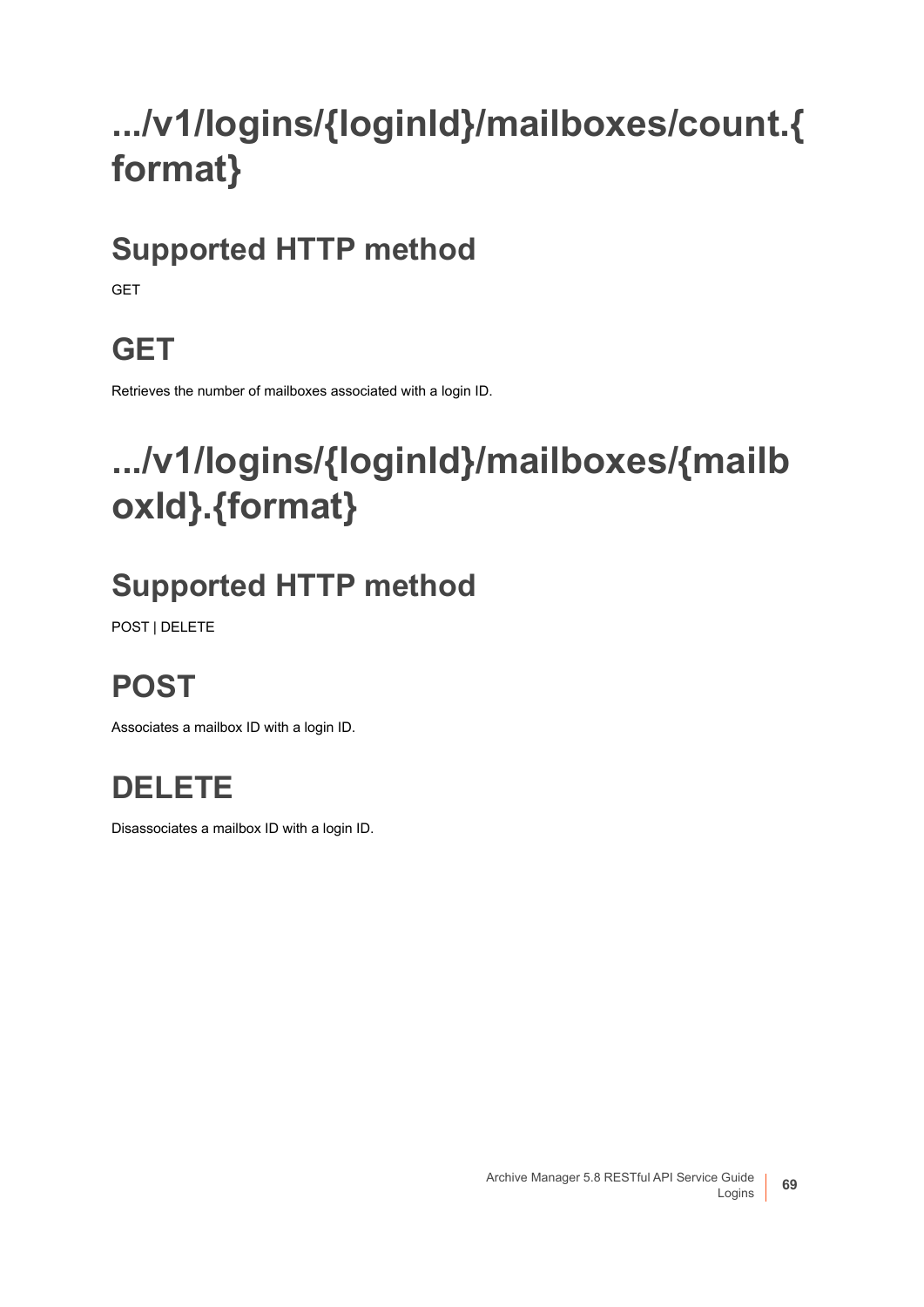## **Login domains**

- **•** [.../v1/logindomains/schema.{format}](#page-69-1)
- **•** [.../v1/logindomains.{format}](#page-69-0)
- **•** [...v1/logindomains/count.{format}](#page-70-0)
- **•** [.../v1/logindomains/{logindomainId}.{format}](#page-70-1)
- **•** [.../v1/logindomains/{logindomainId}/logins.{format}](#page-71-0)
- **•** [.../v1/logindomains/{logindomainId}/logins/count.{format}](#page-72-1)
- **•** [.../v1/logindomains/{logindomainId}/logins/{loginId}.{format}](#page-72-0)

# <span id="page-69-1"></span>**.../v1/logindomains/schema.{format}**

## **Supported HTTP method**

**GET** 

## **GET**

Retrieves JSON or XML schema for LoginDomains object.

# <span id="page-69-0"></span>**.../v1/logindomains.{format}**

## **Supported HTTP method**

GET | POST | PUT

## **GET**

Retrieves a list of login domains.

#### **Parameters**:

**•** query

**Query parameters:**

**•** domainName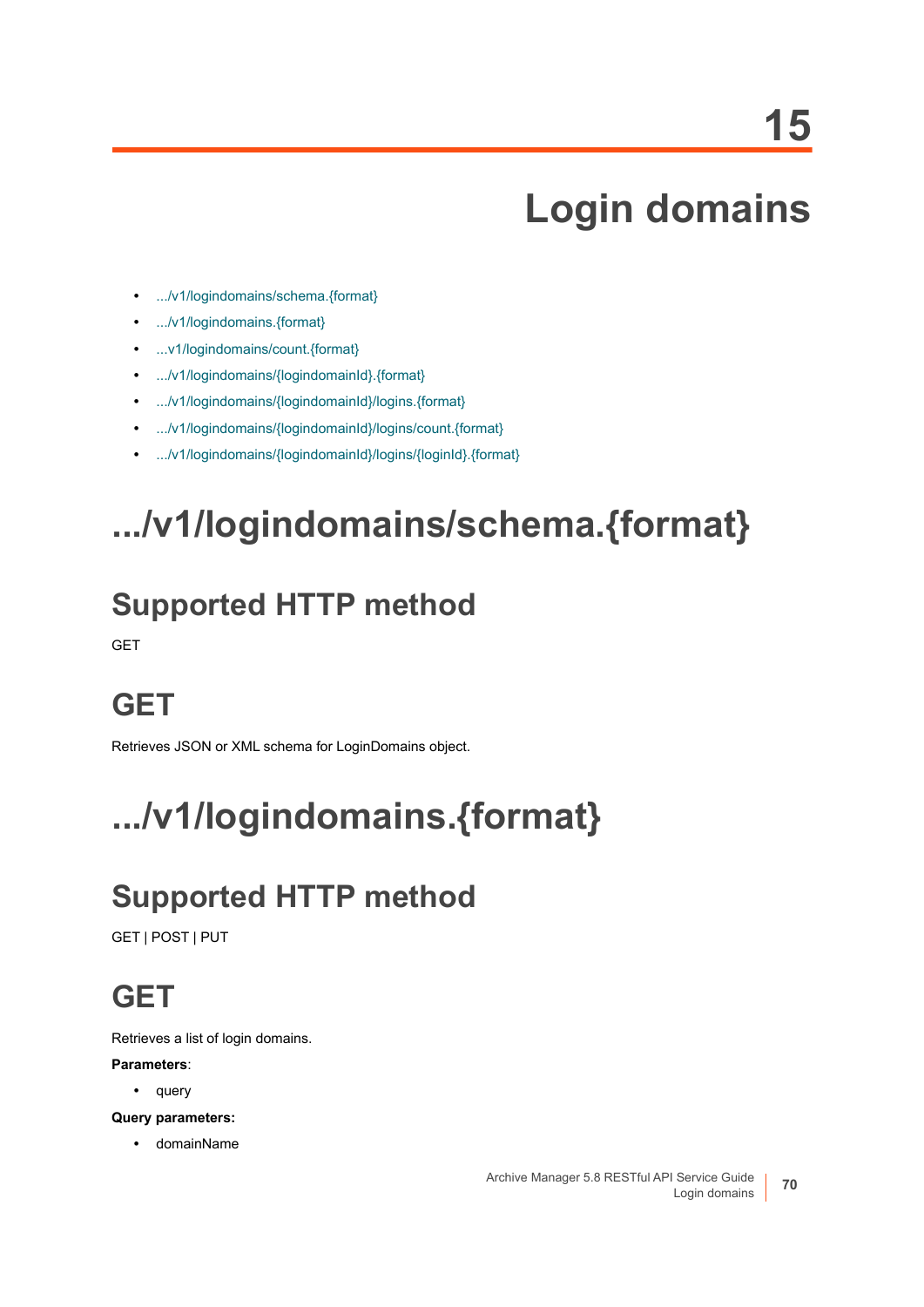- **•** netBiosName
- **•** ldapType
- **•** disabled

## **POST**

Creates a list of login domains.

## **PUT**

Updates a list of login domains.

# <span id="page-70-0"></span>**...v1/logindomains/count.{format}**

## **Supported HTTP method**

GET

## **GET**

Retrieves the number of login domains.

# <span id="page-70-1"></span>**.../v1/logindomains/{logindomainId}.{fo rmat}**

## **Supported HTTP method**

GET | PUT

## **GET**

Retrieves a login domain by the login domain ID.

## **PUT**

Updates a login domain by the login domain ID.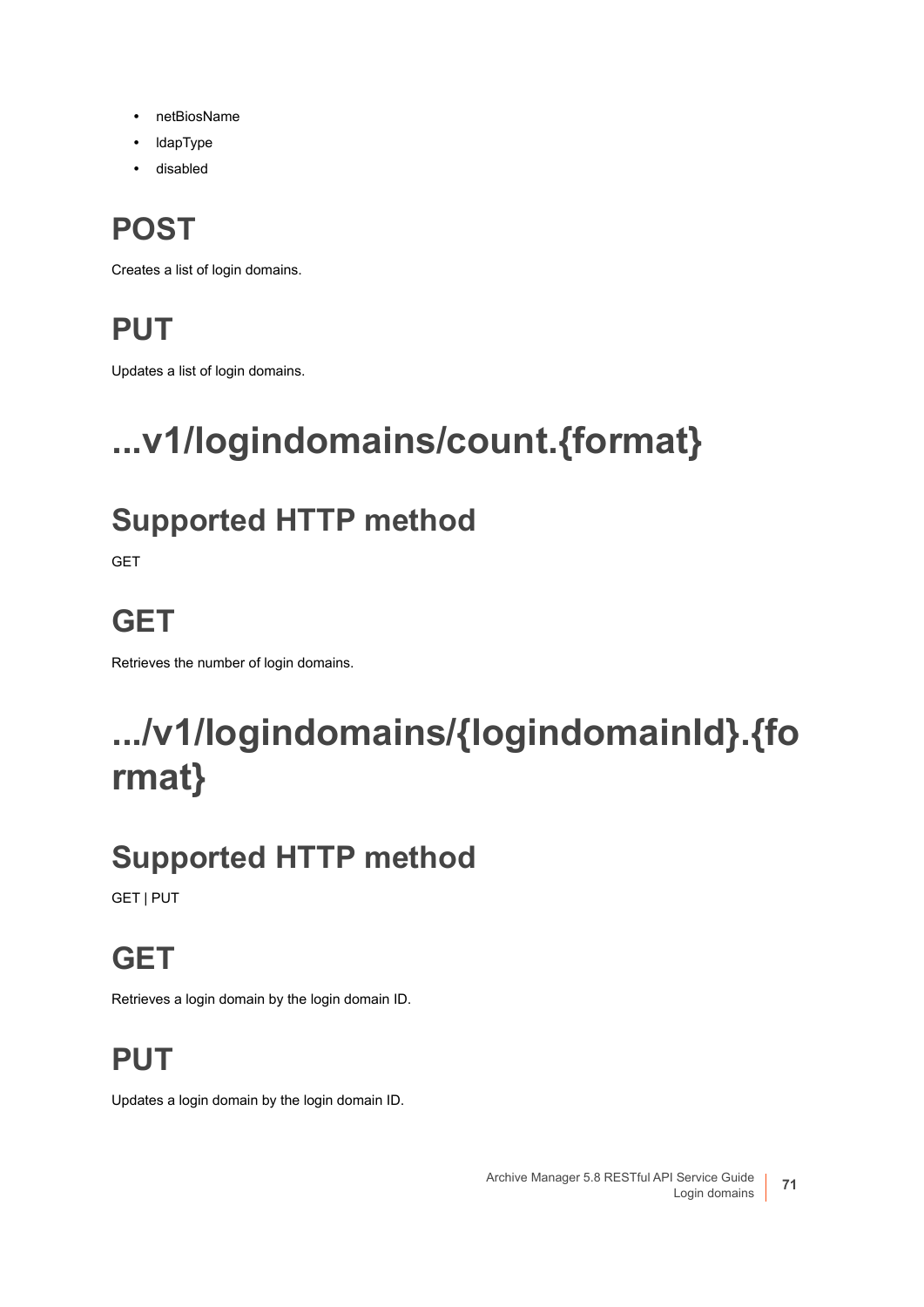# <span id="page-71-0"></span>**.../v1/logindomains/{logindomainId}/log ins.{format}**

## **Supported HTTP method**

GET | POST

### **GET**

Retrieves a list of logins associated with a login domain ID.

#### **Parameters**:

**•** query

#### **Query parameters:**

- **•** loginName
- **•** displayName
- **•** securityRole
- **•** notSecurityRole
- **•** emailAddress
- **•** organizationalUnit
- **•** organizationalUnitId
- **•** loginDomainId
- **•** domainName
- **•** loginStatus
- **•** mailboxId
- **•** notMailboxId
- **•** groupId
- **•** notGroupId
- **•** active
- **•** exclude

## **POST**

Creates a list of logins and associates them with a login domain ID.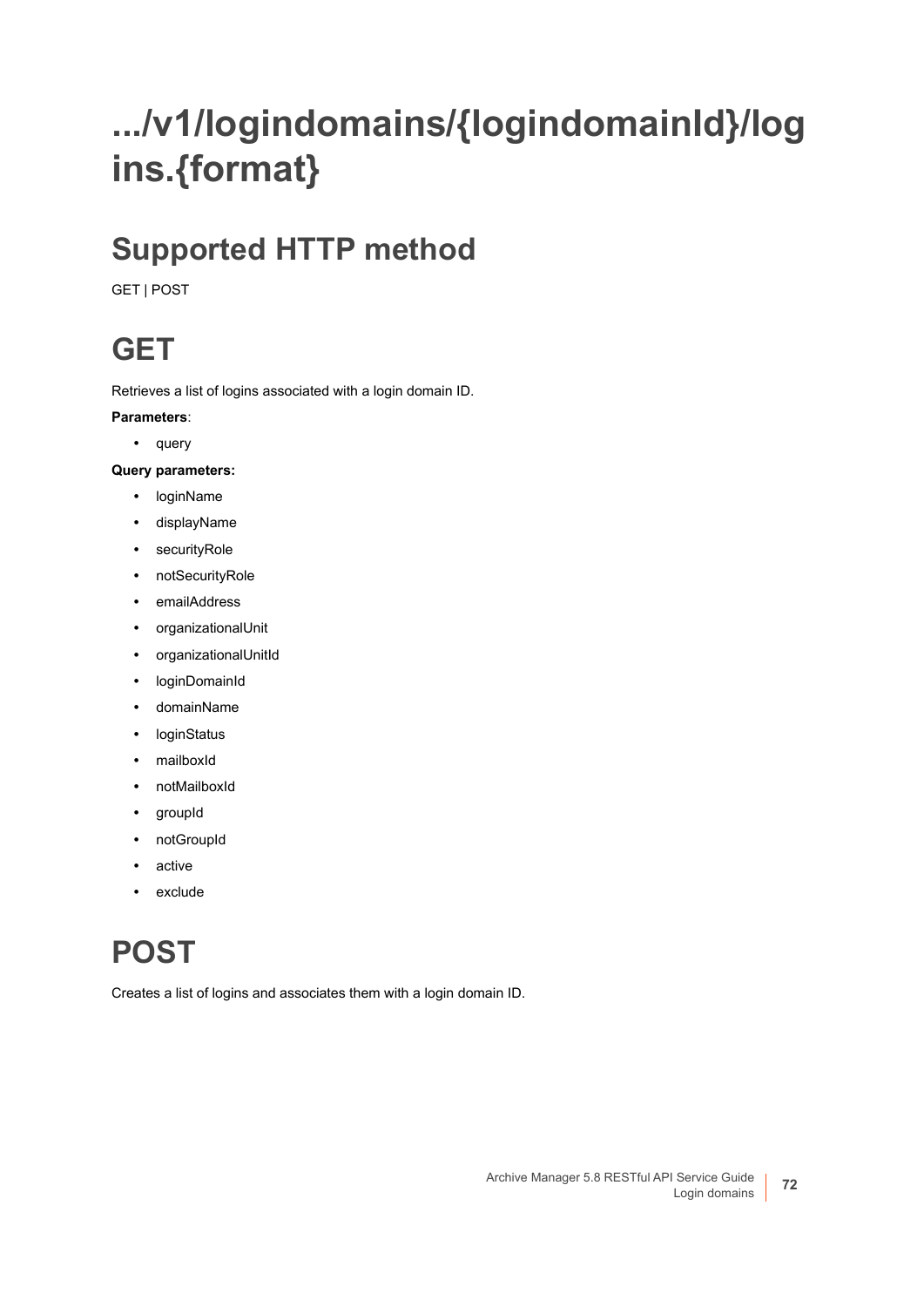# **.../v1/logindomains/{logindomainId}/log ins/count.{format}**

## **Supported HTTP method**

GET

## **GET**

Retrieves the number of logins for a specified login domain.

## **.../v1/logindomains/{logindomainId}/log ins/{loginId}.{format}**

## **Supported HTTP method**

POST | DELETE

## **POST**

Links a login to a login domain.



Unlinks a login to a login domain.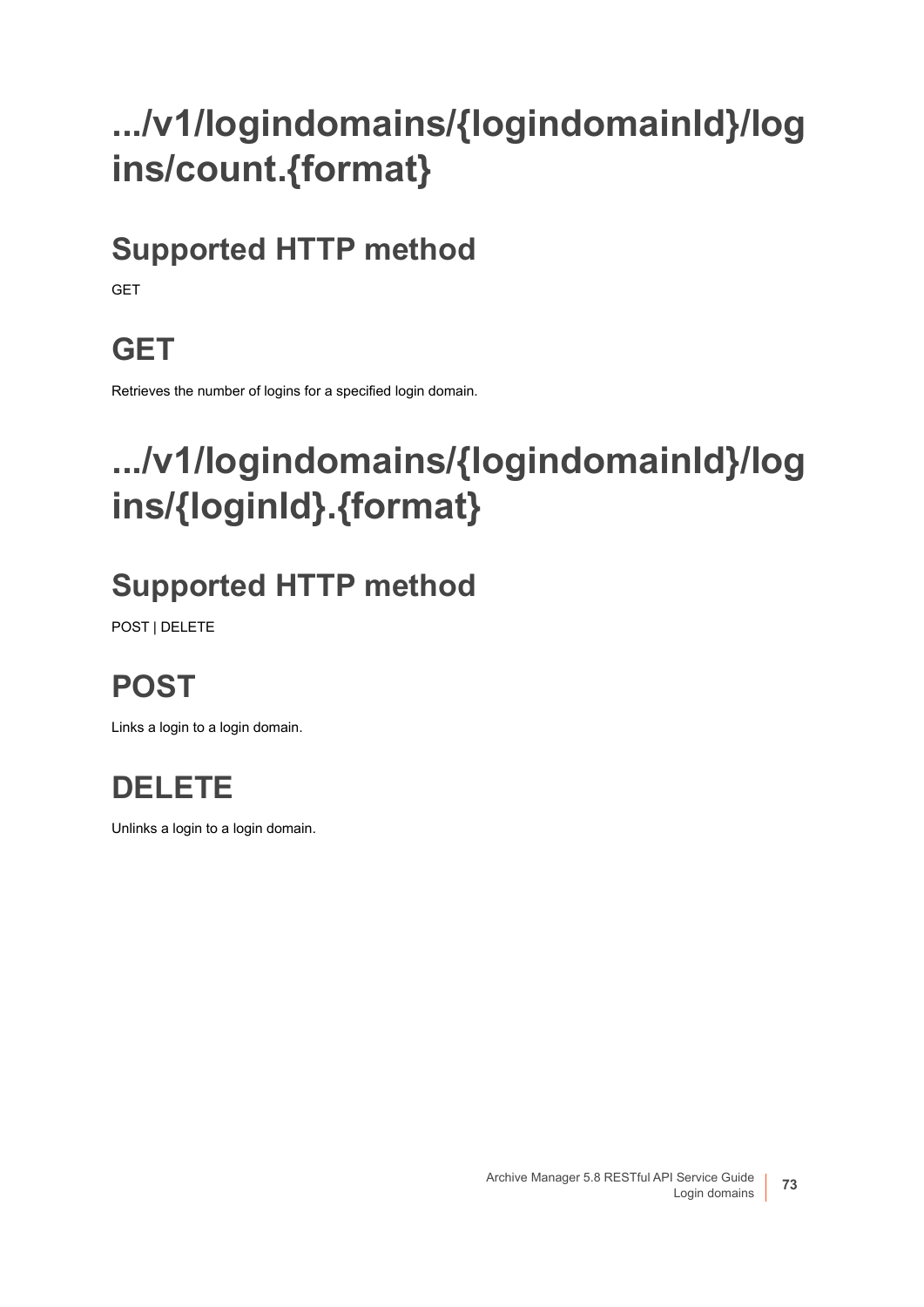**16**

## **Mailboxes**

- **•** [.../v1/mailboxes/schema.{format}](#page-73-1)
- **•** [.../v1/mailboxes.{format}](#page-73-0)
- **•** [.../v1/mailboxes/count.{format}](#page-77-0)
- **•** [.../v1/mailboxes/{mailboxId}.{format}](#page-78-0)
- **•** [.../v1/mailboxes/{mailboxId}/folders.{format}](#page-79-0)
- **•** [.../v1/mailboxes/{mailboxId}/folders/count.{format}](#page-81-0)
- **•** [.../v1/mailboxes/{mailboxId}/logins.{format}](#page-81-1)
- **•** [.../v1/mailboxes/{mailboxId}/messages.{format}](#page-82-0)
- **•** [.../v1/mailboxes/{mailboxId}/messages/count.{format}](#page-84-0)
- **•** [.../v1/mailboxes/{mailboxId}/messages/{messageId}.{format}](#page-84-1)

## <span id="page-73-1"></span>**.../v1/mailboxes/schema.{format}**

## **Supported HTTP method**

**GET** 

## **GET**

Retrieves JSON or XML schema for Mailbox object.

# <span id="page-73-0"></span>**.../v1/mailboxes.{format}**

## **Supported HTTP method**

GET | POST | PUT

## **GET**

Retrieves a list of mailboxes.

**Parameters:**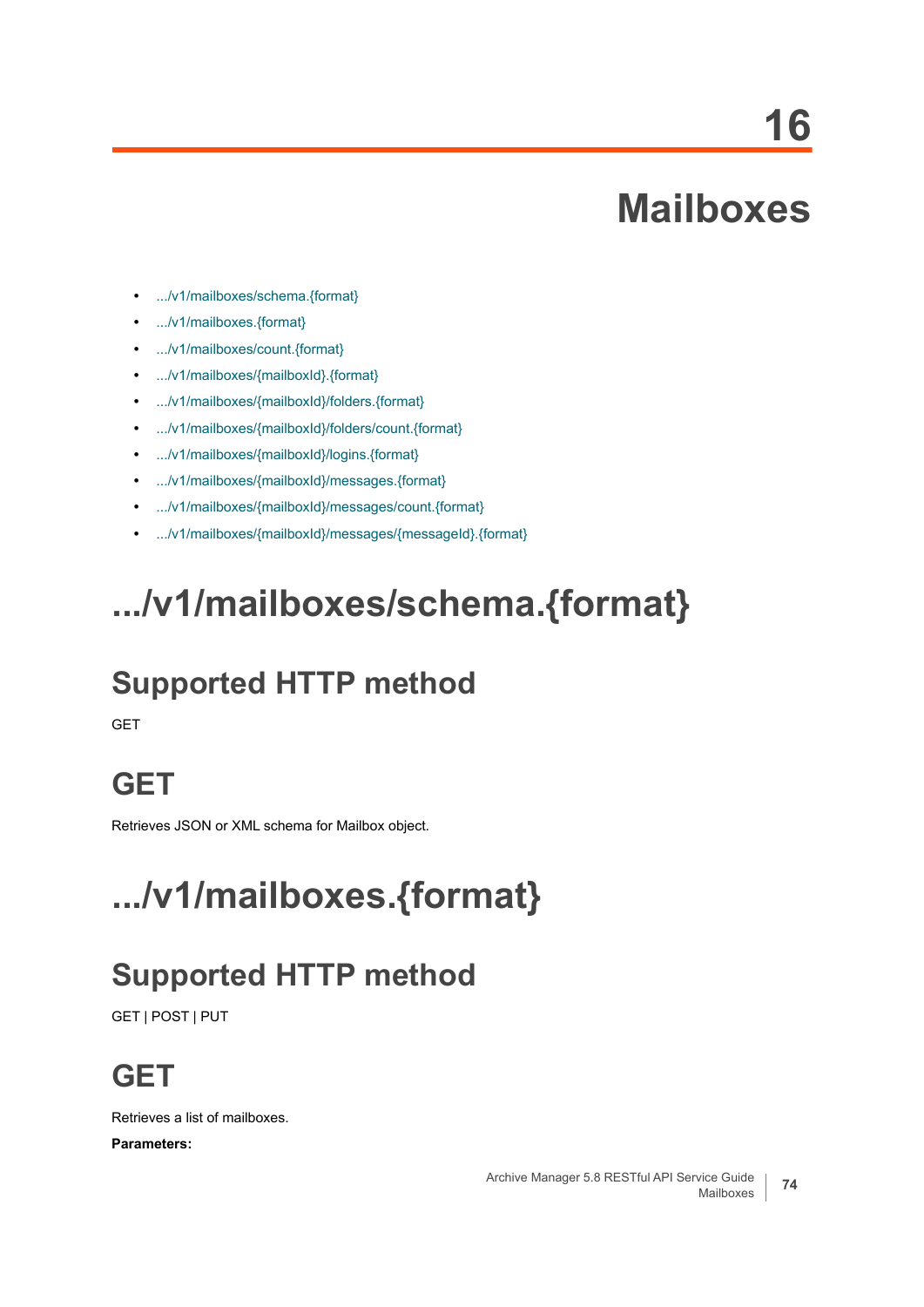**•** query

#### **Query parameters**:

- **•** name
- **•** mailBoxType
- **•** loginDomainName
- **•** mailServerType
- **•** organizationalUnit
- **•** loginId
- **•** notLoginId
- **•** loginDomainID
- **•** mailServerId
- **•** enableStoreManager
- **•** deleted
- **•** orgnizationalUnitId
- **•** mailStoreId
- **•** private
- **•** userAgreement
- **•** retentionRunID
- **•** retentionRunPolicyID
- **•** owner
- **•** excludeMailboxType
- **•** excludeMailServerType

#### **JSON response sample**

```
\begin{bmatrix} 1 & 0 \\ 0 & 1 \end{bmatrix}{
     "id": 1,
     "ownerLoginId": 2,
     "loginDomainName": "DC2K8",
      "ownerLoginName": "Administrator",
      "uid": "75f6e283-6332-4e91-b811-cef20931f14b",
      "name": "Administrator",
      "mailBoxType": "User",
      "mailServerName": "DC08",
      "mailServerType": "Exchange",
      "exchangeLegacyDn": "/o=dc2k8/ou=Exchange Administrative Group 
(FYDIBOHF23SPDLT)/cn=Recipients/cn=Administrator",
     "homeServerExchangeLegacyDn": "/o=dc2k8/ou=Exchange 
Administrative Group
```

```
(FYDIBOHF23SPDLT)/cn=Configuration/cn=Servers/cn=DC08",
```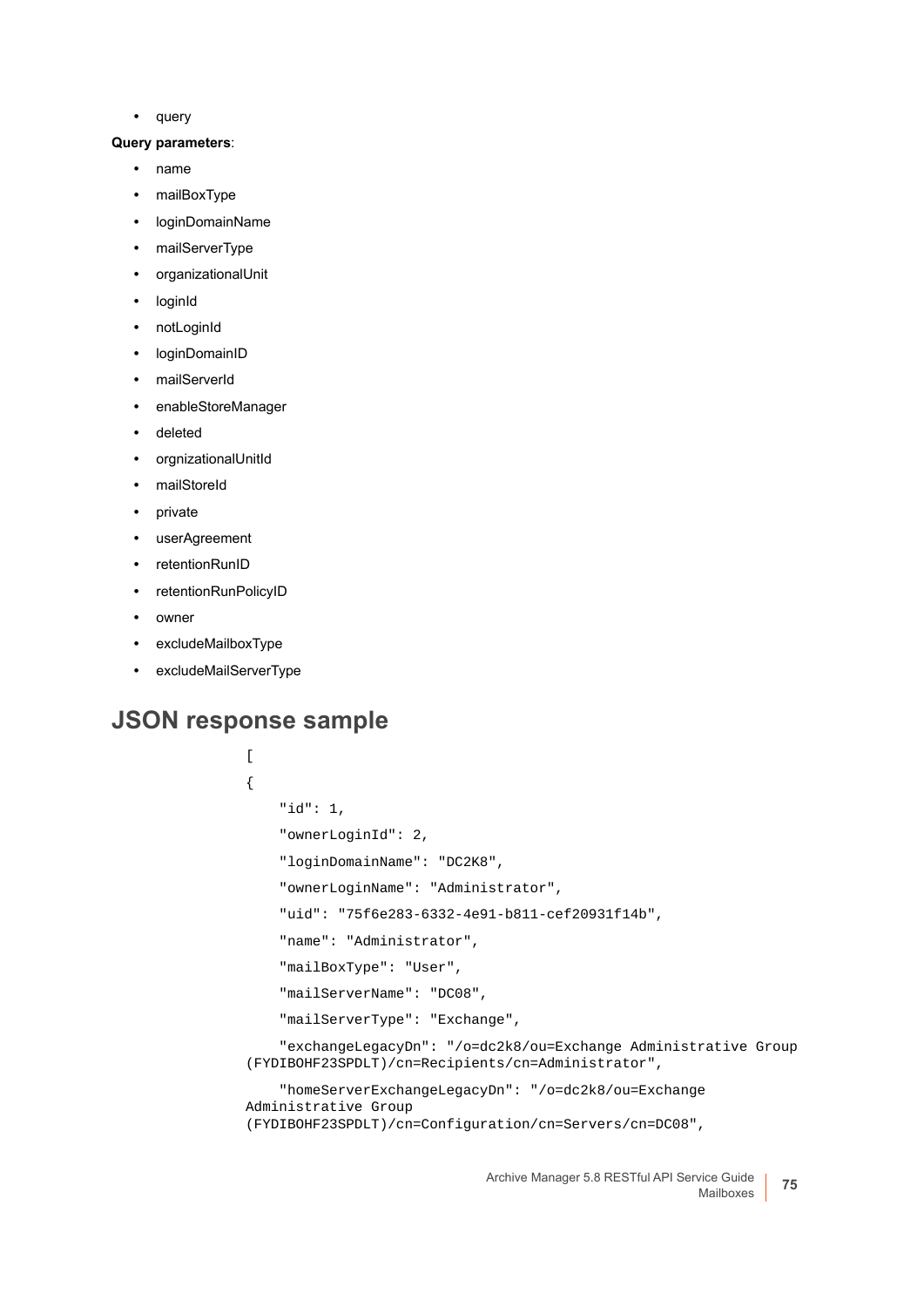```
 "lastScanTime": "2015-12-10T03:38:00-06:00",
     "enableStoreManager": true,
     "deleted": false
   },
   {
     "id": 2,
     "ownerLoginId": 3,
     "loginDomainName": "DC2K8",
     "ownerLoginName": "ArchiveMgr_Journal",
     "uid": "d4d633ed-ede7-4bd0-8068-d17d7cf3c005",
     "name": "ArchiveMgr_Journal",
     "mailBoxType": "User",
     "mailServerName": "DC08",
     "mailServerType": "Exchange",
     "exchangeLegacyDn": "/o=dc2k8/ou=Exchange Administrative Group 
(FYDIBOHF23SPDLT)/cn=Recipients/cn=ArchiveMgr_Journal",
     "homeServerExchangeLegacyDn": "/o=dc2k8/ou=Exchange 
Administrative Group 
(FYDIBOHF23SPDLT)/cn=Configuration/cn=Servers/cn=DC08",
     "lastScanTime": "2015-12-10T03:38:00-06:00",
     "enableStoreManager": true,
     "deleted": false
   }
]
```
### **POST**

Creates a list of mailboxes.

#### **JSON request sample**

[

```
 {
   "id": 1,
   "ownerLoginId": 2,
   "loginDomainName": "DC2K8",
   "ownerLoginName": "Administrator",
   "uid": "75f6e283-6332-4e91-b811-cef20931f14b",
   "name": "Administrator",
   "mailBoxType": "User",
   "mailServerName": "DC08",
   "mailServerType": "Exchange",
```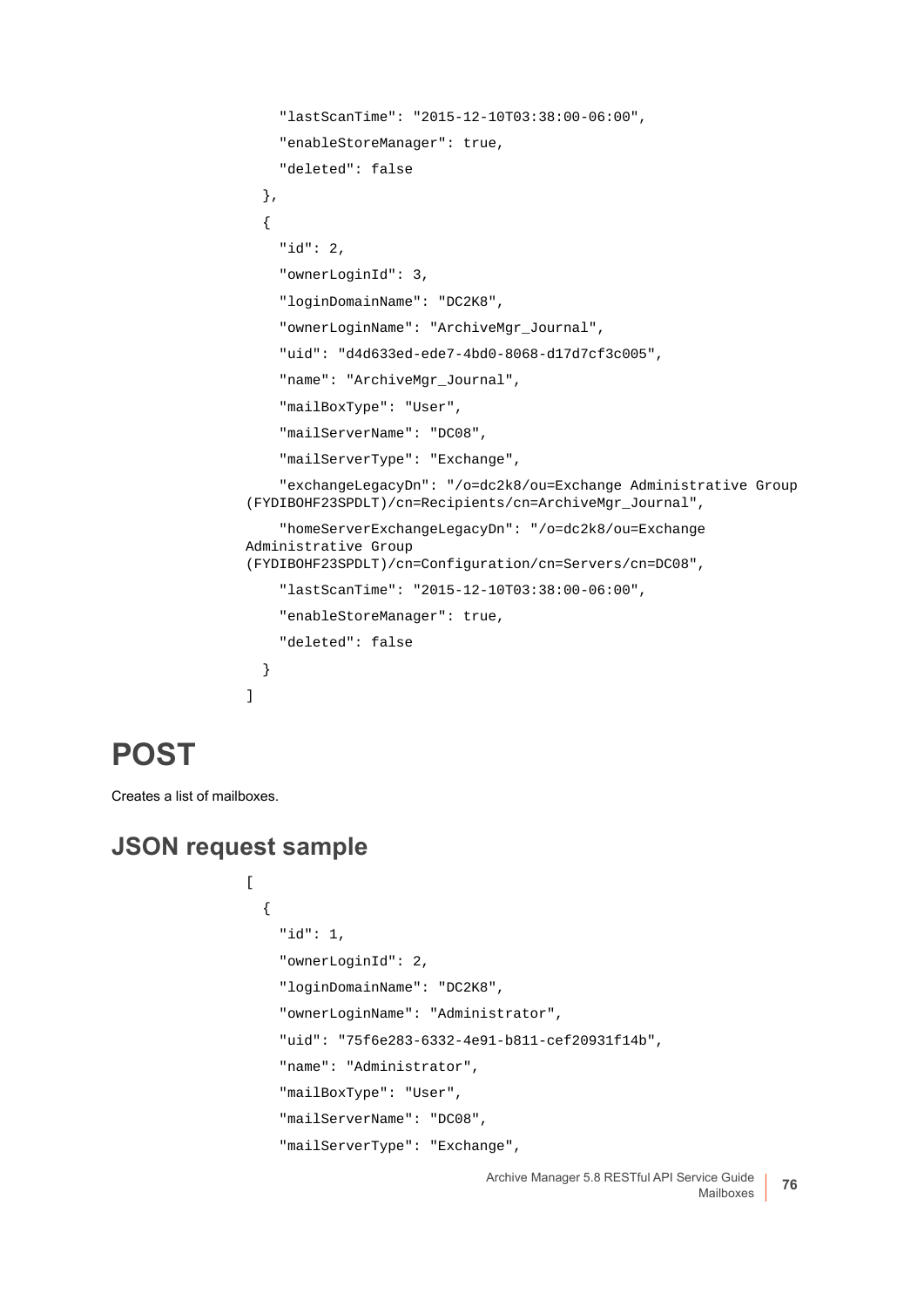```
 "exchangeLegacyDn": "/o=dc2k8/ou=Exchange Administrative Group 
(FYDIBOHF23SPDLT)/cn=Recipients/cn=Administrator",
     "homeServerExchangeLegacyDn": "/o=dc2k8/ou=Exchange 
Administrative Group 
(FYDIBOHF23SPDLT)/cn=Configuration/cn=Servers/cn=DC08",
     "lastScanTime": "2015-12-10T03:38:00-06:00",
     "enableStoreManager": true,
     "deleted": false
   },
   {
     "id": 2,
     "ownerLoginId": 3,
     "loginDomainName": "DC2K8",
     "ownerLoginName": "ArchiveMgr_Journal",
     "uid": "d4d633ed-ede7-4bd0-8068-d17d7cf3c005",
     "name": "ArchiveMgr_Journal",
     "mailBoxType": "User",
     "mailServerName": "DC08",
     "mailServerType": "Exchange",
     "exchangeLegacyDn": "/o=dc2k8/ou=Exchange Administrative Group 
(FYDIBOHF23SPDLT)/cn=Recipients/cn=ArchiveMgr_Journal",
     "homeServerExchangeLegacyDn": "/o=dc2k8/ou=Exchange 
Administrative Group 
(FYDIBOHF23SPDLT)/cn=Configuration/cn=Servers/cn=DC08",
     "lastScanTime": "2015-12-10T03:38:00-06:00",
     "enableStoreManager": true,
     "deleted": false
   }
]
```
#### **PUT**

Updates a list of mailboxes.

#### **JSON request sample**

```
[
{
"id": 1,
"ownerLoginId": 2,
"loginDomainName": "DC2K8",
"ownerLoginName": "Administrator",
"uid": "75f6e283-6332-4e91-b811-cef20931f14b",
```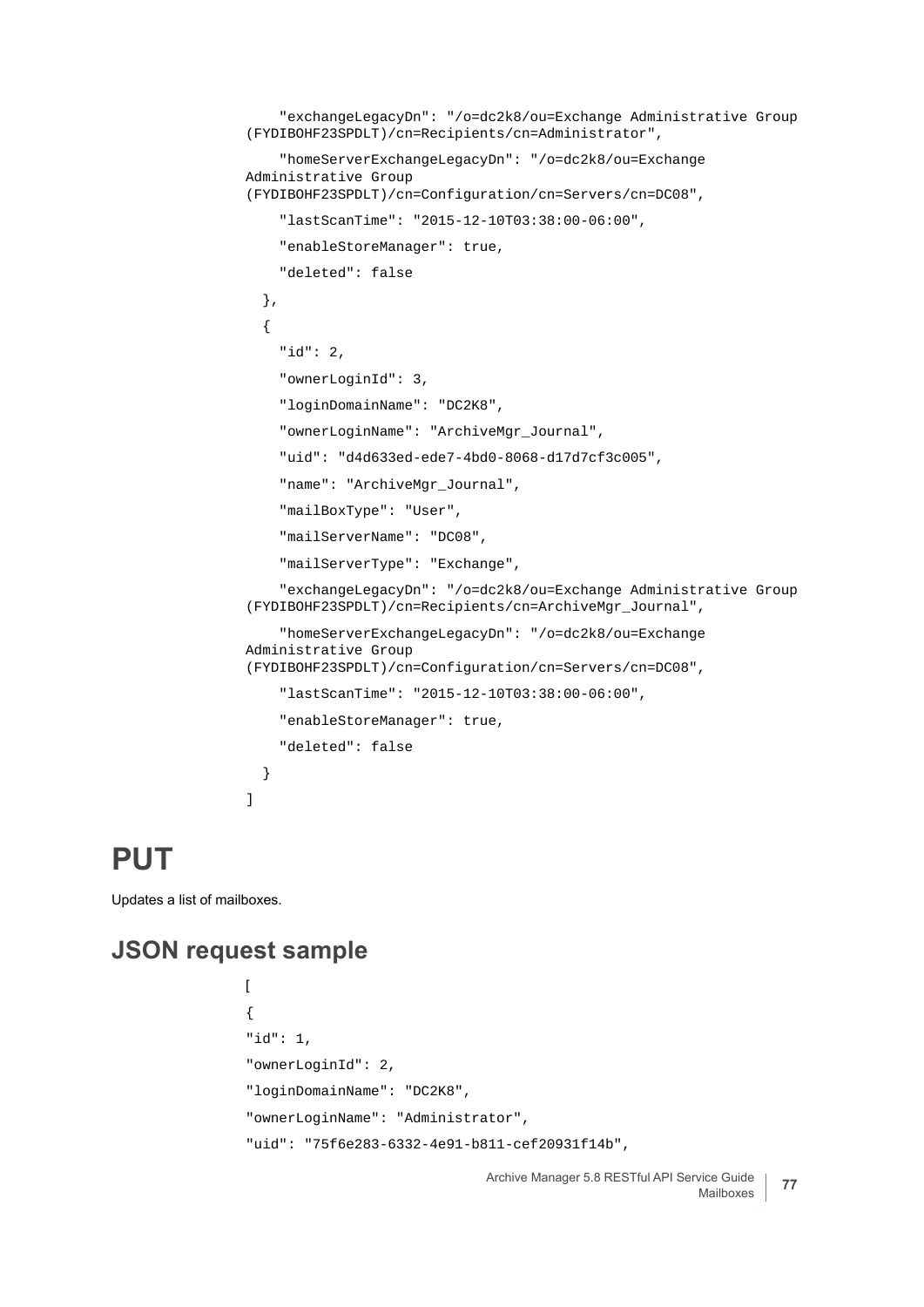```
"name": "Administrator",
"mailBoxType": "User",
"mailServerName": "DC08",
"mailServerType": "Exchange",
"exchangeLegacyDn": "/o=dc2k8/ou=Exchange Administrative Group 
(FYDIBOHF23SPDLT)/cn=Recipients/cn=Administrator",
"homeServerExchangeLegacyDn": "/o=dc2k8/ou=Exchange Administrative 
Group (FYDIBOHF23SPDLT)/cn=Configuration/cn=Servers/cn=DC08",
"lastScanTime": "2015-12-10T03:38:00-06:00",
"enableStoreManager": true,
"deleted": false
},
{
"id": 2,
"ownerLoginId": 3,
"loginDomainName": "DC2K8",
"ownerLoginName": "ArchiveMgr_Journal",
"uid": "d4d633ed-ede7-4bd0-8068-d17d7cf3c005",
"name": "ArchiveMgr_Journal",
"mailBoxType": "User",
"mailServerName": "DC08",
"mailServerType": "Exchange",
"exchangeLegacyDn": "/o=dc2k8/ou=Exchange Administrative Group 
(FYDIBOHF23SPDLT)/cn=Recipients/cn=ArchiveMgr_Journal",
"homeServerExchangeLegacyDn": "/o=dc2k8/ou=Exchange Administrative 
Group (FYDIBOHF23SPDLT)/cn=Configuration/cn=Servers/cn=DC08",
"lastScanTime": "2015-12-10T03:38:00-06:00",
"enableStoreManager": true,
"deleted": false
}
]
```
## <span id="page-77-0"></span>**.../v1/mailboxes/count.{format}**

#### **Supported HTTP method**

**GFT**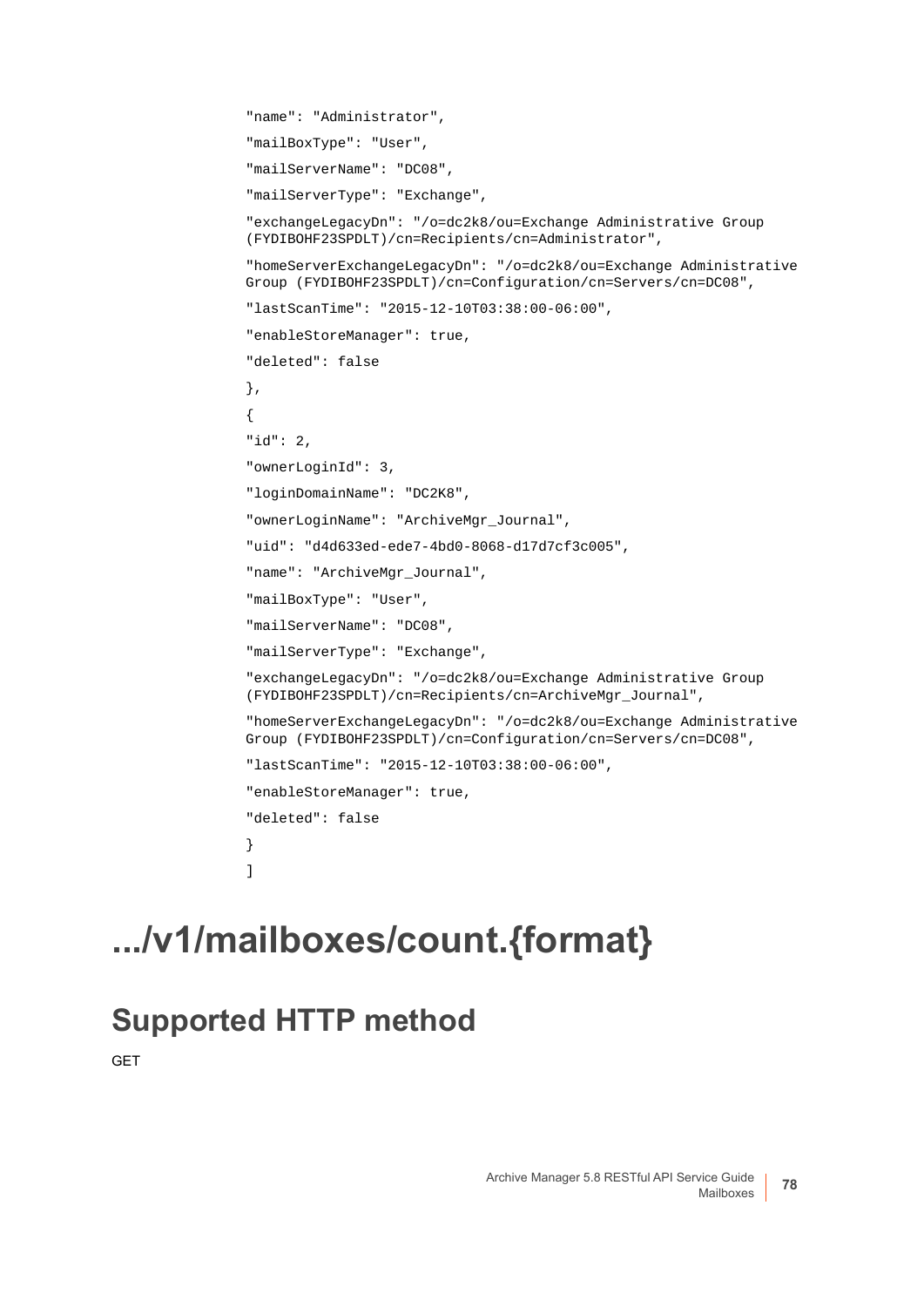**GET**

Retrieves the number of mailboxes for the current user.

## <span id="page-78-0"></span>**.../v1/mailboxes/{mailboxId}.{format}**

### **Supported HTTP method**

GET | PUT | DELETE

### **GET**

Retrieves a mailbox by the mailbox ID.

#### **JSON response sample**

```
{
"id": 1,
"ownerLoginId": 2,
"ownerLoginName": "Administrator",
"uid": "75f6e283-6332-4e91-b811-cef20931f14b",
"name": "Administrator",
"mailBoxType": "User",
"mailServerName": "DC08",
"mailServerType": "Exchange",
"exchangeLegacyDn": "/o=dc2k8/ou=Exchange Administrative Group 
(FYDIBOHF23SPDLT)/cn=Recipients/cn=Administrator",
"homeServerExchangeLegacyDn": "/o=dc2k8/ou=Exchange Administrative 
Group (FYDIBOHF23SPDLT)/cn=Configuration/cn=Servers/cn=DC08",
"lastScanTime": "2015-12-10T03:53:00-06:00",
"enableStoreManager": true,
"deleted": false
}
```
### **PUT**

Updates a mailbox by the mailbox ID.

#### **JSON request sample**

{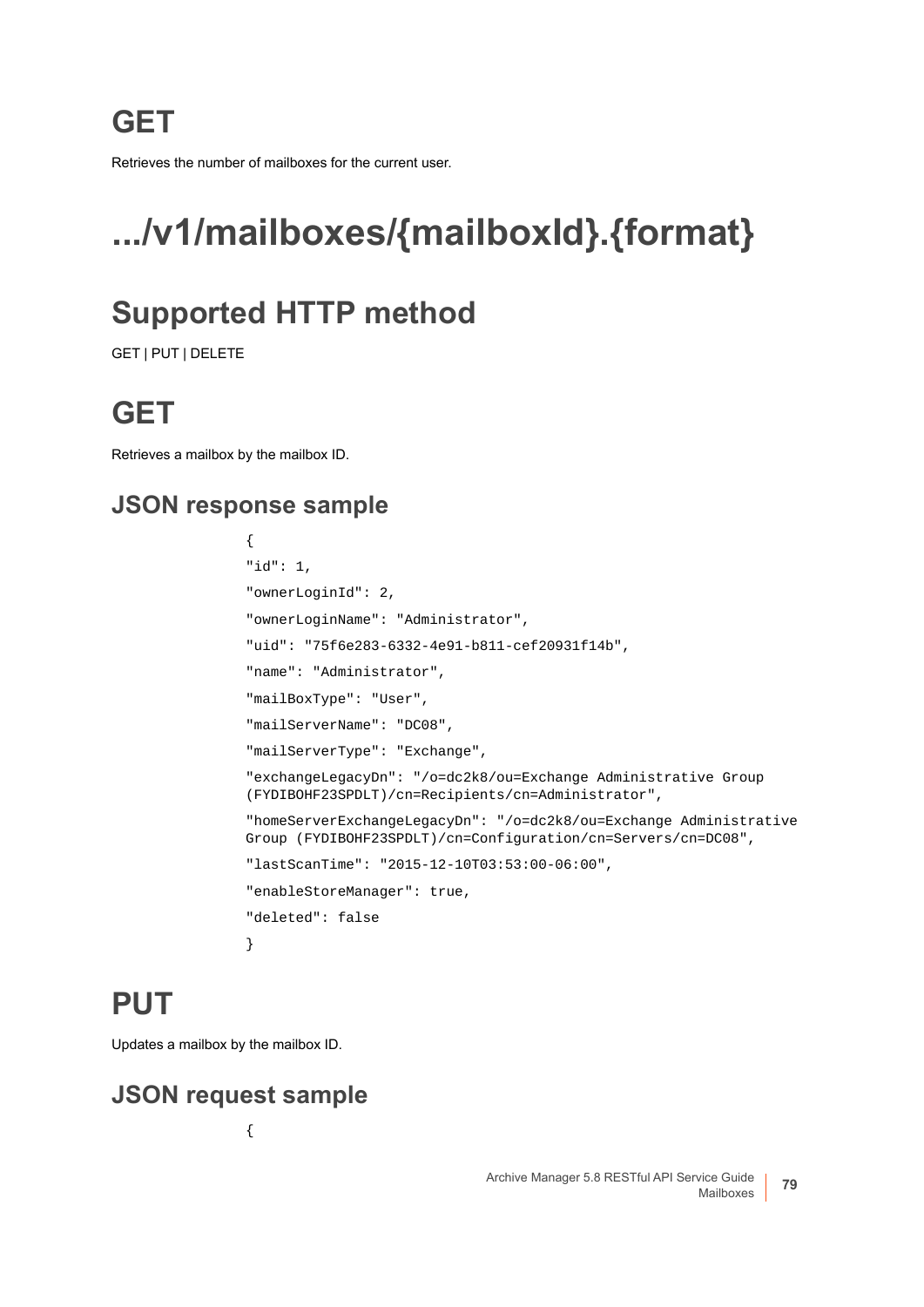```
"id": 1,
"ownerLoginId": 2,
"ownerLoginName": "Administrator",
"uid": "75f6e283-6332-4e91-b811-cef20931f14b",
"name": "Administrator",
"mailBoxType": "User",
"mailServerName": "DC08",
"mailServerType": "Exchange",
"exchangeLegacyDn": "/o=dc2k8/ou=Exchange Administrative Group 
(FYDIBOHF23SPDLT)/cn=Recipients/cn=Administrator",
"homeServerExchangeLegacyDn": "/o=dc2k8/ou=Exchange Administrative 
Group (FYDIBOHF23SPDLT)/cn=Configuration/cn=Servers/cn=DC08",
"lastScanTime": "2015-12-10T03:53:00-06:00",
"enableStoreManager": true,
"deleted": false
}
```
### **DELETE**

Deletes a mailbox by a mailbox ID.

## <span id="page-79-0"></span>**.../v1/mailboxes/{mailboxId}/folders.{for mat}**

## **Supported HTTP method**

GET | POST

## **GET**

Retrieves folders from a mailbox by the mailbox ID.

**i** | NOTE: This API does not support sorting.

#### **Parameters**:

- **•** recursive
- **•** excludeInVisible
- **•** wantPath
- **•** includeHidden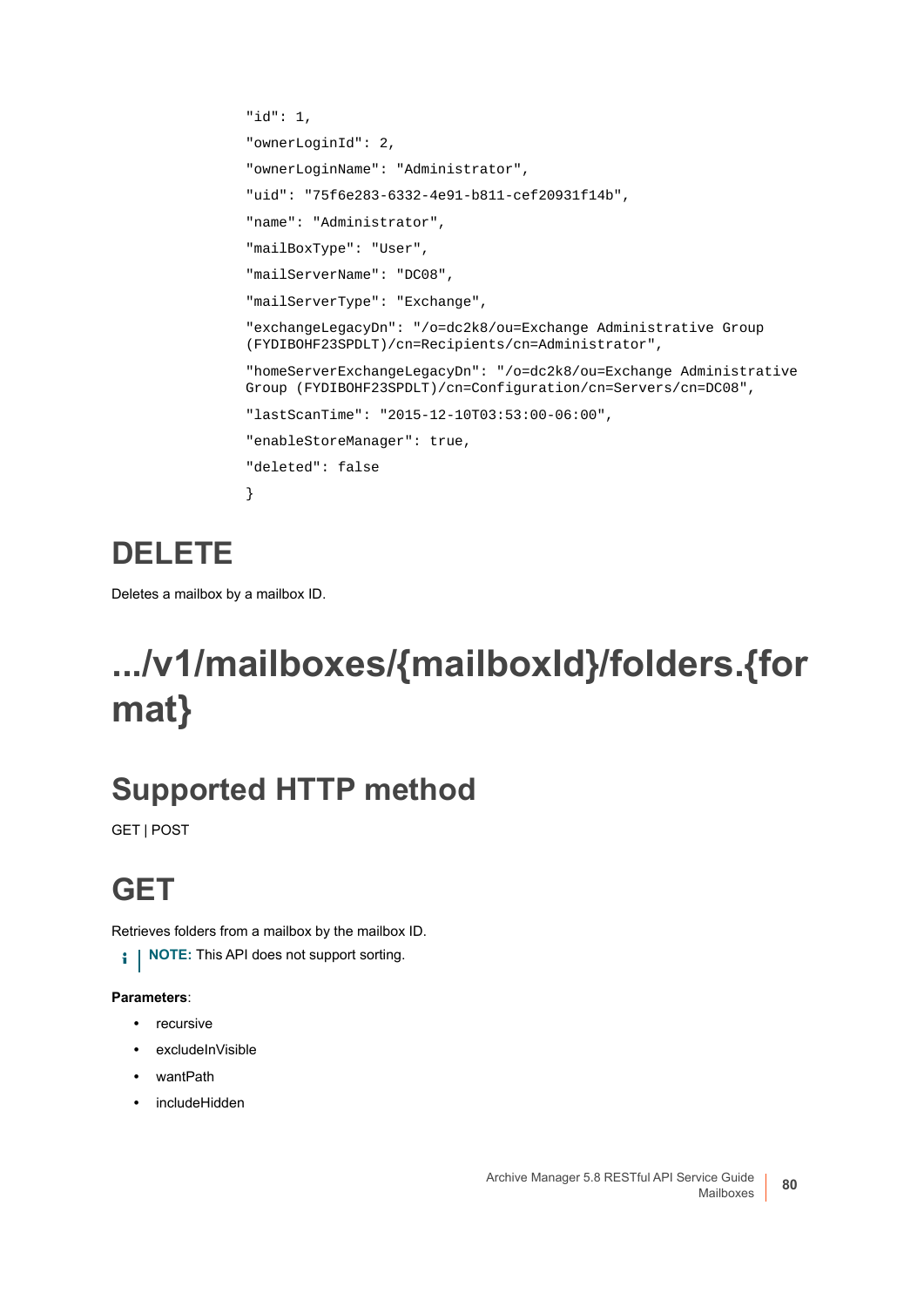#### **JSON response sample**

```
\overline{[}{
"id": 1,
"mailBoxId": 1,
"parentFolderId": 0,
"name": "",
"path": "",
"visible": false,
"canMove": false,
"lastPopulatedDate": "2015-09-10T01:52:12",
"lastExportedDate": "2015-09-10T01:52:13"
},
{
"id": 2,
"mailBoxId": 1,
"parentFolderId": 0,
"name": "Calendar",
"path": "Calendar",
"visible": false,
"canMove": false,
"lastPopulatedDate": "2015-09-10T01:52:13",
"lastExportedDate": "2015-09-10T01:52:14"
}
]
```
### **POST**

Creates folders for a mailbox.

#### **JSON request sample**

```
\begin{bmatrix} 1 & 0 \\ 0 & 1 \end{bmatrix}{
"id": 1,
"mailBoxId": 1,
"parentFolderId": 0,
"name": "",
"path": "",
"visible": false,
```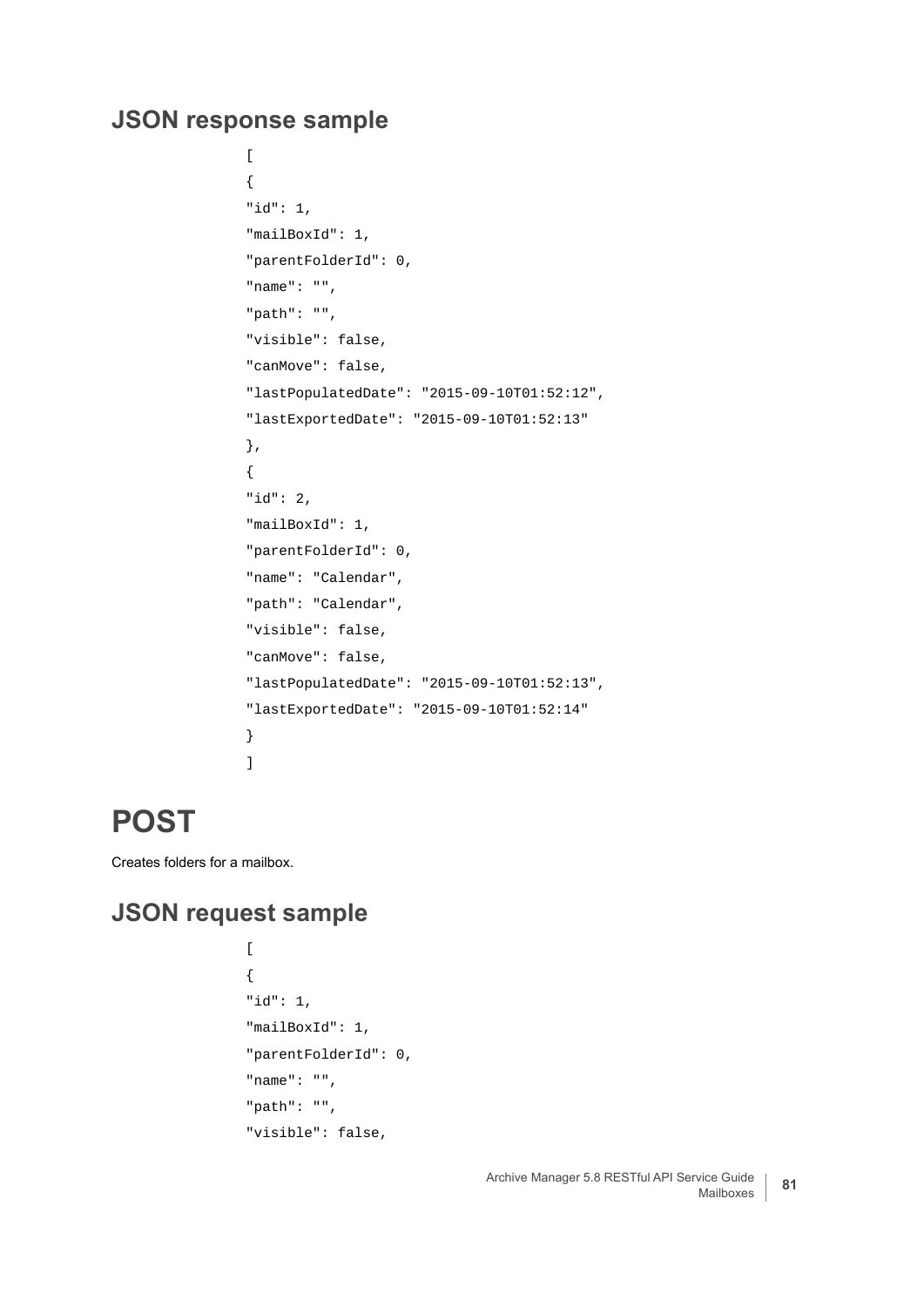```
"canMove": false,
"lastPopulatedDate": "2015-09-10T01:52:12",
"lastExportedDate": "2015-09-10T01:52:13"
},
   {
"id": 2,
"mailBoxId": 1,
"parentFolderId": 0,
"name": "Calendar",
"path": "Calendar",
"visible": false,
"canMove": false,
"lastPopulatedDate": "2015-09-10T01:52:13",
"lastExportedDate": "2015-09-10T01:52:14"
}
]
```
# <span id="page-81-0"></span>**.../v1/mailboxes/{mailboxId}/folders/cou nt.{format}**

## **Supported HTTP method**

**GET** 

## **GET**

Retrieves the number of folders in a mailbox. Returns a long value.

# <span id="page-81-1"></span>**.../v1/mailboxes/{mailboxId}/logins.{for mat}**

## **Supported HTTP method**

PUT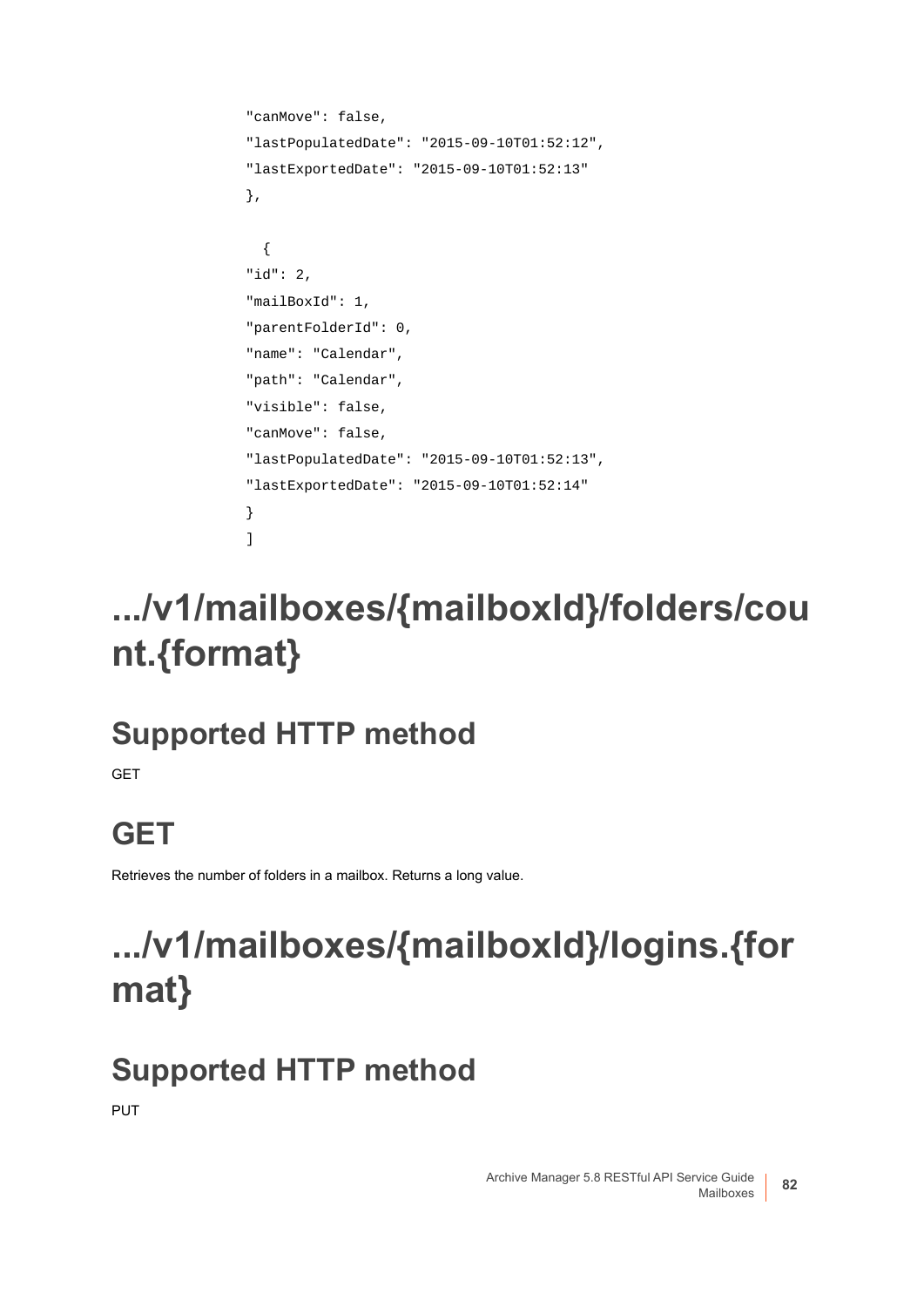## **PUT**

Updates a list of login IDs associated with the current mailbox. Returns True or False.

#### **Parameters**:

- **•** associateItemIds: The login ID list to associate with the current mailbox.
- disAssociateItemIds: The login ID list to disassociate with the current mailbox.

#### **JSON request sample**

```
{
   "disAssociateItemIds": [
      4,
      5,
      6
   ],
   "associateItemIds": [
      1,
      2,
      3
   ]
}
```
## <span id="page-82-0"></span>**.../v1/mailboxes/{mailboxId}/messages. {format}**

## **Supported HTTP method**

GET | POST

## **GET**

Retrieves a list of messages from a mailbox by the mailbox ID.

#### **Parameters**:

- **•** lastId
- **•** lastUsn
- **•** lastModifiedUtc
- **•** offset
- **•** limit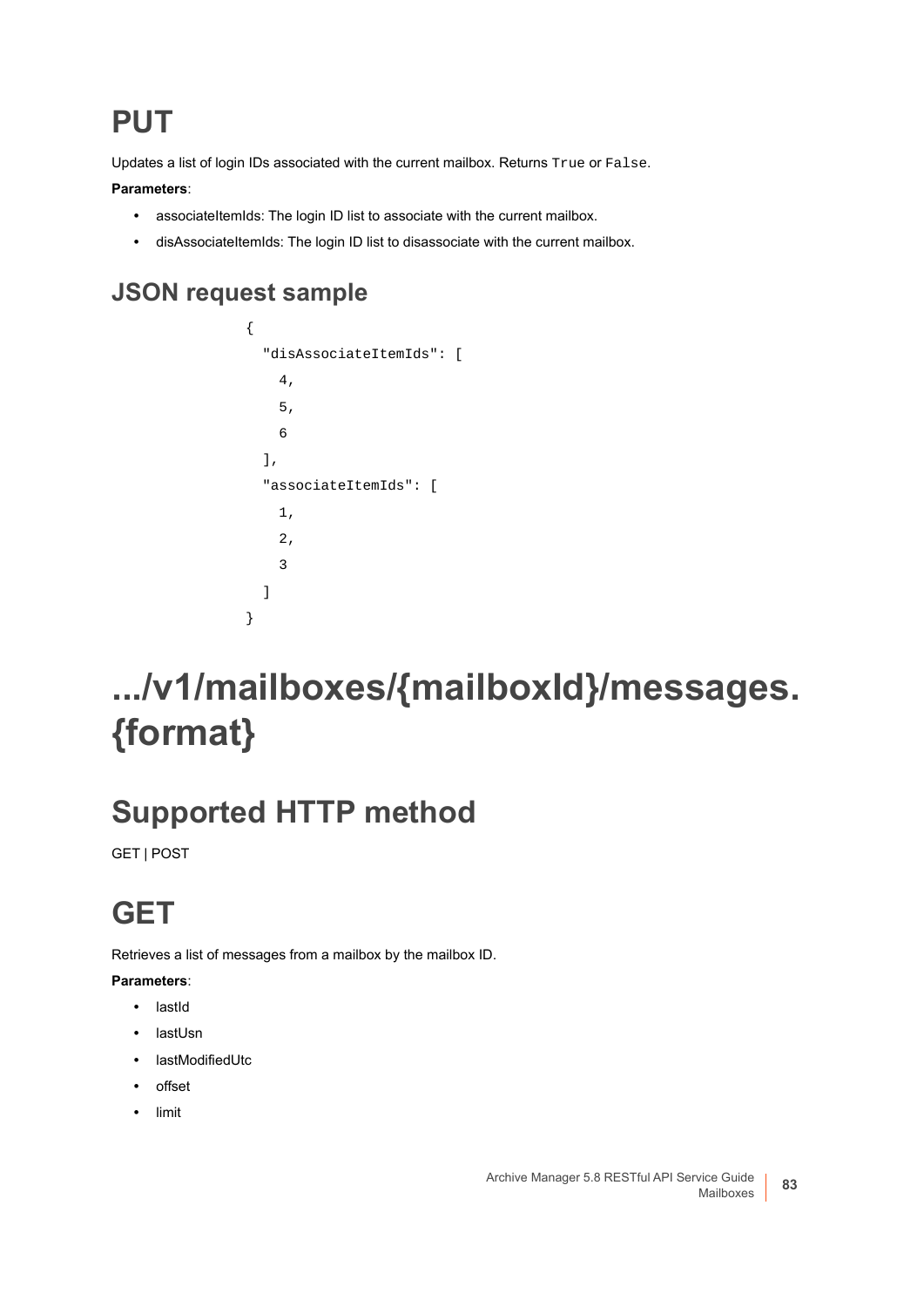#### **JSON response sample**

```
\overline{1}{
"id": 1,
"attachments": 0,
"toDisplay": "Administrator",
"fromDisplay": "Administrator",
"subject": "test2",
"bodyFormat": 2,
"bodyCodePage": 20127,
"dateSent": "2015-04-08T21:08:37",
"dateReceived": "2015-04-08T21:08:38.307",
"importance": 1,
"sensitivity": 0,
"size": 2480,
"checkSum": "41b0616d-7fea-873c-8891-30386f31b462",
"messageClass": "IPM.Note"
},
{
"id": 2,
"attachments": 0,
"toDisplay": "Administrator",
"fromDisplay": "Administrator",
"subject": "test1",
"bodyFormat": 2,
"bodyCodePage": 20127,
"dateSent": "2015-04-08T21:08:27",
"dateReceived": "2015-04-08T21:08:34.993",
"importance": 1,
"sensitivity": 0,
"size": 2488,
"checkSum": "42d3e176-076f-9fbd-bb55-20baf5734a8c",
"messageClass": "IPM.Note"
}
]
```
### **POST**

Creates a message and associates it with a mailbox.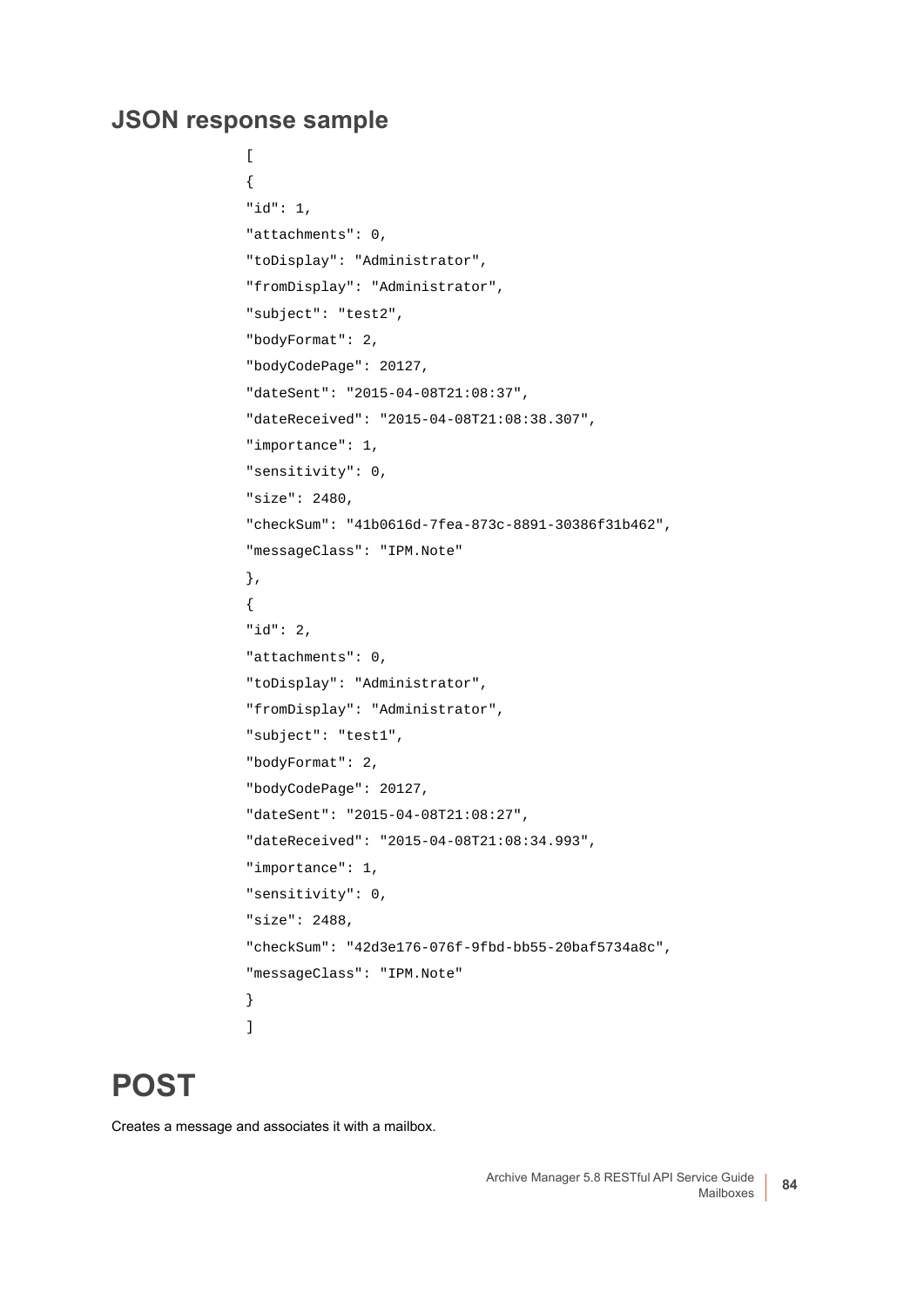#### **JSON request sample**

```
{
"id": 1,
"attachments": 0,
"toDisplay": "Administrator",
"fromDisplay": "Administrator",
"subject": "test2",
"bodyFormat": 2,
"bodyCodePage": 20127,
"dateSent": "2015-04-08T21:08:37",
"dateReceived": "2015-04-08T21:08:38.307",
"importance": 1,
"sensitivity": 0,
"size": 2480,
"checkSum": "41b0616d-7fea-873c-8891-30386f31b462",
"messageClass": "IPM.Note"
}
```
## <span id="page-84-0"></span>**.../v1/mailboxes/{mailboxId}/messages/ count.{format}**

### **Supported HTTP method**

**GFT** 

## **GET**

Retrieves the number of messages associated with a mailbox ID.

## <span id="page-84-1"></span>**.../v1/mailboxes/{mailboxId}/messages/ {messageId}.{format}**

## **Supported HTTP method**

POST | DELETE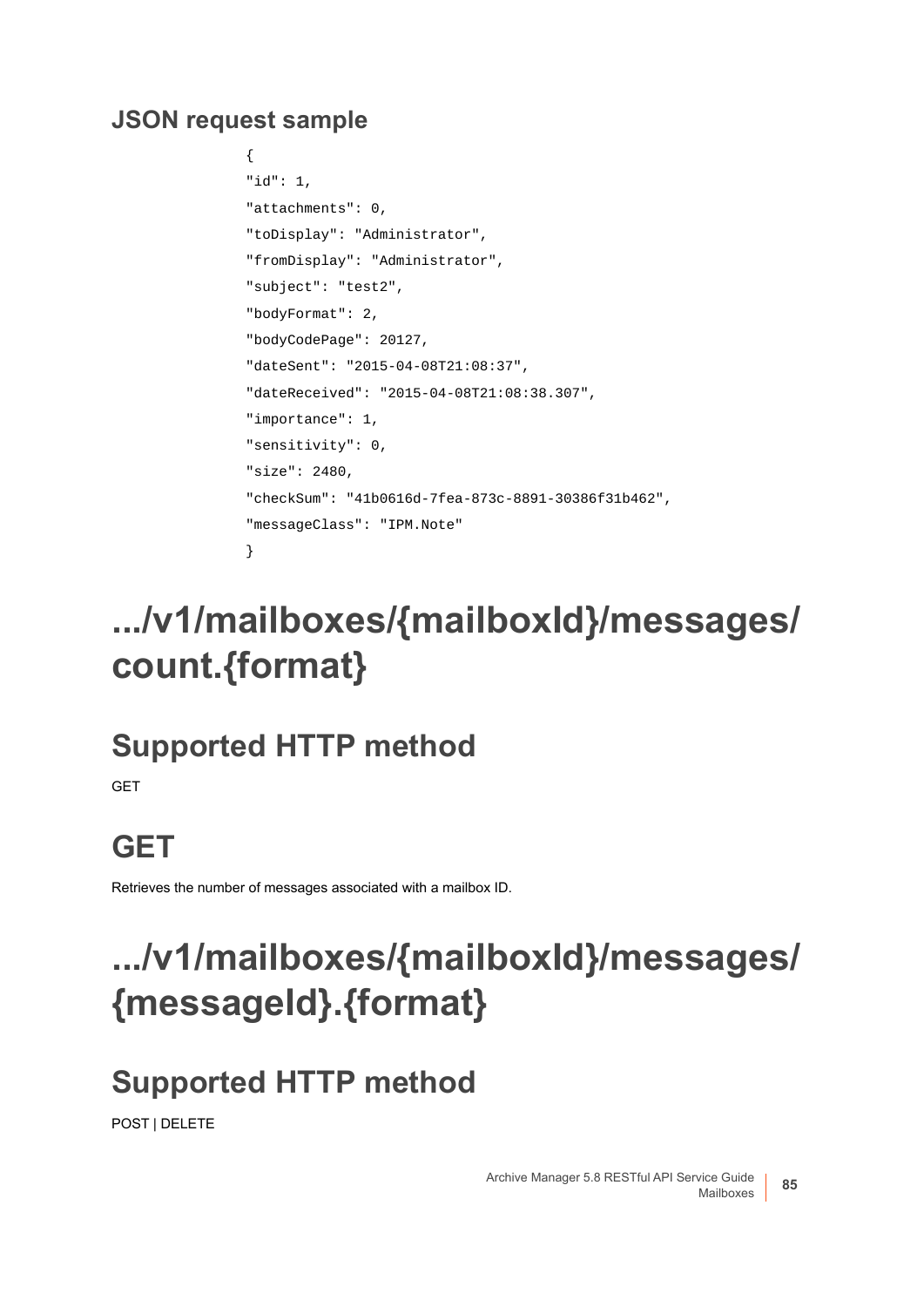### **POST**

Associates a message ID with a mailbox ID.

### **DELETE**

Disassociates a message ID with a mailbox ID.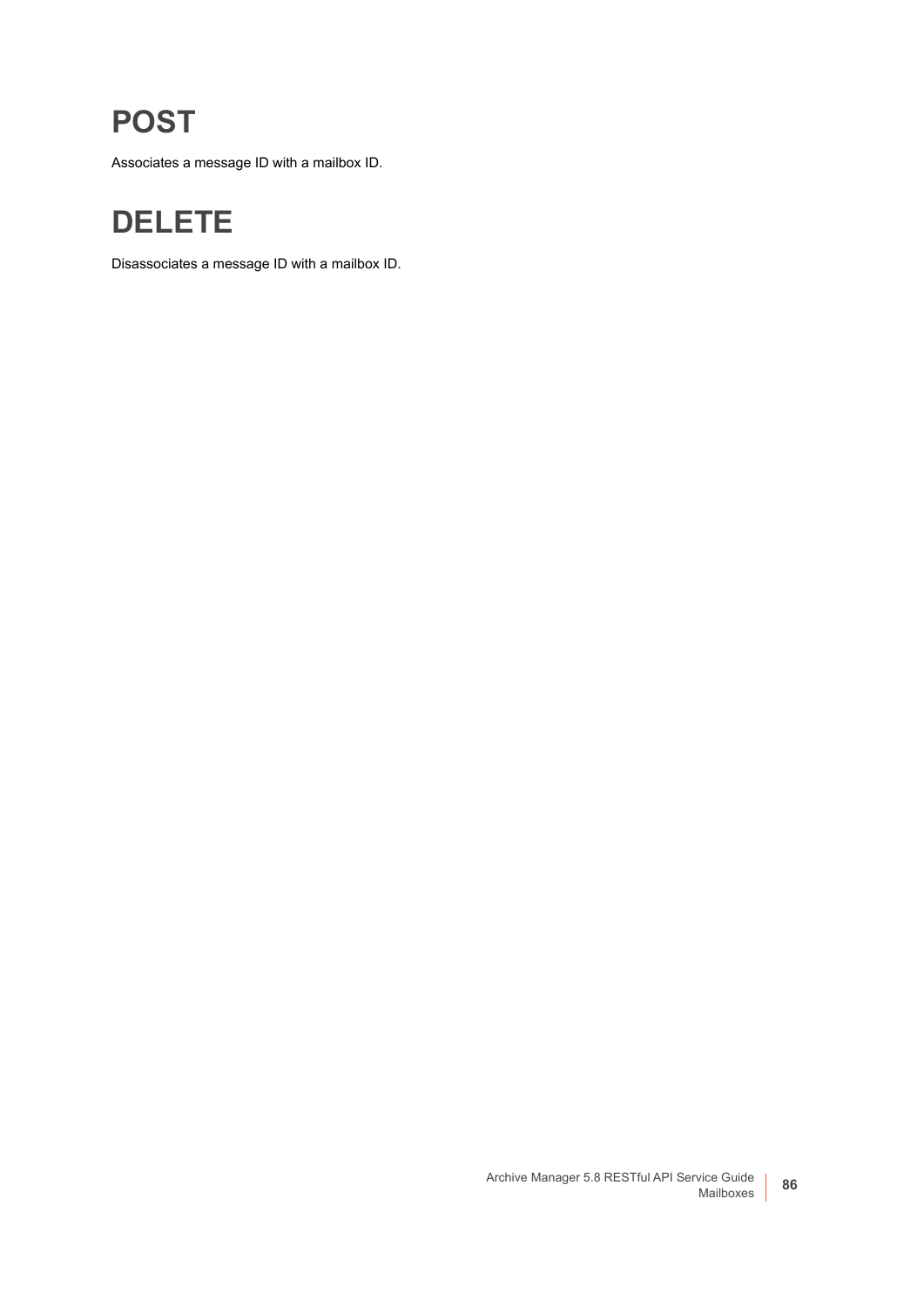**17**

## **Mailstores**

- **•** [.../v1/mailstores/schema.{format}](#page-86-1)
- **•** [.../v1/mailstores.{format}](#page-86-0)
- **•** [.../v1/mailstores/count.{format}](#page-87-0)
- **•** [.../v1/mailstores/{mailstoreId}.{format}](#page-87-1)
- **•** [.../v1/mailstores/{mailstoreId}/mailboxes.{format}](#page-87-2)
- **•** [.../v1/mailstores/{mailstoreId}/mailboxes/count.{format}](#page-88-0)

## <span id="page-86-1"></span>**.../v1/mailstores/schema.{format}**

## **Supported HTTP method**

GET

### **GET**

Retrieves JSON or XML schema for Mailstore object.

# <span id="page-86-0"></span>**.../v1/mailstores.{format}**

## **Supported HTTP method**

**GET** 

### **GET**

Retrieves a list of mailstores.

#### **Parameters**:

**•** query

**Query parameter**s:

- **•** displayName
- **•** distinguishedName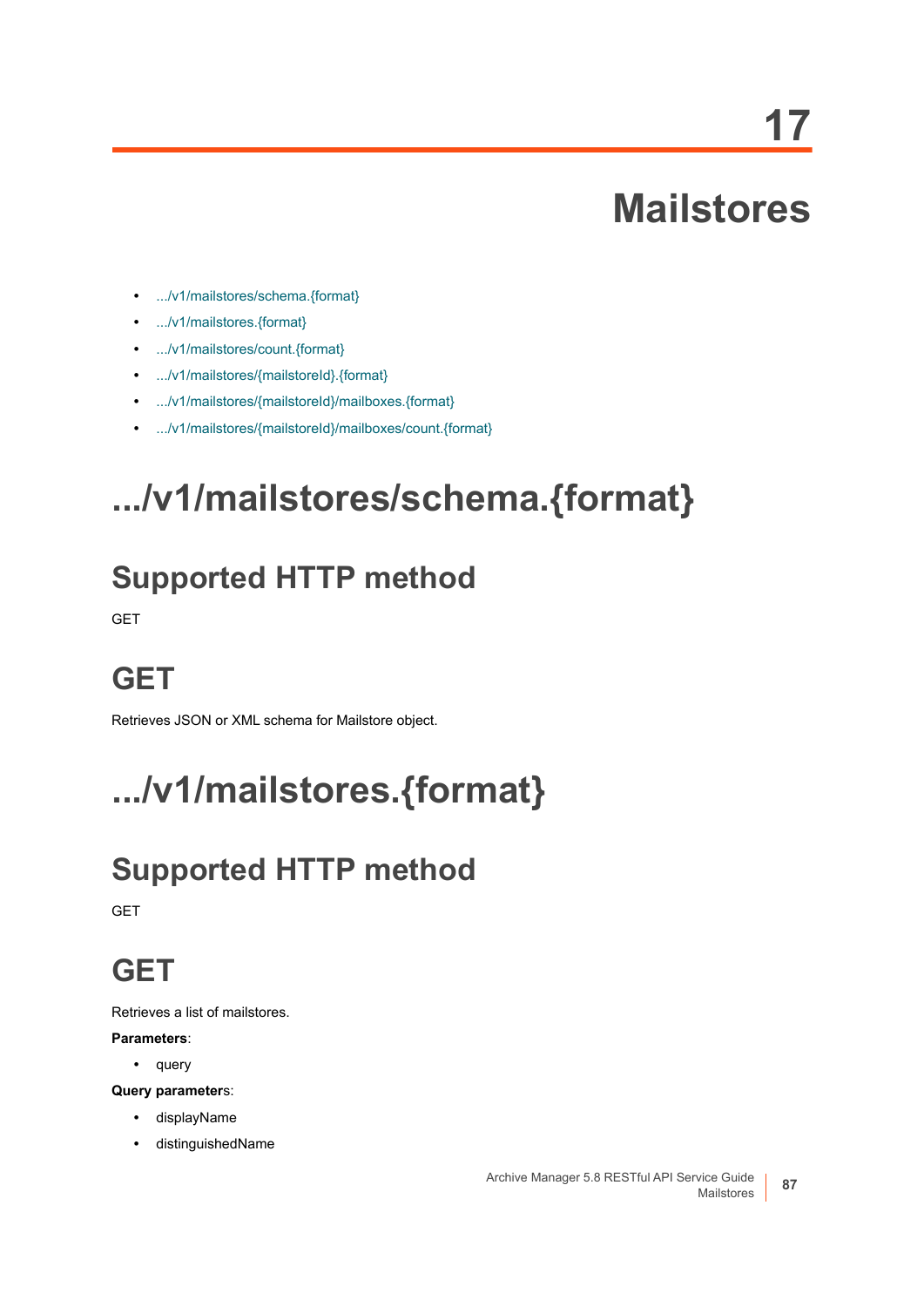- **•** enableStoreManager
- **•** defaultMessagePolicyId
- **•** inboxMessagePolicyId
- **•** sentItemsMessagePolicyId
- **•** deletedItemsMessagePolicyId
- **•** mailServerId
- **•** storageGroupId
- **•** excluded

# <span id="page-87-0"></span>**.../v1/mailstores/count.{format}**

## **Supported HTTP method**

**GET** 

## **GET**

Retrieves the number of mailstores.

# <span id="page-87-1"></span>**.../v1/mailstores/{mailstoreId}.{format}**

## **Supported HTTP method**

GET

## **GET**

Retrieves a mailstore by the mailstore ID.

# <span id="page-87-2"></span>**.../v1/mailstores/{mailstoreId}/mailboxe s.{format}**

## **Supported HTTP method**

**GET**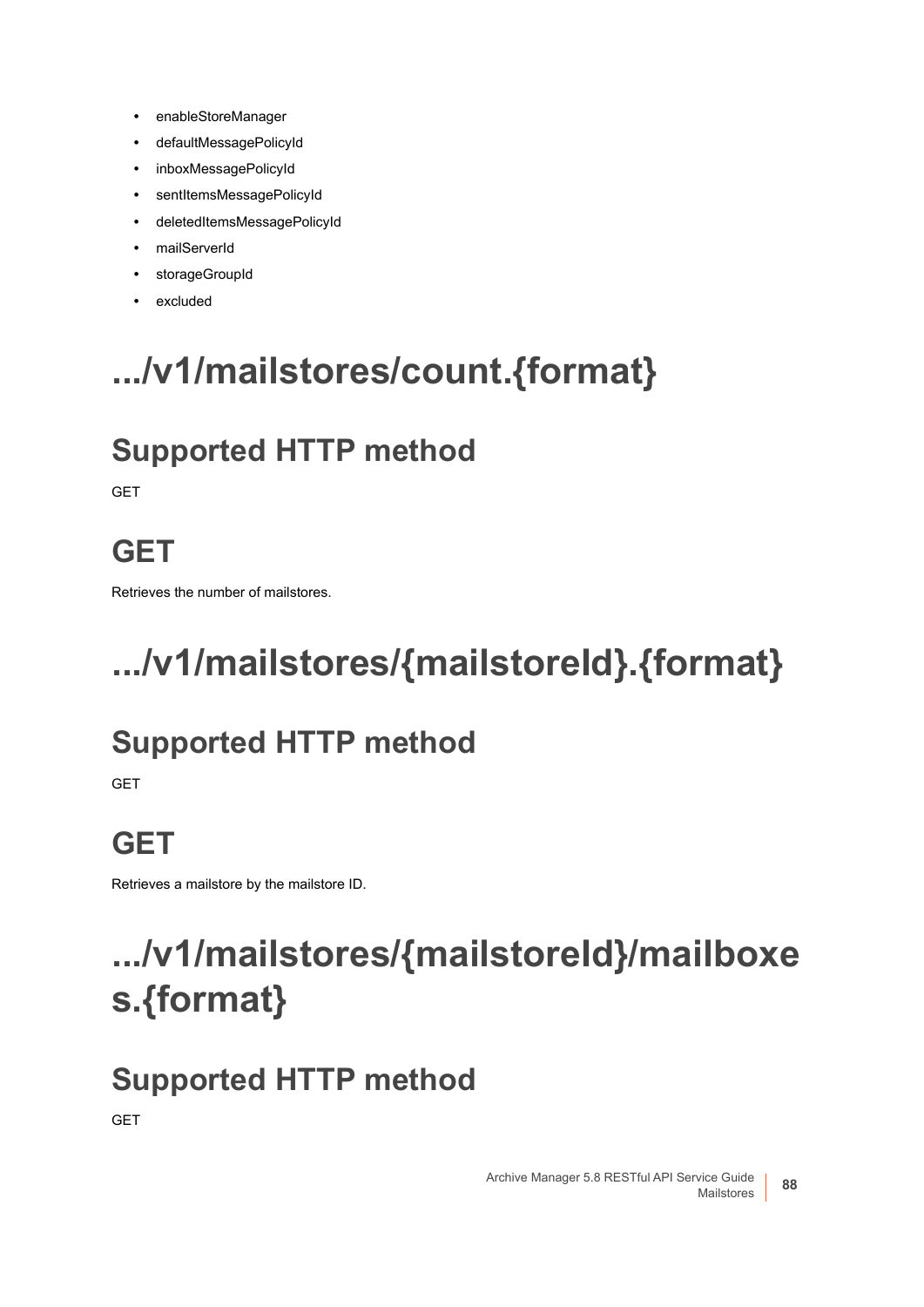### **GET**

Retrieves a list of mailboxes associated with a mailstore ID.

#### **Parameters**:

**•** query

#### **Query parameters**:

- **•** name
- **•** mailboxType
- **•** organizationalUnit
- **•** organizationalUnitId
- **•** mailServerId
- **•** mailStoreId
- **•** loginId
- **•** notLoginId
- **•** loginDomainName
- **•** loginDomainId
- **•** enableStoreManager
- **•** deleted
- **•** private
- **•** userAgreement
- **•** retentionRunId
- **•** retentionRunPolicyId
- **•** exclude

## <span id="page-88-0"></span>**.../v1/mailstores/{mailstoreId}/mailboxe s/count.{format}**

## **Supported HTTP method**

GET

## **GET**

Retrieves the number of mailboxes associated with a mailstore ID.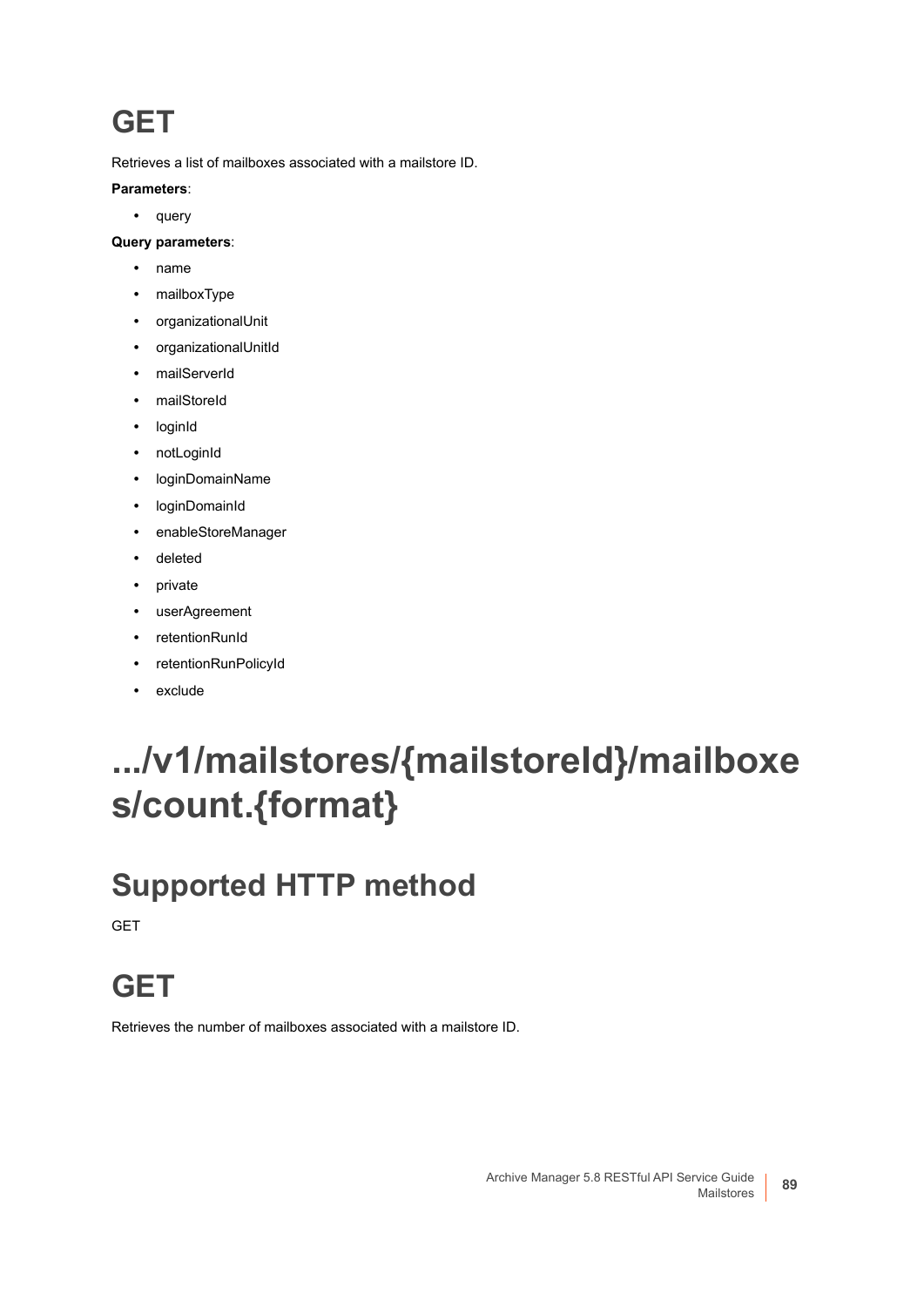**18**

## **Messages**

- **•** [.../v1/messages/schema.{format}](#page-89-0)
- **•** [.../v1/messages.{format}](#page-90-0)
- **•** [.../v1/messages/{messageId}.{format}](#page-93-0)
- **•** [.../v1/messages/{messageId}/html.{format}](#page-94-0)
- **•** [.../v1/messages/{messageId}/plaintext.{format}](#page-94-1)
- **•** [.../v1/messages/{messageId}/raw.{format}](#page-94-2)
- **•** [.../v1/messages/{messageId}/rtf.{format}](#page-95-2)
- **•** [.../v1/messages/{checksum}/bodyhtml](#page-95-0)
- **•** [.../v1/messages/{checksum}/eml](#page-95-1)
- **•** [.../v1/messages/{checksum}/sendmail.{format}](#page-96-0)
- **•** [.../v1/messages/{checksum}/web.{format}](#page-97-0)
- **•** [.../v1/messages/searchresults/schema.{format}](#page-102-0)
- **•** [.../v1/messages/rtfImage/{fileName}](#page-103-0)
- **•** [.../v1/messages/web/schema.{format}](#page-103-1)
- **•** [.../v1/messages/web.{format}](#page-103-2)
- **•** [.../v1/messages/{checksumOrId}/accesshistories.{format}](#page-115-0)
- **•** [.../v1/messages/{checksumOrId}/availabletags.{format}](#page-116-0)
- **•** [.../v1/messages/{checksumOrId}/comments.{format}](#page-117-0)
- **•** [.../v1/messages/{checksumOrId}/journalreports.{format}](#page-118-0)
- **•** [.../v1/messages/{checksumOrId}/tags.{format}](#page-119-0)
- **•** [.../v1/messages/{checksumOrId}/tags/{tagId}.{format}](#page-120-0)

# <span id="page-89-0"></span>**.../v1/messages/schema.{format}**

## **Supported HTTP method**

GET

### **GET**

Retrieve JSON or XML schema for Message object.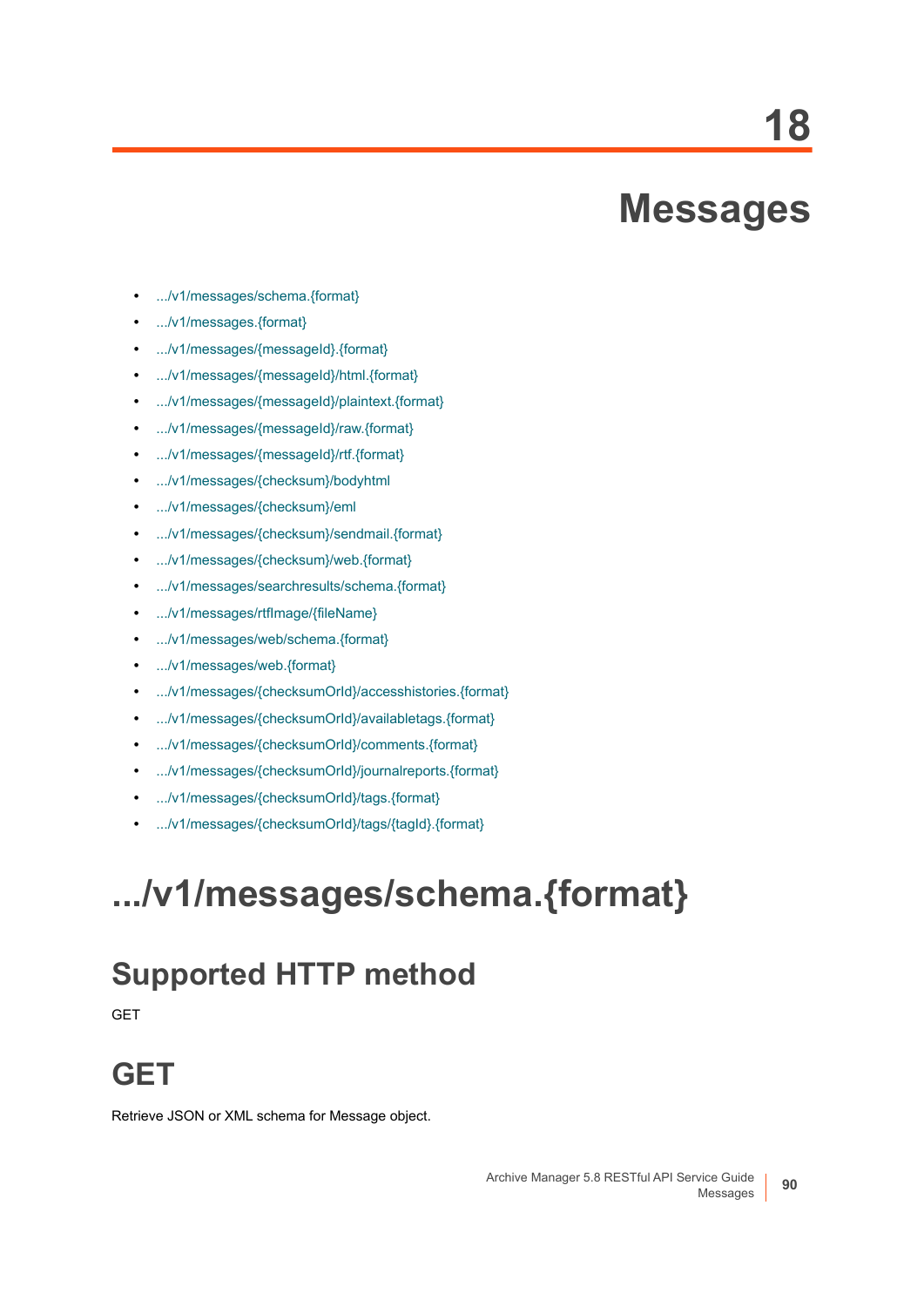# <span id="page-90-0"></span>**.../v1/messages.{format}**

## **Supported HTTP method**

GET | POST

### **GET**

Retrieves a list of HTML body of messages. If no query parameters are specified, the current login ID is applied.

#### **Parameters:**

- **•** queryId: A Base64 encoded value in the Response Header "X-QueryId". It can be used to re-attach to a search result table or reissue a search result. Can be null when a search ID is specified.
- **•** searchId: A GUID instance. Can be null when a query ID is specified.
- **•** query
- **•** sort
- **•** offset
- **•** limit
- **•** fields
- **•** forceRefresh: Force-refresh search results without cache. Default value is *False*.

#### **Query parameters:**

- **•** searchAllEmails
- **•** mailboxType
- **•** mailboxIds
- **•** folderId
- **•** includeSubFolders
	- **▪** True: Include sub folders.
	- **▪** False: Not include sub folders.
- **•** excludeCCAndBCC
- **•** ftsQuery
- **•** ftsScope: For example, ftsScope:Subject|Body.
	- **▪** None: Do not perform full text search.
	- **▪** Subject: Search message subjects.
	- **▪** Body: Search message bodies.
	- **▪** Attachments: Search attachment content.
	- **▪** AllMessage: Search message subjects and bodies.
	- **▪** All: Search everything.
- **•** to: Supports for multiple values (email address or display name), for example, to:Jen@email.com;Andy@email.com. Supports to exclude a person, for example, to:!Jen@email.com;!Andy@email.com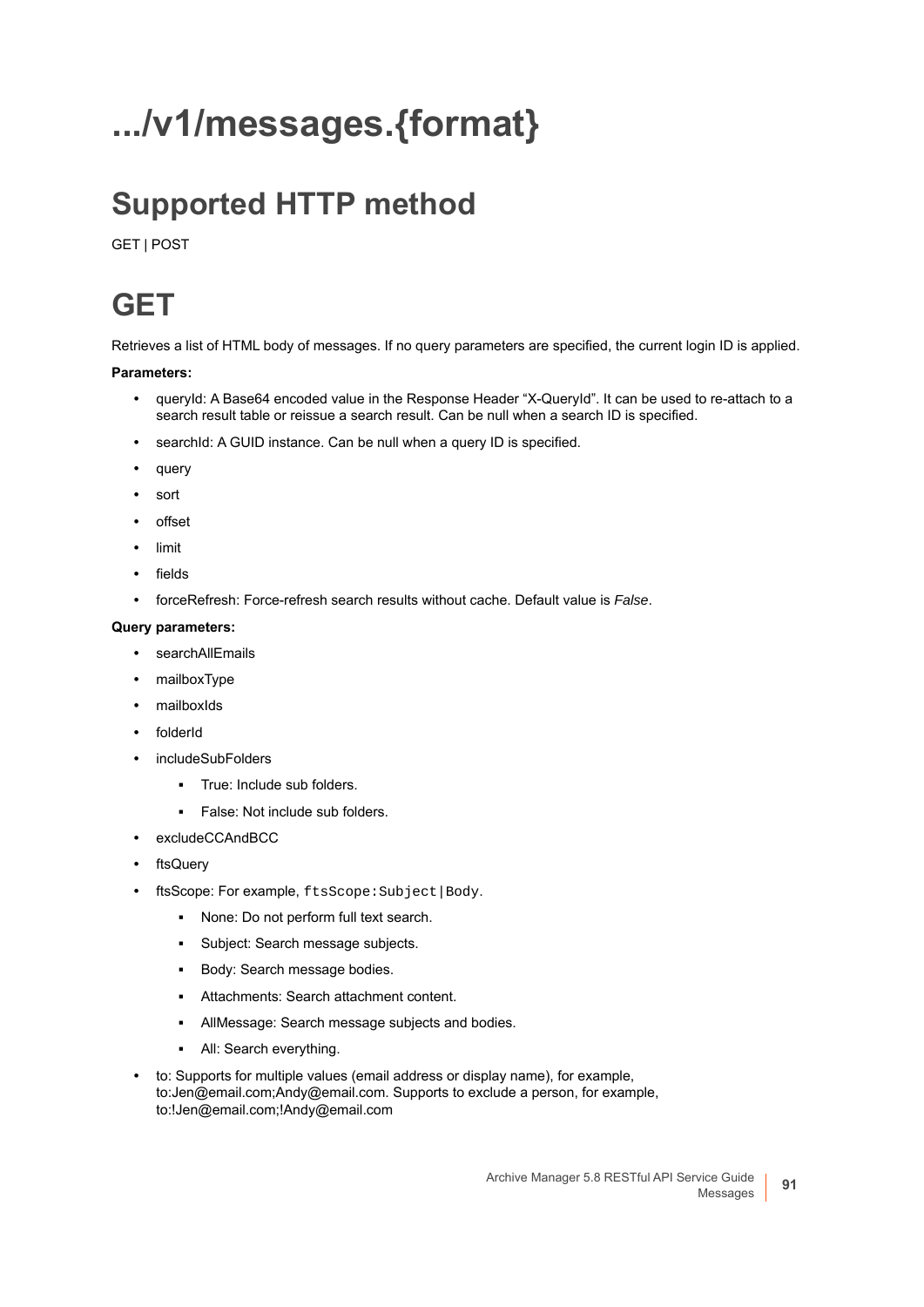- **•** from: Supports for multiple values (email address or display name), for example, to:Jen@email.com;Andy@email.com. Supports to exclude a person, for example, to:!Jen@email.com;!Andy@email.com
- **•** toOrFrom: Supports for multiple values (email address or display name), for example, to:Jen@email.com;Andy@email.com. Supports to exclude a person, for example, to:!Jen@email.com;!Andy@email.com
- **•** dateType
- **•** dateMin
- **•** dateMax
- **•** dateProcessedMin
- **•** dateProcessedMax
- **•** dateModifiedMin
- **•** dateModifiedMax
- **•** hasAttachment
	- **▪** True: The message has attachment.
	- **▪** False: The message does not have attachment.
- **•** attachmentName
- *attachmentType: Separate multiple types by semicolon, for example, txt;pdf;docx. Use the symbol "!"* to exclude a file type, for example,  $!txt;!pdf, this will search for messages that do not have TXT or PDF$ attachment(s).
- **•** attachmentSizeMin
- **•** attachmentSizeMax
- **•** attachmentChecksum
- **•** tagName: Separate multiple tags by semicolon, for example, tagName:Food;Fruit. Use the symbol "!" to exclude a tag, for example, tagName:!Food;!Fruit.
- **•** federated
	- **▪** True: Search all instances.
	- **▪** False: Search local instances.
- **•** instanceIds
- **•** loginId
- **•** impersonate
- **•** messageType
- **•** messageClass

#### **Sortable fields:**

- **•** messageDate
- **•** subject
- **•** toDisplay
- **•** fromDisplay
- **•** importance
	- **▪** 0: IMPORTANCE\_LOW
	- **▪** 1: IMPORTANCE\_NORMAL
	- **▪** 2: IMPORTANCE\_HIGH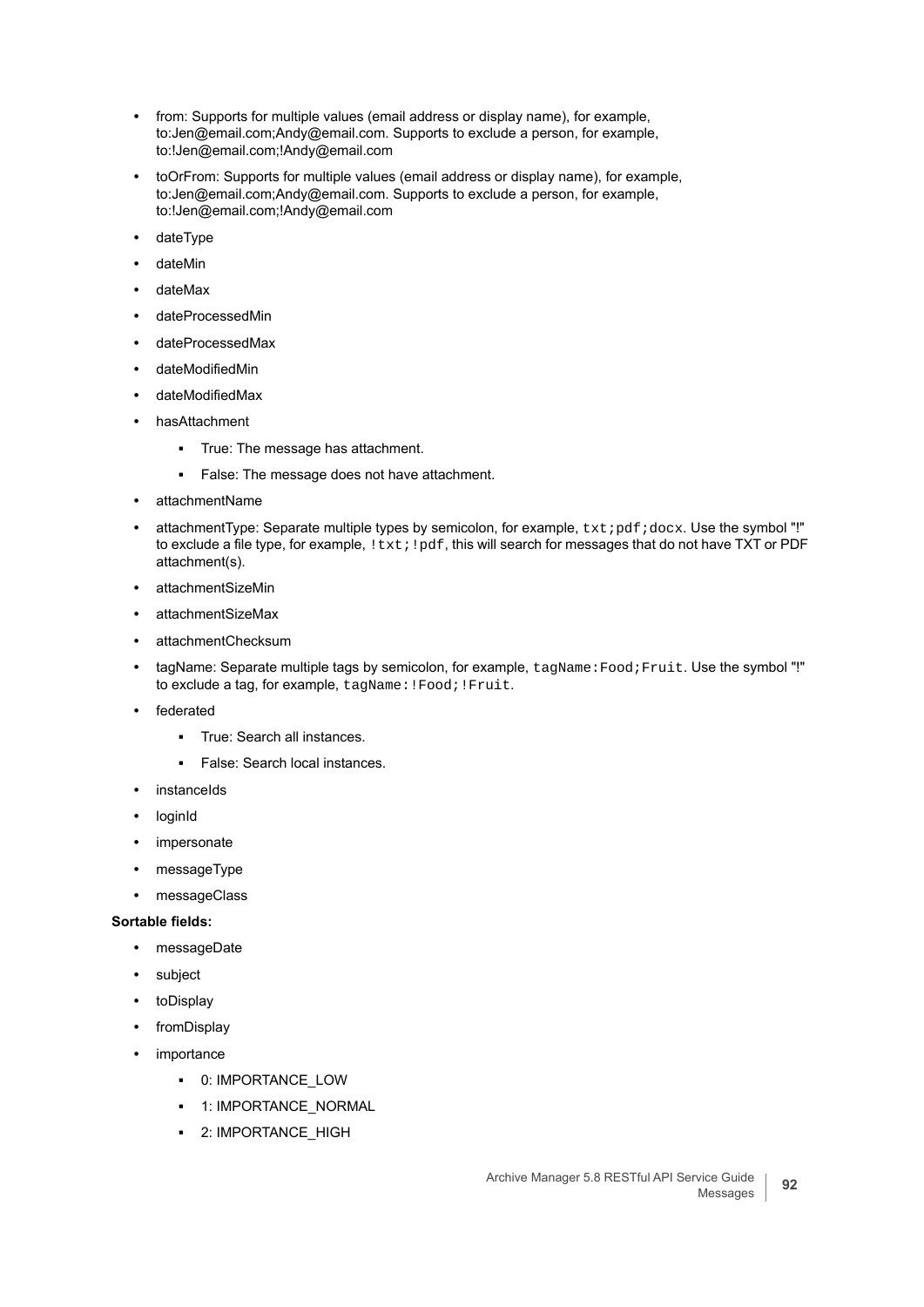- **•** sensitivity
- **•** messageTypeID
- **•** size
- **•** read
- **•** messageClass
- **•** dateModified
- **•** attachments

```
TIP: For example, to search all emails,
```
.../v1/messages.json?query=searchallemails:true

#### to search emails by query ID,

.../v1/messages.json?queryid=S0VZOkxPQ0FMOjE7YTYwYjkzM2M1NmE0MGQ0OGIwNGQzY2Y5Mm UxMzA2OTF8MjAxNTA4MTQwNjAzMzFaXzE3ZQ==

to search emails by Full Text Search, .../v1/messages.json?query=ftsquery:Software,ftsscope:All

#### **JSON response sample**

{

```
 "items": [
  {
     "id": 3,
     "attachments": 1,
     "toDisplay": "Administrator",
     "fromDisplay": "Administrator",
     "subject": "message with attachment",
     "messageDate": "2015-07-30T03:47:29.417",
     "importance": 1,
     "sensitivity": 0,
     "size": 1737,
     "checkSum": "f903283e-2bd3-2a9a-281e-b2c7f782472f",
     "messageClass": "IPM.Note",
     "read": true,
     "messageTypeId": 1
  },
   {
     "id": 1,
     "attachments": 0,
     "toDisplay": "Administrator",
     "fromDisplay": "Administrator",
     "subject": "111",
     "messageDate": "2015-07-24T03:11:35.167",
```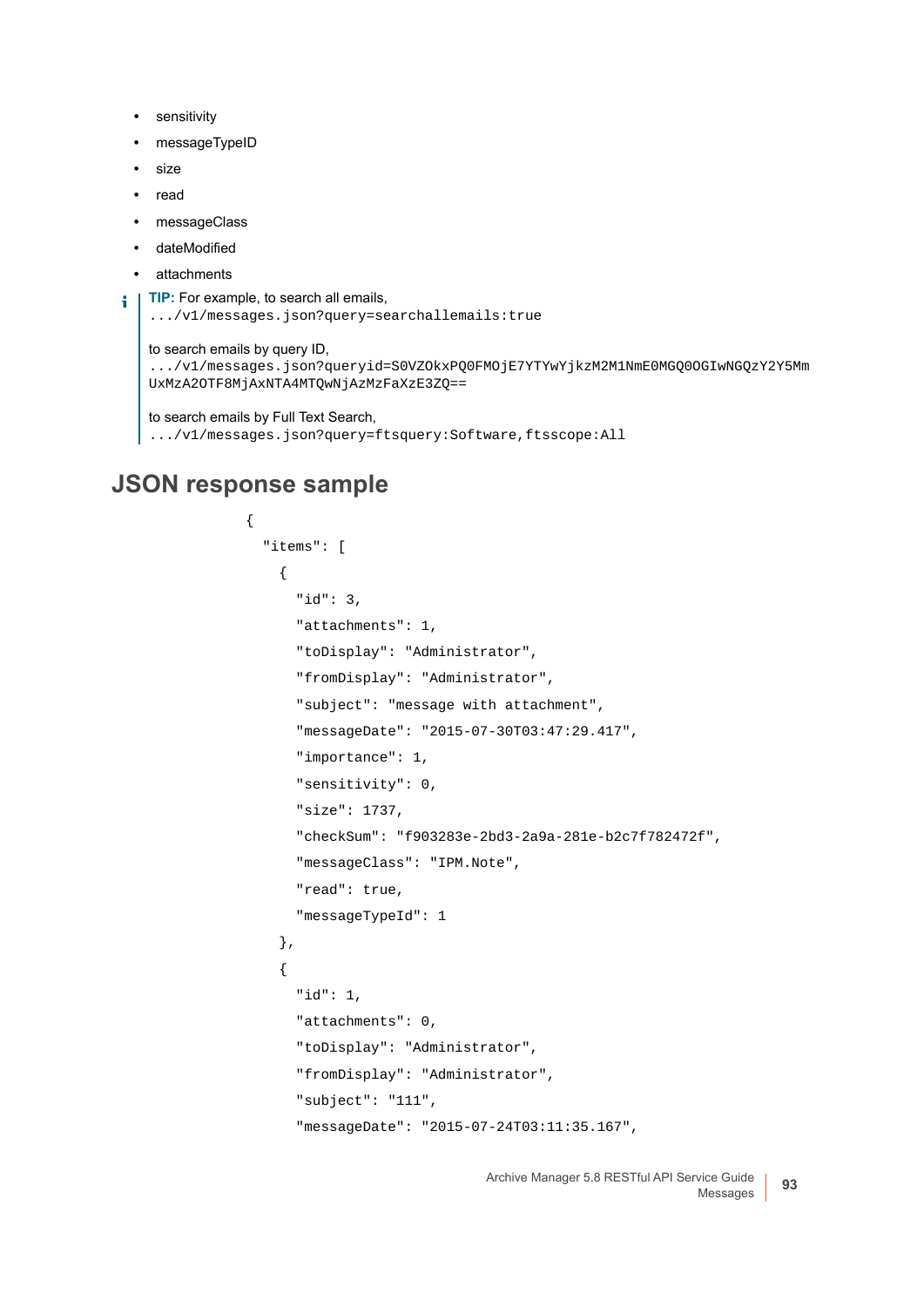```
 "importance": 1,
       "sensitivity": 0,
       "size": 1103,
       "checkSum": "59939e7e-6893-6c6c-2ed1-22ac6319c96e",
       "messageClass": "IPM.Note",
       "read": true,
       "messageTypeId": 1
     },
     {
       "id": 2,
       "attachments": 1,
       "toDisplay": "Administrator",
       "fromDisplay": "Administrator",
       "subject": "111",
       "messageDate": "2015-07-24T03:11:34.823",
       "importance": 1,
       "sensitivity": 0,
       "size": 1687,
       "checkSum": "5fa510a8-d4fa-65df-ac97-3ce9e42fdb54",
       "messageClass": "IPM.Note",
       "read": false,
       "messageTypeId": 1
     }
   ]
}
```
### **POST**

Creates a message and associates it with the current login ID.

# <span id="page-93-0"></span>**.../v1/messages/{messageId}.{format}**

## **Supported HTTP method**

GET

## **GET**

Retrieves a message with attachments by the message ID.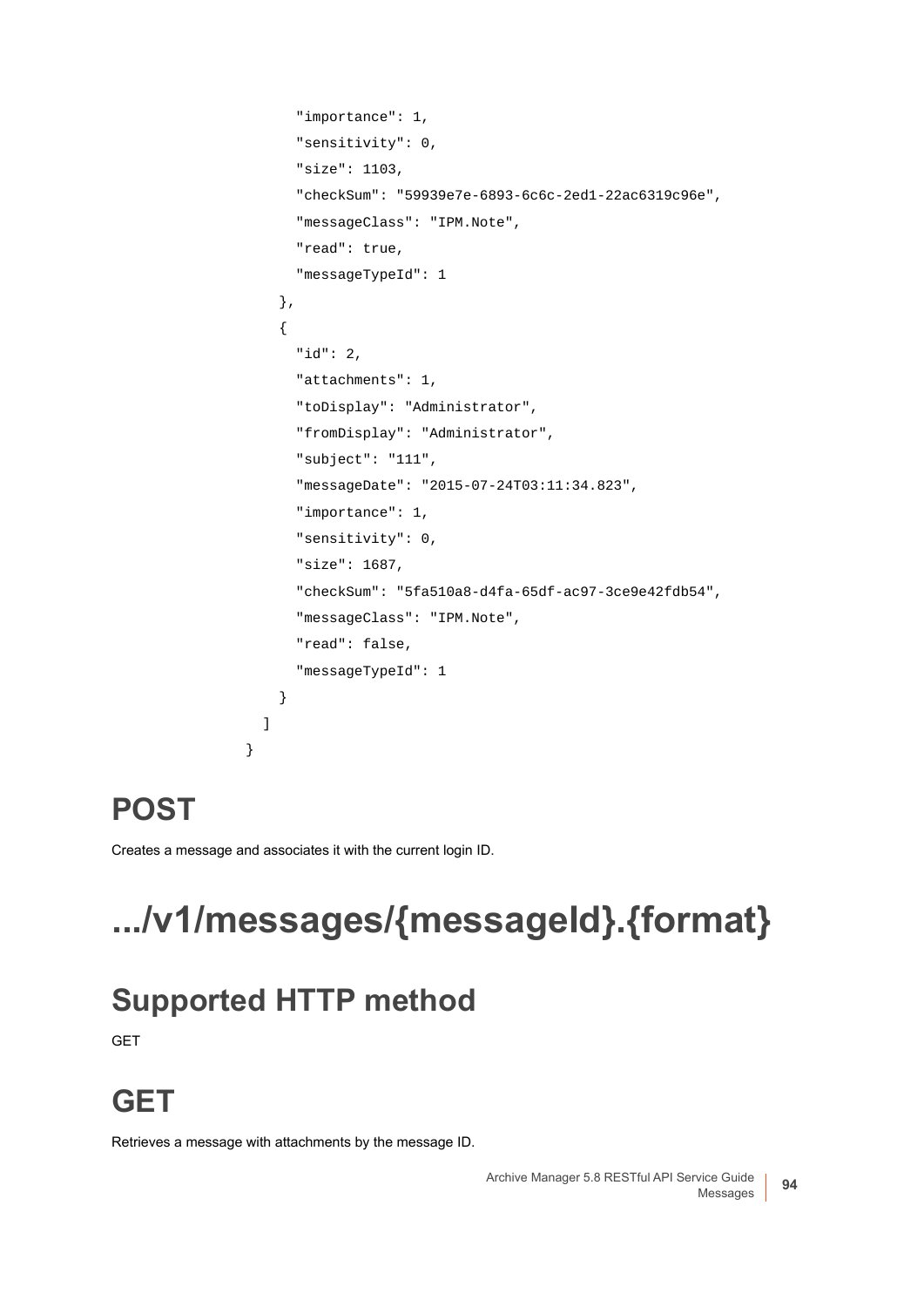# <span id="page-94-0"></span>**.../v1/messages/{messageId}/html.{for mat}**

## **Supported HTTP method**

**GFT** 

## **GET**

Retrieves a message as the HTML format by the message ID.

## <span id="page-94-1"></span>**.../v1/messages/{messageId}/plaintext.{ format}**

## **Supported HTTP method**

**GET** 

## **GET**

Retrieves a message as plain text by the message ID.

## <span id="page-94-2"></span>**.../v1/messages/{messageId}/raw.{form at}**

## **Supported HTTP method**

**GFT** 

## **GET**

Retrieves a message as its original format by the message ID.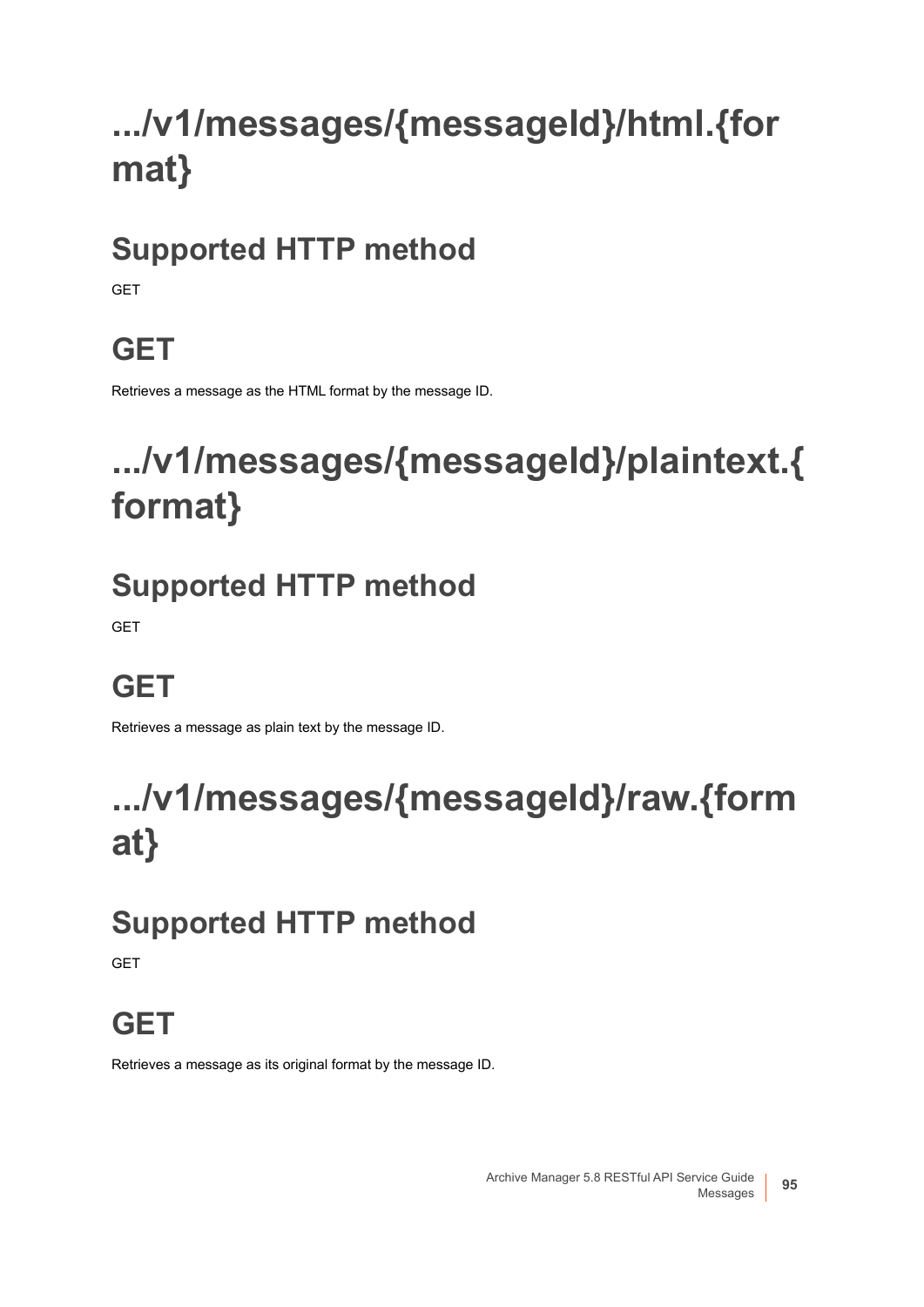# <span id="page-95-2"></span>**.../v1/messages/{messageId}/rtf.{format }**

## **Supported HTTP method**

**GFT** 

## **GET**

Retrieves a message as Rich Text Format (RTF) by the message ID.

# <span id="page-95-0"></span>**.../v1/messages/{checksum}/bodyhtml**

## **Supported HTTP method**

**GET** 

## **GET**

Retrieves a message body as HTML document.

#### **Parameters:**

- **•** checksum: The message checksum.
- **•** blockExternalLink: Blocks http and https in body.
	- **▪** True (default value)
	- **▪** False
- **•** instanceId
- **•** impersonate
- **•** injectCssFilePath: The path to the custom CSS file that is to be injected to the HTML body.

# <span id="page-95-1"></span>**.../v1/messages/{checksum}/eml**

## **Supported HTTP method**

**GFT**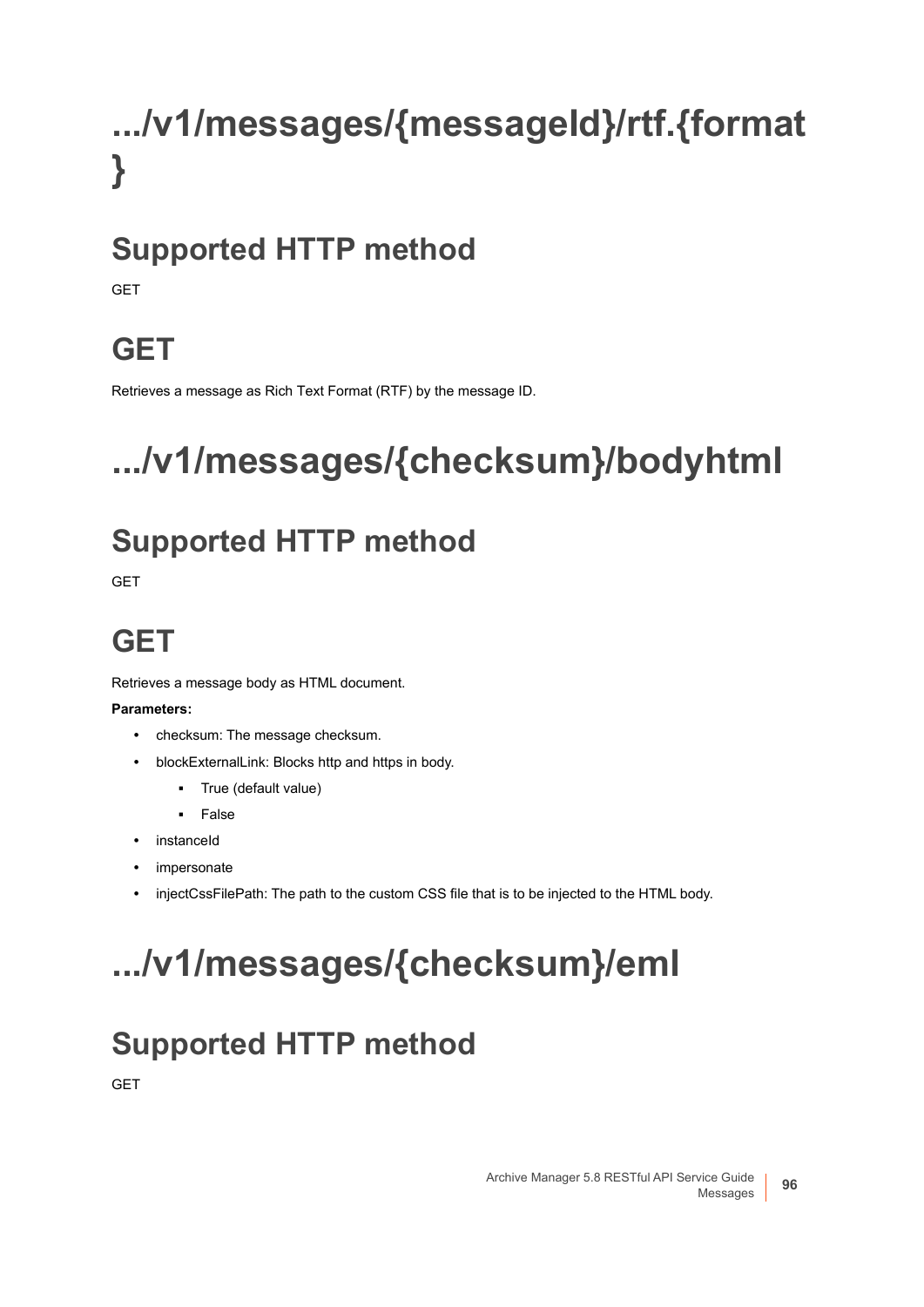### **GET**

Downloads a message to an .eml file by the message checksum.

#### **Parameters:**

- **•** instanceId
- **•** impersonate
- **•** fileName

## <span id="page-96-0"></span>**.../v1/messages/{checksum}/sendmail.{ format}**

## **Supported HTTP method**

POST

## **POST**

Sends a specified email. It uses the current user for the From property. For the checksum, if it is not specified in the message body, it will use the one in URL. Returns True or False.

**NOTE:** The From address will be added to the CC list when sending messages with this API.i I

#### **Parameters:**

- **•** instanceId
- **•** impersonate

#### **JSON request sample**

```
{
   "from": {
     "address": "TestFrom@test.com",
     "displayName": "TestFrom"
   },
   "to": [
     {
       "address": "Test@test.com",
       "displayName": "Test"
     }
   ],
   "cc": [
     {
```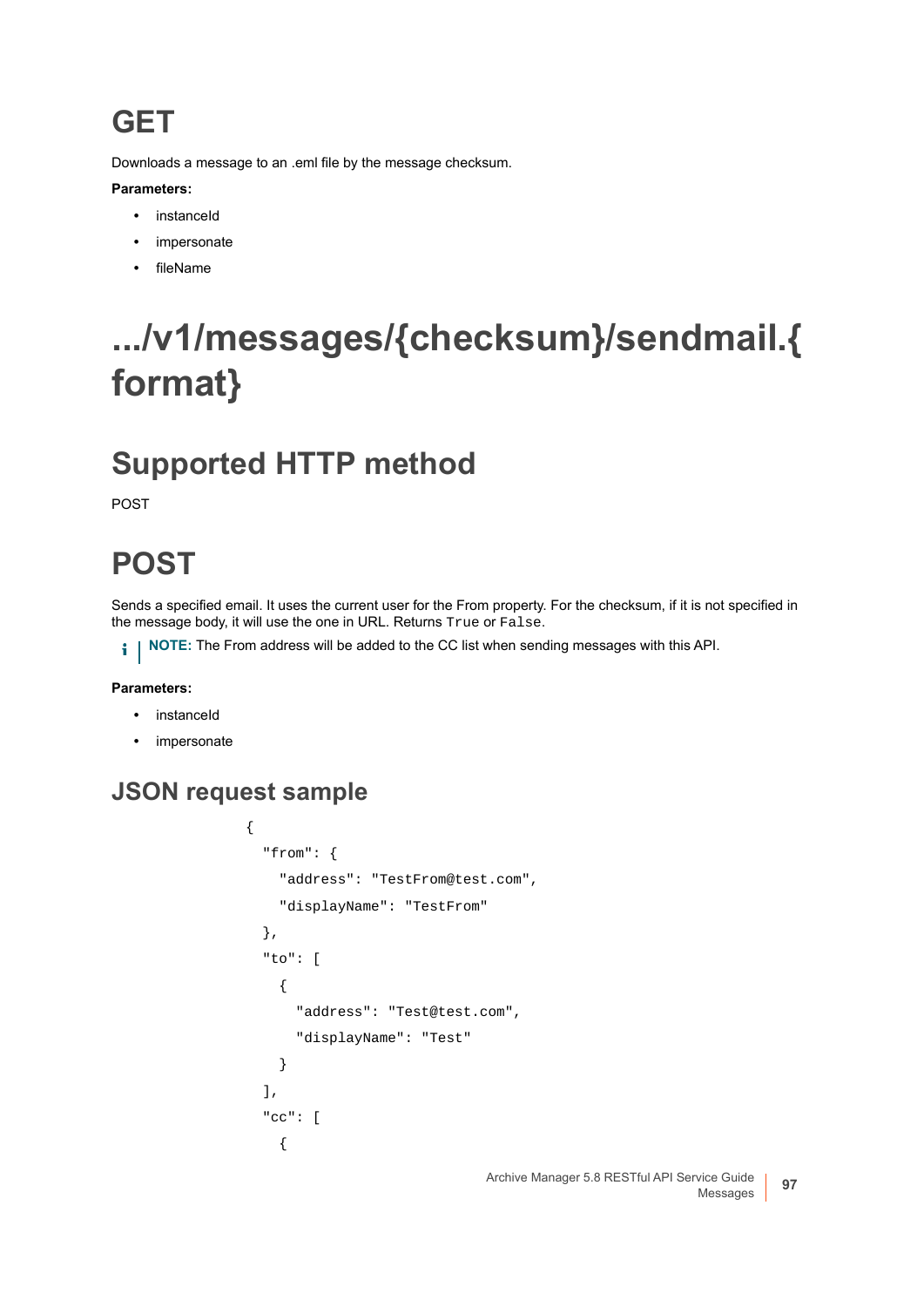```
 "address": "TestCc@test.com",
       "displayName": "TestCc"
     },
     {
       "address": "TestCc02@test.com",
       "displayName": "TestCc02"
     }
   ],
   "bcc": [],
   "body": "<html><p>Hi, Test</p><p/><p>This is just for 
test!</p></html>",
   "subject": "Aha, test!",
   "checkSum": "91d3eb57-0c35-49c3-bb38-b3c2394db9a6",
   "action": "Forward"
}
```
## <span id="page-97-0"></span>**.../v1/messages/{checksum}/web.{form at}**

## **Supported HTTP method**

GET

## **GET**

Retrieves a message summary by the message checksum.

#### **Parameters:**

- **•** instanceId
- **•** impersonate
- **•** fields
- **•** blockExternalLink: Blocks http and https in body.
	- **▪** True (default value)
	- **▪** False
- **•** excludeBody: Excludes body in response.
	- **▪** True
	- **▪** False (default value)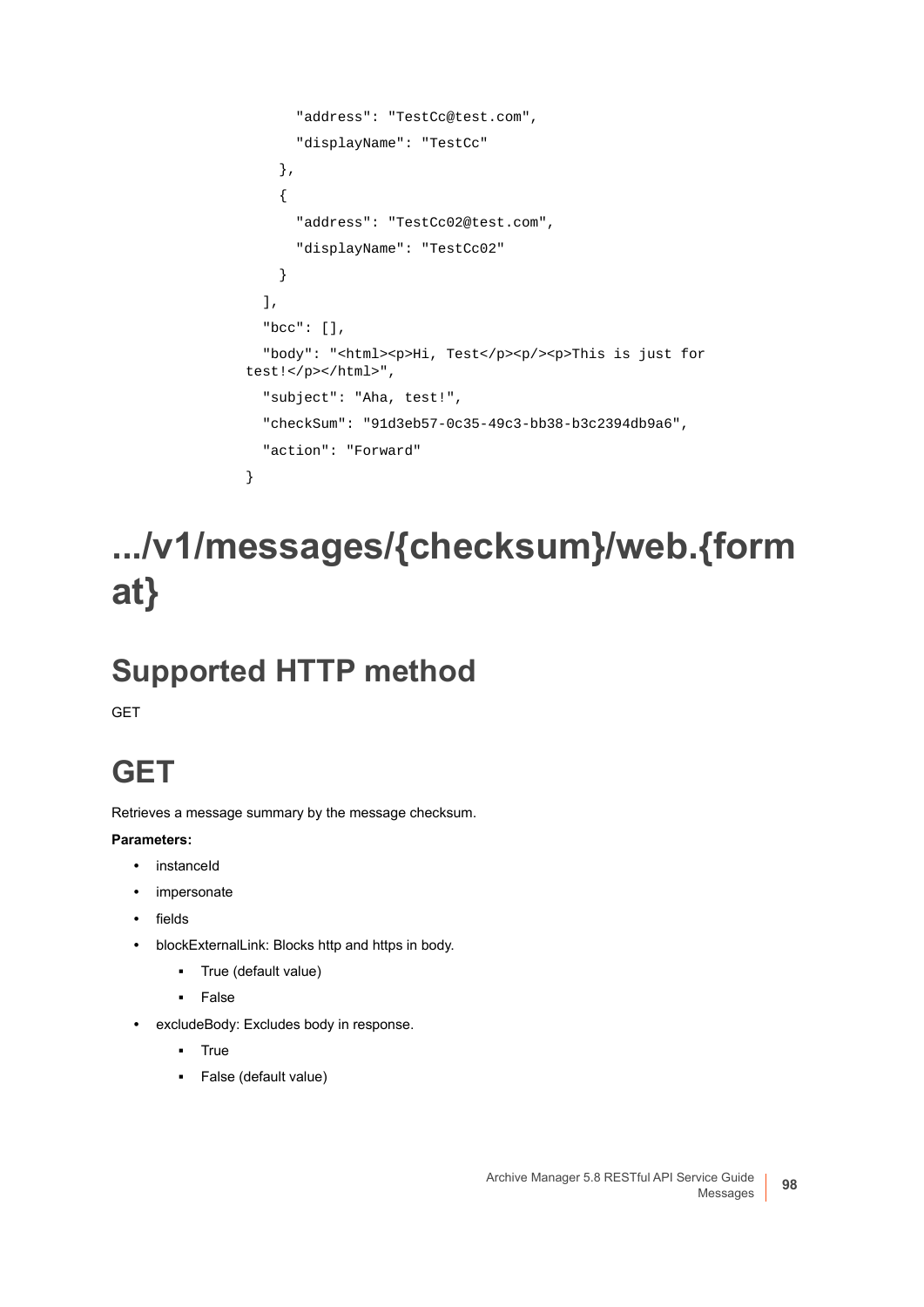#### **JSON response sample with referencedAttachments property**

```
Archive Manager 5.8 RESTful API Service Guide
{
   "from": {
     "address": "Administrator@dc2k8.wingra.com",
     "displayName": "Administrator"
   },
   "to": [
     {
       "address": "Administrator@dc2k8.wingra.com",
       "displayName": "Administrator"
     }
   ],
   "referencedAttachments": [
     {
       "id": 0,
       "checkSum": "2829fd11-4893-d139-c02f-0aaacf8a27f0",
       "contentId": "XPSEP XP and Server 2003 32 bit.msi@2829fd11-4893-d139-c02f-
0aaacf8a27f0",
       "contentDescription": "XPSEP XP and Server 2003 32 bit.msi",
       "contentType": "application/octet-stream",
       "fileName": "XPSEP XP and Server 2003 32 bit.msi",
       "fileType": ".msi",
       "rtfPosition": -1,
       "size": 7842816,
       "attachMethod": 1,
       "visible": true,
       "canOpen": true,
       "openAsAttachment": true
     }
   ],
   "compliant": true,
   "header": "Message-ID: 
<0D1284CBCDA2B64390703E465443126029087162@DC08.dc2k8.wingra.com>\r\nFrom: 
\"Administrator\" <Administrator@dc2k8.wingra.com>\r\nTo: \"Administrator\" 
<Administrator@dc2k8.wingra.com>\r\nSubject: ttt\r\nDate: Thu, 30 Jul 2015 11:09:00 
-0500\r\nThread-Topic: ttt\r\nThread-Index: 
AdDK4gaIOJK/SebCRiSbiFsuW38G8A==\r\nContent-Class: urn:content-
classes:message\r\nMIME-Version: 1.0\r\n",
   "threadTopic": "ttt",
   "threadIndex": "AdDK4gaIOJK/SebCRiSbiFsuW38G8A==",
   "body": {
```
Messages **<sup>99</sup>**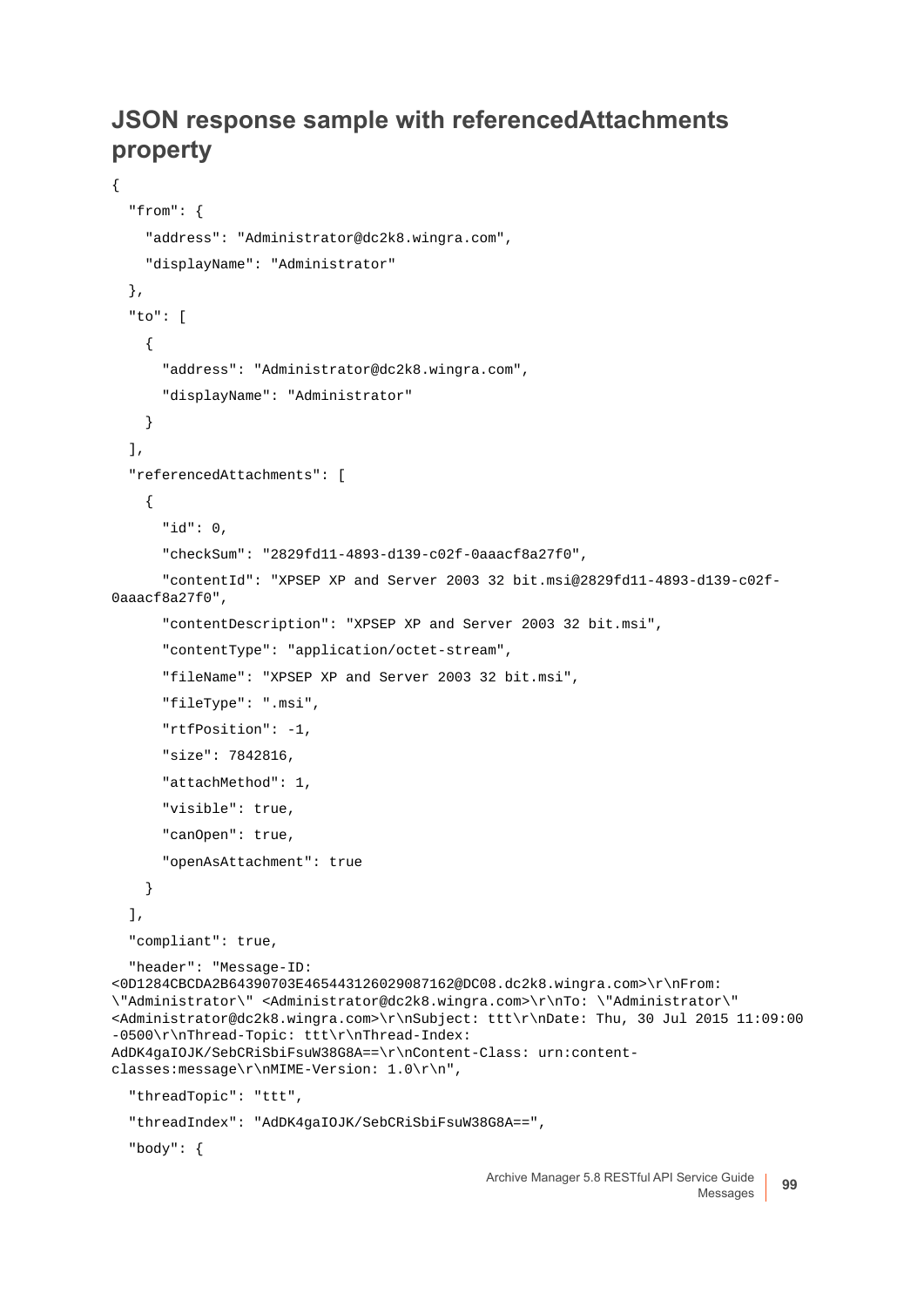```
 "partType": "DataStream",
 "partId": "1.Body",
 "isReference": false,
 "dsPartType": "Body",
 "dataLength": 386,
 "bytes": [
```
"PGh0bWwgZGlyPSJsdHIiPg0KPGhlYWQ+DQo8bWV0YSBodHRwLWVxdWl2PSJDb250ZW50LVR5cGUiIGNvbn RlbnQ9InRleHQvaHRtbDsgY2hhcnNldD1pc28tODg1OS0xIj4NCjxtZXRhIG5hbWU9IkdFTkVSQVRPUiIgY 29udGVudD0iTVNIVE1MIDguMDAuNzYwMC4xNjM4NSI+DQo8c3R5bGUgaWQ9Im93YVBhcmFTdHlsZSI+UCB7 DQoJTUFSR0lOLVRPUDogMHB4OyBNQVJHSU4tQk9UVE9NOiAwcHgNCn0NCjwvc3R5bGU+DQo8L2hlYWQ+DQo 8Ym9keSBmUFN0eWxlPSIxIiBvY3NpPSIwIj4NCjxkaXYgc3R5bGU9ImRpcmVjdGlvbjogbHRyO2ZvbnQtZm FtaWx5OiBUYWhvbWE7Y29sb3I6ICMwMDAwMDA7Zm9udC1zaXplOiAxMHB0OyI+dHR0PC9kaXY+DQo8L2JvZ Hk+DQo8L2h0bWw+DQo="

```
 ]
 },
 "id": 7,
 "attachments": 0,
 "subject": "ttt",
 "bodyFormat": 2,
 "bodyCodePage": 65001,
 "dateSent": "2015-07-30T11:09:00.103",
 "dateReceived": "2015-07-30T11:09:03.57",
 "importance": 1,
 "sensitivity": 0,
 "size": 7843735,
 "checkSum": "4aab0bc3-9acb-6cd3-e2d6-dbc6c5148136",
 "messageClass": "IPM.Note",
 "messageTypeId": 1
```
}

#### **JSON response sample with SourceProperties property**

```
{
   "referencedAttachments": [],
   "compliant": true,
   "header": "Message-ID: 
<0D1284CBCDA2B64390703E465443126029087582@DC08.dc2k8.wingra.com>\r\nFrom: 
<>\r\nSubject: John Appleseed\r\nDate: Tue, 04 Aug 2015 04:10:54 -0500\r\nThread-
Index: AdDOlXUdwg8PiWq4S1+sPuoB2mVaQg==\r\nContent-Class: urn:content-
classes:person\r\nMIME-Version: 1.0\r\n",
   "threadIndex": "AdDOlXUdwg8PiWq4S1+sPuoB2mVaQg==",
   "sourceProperties": {
```

```
 "partType": "DataStream",
```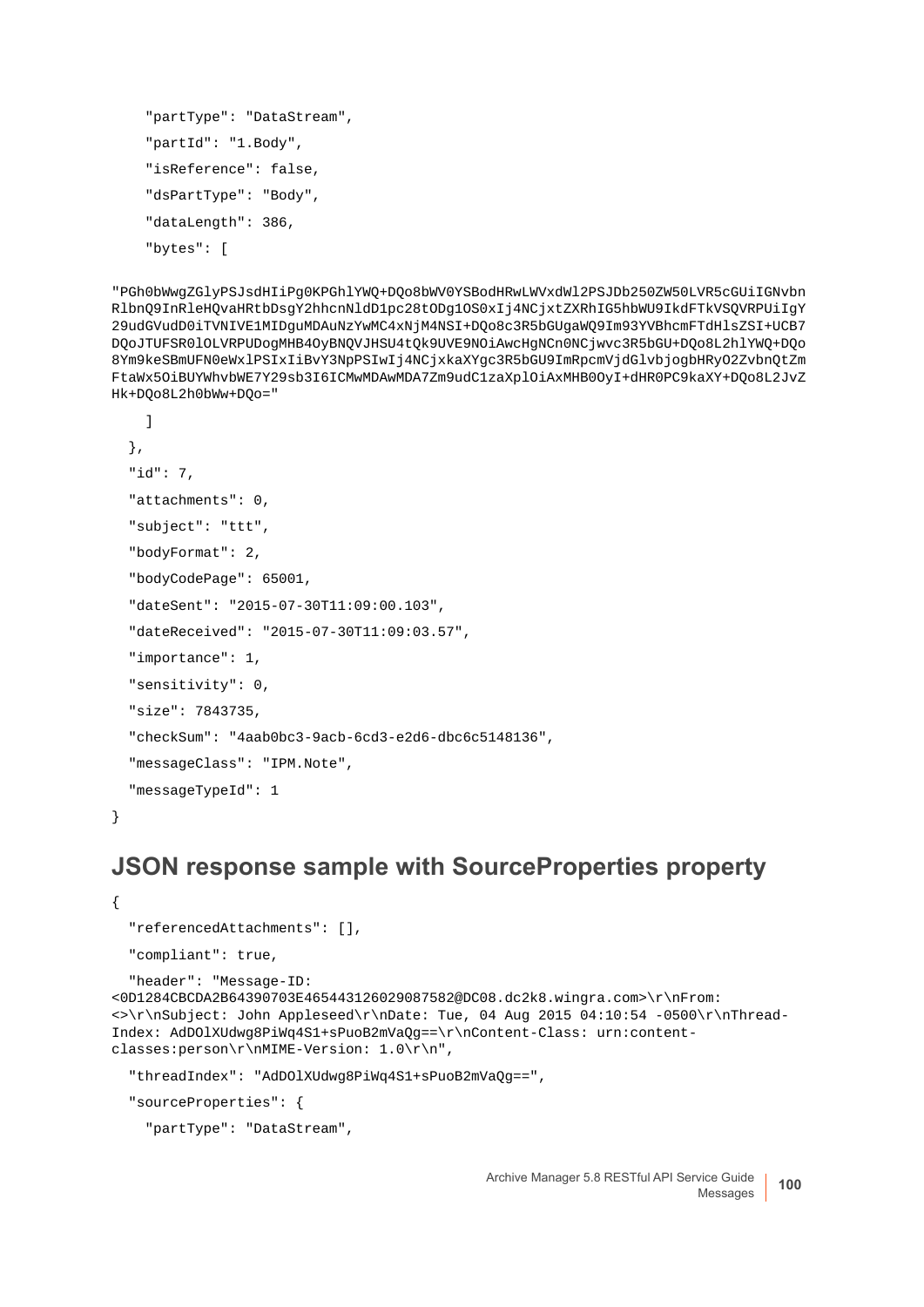```
 "partId": "1.SourceProps",
 "isReference": false,
 "dsPartType": "SourceProps",
 "dataLength": 847,
 "bytes": [
```

```
"PFByb3BlcnR5IE5hbWU9IkFCLkNvbXBhbnkiIFR5cGU9InN0cmluZyI+UkdWc2JDQlRiMlowZDJGeVpRPT
08L1Byb3BlcnR5PjxQcm9wZXJ0eSBOYW1lPSJBQi5HIiBUeXBlPSJzdHJpbmciPlVtRjU8L1Byb3BlcnR5P
jxQcm9wZXJ0eSBOYW1lPSJBQi5OYW1lIiBUeXBlPSJzdHJpbmciPlVtRjVJRXhwPC9Qcm9wZXJ0eT48UHJv
cGVydHkgTmFtZT0iQUIuUyIgVHlwZT0ic3RyaW5nIj5UR2s9PC9Qcm9wZXJ0eT48UHJvcGVydHkgTmFtZT0
iQUIuVGVsLkJpeiIgVHlwZT0ic3RyaW5nIj5Nekl4TnpjM01nPT08L1Byb3BlcnR5PjxQcm9wZXJ0eSBOYW
1lPSJBQi5UaXRsZSIgVHlwZT0ic3RyaW5nIj5SR1YyWld4dmNHVnk8L1Byb3BlcnR5PjxQcm9wZXJ0eSBOY
W1lPSJDb250YWN0LkEiIFR5cGU9ImludGVnZXIiPjA8L1Byb3BlcnR5PjxQcm9wZXJ0eSBOYW1lPSJDb250
YWN0LkEuQml6IiBUeXBlPSJzdHJpbmciPldtaDFhR0ZwPC9Qcm9wZXJ0eT48UHJvcGVydHkgTmFtZT0iQ29
udGFjdC5BLkJpei5DaXR5IiBUeXBlPSJzdHJpbmciPldtaDFhR0ZwPC9Qcm9wZXJ0eT48UHJvcGVydHkgTm
FtZT0iQ29udGFjdC5FbWFpbCIgVHlwZT0iZW1haWwiPjxFbWFpbEFkZHJlc3MgRGlzcGxheU5hbWU9IlVtR
jVMa3hwUUhOdlpuUjNZWEpsTG1SbGJHd3VZMjl0IiBBZGRyZXNzPSJVbUY1TGt4cFFITnZablIzWVhKbExt
UmxiR3d1WTI5dCIgLz48L1Byb3BlcnR5PjxQcm9wZXJ0eSBOYW1lPSJDb250YWN0LkZpbGVBcyIgVHlwZT0
ic3RyaW5nIj5UR2tzSUZKaGVRPT08L1Byb3BlcnR5PjxQcm9wZXJ0eSBOYW1lPSJDb250YWN0LkZpbGVBc0
Zvcm1hdCIgVHlwZT0iaW50ZWdlciI+MzI3OTE8L1Byb3BlcnR5Pg=="
```
#### ]

```
 },
```

```
 "sourcePropertiesText": "<Property Name=\"AB.Company\" 
Type=\"string\">RGVsbCBTb2Z0d2FyZQ==</Property><Property Name=\"AB.G\" 
Type=\"string\">UmF5</Property><Property Name=\"AB.Name\" 
Type=\"string\">UmF5IExp</Property><Property Name=\"AB.S\" 
Type=\"string\">TGk=</Property><Property Name=\"AB.Tel.Biz\" 
Type=\"string\">MzIxNzc3Mg==</Property><Property Name=\"AB.Title\" 
Type=\"string\">RGV2ZWxvcGVy</Property><Property Name=\"Contact.A\" 
Type=\"integer\">0</Property><Property Name=\"Contact.A.Biz\" 
Type=\"string\">Wmh1aGFp</Property><Property Name=\"Contact.A.Biz.City\" 
Type=\"string\">Wmh1aGFp</Property><Property Name=\"Contact.Email\" 
Type=\"email\"><EmailAddress DisplayName=\"UmF5LkxpQHNvZnR3YXJlLmRlbGwuY29t\" 
Address=\"UmF5LkxpQHNvZnR3YXJlLmRlbGwuY29t\" /></Property><Property 
Name=\"Contact.FileAs\" Type=\"string\">TGksIFJheQ==</Property><Property 
Name=\"Contact.FileAsFormat\" Type=\"integer\">32791</Property>",
```

```
 "sourcePropertiesDistinct": [
```

```
 {
       "name": "AB.Company",
       "type": "String",
       "value": "Dell Software"
     },
     {
       "name": "AB.G",
       "type": "String",
       "value": "John"
     },
\{ "name": "AB.Name",
```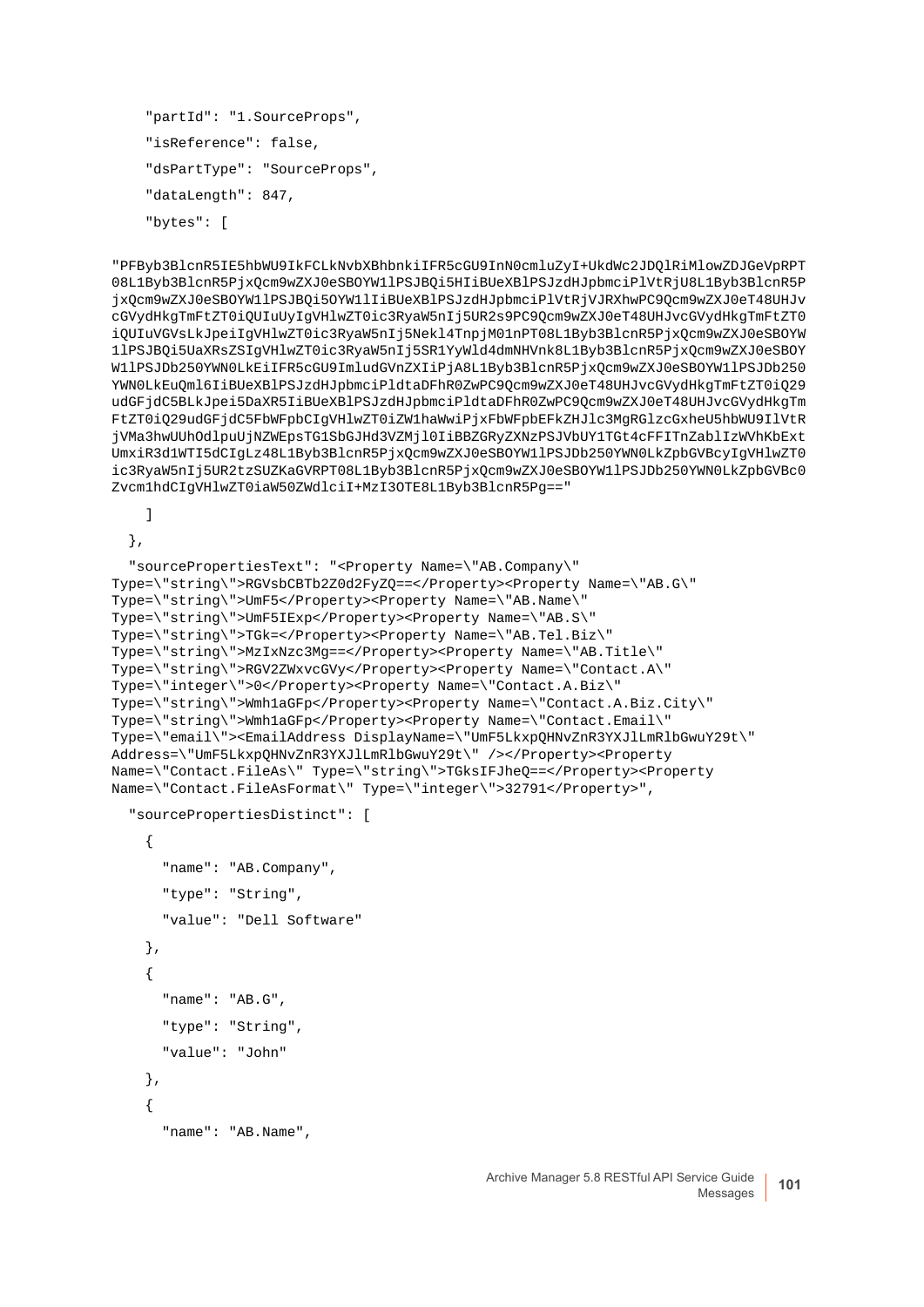```
 "type": "String",
   "value": "John Appleseed"
 },
 {
  "name": "AB.S",
  "type": "String",
  "value": "Appleseed"
 },
 {
   "name": "AB.Tel.Biz",
  "type": "String",
  "value": "3217772"
 },
 {
   "name": "AB.Title",
  "type": "String",
  "value": "Developer"
 },
 {
   "name": "Contact.A",
  "type": "Integer",
  "value": 0
 },
 {
   "name": "Contact.A.Biz",
   "type": "String",
   "value": "Zhuhai"
 },
 {
   "name": "Contact.A.Biz.City",
   "type": "String",
  "value": "Zhuhai"
 },
 {
   "name": "Contact.Email",
   "type": "Email",
   "value": {
     "displayName": "John.Appleseed@email.com",
     "address": "John.Appleseed@email.com"
   }
```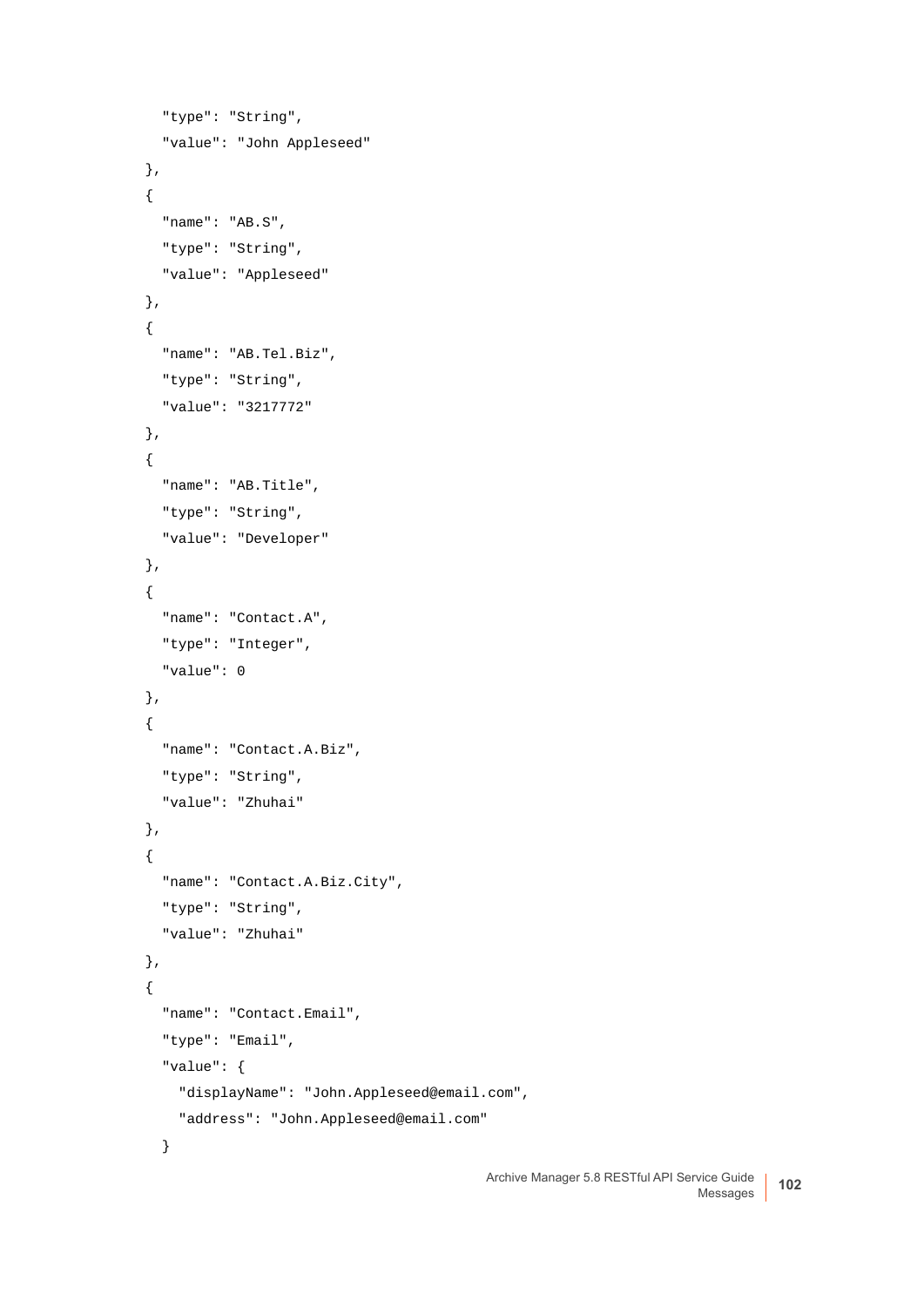```
 },
   {
     "name": "Contact.FileAs",
    "type": "String",
     "value": "John, Appleseed"
   },
   {
     "name": "Contact.FileAsFormat",
     "type": "Integer",
     "value": 32791
   }
 ],
 "id": 9,
 "attachments": 0,
 "subject": "John Appleseed",
 "bodyFormat": 2,
 "bodyCodePage": 65001,
 "dateSent": "2015-08-04T04:10:54.593",
 "dateReceived": "2015-08-04T04:10:54.593",
 "importance": 1,
 "sensitivity": 0,
 "size": 479,
 "checkSum": "72529ded-41db-d053-1e68-56e3cd575bc2",
 "messageClass": "IPM.Contact",
 "messageTypeId": 4
```
## <span id="page-102-0"></span>**.../v1/messages/searchresults/schema.{ format}**

### **Supported HTTP method**

**GET** 

}

## **GET**

Retrieves JSON or XML schema for SearchResultPage<MessageSummary> object.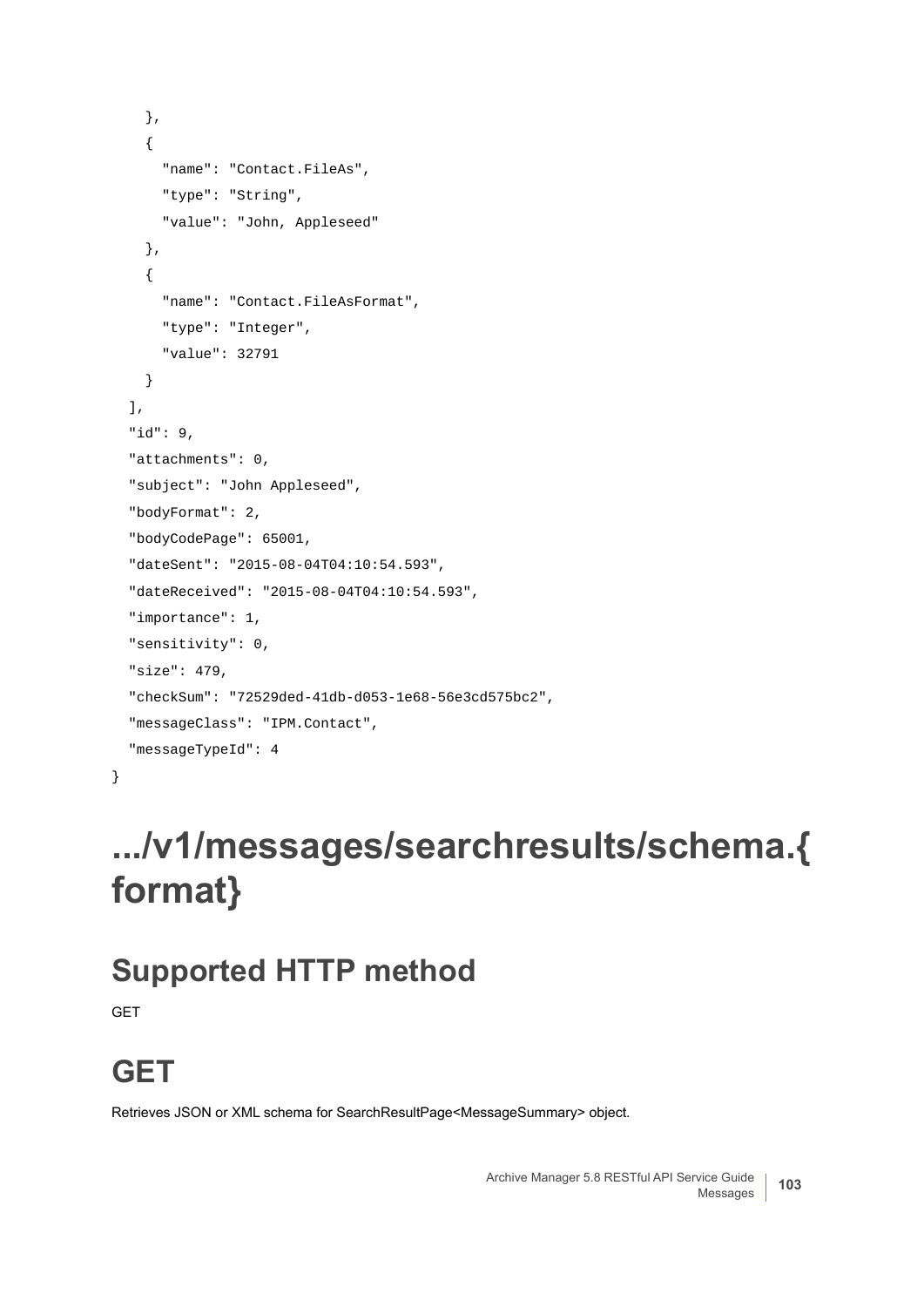# <span id="page-103-0"></span>**.../v1/messages/rtfImage/{fileName}**

## **Supported HTTP method**

**GET** 

## **GET**

Retrieves a specified Rich Text Format (RTF) image.

**Parameters**:

**•** fileName: The RTF image name matching the pattern "*<messagechecksum>.RTFBody.Image.<number>*".For example, *8963FFEC-F78C-42BA-A499- 04E152D826B7.RTFBody.Image.1*.

## <span id="page-103-1"></span>**.../v1/messages/web/schema.{format}**

## **Supported HTTP method**

**GFT** 

## **GET**

Retrieves JSON or XML schema for WebMessage object.

# <span id="page-103-2"></span>**.../v1/messages/web.{format}**

## **Supported HTTP method**

**GET** 

## **GET**

Retrieves a list of the messages which satisfy the filter. The result will be an array of messages.

**Parameters:**

- **•** queryId: A Base64 encoded value in the Response Header "X-QueryId". It can be used to re-attach to a search result table or reissue a search result.
- **•** includeIds: List of the message and instance IDs to include. Use ";" to separate the value pairs. Use "|" to separate the message ID and the instance ID. For example, "12";"34|1";"32|0". Effective when the search ID is null or empty. Ignored when the search ID is specified.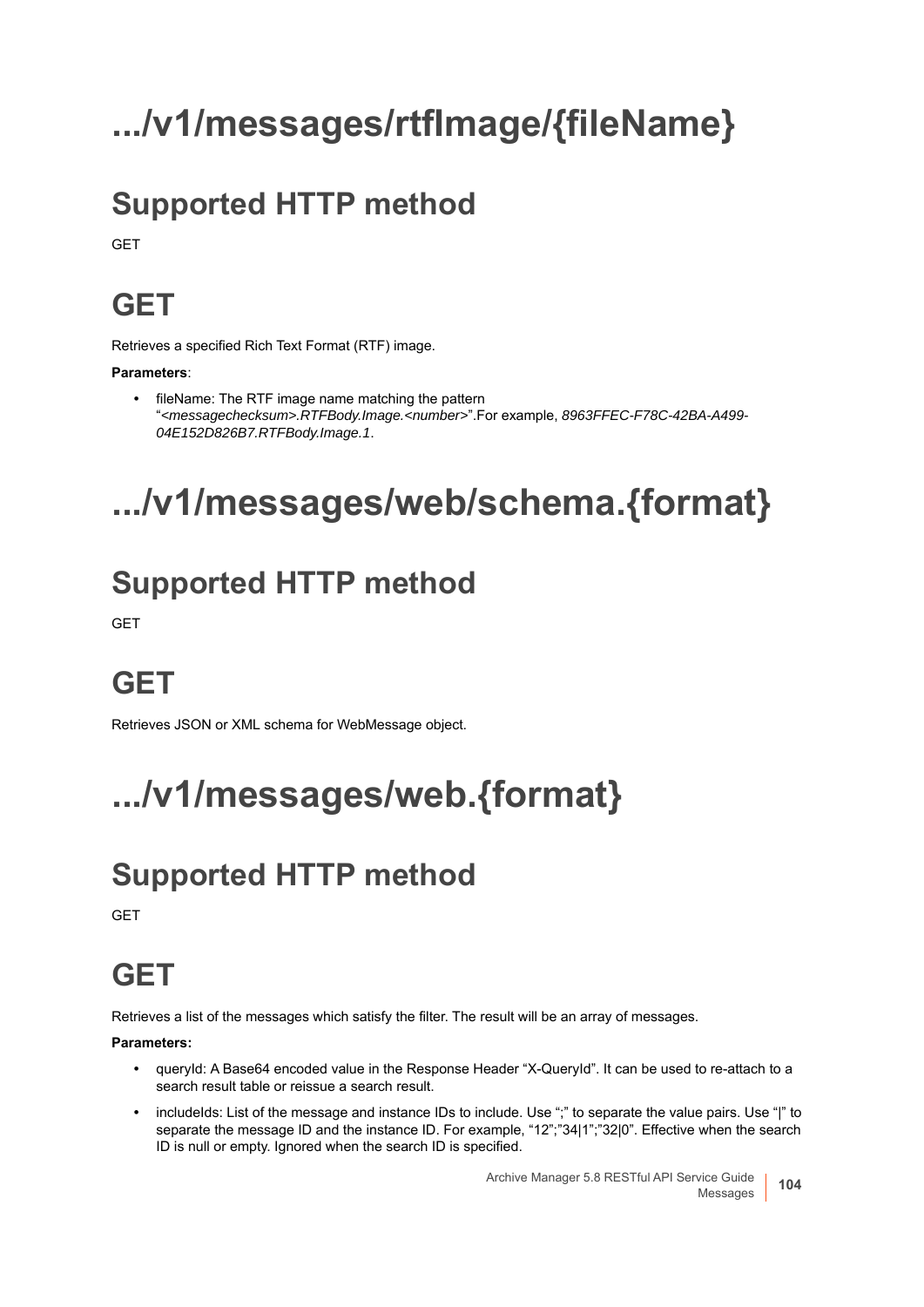- **•** excludeIds: List of the message and instance IDs to exclude. Use ";" to separate the value pairs. Use "|" to separate the message ID and the instance ID. For example, "12";"34|1";"32|0". Effective when the search ID is specified. Ignored when the search ID is not specified.
- **•** format
- **•** impersonate
- **•** fields

#### **JSON response sample**

```
\Gamma{
     "from": {
       "address": "Administrator@dc2k8.wingra.com",
       "displayName": "Administrator"
     },
     "referencedAttachments": [],
     "compliant": true,
     "header": "Message-ID: 
<0D1284CBCDA2B64390703E4654431260022ED2C1C7@DC08.dc2k8.wingra.com>\r\nFrom: 
\"Administrator\" <Administrator@dc2k8.wingra.com>\r\nSubject: Test 
meeting\r\nDate: Tue, 29 Sep 2015 22:18:47 -0500\r\nThread-Index: 
AdD7LrhCopIXLXatQOiT9H7XubLNGg==\r\nContent-Class: urn:content-
classes:calendarmessage\r\nMIME-Version: 1.0\r\n",
     "threadIndex": "AdD7LrhCopIXLXatQOiT9H7XubLNGg==",
     "body": {
       "partType": "DataStream",
       "partId": "1.Body",
       "isReference": false,
```

```
 "dsPartType": "Body",
```

```
 "dataLength": 133,
```

```
 "bytes": [
```
"PGRpdiBzdHlsZT0idGV4dC1pbmRlbnQ6MC4wcHg7Ij48c3BhbiBzdHlsZT0iZm9udC1mYW1pbHk6DQogVG Fob21hO2ZvbnQtc2l6ZToxMy4zcHg7Y29sb3I6IzAwMDAwMDsiPkZvciBXZWIgTWVzc2FnZSBUZXN0PC9zc GFuPjwvZGl2Pg=="

```
 ]
 },
 "sourceProperties": {
   "partType": "DataStream",
   "partId": "1.SourceProps",
   "isReference": false,
   "dsPartType": "SourceProps",
   "dataLength": 1072,
   "bytes": [
```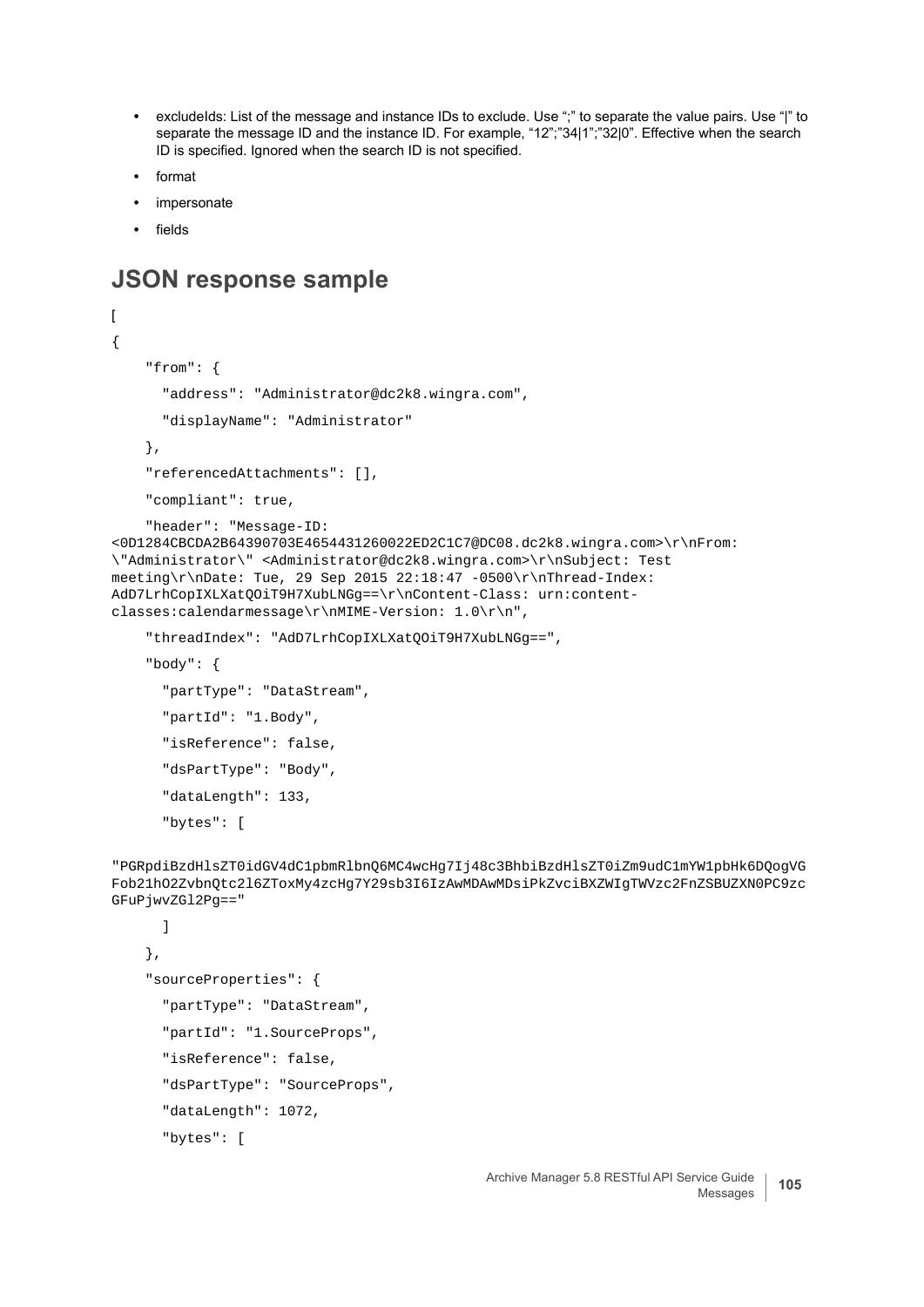"PFByb3BlcnR5IE5hbWU9IkFwcHQuQWxsRGF5IiBUeXBlPSJib29sZWFuIj4wPC9Qcm9wZXJ0eT48UHJvcG VydHkgTmFtZT0iQXBwdC5EdXJhdGlvbiIgVHlwZT0iaW50ZWdlciI+NjA8L1Byb3BlcnR5PjxQcm9wZXJ0e SBOYW1lPSJBcHB0LkxvY2F0aW9uIiBUeXBlPSJzdHJpbmciPlVtOXZiU0JCPC9Qcm9wZXJ0eT48UHJvcGVy dHkgTmFtZT0iQXBwdC5SZXBlYXRzIiBUeXBlPSJib29sZWFuIj4wPC9Qcm9wZXJ0eT48UHJvcGVydHkgTmF tZT0iQXBwdC5TZXJpZXNFbmRUaW1lIiBUeXBlPSJkYXRldGltZSI+MjAxNTA5MzAwNDMwMDAwMDBaPC9Qcm 9wZXJ0eT48UHJvcGVydHkgTmFtZT0iQXBwdC5TZXJpZXNTdGFydFRpbWUiIFR5cGU9ImRhdGV0aW1lIj4yM DE1MDkzMDAzMzAwMDAwMFo8L1Byb3BlcnR5PjxQcm9wZXJ0eSBOYW1lPSJBcHB0LlR6TmFtZSIgVHlwZT0i c3RyaW5nIj5LRlZVUXkwd09Eb3dNQ2tnVUdGamFXWnBZeUJVYVcxbElDaFZVeUFtSUVOaGJtRmtZU2s9PC9 Qcm9wZXJ0eT48UHJvcGVydHkgTmFtZT0iQ29tbW9uLkVuZERhdGUiIFR5cGU9ImRhdGV0aW1lIj4yMDE1MD kzMDA0MzAwMDAwMFo8L1Byb3BlcnR5PjxQcm9wZXJ0eSBOYW1lPSJDb21tb24uU3RhcnREYXRlIiBUeXBlP SJkYXRldGltZSI+MjAxNTA5MzAwMzMwMDAwMDBaPC9Qcm9wZXJ0eT48UHJvcGVydHkgTmFtZT0iRW5kVGlt ZSIgVHlwZT0iZGF0ZXRpbWUiPjIwMTUwOTMwMDQzMDAwMDAwWjwvUHJvcGVydHk+PFByb3BlcnR5IE5hbWU 9IkV2ZW50Lkluc3RhbmNlSUQiIFR5cGU9ImJpbmFyeSI+QkFBQUFJSUE0QUIweGJjUUdvTGdDQUFBQUFCa3 BsNjRMdnZRQVFBQUFBQUFBQUFBRUFBQUFMalZQQzRrdkdSSW1wd3Q2WHh3V2VnPTwvUHJvcGVydHk+PFByb 3BlcnR5IE5hbWU9IkV2ZW50LlNlcmllc0lEIiBUeXBlPSJiaW5hcnkiPkJBQUFBSUlBNEFCMHhiY1FHb0xn Q0FBQUFBQmtwbDY0THZ2UUFRQUFBQUFBQUFBQUVBQUFBTGpWUEM0a3ZHUkltcHd0Nlh4d1dlZz08L1Byb3B lcnR5PjxQcm9wZXJ0eSBOYW1lPSJTdGFydFRpbWUiIFR5cGU9ImRhdGV0aW1lIj4yMDE1MDkzMDAzMzAwMD AwMFo8L1Byb3BlcnR5Pg=="

```
 ]
```
},

```
 "sourcePropertiesText": "<Property Name=\"Appt.AllDay\" 
Type=\"boolean\">0</Property><Property Name=\"Appt.Duration\" 
Type=\"integer\">60</Property><Property Name=\"Appt.Location\" 
Type=\"string\">Um9vbSBB</Property><Property Name=\"Appt.Repeats\" 
Type=\"boolean\">0</Property><Property Name=\"Appt.SeriesEndTime\" 
Type=\"datetime\">20150930043000000Z</Property><Property 
Name=\"Appt.SeriesStartTime\" 
Type=\"datetime\">20150930033000000Z</Property><Property Name=\"Appt.TzName\" 
Type=\"string\">KFVUQy0wODowMCkgUGFjaWZpYyBUaW1lIChVUyAmIENhbmFkYSk=</Property><Pro
perty Name=\"Common.EndDate\" 
Type=\"datetime\">20150930043000000Z</Property><Property Name=\"Common.StartDate\" 
Type=\"datetime\">20150930033000000Z</Property><Property Name=\"EndTime\" 
Type=\"datetime\">20150930043000000Z</Property><Property Name=\"Event.InstanceID\" 
Type=\"binary\">BAAAAIIA4AB0xbcQGoLgCAAAAABkpl64LvvQAQAAAAAAAAAAEAAAALjVPC4kvGRImpw
t6XxwWeg=</Property><Property Name=\"Event.SeriesID\" 
Type=\"binary\">BAAAAIIA4AB0xbcQGoLgCAAAAABkpl64LvvQAQAAAAAAAAAAEAAAALjVPC4kvGRImpw
t6XxwWeg=</Property><Property Name=\"StartTime\" 
Type=\"datetime\">20150930033000000Z</Property>",
```

```
 "sourcePropertiesDistinct": [
```

```
 {
   "name": "Appt.AllDay",
   "type": "Boolean",
   "value": false
 },
 {
   "name": "Appt.Duration",
   "type": "Integer",
   "value": 60
 },
 {
   "name": "Appt.Location",
```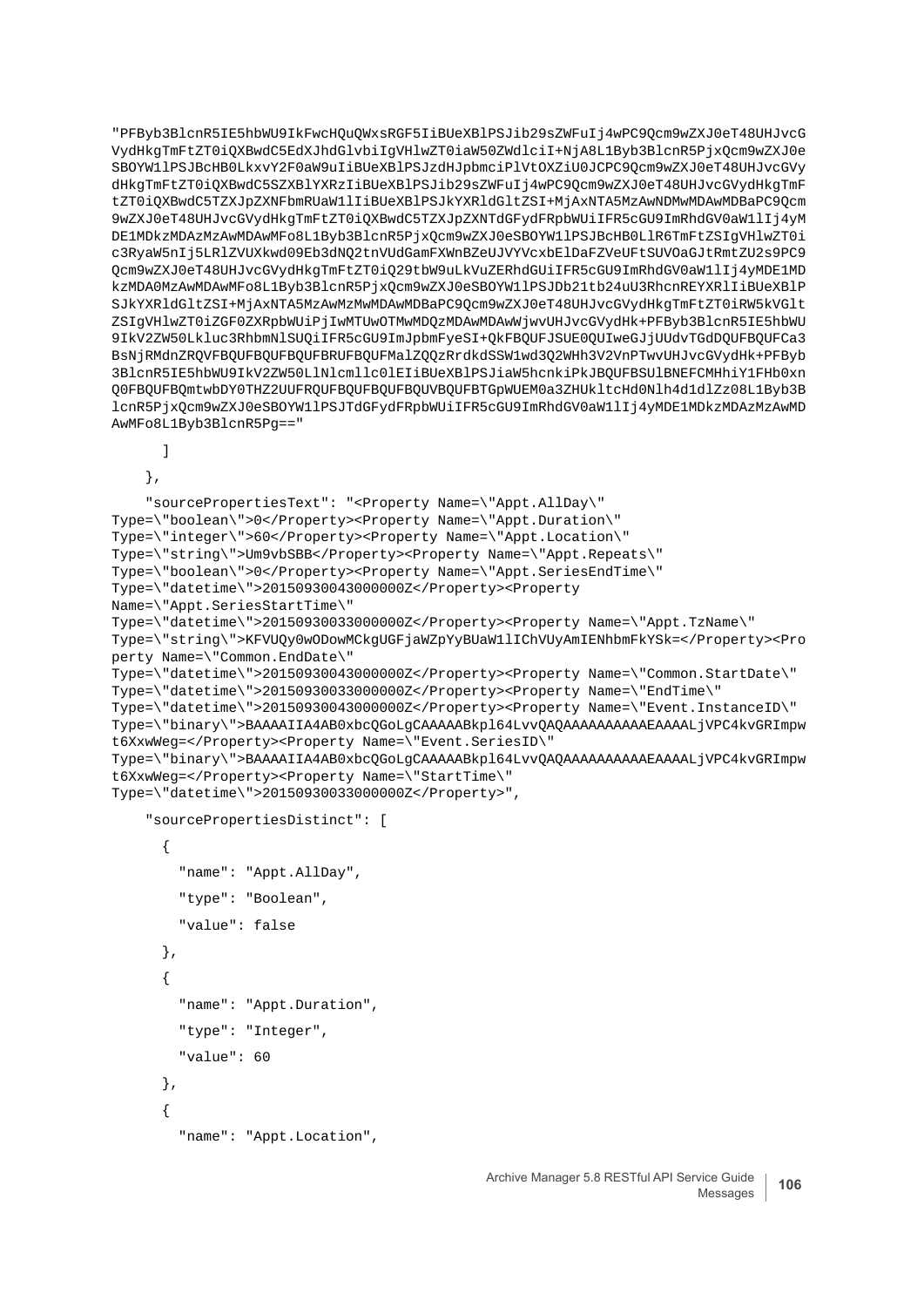```
 "type": "String",
   "value": "Room A"
 },
 {
   "name": "Appt.Repeats",
   "type": "Boolean",
   "value": false
 },
 {
   "name": "Appt.SeriesEndTime",
   "type": "DateTime",
   "value": "2015-09-30T04:30:00Z"
 },
 {
   "name": "Appt.SeriesStartTime",
   "type": "DateTime",
   "value": "2015-09-30T03:30:00Z"
 },
 {
   "name": "Appt.TzName",
   "type": "String",
   "value": "(UTC-08:00) Pacific Time (US & Canada)"
 },
 {
   "name": "Common.EndDate",
   "type": "DateTime",
   "value": "2015-09-30T04:30:00Z"
 },
 {
   "name": "Common.StartDate",
   "type": "DateTime",
   "value": "2015-09-30T03:30:00Z"
 },
 {
  "name": "EndTime",
   "type": "DateTime",
   "value": "2015-09-30T04:30:00Z"
 },
 {
   "name": "Event.InstanceID",
```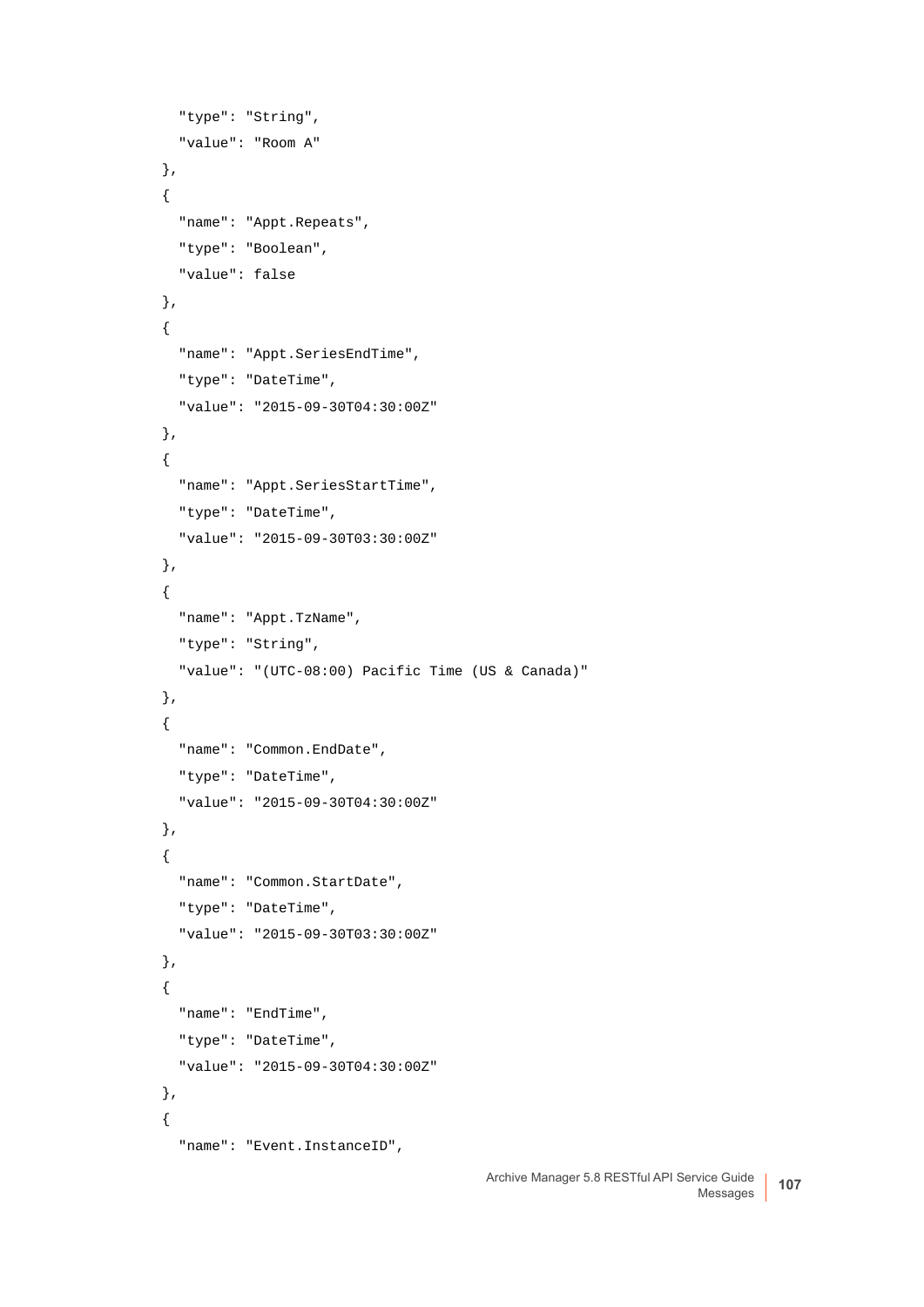```
 "type": "Binary",
         "value": 
"BAAAAIIA4AB0xbcQGoLgCAAAAABkpl64LvvQAQAAAAAAAAAAEAAAALjVPC4kvGRImpwt6XxwWeg="
       },
       {
         "name": "Event.SeriesID",
         "type": "Binary",
         "value": 
"BAAAAIIA4AB0xbcQGoLgCAAAAABkpl64LvvQAQAAAAAAAAAAEAAAALjVPC4kvGRImpwt6XxwWeg="
       },
       {
         "name": "StartTime",
         "type": "DateTime",
         "value": "2015-09-30T03:30:00Z"
       }
     ],
     "id": 7,
     "attachments": 0,
     "subject": "Test meeting",
     "bodyFormat": 2,
     "bodyCodePage": 65001,
     "dateSent": "2015-09-29T22:18:47.653",
     "dateReceived": "2015-09-29T22:18:47.653",
     "importance": 1,
     "sensitivity": 0,
     "size": 1798,
     "checkSum": "6d88455c-26ce-b737-d60e-f54efb4db62c",
     "messageClass": "IPM.Appointment",
     "messageTypeId": 2
   },
   {
     "from": {
       "address": "Administrator@dc2k8.wingra.com",
       "displayName": "Administrator"
     },
     "to": [
       {
         "address": "ArchiveMgr_Journal@dc2k8.wingra.com",
         "displayName": "ArchiveMgr_Journal"
       },
```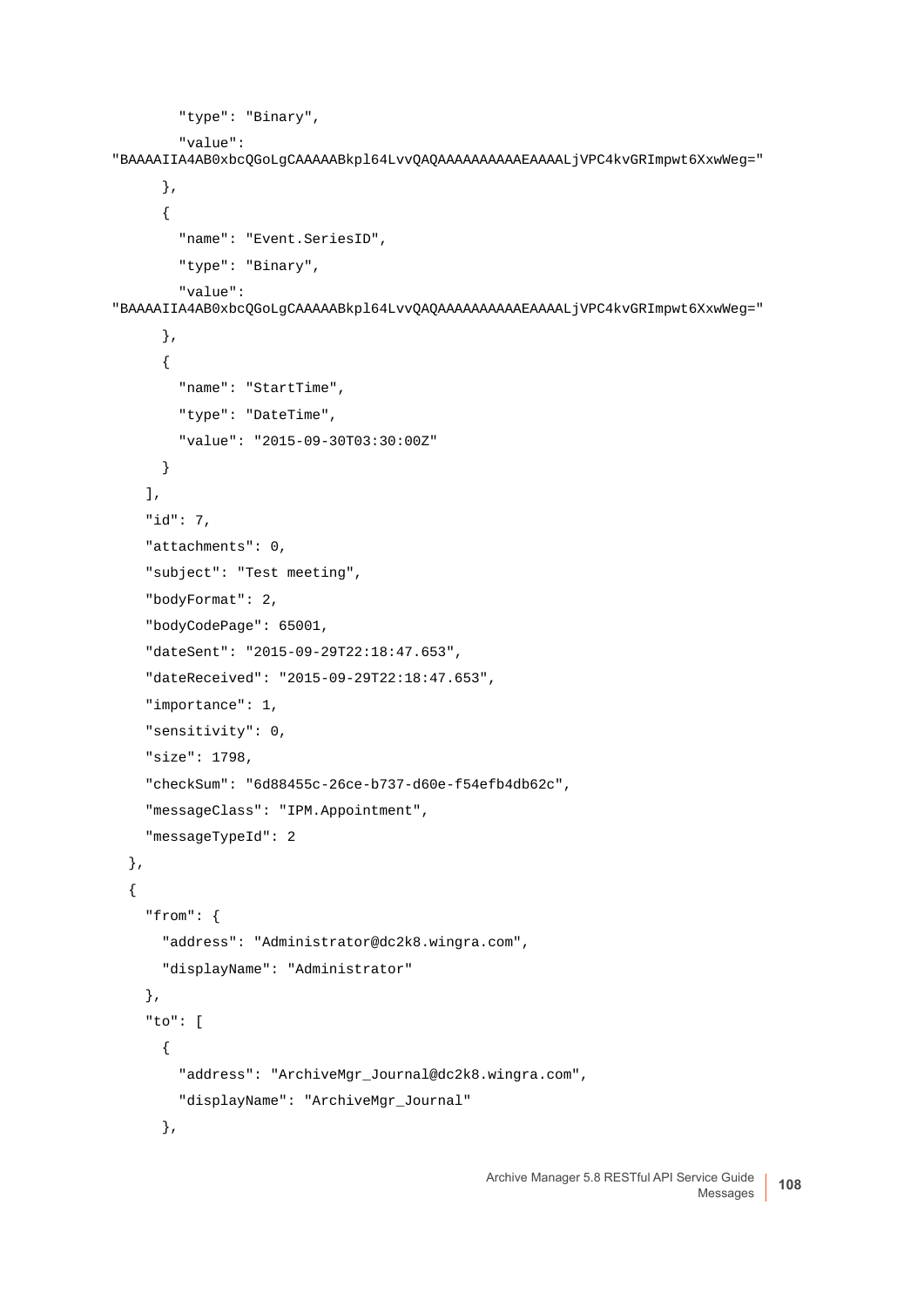```
 {
         "address": "Administrator@dc2k8.wingra.com",
         "displayName": "Administrator"
       }
     ],
     "referencedAttachments": [
       {
         "id": 0,
         "checkSum": "3fa94791-d843-82e5-18eb-cb15fda888c9",
         "contentId": "eula.1028_name23.txt@3fa94791-d843-82e5-18eb-cb15fda888c9",
         "contentDescription": "eula.1028_name23.txt",
         "contentType": "text/plain",
         "fileName": "eula.1028_name23.txt",
         "fileType": ".txt",
         "rtfPosition": -1,
         "size": 17734,
         "attachMethod": 1,
         "visible": true,
         "canOpen": true,
         "openAsAttachment": true
       }
     ],
     "compliant": true,
     "header": "Received: from DC08.dc2k8.wingra.com ([fe80::2022:7c1c:d0e:e578]) 
by\r\n DC08.dc2k8.wingra.com ([fe80::2022:7c1c:d0e:e578%11]) with mapi id\r\n 
14.01.0218.012; Mon, 28 Sep 2015 21:23:58 -0500\r\nContent-Type: application/ms-
tnef; name=\"winmail.dat\"\r\nContent-Transfer-Encoding: binary\r\nFrom: 
Administrator <Administrator@dc2k8.wingra.com>\r\nTo: ArchiveMgr_Journal 
<ArchiveMgr_Journal@dc2k8.wingra.com>, 
Administrator\r\n\t<Administrator@dc2k8.wingra.com>\r\nSubject:\r\nThread-Index: 
AdD6Xd3CUkFpJxLQTV+UZzJbhc0Bfw==\r\nDate: Mon, 28 Sep 2015 21:23:57 -
0500\r\nMessage-ID: 
<0D1284CBCDA2B64390703E4654431260022ED2BF41@DC08.dc2k8.wingra.com>\r\nAccept-
Language: en-US\r\nContent-Language: en-US\r\nX-MS-Has-Attach: yes\r\nX-MS-
Exchange-Organization-SCL: -1\r\nX-MS-TNEF-Correlator: 
<0D1284CBCDA2B64390703E4654431260022ED2BF41@DC08.dc2k8.wingra.com>\r\nMIME-Version: 
1.0\r\nX-MS-Exchange-Organization-AuthSource: DC08.dc2k8.wingra.com\r\nX-MS-
Exchange-Organization-AuthAs: Internal\r\nX-MS-Exchange-Organization-AuthMechanism: 
04\ \n\",
     "threadIndex": "AdD6Xd3CUkFpJxLQTV+UZzJbhc0Bfw==",
     "body": {
       "partType": "DataStream",
       "partId": "1.Body",
       "isReference": false,
       "dsPartType": "Body",
```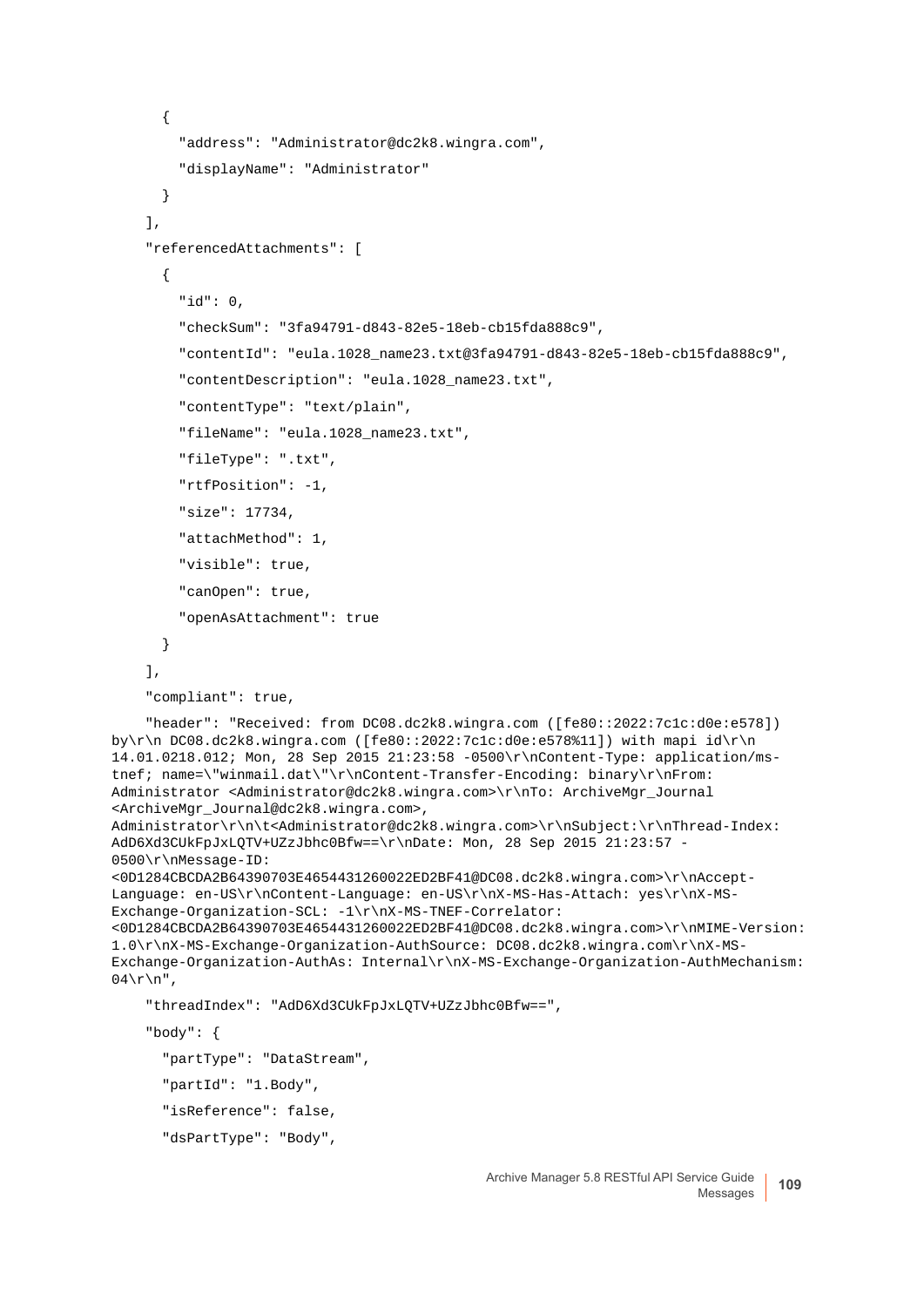```
 "dataLength": 441,
 "bytes": [
```
"PGh0bWwgZGlyPSJsdHIiPg0KPGhlYWQ+DQo8bWV0YSBodHRwLWVxdWl2PSJDb250ZW50LVR5cGUiIGNvbn RlbnQ9InRleHQvaHRtbDsgY2hhcnNldD1pc28tODg1OS0xIj4NCjxtZXRhIG5hbWU9IkdFTkVSQVRPUiIgY 29udGVudD0iTVNIVE1MIDguMDAuNzYwMC4xNjM4NSI+DQo8c3R5bGUgaWQ9Im93YVBhcmFTdHlsZSI+UCB7 DQoJTUFSR0lOLVRPUDogMHB4OyBNQVJHSU4tQk9UVE9NOiAwcHgNCn0NCjwvc3R5bGU+DQo8L2hlYWQ+DQo 8Ym9keSBmUFN0eWxlPSIxIiBvY3NpPSIwIj4NCjxkaXYgc3R5bGU9ImRpcmVjdGlvbjogbHRyO2ZvbnQtZm FtaWx5OiBUYWhvbWE7Y29sb3I6ICMwMDAwMDA7Zm9udC1zaXplOiAxMHB0OyI+DQo8cD5IaSw8L3A+DQo8c D4mbmJzcDs8L3A+DQo8cD5UaGFua3MuPGJyPg0KLUp1c3RpbjwvcD4NCjwvZGl2Pg0KPC9ib2R5Pg0KPC9o dG1sPg0K"

```
 ]
   },
   "id": 1,
   "attachments": 0,
   "subject": "",
   "bodyFormat": 2,
   "bodyCodePage": 65001,
   "dateSent": "2015-09-28T21:23:57",
   "dateReceived": "2015-09-28T21:23:59.27",
   "importance": 1,
   "sensitivity": 0,
   "size": 19241,
   "checkSum": "901f2a3a-4ed2-c22c-43e0-9e52d94aec32",
   "messageClass": "IPM.Note",
   "messageTypeId": 1
 },
 {
   "from": {
     "address": "Administrator@dc2k8.wingra.com",
     "displayName": "Administrator"
   },
   "to": [
     {
       "address": "Administrator@dc2k8.wingra.com",
       "displayName": "Administrator"
     },
     {
       "address": "ArchiveMgr_Journal@dc2k8.wingra.com",
       "displayName": "ArchiveMgr_Journal"
     },
     {
```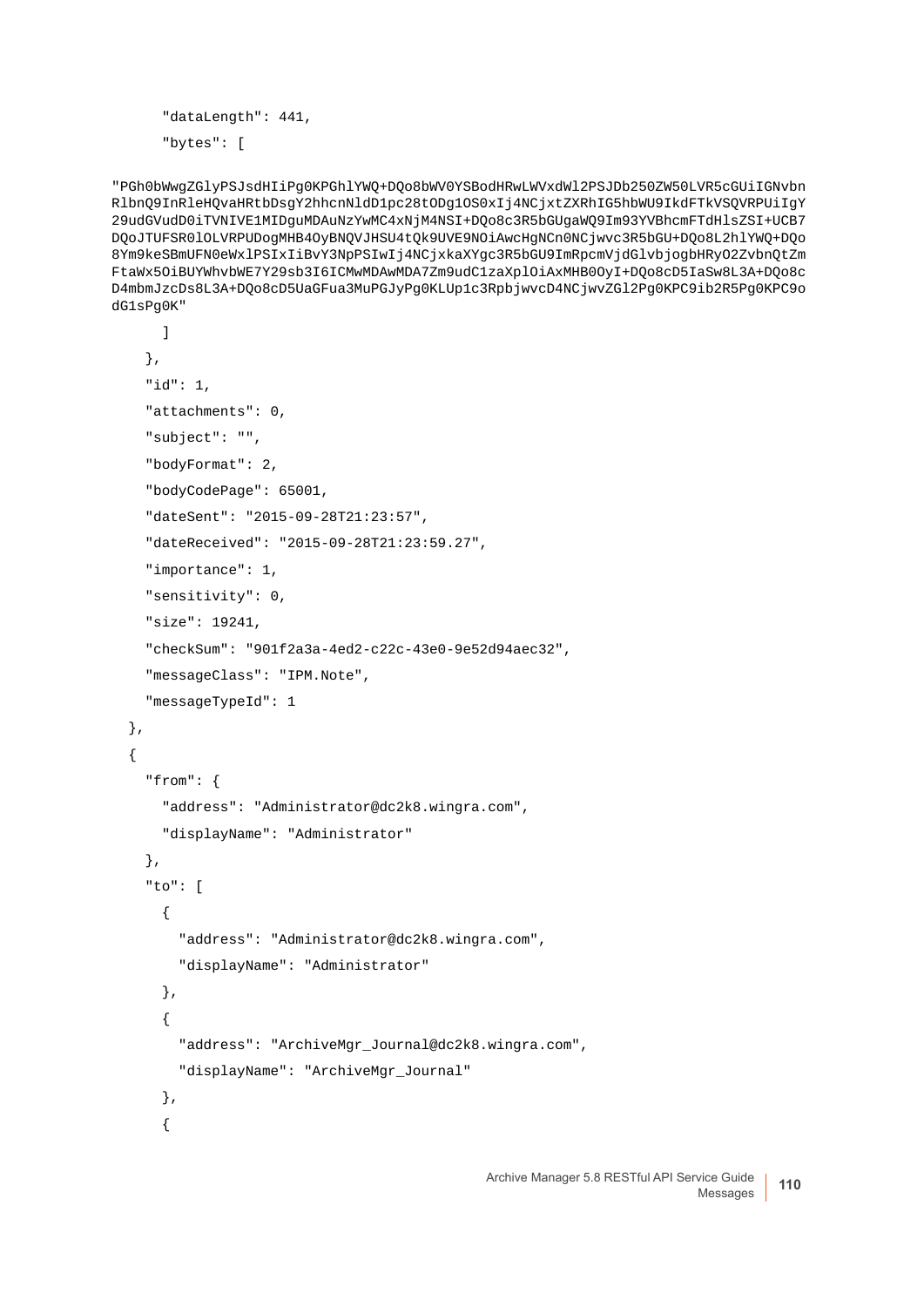```
 "address": "Administrator_Test03@test.com",
     "displayName": "Administrator_Test03@test.com"
  }
 ],
 "cc": [
   {
     "address": "Administrator@dc2k8.wingra.com",
     "displayName": "Administrator"
  },
   {
     "address": "Justin_Shi@dell.com",
     "displayName": "Justin_Shi@dell.com"
  },
   {
     "address": "Test01@test.com",
     "displayName": "Test01@test.com"
  },
   {
     "address": "Administrator_Test@test.com",
     "displayName": "Administrator_Test@test.com"
  }
 ],
 "referencedAttachments": [
   {
     "id": 0,
     "checkSum": "d98c1dd4-008f-04b2-e980-0998ecf8427e",
     "contentId": "eula.1028_name12.txt@d98c1dd4-008f-04b2-e980-0998ecf8427e",
     "contentDescription": "eula.1028_name12.txt",
     "contentType": "application/octet-stream",
     "fileName": "eula.1028_name12.txt",
     "fileType": ".txt",
     "rtfPosition": -1,
     "size": 0,
     "attachMethod": 1,
     "visible": true,
     "canOpen": true,
     "openAsAttachment": true
  },
   {
     "id": 0,
```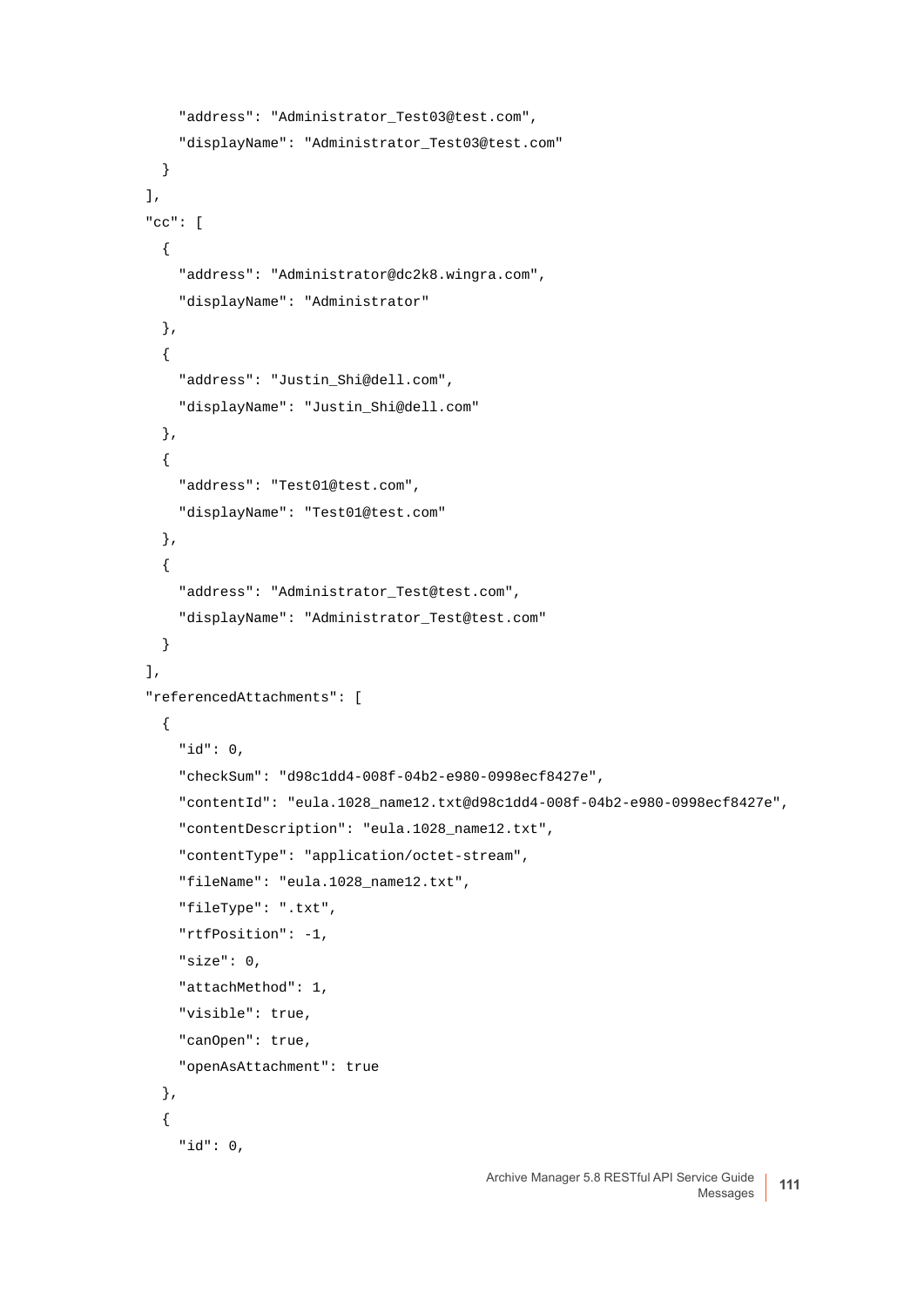```
 "checkSum": "3fa94791-d843-82e5-18eb-cb15fda888c9",
         "contentId": "eula.1028_name13.txt@3fa94791-d843-82e5-18eb-cb15fda888c9",
         "contentDescription": "eula.1028_name13.txt",
         "contentType": "text/plain",
         "fileName": "eula.1028_name13.txt",
         "fileType": ".txt",
         "rtfPosition": -1,
         "size": 17734,
         "attachMethod": 1,
         "visible": true,
         "canOpen": true,
         "openAsAttachment": true
       }
     ],
     "compliant": true,
     "header": "Received: from DC08.dc2k8.wingra.com ([fe80::2022:7c1c:d0e:e578]) 
by\r\n DC08.dc2k8.wingra.com ([fe80::2022:7c1c:d0e:e578%11]) with mapi id\r\n 
14.01.0218.012; Mon, 28 Sep 2015 01:27:39 -0500\r\nContent-Type: application/ms-
tnef; name=\"winmail.dat\"\r\nContent-Transfer-Encoding: binary\r\nFrom: 
Administrator <Administrator@dc2k8.wingra.com>\r\nTo: Administrator 
<Administrator@dc2k8.wingra.com>, 
ArchiveMgr_Journal\r\n\t<ArchiveMgr_Journal@dc2k8.wingra.com>, 
\"Administrator_Test03@test.com\"\r\n\t<Administrator_Test03@test.com>\r\nCC: 
Administrator <Administrator@dc2k8.wingra.com>, 
\"Justin_Shi@dell.com\"\r\n\t<Justin_Shi@dell.com>, \"Test01@test.com\" 
<Test01@test.com>,\r\n\t\"Administrator_Test@test.com\" 
<Administrator_Test@test.com>\r\nSubject: Another Test\r\nThread-Topic: Another 
Test\r\nThread-Index: AdD5tsRC6Wo++3TgT/qAKIrfnk2ULQ==\r\nDate: Mon, 28 Sep 2015 
01:27:38 -0500\r\nMessage-ID: 
<0D1284CBCDA2B64390703E4654431260022ED2BF2A@DC08.dc2k8.wingra.com>\r\nAccept-
Language: en-US\r\nContent-Language: en-US\r\nX-MS-Has-Attach: yes\r\nX-MS-
Exchange-Organization-SCL: -1\r\nX-MS-TNEF-Correlator: 
<0D1284CBCDA2B64390703E4654431260022ED2BF2A@DC08.dc2k8.wingra.com>\r\nMIME-Version: 
1.0\r\nX-MS-Exchange-Organization-AuthSource: DC08.dc2k8.wingra.com\r\nX-MS-
Exchange-Organization-AuthAs: Internal\r\nX-MS-Exchange-Organization-AuthMechanism: 
04\ \n\},
```

```
 "threadTopic": "Another Test",
```

```
 "threadIndex": "AdD5tsRC6Wo++3TgT/qAKIrfnk2ULQ==",
```

```
 "body": {
```
"partType": "DataStream",

```
 "partId": "1.Body",
```

```
 "isReference": false,
```

```
 "dsPartType": "Body",
```

```
 "dataLength": 481,
```
"bytes": [

"PGh0bWwgZGlyPSJsdHIiPg0KPGhlYWQ+DQo8bWV0YSBodHRwLWVxdWl2PSJDb250ZW50LVR5cGUiIGNvbn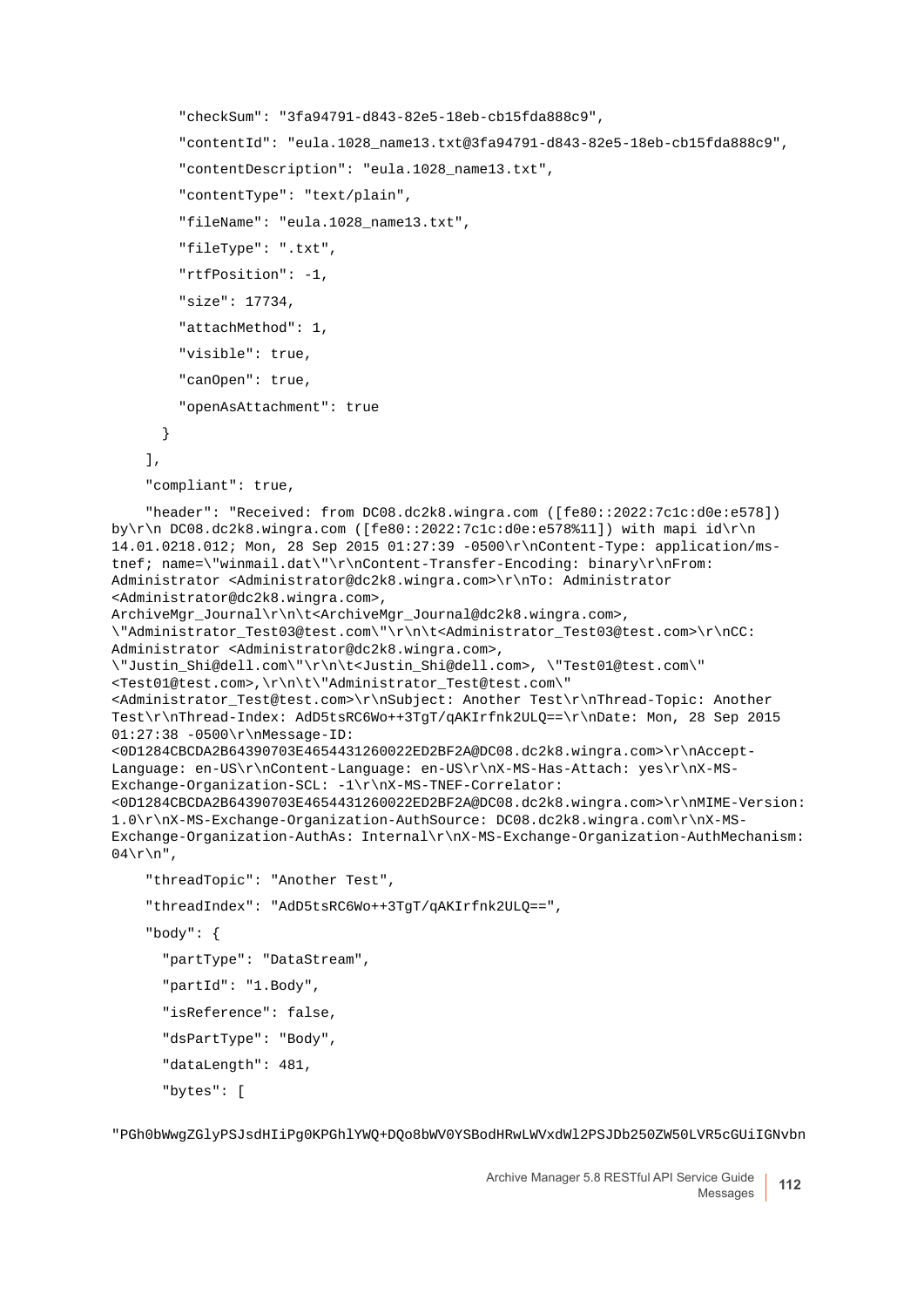RlbnQ9InRleHQvaHRtbDsgY2hhcnNldD1pc28tODg1OS0xIj4NCjxtZXRhIG5hbWU9IkdFTkVSQVRPUiIgY 29udGVudD0iTVNIVE1MIDguMDAuNzYwMC4xNjM4NSI+DQo8c3R5bGUgaWQ9Im93YVBhcmFTdHlsZSI+UCB7 DQoJTUFSR0lOLVRPUDogMHB4OyBNQVJHSU4tQk9UVE9NOiAwcHgNCn0NCjwvc3R5bGU+DQo8L2hlYWQ+DQo 8Ym9keSBmUFN0eWxlPSIxIiBvY3NpPSIwIj4NCjxkaXYgc3R5bGU9ImRpcmVjdGlvbjogbHRyO2ZvbnQtZm FtaWx5OiBUYWhvbWE7Y29sb3I6ICMwMDAwMDA7Zm9udC1zaXplOiAxMHB0OyI+DQo8cD5IaSw8L3A+DQo8c D4mbmJzcDs8L3A+DQo8cD5KdXN0IGZvciB0ZXN0LjwvcD4NCjxwPiZuYnNwOzwvcD4NCjxwPlRoYW5rczwv cD4NCjxwPi1KdXN0aW48L3A+DQo8L2Rpdj4NCjwvYm9keT4NCjwvaHRtbD4NCg=="

```
 ]
   },
   "id": 2,
   "attachments": 0,
   "subject": "Another Test",
   "bodyFormat": 2,
   "bodyCodePage": 65001,
   "dateSent": "2015-09-28T01:27:38",
   "dateReceived": "2015-09-28T01:27:39",
   "importance": 1,
   "sensitivity": 0,
   "size": 20484,
   "checkSum": "7f044c88-c8dc-5c50-a8dd-c84d3d6dcde1",
   "messageClass": "IPM.Note",
   "messageTypeId": 1
 },
 {
   "from": {
     "address": "Administrator@dc2k8.wingra.com",
     "displayName": "Administrator"
   },
   "to": [
     {
       "address": "Administrator@dc2k8.wingra.com",
       "displayName": "Administrator"
     }
   ],
   "cc": [
     {
       "address": "ArchiveMgr_Journal@dc2k8.wingra.com",
       "displayName": "ArchiveMgr_Journal"
     },
     {
       "address": "Justin_Shi@dell.com",
       "displayName": "Justin_Shi@dell.com"
```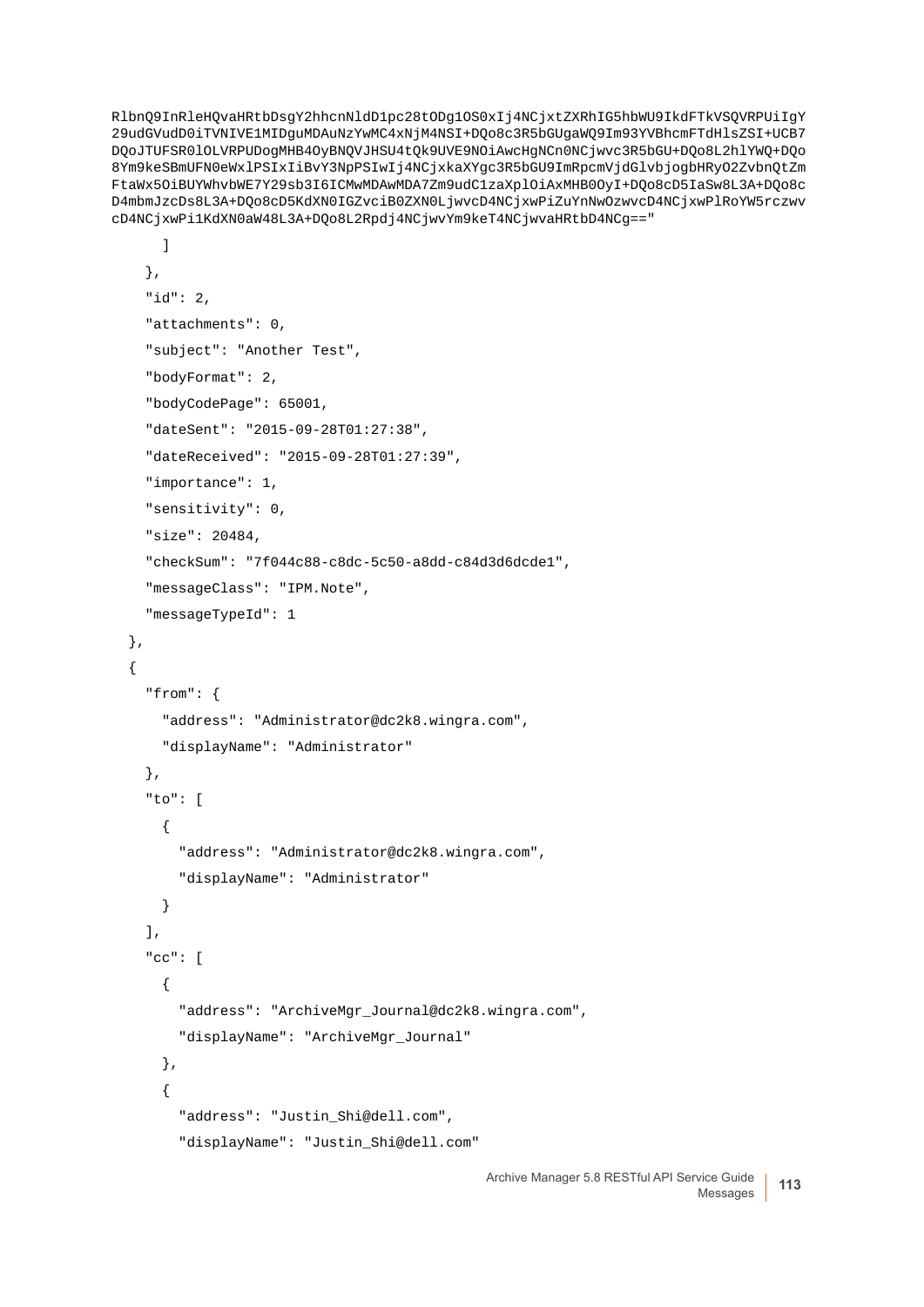```
 }
 ],
 "referencedAttachments": [
   {
     "id": 0,
     "checkSum": "d98c1dd4-008f-04b2-e980-0998ecf8427e",
     "contentId": "eula.1028.txt@d98c1dd4-008f-04b2-e980-0998ecf8427e",
     "contentDescription": "eula.1028.txt",
     "contentType": "application/octet-stream",
     "fileName": "eula.1028.txt",
     "fileType": ".txt",
     "rtfPosition": -1,
     "size": 0,
     "attachMethod": 1,
     "visible": true,
     "canOpen": true,
     "openAsAttachment": true
   },
   {
     "id": 0,
     "checkSum": "d98c1dd4-008f-04b2-e980-0998ecf8427e",
     "contentId": "eula.1028_name01.txt@d98c1dd4-008f-04b2-e980-0998ecf8427e",
     "contentDescription": "eula.1028_name01.txt",
     "contentType": "application/octet-stream",
     "fileName": "eula.1028_name01.txt",
     "fileType": ".txt",
     "rtfPosition": -1,
     "size": 0,
     "attachMethod": 1,
     "visible": true,
     "canOpen": true,
     "openAsAttachment": true
  },
   {
     "id": 0,
     "checkSum": "3fa94791-d843-82e5-18eb-cb15fda888c9",
     "contentId": "eula.1028_name02.txt@3fa94791-d843-82e5-18eb-cb15fda888c9",
     "contentDescription": "eula.1028_name02.txt",
     "contentType": "text/plain",
     "fileName": "eula.1028_name02.txt",
```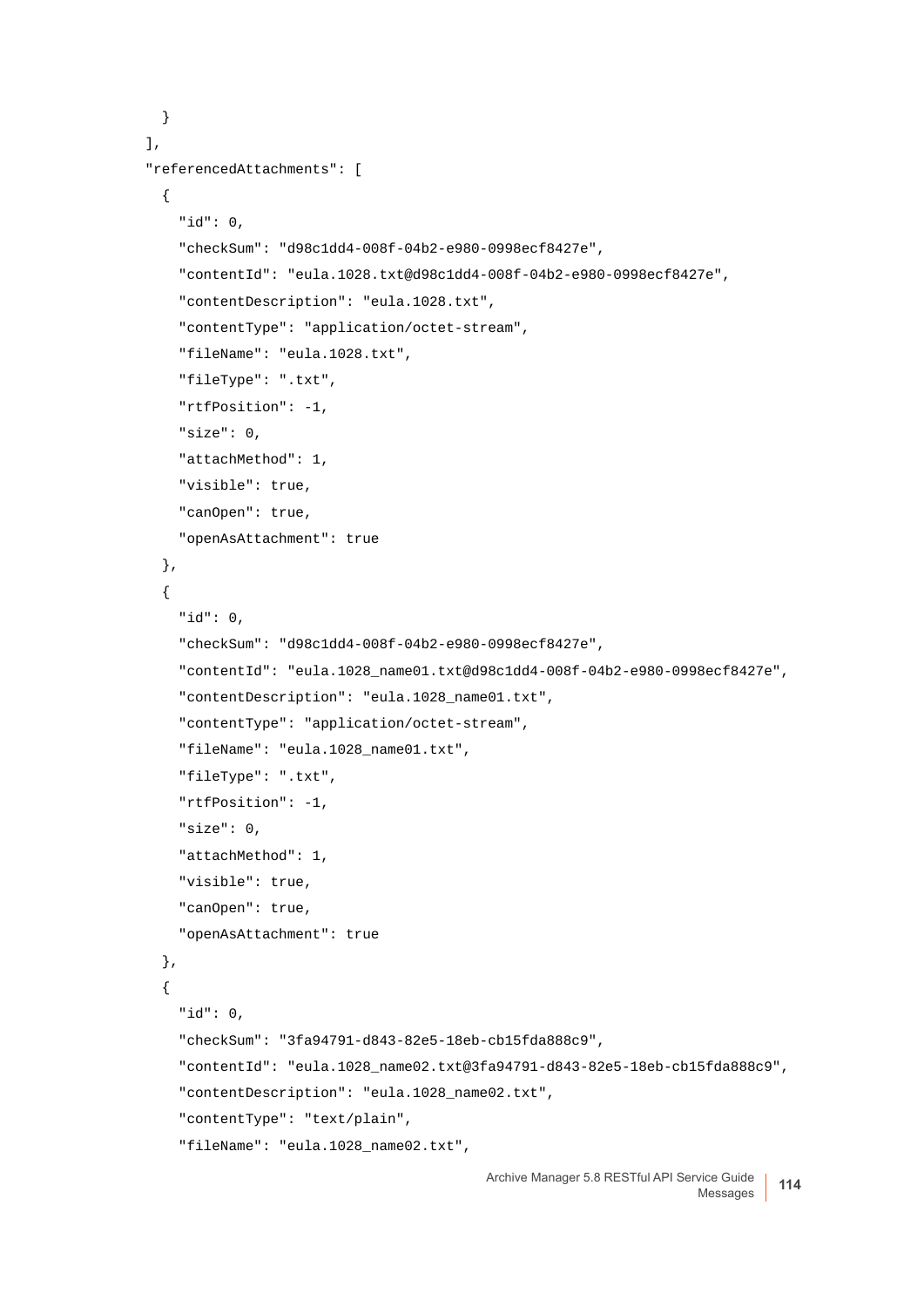```
 "fileType": ".txt",
     "rtfPosition": -1,
     "size": 17734,
     "attachMethod": 1,
     "visible": true,
     "canOpen": true,
     "openAsAttachment": true
   }
 ],
```

```
 "compliant": true,
```
 "header": "Received: from DC08.dc2k8.wingra.com ([fe80::2022:7c1c:d0e:e578]) by\r\n DC08.dc2k8.wingra.com ([fe80::2022:7c1c:d0e:e578%11]) with mapi id\r\n 14.01.0218.012; Mon, 28 Sep 2015 01:25:42 -0500\r\nContent-Type: application/mstnef; name=\"winmail.dat\"\r\nContent-Transfer-Encoding: binary\r\nFrom: Administrator <Administrator@dc2k8.wingra.com>\r\nTo: Administrator <Administrator@dc2k8.wingra.com>\r\nCC: ArchiveMgr\_Journal <ArchiveMgr\_Journal@dc2k8.wingra.com>,\r\n\t\"Justin\_Shi@dell.com\" <Justin\_Shi@dell.com>\r\nSubject: Test 01\r\nThread-Topic: Test 01\r\nThread-Index: AdD5tnKlRKURCs7yQSaZtO5iBOExbg==\r\nDate: Mon, 28 Sep 2015 01:25:40 - 0500\r\nMessage-ID: <0D1284CBCDA2B64390703E4654431260022ED2AF0E@DC08.dc2k8.wingra.com>\r\nAccept-Language: en-US\r\nContent-Language: en-US\r\nX-MS-Has-Attach: yes\r\nX-MS-Exchange-Organization-SCL: -1\r\nX-MS-TNEF-Correlator: <0D1284CBCDA2B64390703E4654431260022ED2AF0E@DC08.dc2k8.wingra.com>\r\nMIME-Version: 1.0\r\nX-MS-Exchange-Organization-AuthSource: DC08.dc2k8.wingra.com\r\nX-MS-Exchange-Organization-AuthAs: Internal\r\nX-MS-Exchange-Organization-AuthMechanism:  $04\$  \n\",

```
 "threadTopic": "Test 01",
```
"threadIndex": "AdD5tnKlRKURCs7yQSaZtO5iBOExbg==",

"body": {

```
 "partType": "DataStream",
```

```
 "partId": "1.Body",
```

```
 "isReference": false,
```

```
 "dsPartType": "Body",
```

```
 "dataLength": 454,
```

```
 "bytes": [
```
"PGh0bWwgZGlyPSJsdHIiPg0KPGhlYWQ+DQo8bWV0YSBodHRwLWVxdWl2PSJDb250ZW50LVR5cGUiIGNvbn RlbnQ9InRleHQvaHRtbDsgY2hhcnNldD1pc28tODg1OS0xIj4NCjxtZXRhIG5hbWU9IkdFTkVSQVRPUiIgY 29udGVudD0iTVNIVE1MIDguMDAuNzYwMC4xNjM4NSI+DQo8c3R5bGUgaWQ9Im93YVBhcmFTdHlsZSI+UCB7 DQoJTUFSR0lOLVRPUDogMHB4OyBNQVJHSU4tQk9UVE9NOiAwcHgNCn0NCjwvc3R5bGU+DQo8L2hlYWQ+DQo 8Ym9keSBmUFN0eWxlPSIxIiBvY3NpPSIwIj4NCjxkaXYgc3R5bGU9ImRpcmVjdGlvbjogbHRyO2ZvbnQtZm FtaWx5OiBUYWhvbWE7Y29sb3I6ICMwMDAwMDA7Zm9udC1zaXplOiAxMHB0OyI+DQo8cD4xc3QgVGVzdCBNY WlsLjwvcD4NCjxwPiZuYnNwOzwvcD4NCjxwPlRoYW5rczwvcD4NCjxwPi1KdXN0aW48L3A+DQo8L2Rpdj4N CjwvYm9keT4NCjwvaHRtbD4NCg=="

```
 ]
 },
 "id": 3,
```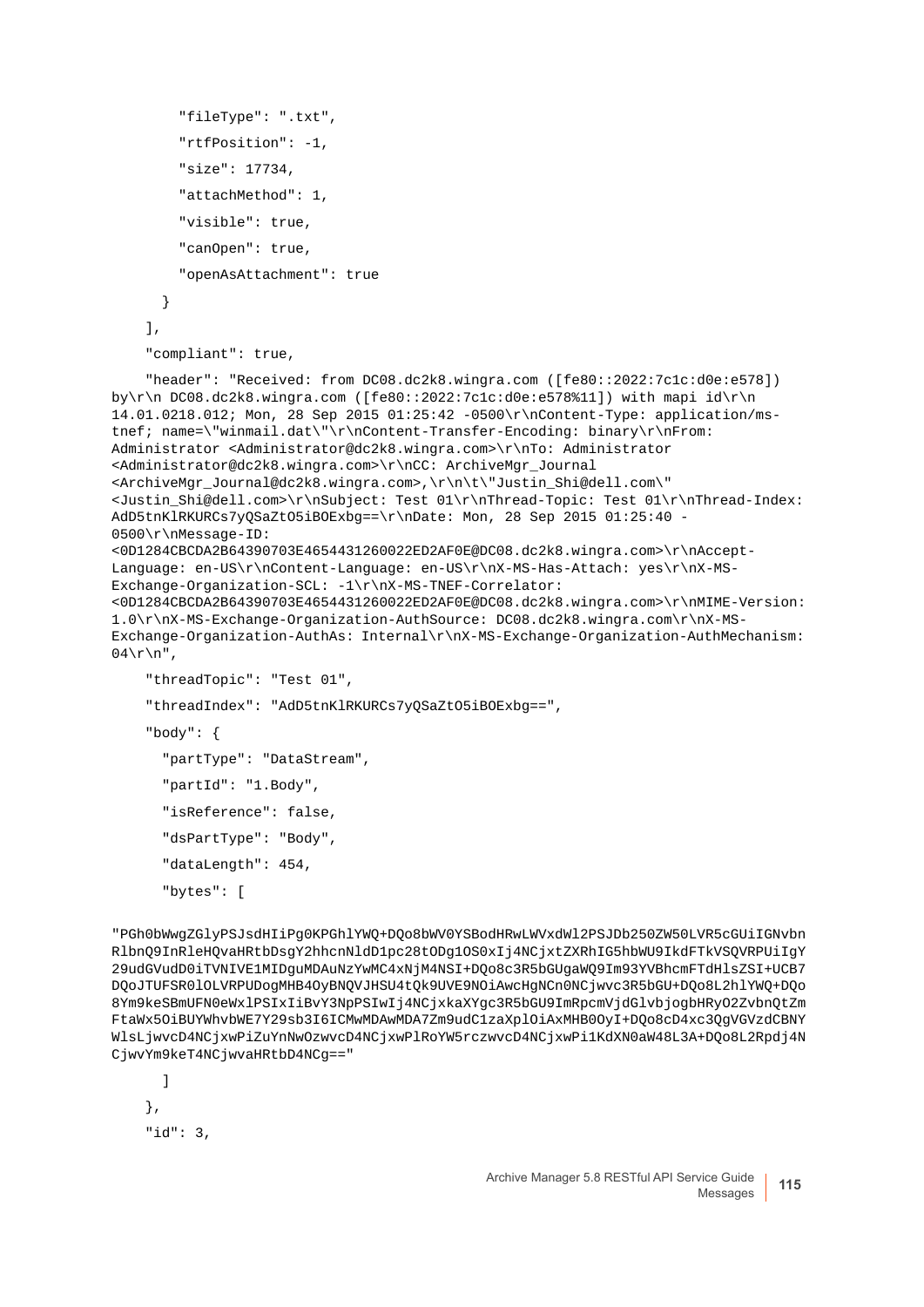```
 "attachments": 0,
   "subject": "Test 01",
   "bodyFormat": 2,
   "bodyCodePage": 65001,
   "dateSent": "2015-09-28T01:25:40",
   "dateReceived": "2015-09-28T01:25:47.127",
   "importance": 1,
   "sensitivity": 0,
   "size": 19645,
   "checkSum": "985bd8f0-424a-06b4-c2d9-e87501a568bf",
   "messageClass": "IPM.Note",
   "messageTypeId": 1
 }
```
### $\overline{1}$

# **.../v1/messages/{checksumOrId}/acces shistories.{format}**

## **Supported HTTP method**

GET

### **GET**

Retrieves the access history of a message.

#### **Parameters:**

**•** query

#### **Query parameters:**

- **•** excludeSelf: Excludes the access history of the currently logged in user. The default value is false.
- **•** loginName
- **•** displayName
- **•** startDate
- **•** endDate
- **•** iPAddress

### **JSON response sample**

 $\overline{[}$ 

{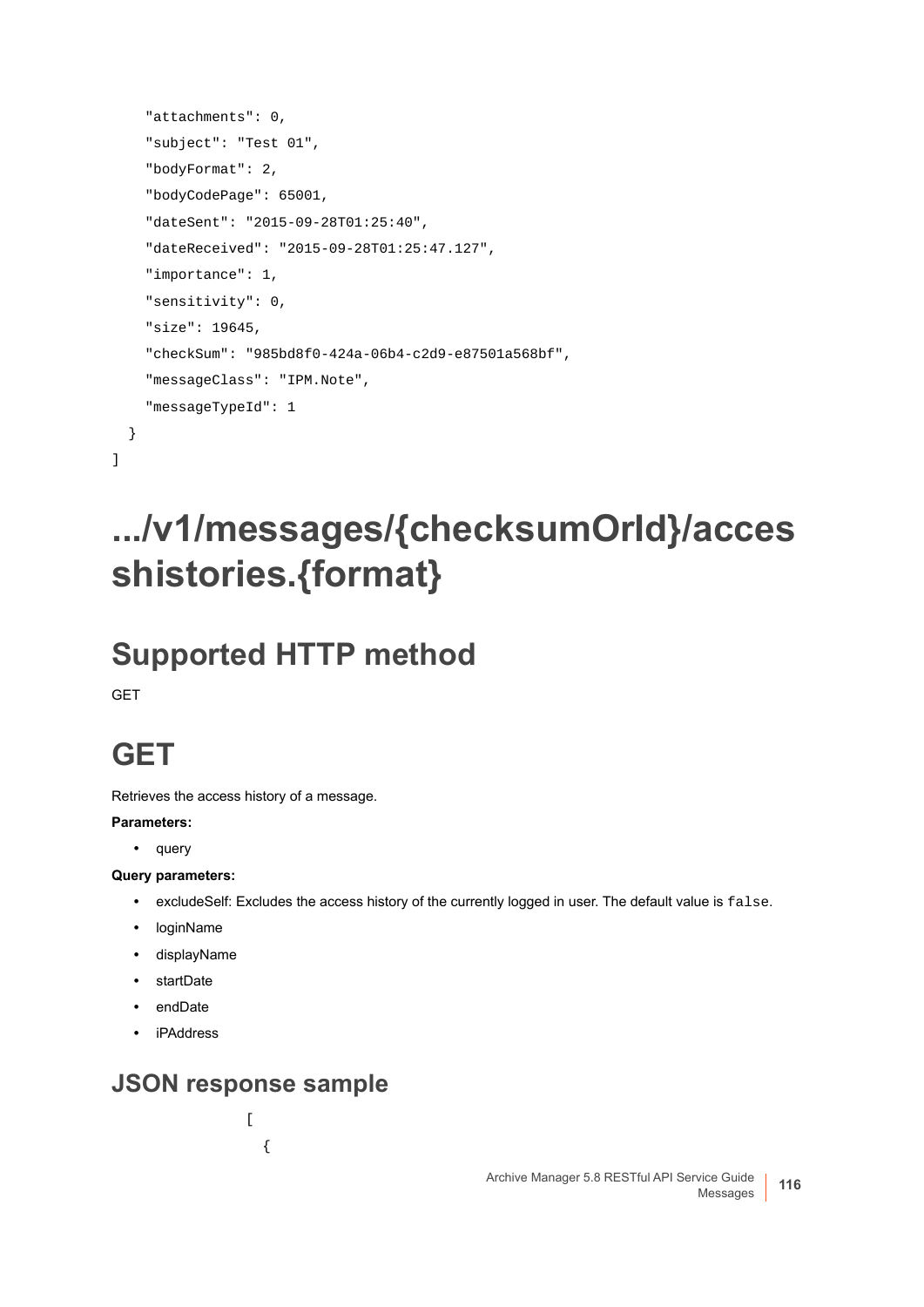```
 "messageId": 1,
     "loginId": 2,
     "loginName": "Administrator",
     "displayName": "Administrator",
     "viewDate": "2015-10-10T02:38:37.98-05:00",
     "iPAddress": "192.168.1.10"
   },
   {
     "messageId": 1,
     "loginId": 2,
     "loginName": "Administrator",
     "displayName": "Administrator",
     "viewDate": "2015-10-10T02:38:39.69-05:00",
     "iPAddress": "192.168.1.10"
  },
   {
     "messageId": 1,
     "loginId": 2,
     "loginName": "Administrator",
     "displayName": "Administrator",
     "viewDate": "2015-10-10T02:38:40.31-05:00",
     "iPAddress": "192.168.1.10"
   }
]
```
# **.../v1/messages/{checksumOrId}/availa bletags.{format}**

# **Supported HTTP method**

**GET** 

# **GET**

Retrieves a list of tags which can be associated with a message. **NOTE:** This API does not support sorting or paging. $\mathbf{i}$ 

**Parameters**: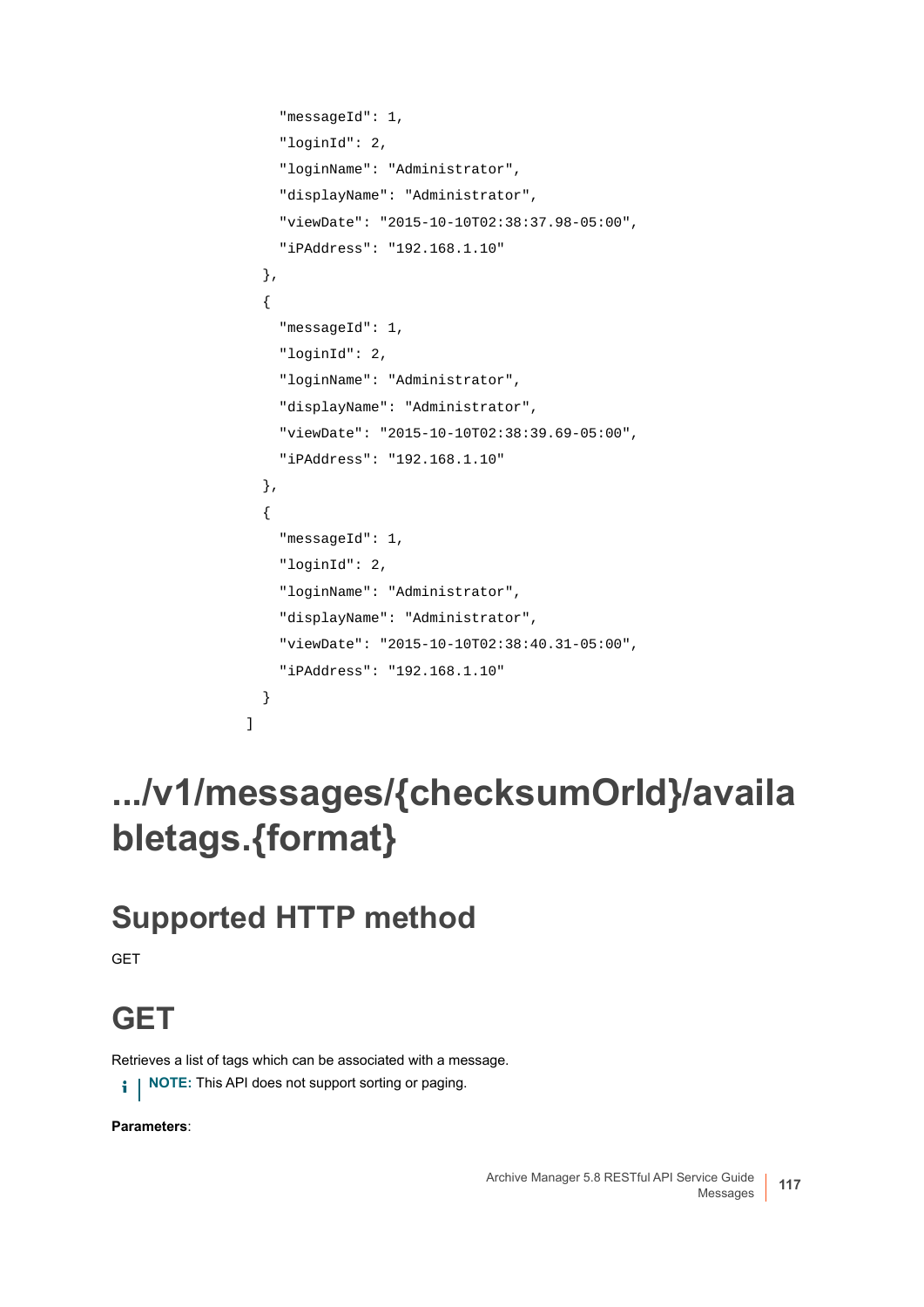# **.../v1/messages/{checksumOrId}/comm ents.{format}**

### **Supported HTTP method**

GET | POST

## **GET**

Retrieves a list of comments for a message.

#### **Parameters:**

**•** query

#### **Query parameters:**

- **•** messageId
- **•** messageChecksum
- **•** dateCreatedMin
- **•** dateCreatedMax
- **•** isPrivate
- **•** includeAllPublic
- **•** include
- **•** loginDisplayName
- **•** loginId

```
\Gamma{
"id": 1,
     "messageId": 1,
     "loginId": 1,
     "loginDisplayName": "Archive Manager Administrator",
     "created": "2015-07-14T04:06:29.063-05:00",
     "isPrivate": true,
     "comment": "Hello",
     "binaryChecksum": 425250843
   },
   {
```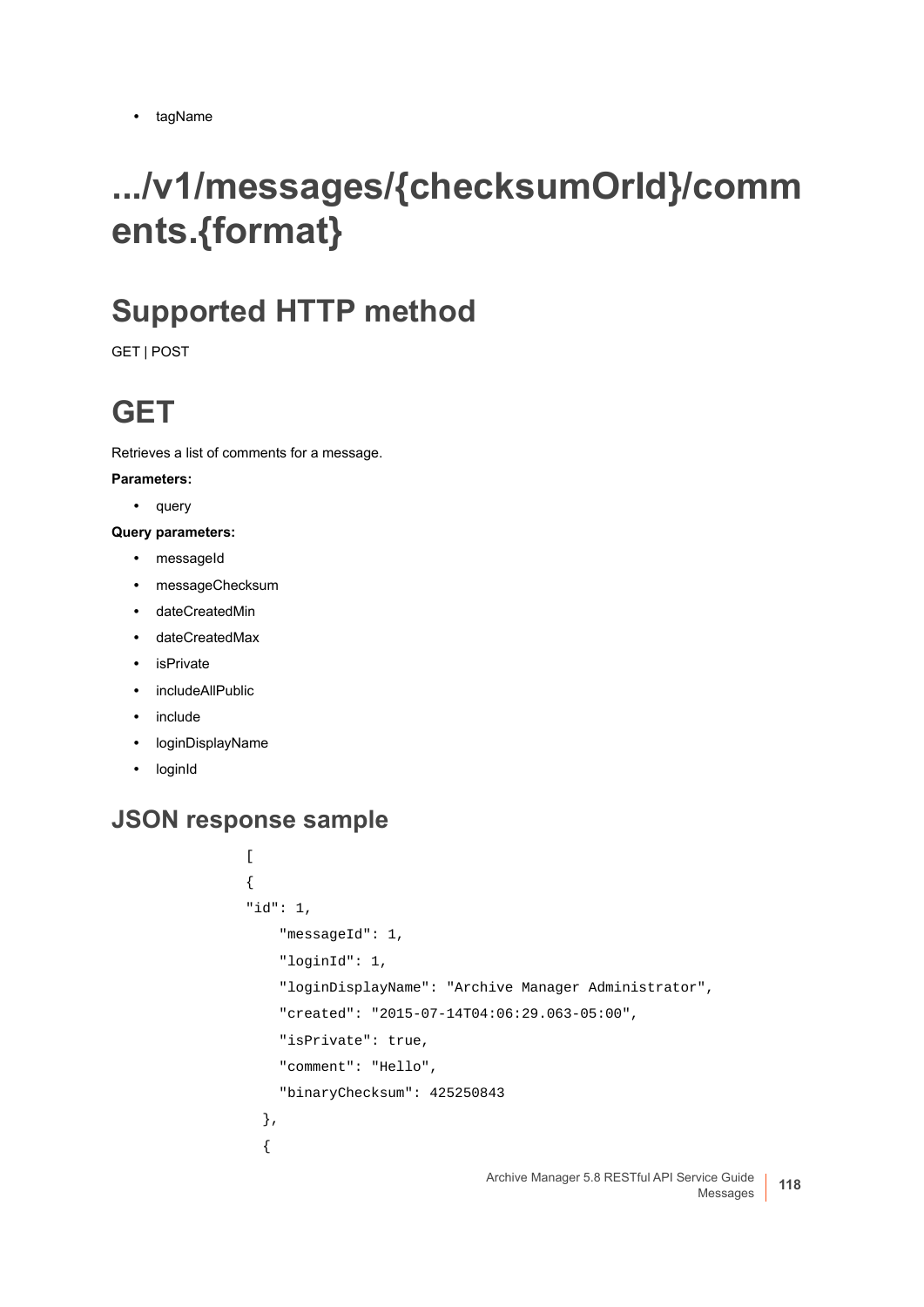```
 "id": 2,
     "messageId": 1,
     "loginId": 1,
     "loginDisplayName": "Archive Manager Administrator",
     "created": "2015-07-14T04:06:38.097-05:00",
     "isPrivate": true,
     "comment": "Hello",
     "binaryChecksum": 638520751
   }
\overline{1}
```
### **POST**

Creates a list of comments for a message.

# **.../v1/messages/{checksumOrId}/journa lreports.{format}**

# **Supported HTTP method**

**GET** 

# **GET**

Retrieves the journal reports of a message by the message ID or checksum.

```
{
   "id": 1,
   "journalReports": "
Sender: Administrator@dc66.com
Subject: 4
Message-Id: 
<4DFFCB5969EA214ABB8386FECAD6B632DE8A7E@ZHUAMVMQA002.dc66.com>
To: f@dd.com
"
}
```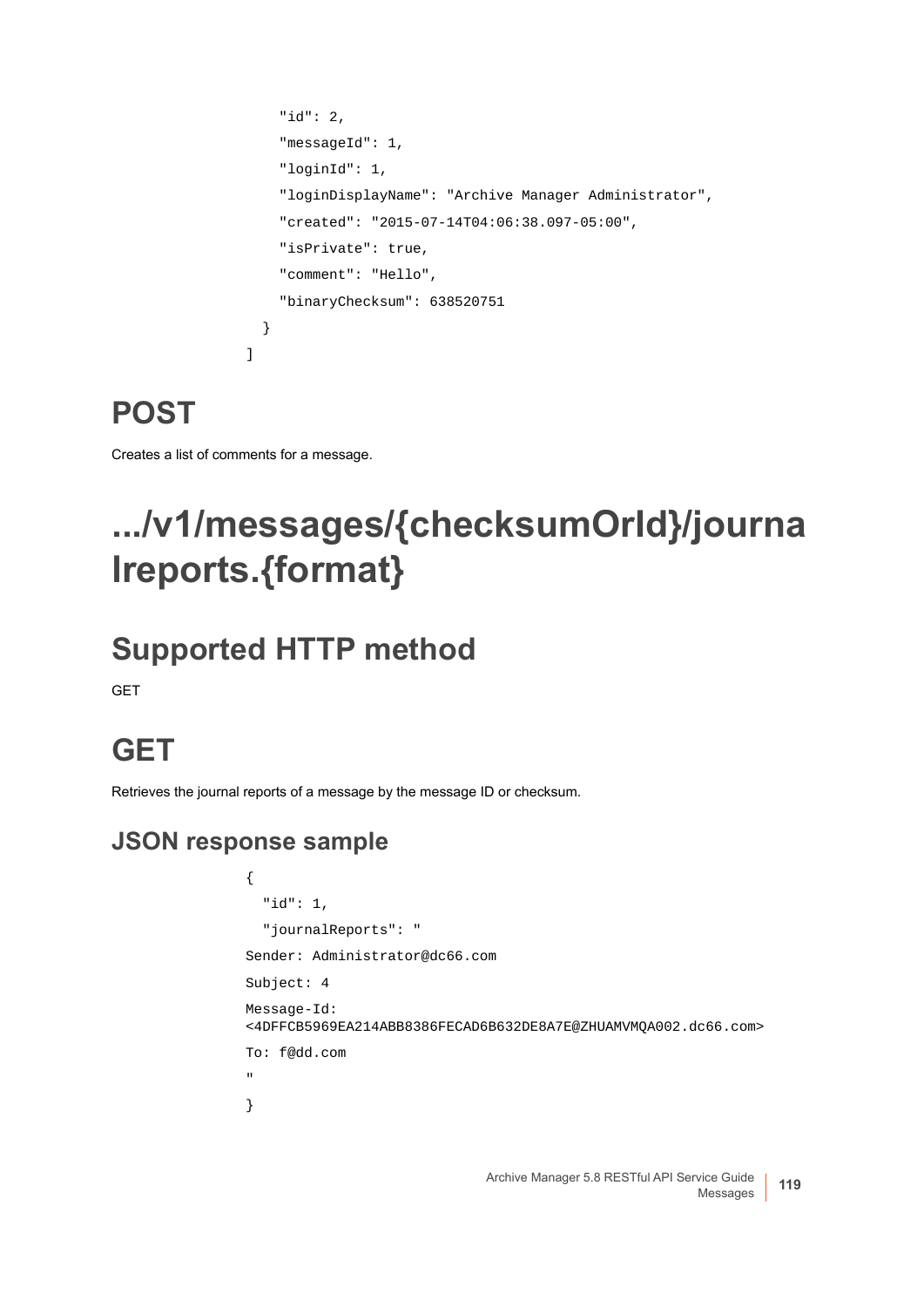# **.../v1/messages/{checksumOrId}/tags.{f ormat}**

### **Supported HTTP method**

**GFT** 

### **GET**

Retrieves a list of tags by the message ID or checksum.

#### **Parameters:**

- **•** query
- **•** queryId
- **•** sort
- **•** top
- **•** lastId
- **•** offset
- **•** limit

#### **Query parameters:**

- **•** messageId
- **•** messageChecksum
- **•** tagId
- **•** tagName
- **•** tagType
- **•** tagValue
- **•** loginId
- **•** valueForRetention
- **•** wantLogDisplayName

```
\lbrack{
     "tagId": 1,
     "messageId": 1,
     "messageChecksum": "E3C0FAB2-2241-421E-AFC1-B08BA24B6595",
     "loginId": 1,
     "loginDisplayName": "Archive Manager Administrator",
     "tagName": "Movie",
```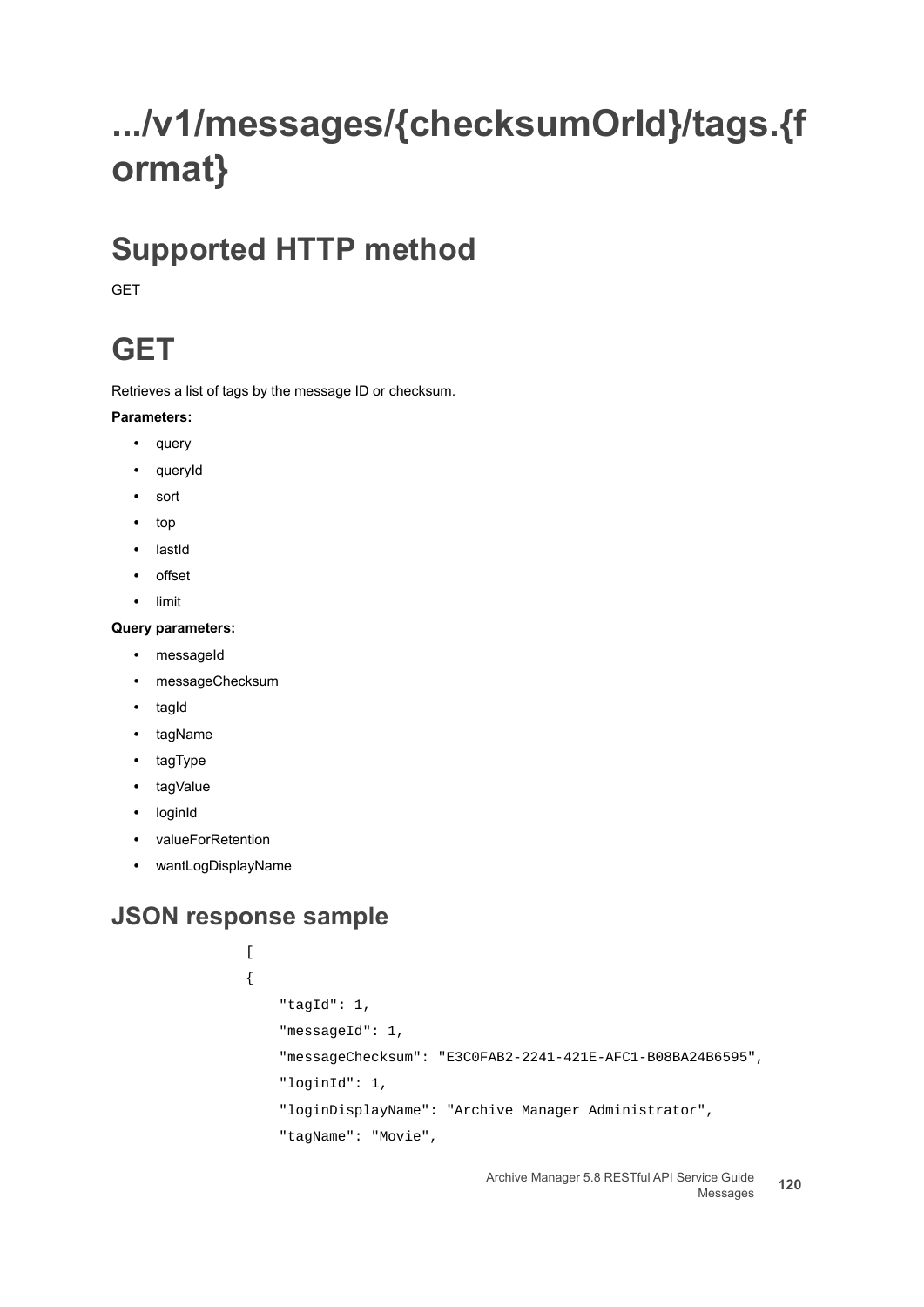```
 "tagType": "string",
     "tagValue": "Supper Man",
     "valueForRetention": "Supper Man",
     "binaryChecksum": 425250843
  },
   {
     "tagId": 2,
     "messageId": 2,
     "messageChecksum": "50697F6F-54C9-4C61-9C79-0BA11AAC5259",
     "loginId": 1,
     "loginDisplayName": "Archive Manager Administrator",
     "tagName": "Holiday",
     "tagType": "DateTime",
     "tagValue": "2015-08-20",
     "valueForRetention": "2015-08-20",
     "binaryChecksum": 638520751
  }
]
```
# **.../v1/messages/{checksumOrId}/tags/{t agId}.{format}**

# **Supported HTTP method**

GET | POST |DELETE

# **GET**

Retrieves a message tag by the message ID (or checksum) and tag ID.

# **POST**

Associates a tag with a message.

# **DELETE**

Disassociates a tag with a message.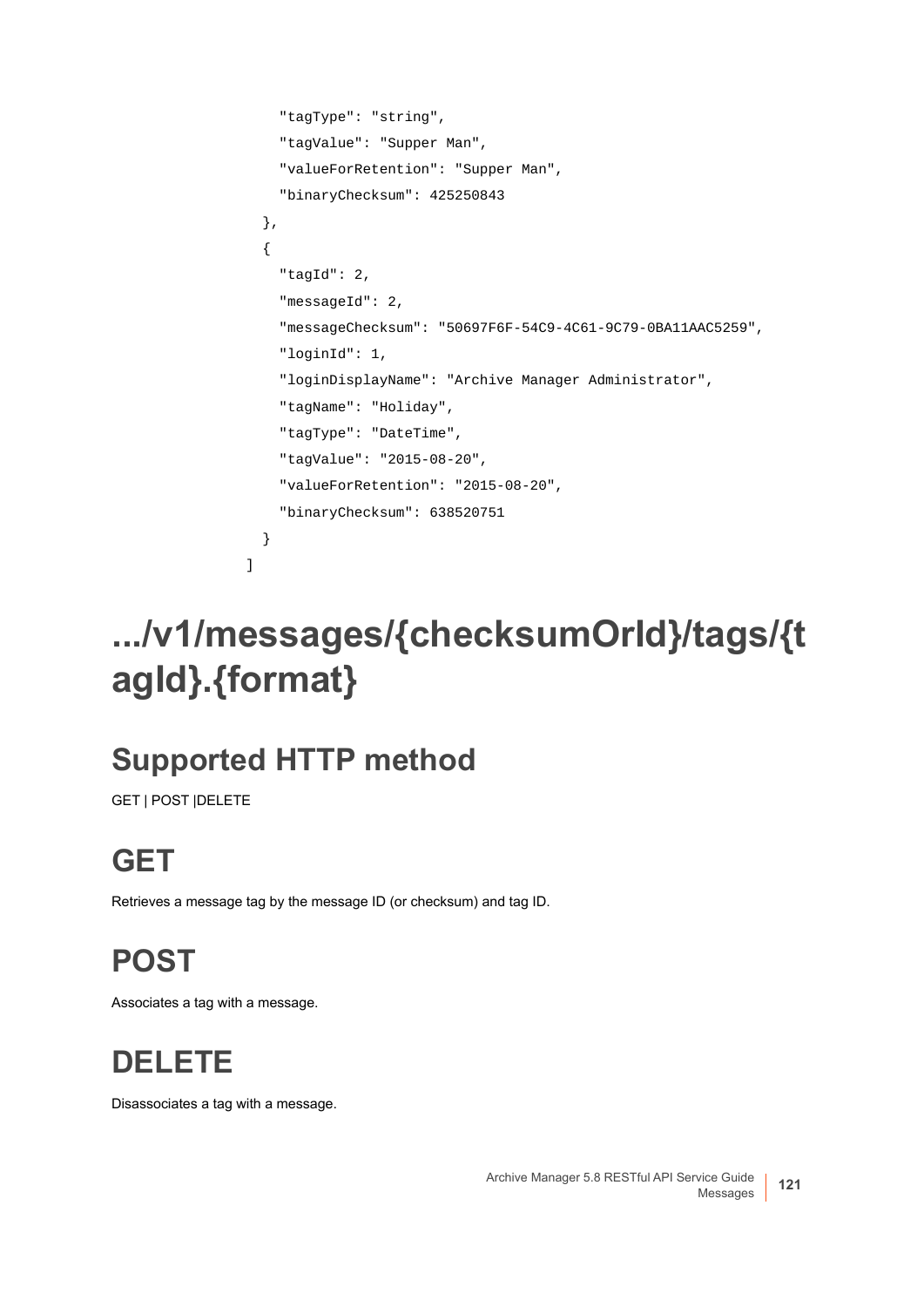# **Message comments**

- **•** [.../v1/comments/schema.{format}](#page-121-1)
- **•** [.../v1/comments.{format}](#page-121-0)
- **•** [.../v1/comments/{commentId}.{format}](#page-122-0)

# <span id="page-121-1"></span>**.../v1/comments/schema.{format}**

### **Supported HTTP method**

**GET** 

### **GET**

Retrieves JSON or XML schema for MessageComment object.

# <span id="page-121-0"></span>**.../v1/comments.{format}**

# **Supported HTTP method**

GET | POST | PUT

# **GET**

Retrieves a list of message comments.

**Parameters:**

**•** query

**Query parameters:**

- **•** messageId
- **•** messageChecksum
- **•** dateCreatedMin
- **•** dateCreatedMax
- **•** isPrivate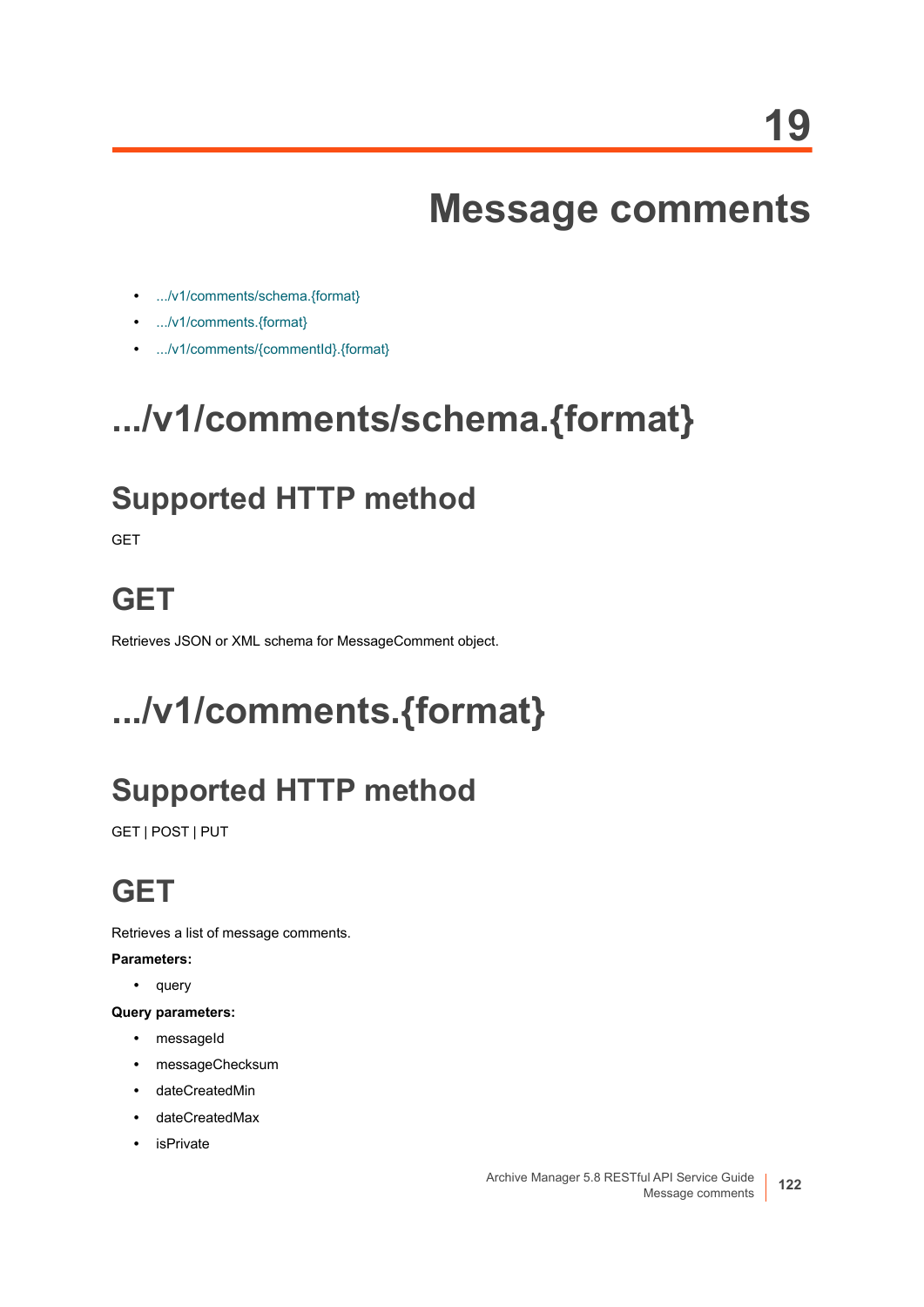- **•** includeAllPublic
- **•** include
- **•** loginDisplayName
- **•** loginId

# **POST**

Creates a list of message comments.

## **PUT**

Updates a list of message comments.

# <span id="page-122-0"></span>**.../v1/comments/{commentId}.{format}**

# **Supported HTTP method**

GET | PUT | DELETE

# **GET**

Retrieves a message comment by the comment ID.

# **PUT**

Updates a message comment by the comment ID.

# **DELETE**

Deletes a message comment by the comment ID.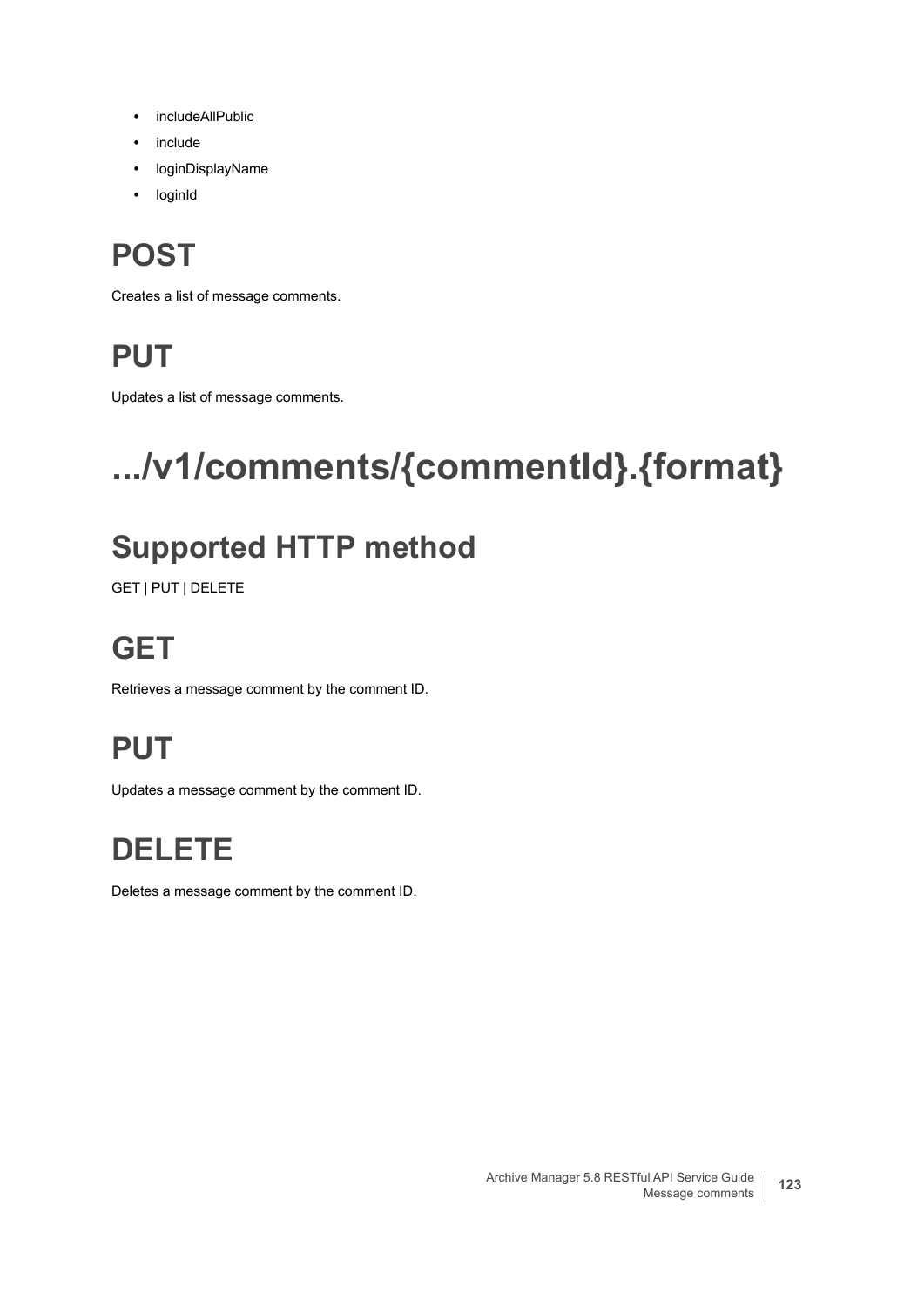# **Message folders**

**•** [.../v1/messagefolders.{format}](#page-123-0)

# <span id="page-123-0"></span>**.../v1/messagefolders.{format}**

### **Supported HTTP method**

PUT

### **PUT**

Associates or disassociates a list of filtered messages to a list of folders by the message ID and folder ID. If a message ID has been associated with a folder ID, ignore it and continue.

#### **Request body**:

- **•** messageFilter
	- **▪** queryId: A Base64 encoded value in the Response Header "X-QueryId". It can be used to re-attach to a search result table or reissue a search result.
	- **▪** includeIds: List of the message and instance IDs to include. Use ";" to separate the value pairs. Use "|" to separate the message ID and the instance ID. For example, "12";"34|1";"32|0". Effective when the search ID is null or empty. Ignored when the search ID is specified.
	- excludeIds: List of the message and instance IDs to exclude. Use ";" to separate the value pairs. Use "|" to separate the message ID and the instance ID. For example, "12";"34|1";"32|0". Effective when the search ID is specified. Ignored when the search ID is not specified.
- **•** folderIds: The folder ID list.
- **•** method: The operation methods including Link and Unlink.

#### **Result:**

- **•** state: The execution result. Can be Fail, Success and PartialSuccess.
- **•** message: The error or warning message.

### **JSON request sample 1**

```
{
   "messageFilter": {
     "queryId": 
"S0VZOkxPQ0FMOjI7YjQ0NGRlNTI0ZmFlZDljZDYyOTVmYzIzNDlkNzU0NWZ8MjAxNT
A5MjUwNzI4MjBaXzNkNg==",
```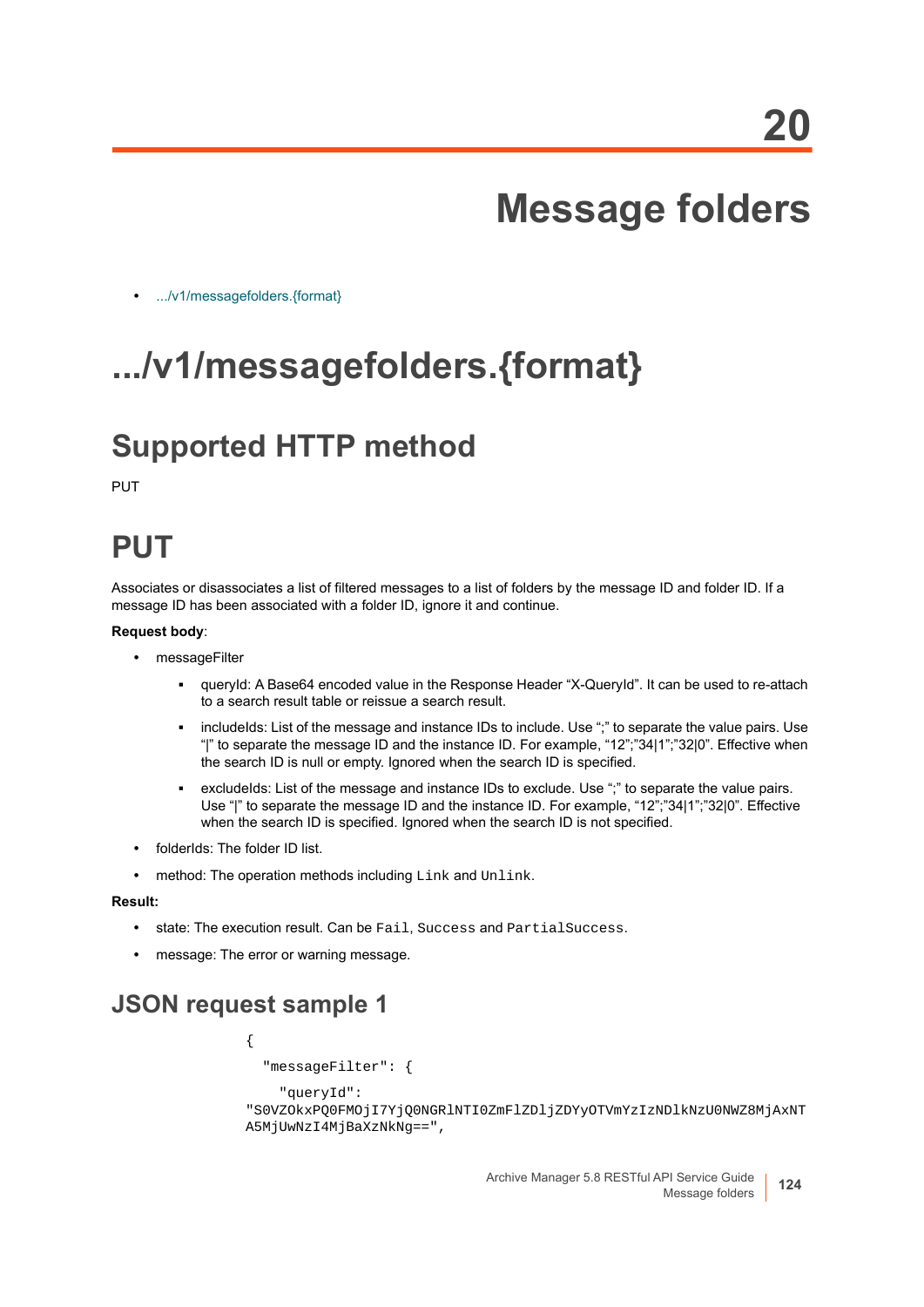```
 "excludeIds": [
         "76|1",
         "3"
       ]
   },
   "method": "Link", 
   "folderIds": [
     1,
     2,
     3,
     4
   ]
}
```
### **JSON request sample 2**

```
{
   "messageFilter": {
     "includeIds": [
         "5|1",
         "6|1",
         "7|0"
      ]
   },
   "method": "UnLink",
   "folderIds": [
     1,
     2,
     3,
     4
   ]
}
```

```
{
      "state": "PartialSuccess",
     "message": "(Message 1, Folder 2) link failed. Error message is: 
The specified Folder, Message with Id '2, 1' does not exist."
  }
```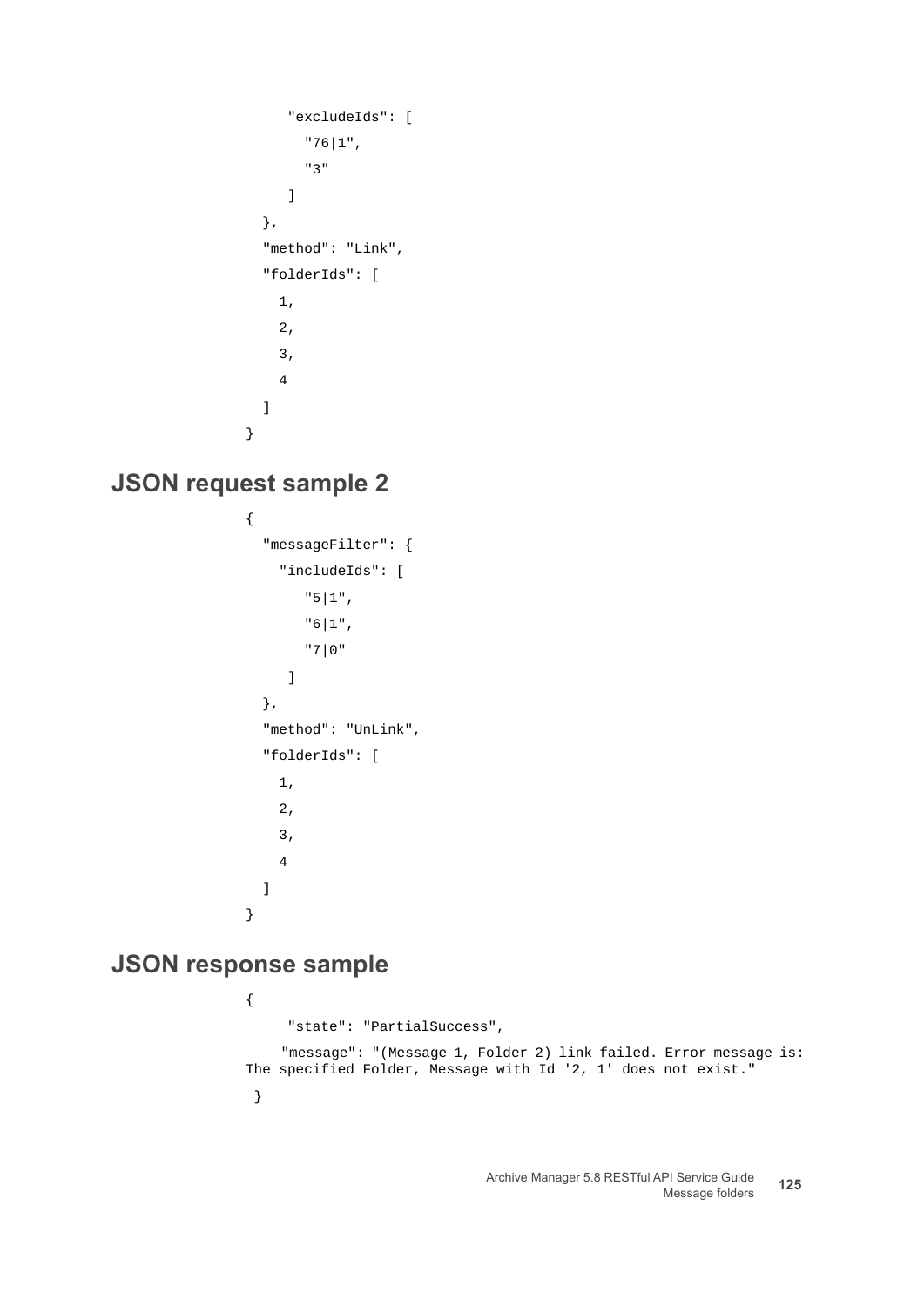# **Message tags**

**•** [.../v1/messagetags.{format}](#page-125-0)

# <span id="page-125-0"></span>**.../v1/messagetags.{format}**

### **Supported HTTP method**

PUT

### **PUT**

Associates or disassociates a list of filtered messages to a list of tags by the message ID and tag ID. If a messageID has been associated with a tag ID, ignore it and continue.

#### **Request body:**

- **•** messageFilter
	- **▪** queryId: A Base64 encoded value in the Response Header "X-QueryId". It can be used to re-attach to a search result table or reissue a search result.
	- **▪** includeIds: List of the message and instance IDs to include. Use ";" to separate the value pairs. Use "|" to separate the message ID and the instance ID. For example, "12";"34|1";"32|0". Effective when the search ID is null or empty. Ignored when the search ID is specified.
	- **■** excludeIds: List of the message and instance IDs to exclude. Use ";" to separate the value pairs. Use "|" to separate the message ID and the instance ID. For example, "12";"34|1";"32|0". Effective when the search ID is specified. Ignored when the search ID is not specified.
- **•** tagIds: The tag ID list.
- **•** method: The operation methods including Link and Unlink.
- **•** tagParent: Indicates whether to add tags to the parent messages. The default value is False.

#### **Result:**

- **•** state: The execution result. Can be Fail, Success and PartialSuccess.
- **•** message: The error or warning message.

### **JSON request sample 1**

```
{
   "messageFilter": {
```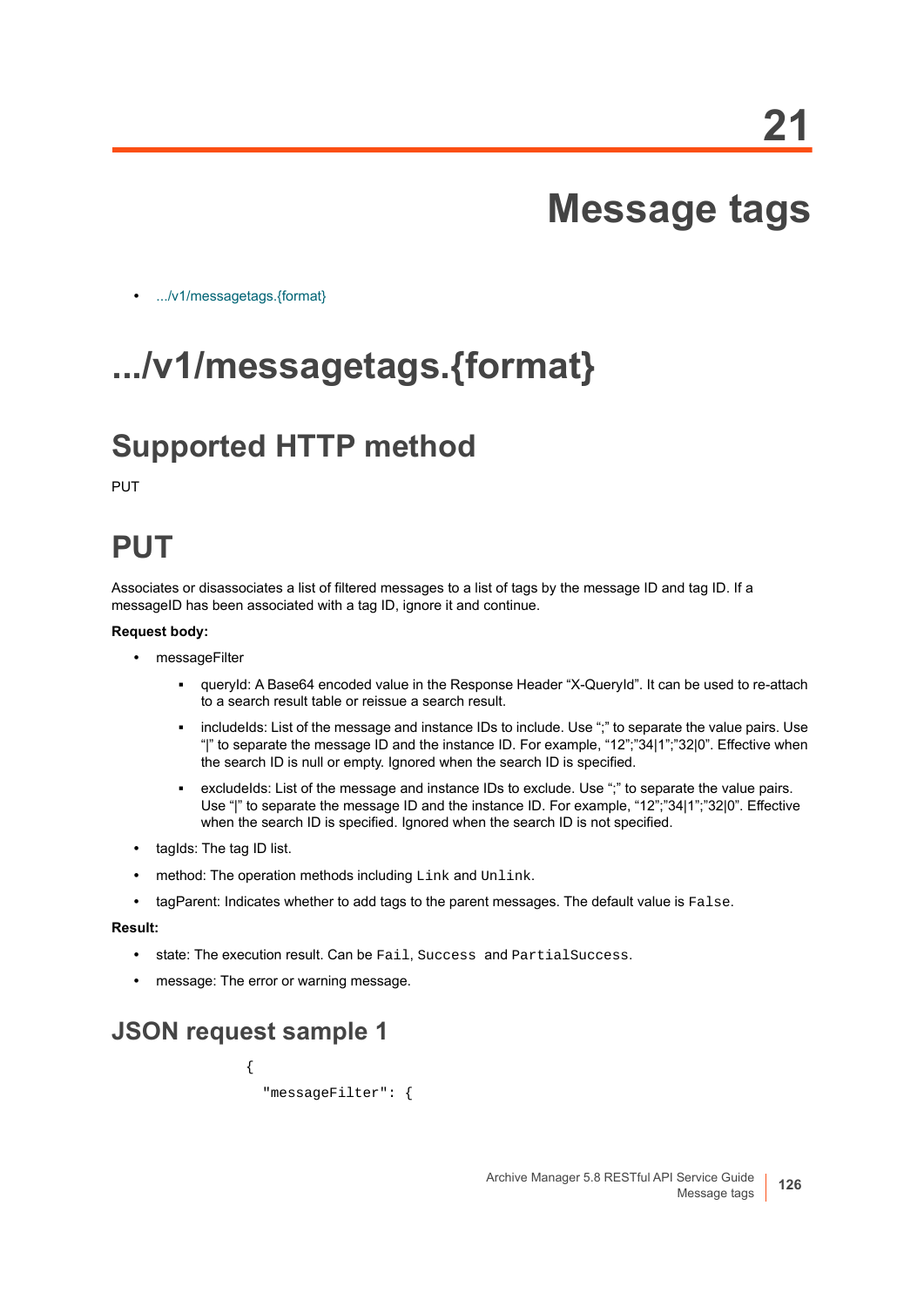```
 "queryId": 
"S0VZOkxPQ0FMOjI7YjQ0NGRlNTI0ZmFlZDljZDYyOTVmYzIzNDlkNzU0NWZ8MjAxNT
A5MjUwNzI4MjBaXzNkNg==",
      "excludeIds": [
        76|1,
        3
      ]
   },
   "method": "Link",
   "tagIds": [
     1,
     2,
     3,
     4
   ],
   "tagParent": "True"
}
```
### **JSON request sample 2**

```
{
   "messageFilter": {
     "includeIds": [
        5|1, 6|2,
         7
      ]
   },
   "method": "UnLink",
   "tagIds": [
     1,
     2,
     3,
     4
   ],
   "tagParent": "True"
}
```

```
 {
     "state": "PartialSuccess",
```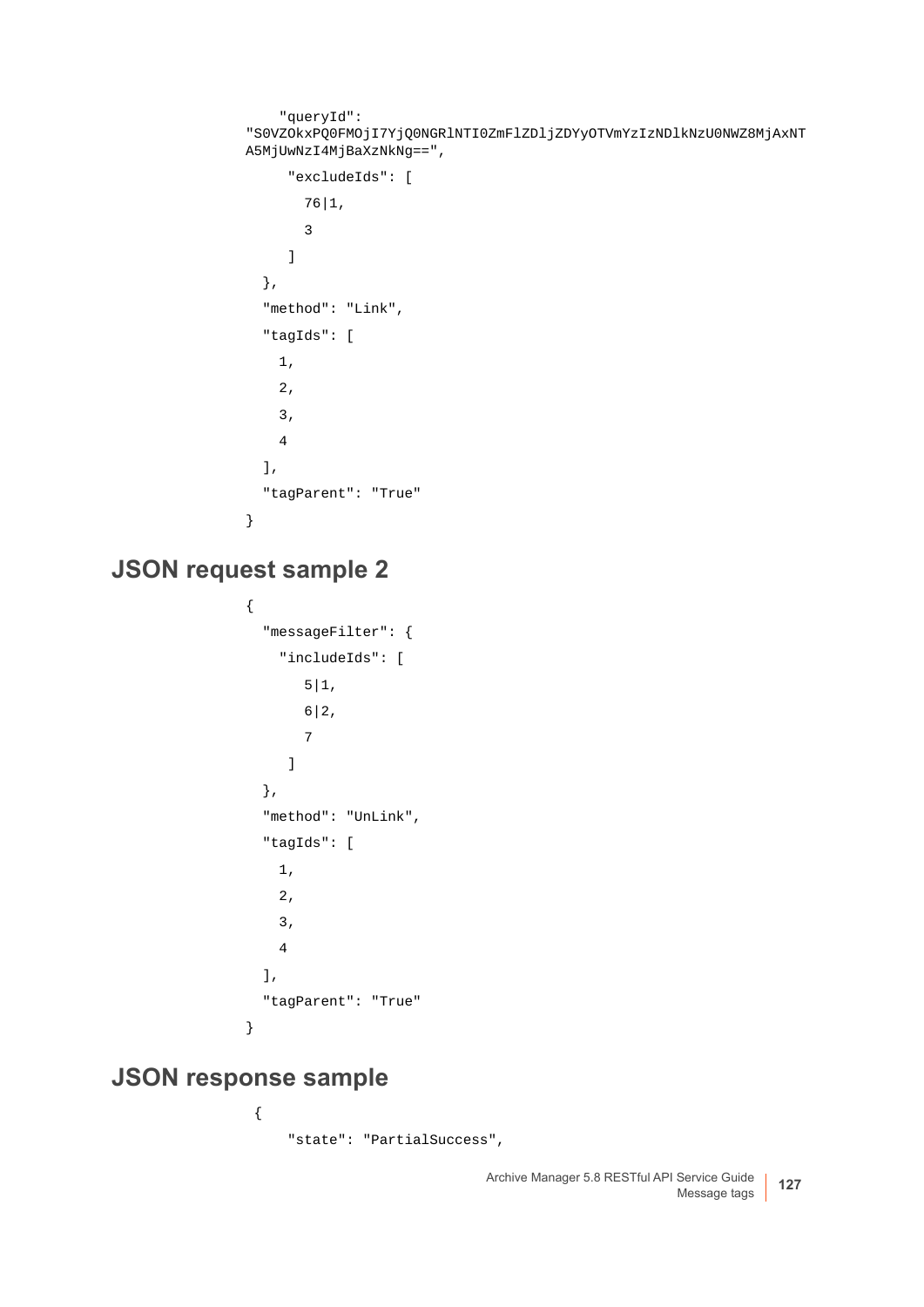"message": "(Message 12, Tag 5) not linked."

}

Archive Manager 5.8 RESTful API Service Guide Message tags **<sup>128</sup>**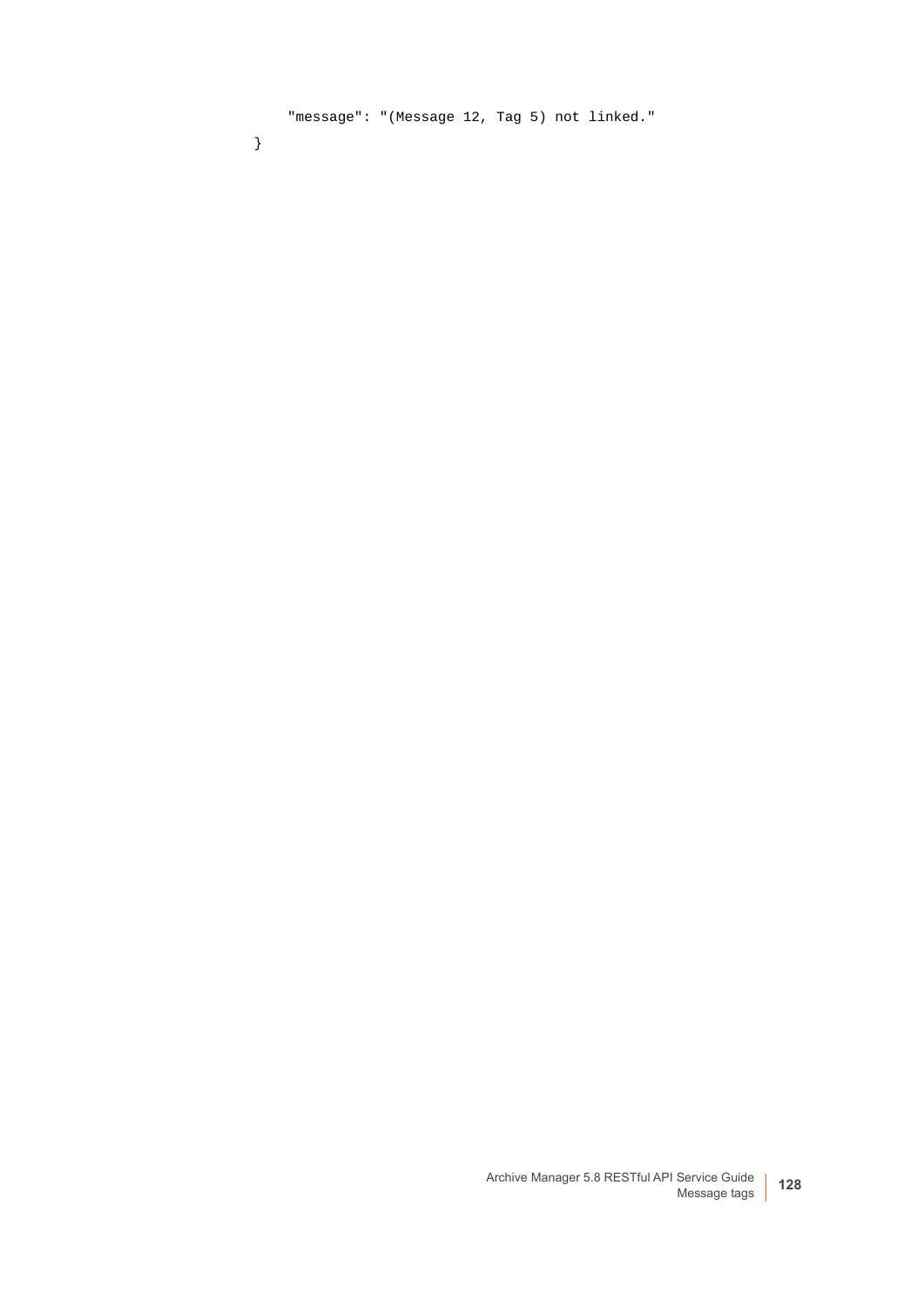# **Message types**

**•** [.../v1/messagetypes.{format}](#page-128-0)

# <span id="page-128-0"></span>**.../v1/messagetypes.{format}**

### **Supported HTTP method**

GET

### **GET**

Retrieves message types from Archive Manager.

**i** | NOTE: This API does not support sorting or paging.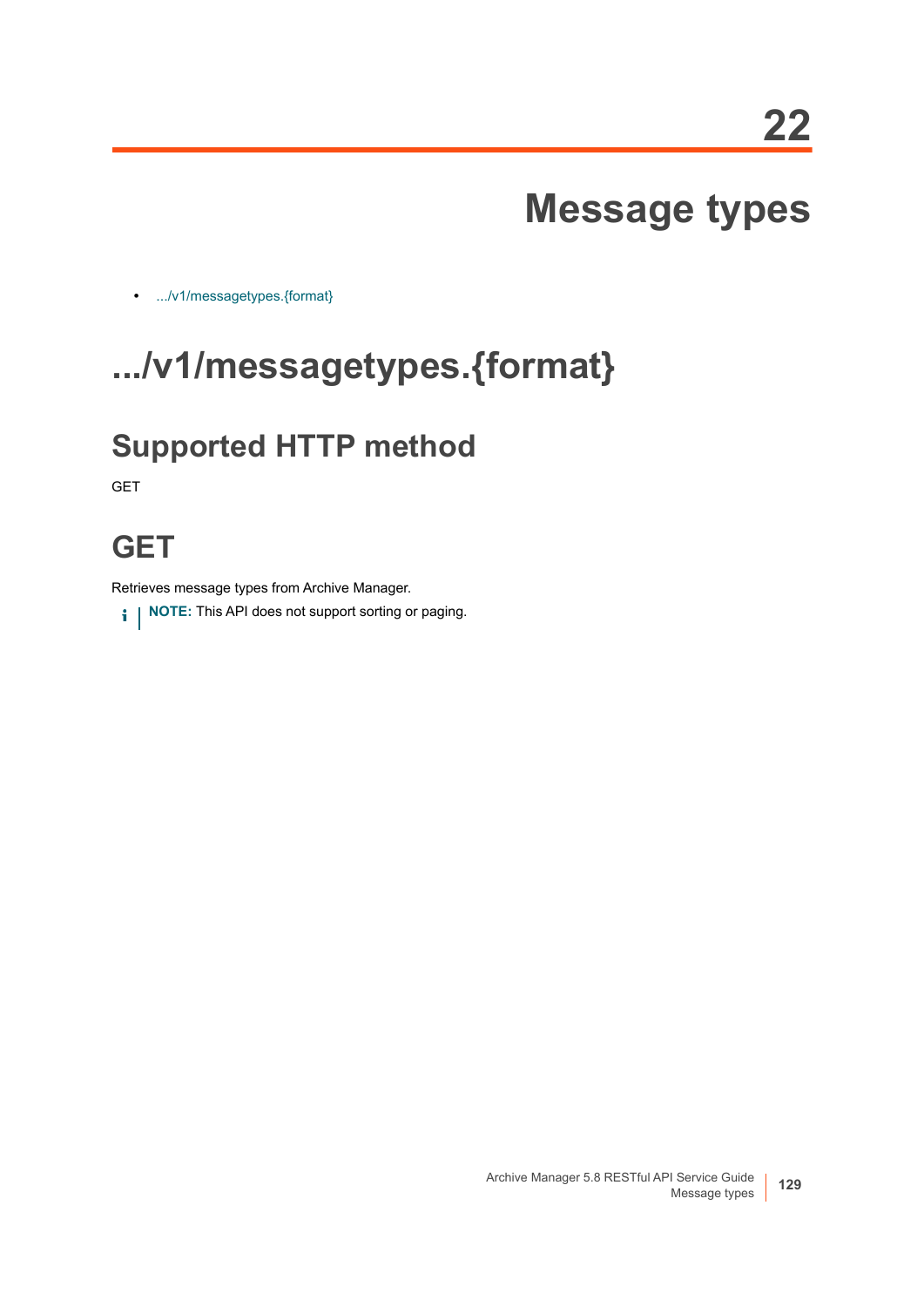# **Organizational units**

- **•** [.../v1/organizationalunits/schema.{format}](#page-129-1)
- **•** [.../v1/organizationalunits.{format}](#page-129-0)
- **•** [.../v1/organizationalunits/count.{format}](#page-130-0)
- **•** [.../v1/organizationalunits/{organizationalunitsId}.{format}](#page-130-2)
- **•** [.../v1/organizationalunits/{organizationalunitsId}/logins.{format}](#page-130-1)
- **•** [.../v1/organizationalunits/{organizationalunitsId}/logins/count.{format}](#page-131-0)
- **•** [.../v1/organizationalunits/{organizationalunitsId}/mailboxes.{format}](#page-132-0)
- **•** [.../v1/organizationalunits/{organizationalunitsId}/mailboxes/count.{format}](#page-133-0)

# <span id="page-129-1"></span>**.../v1/organizationalunits/schema.{form at}**

### **Supported HTTP method**

**GET** 

### **GET**

Retrieves JSON or XML schema for the organizational unit object.

# <span id="page-129-0"></span>**.../v1/organizationalunits.{format}**

### **Supported HTTP method**

**GET** 

### **GET**

Retrieves a list of organizational units. **Parameters**:

> Archive Manager 5.8 RESTful API Service Guide Organizational units **130**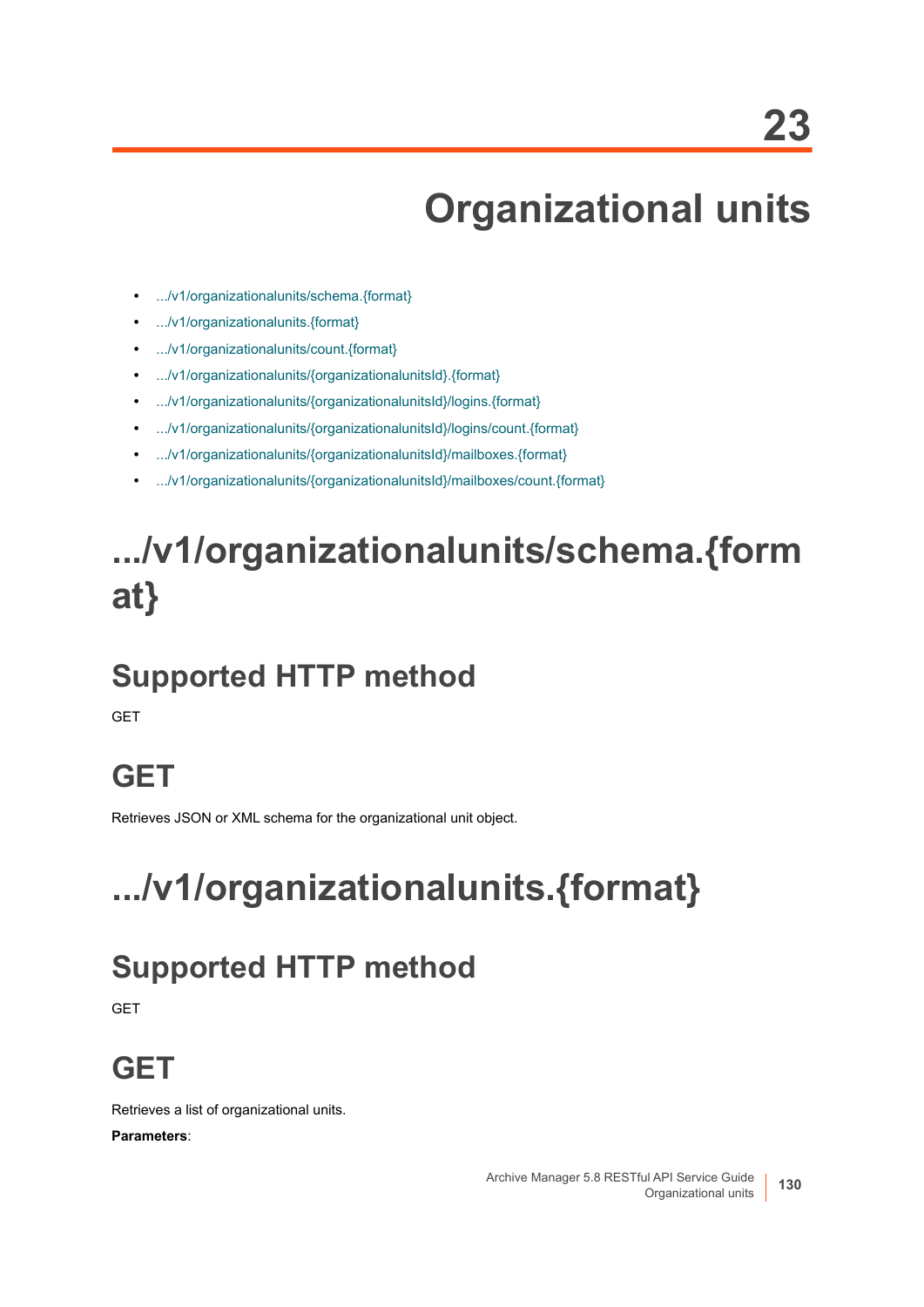**•** query

#### **Query parameters**:

- **•** distinguishedName
- **•** exclude

# <span id="page-130-0"></span>**.../v1/organizationalunits/count.{format}**

## **Supported HTTP method**

**GFT** 

# **GET**

Retrieves the number of organizational units.

# <span id="page-130-2"></span>**.../v1/organizationalunits/{organizationa lunitsId}.{format}**

# **Supported HTTP method**

**GET** 

# **GET**

Retrieves an organizational unit by the organizational unit ID.

# <span id="page-130-1"></span>**.../v1/organizationalunits/{organizationa lunitsId}/logins.{format}**

### **Supported HTTP method**

**GET**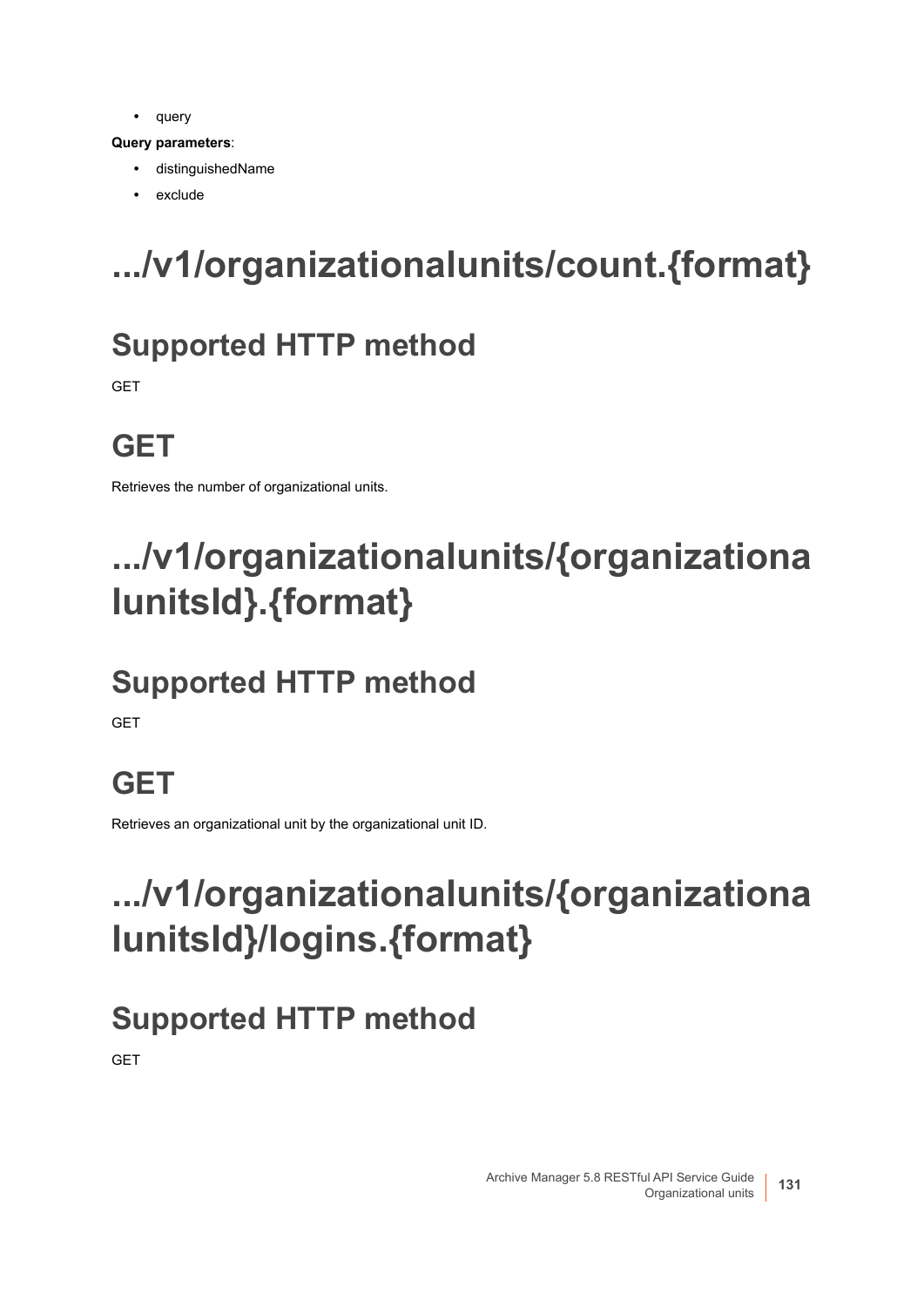### **GET**

Retrieves a list of logins associated with an organizational unit ID.

#### **Parameters**:

**•** query

#### **Query parameters**:

- **•** loginName
- **•** displayName
- **•** securityRole
- **•** notSecurityRole
- **•** emailAddress
- **•** organizationalUnit
- **•** organizationalUnitId
- **•** loginDomainId
- **•** domainName
- **•** loginStatus
- **•** mailboxId
- **•** notMailboxId
- **•** groupId
- **•** notGroupId
- **•** active
- **•** exclude

# <span id="page-131-0"></span>**.../v1/organizationalunits/{organizationa lunitsId}/logins/count.{format}**

### **Supported HTTP method**

**GET** 

### **GET**

Retrieves the number of logins associated with an organizational unit ID.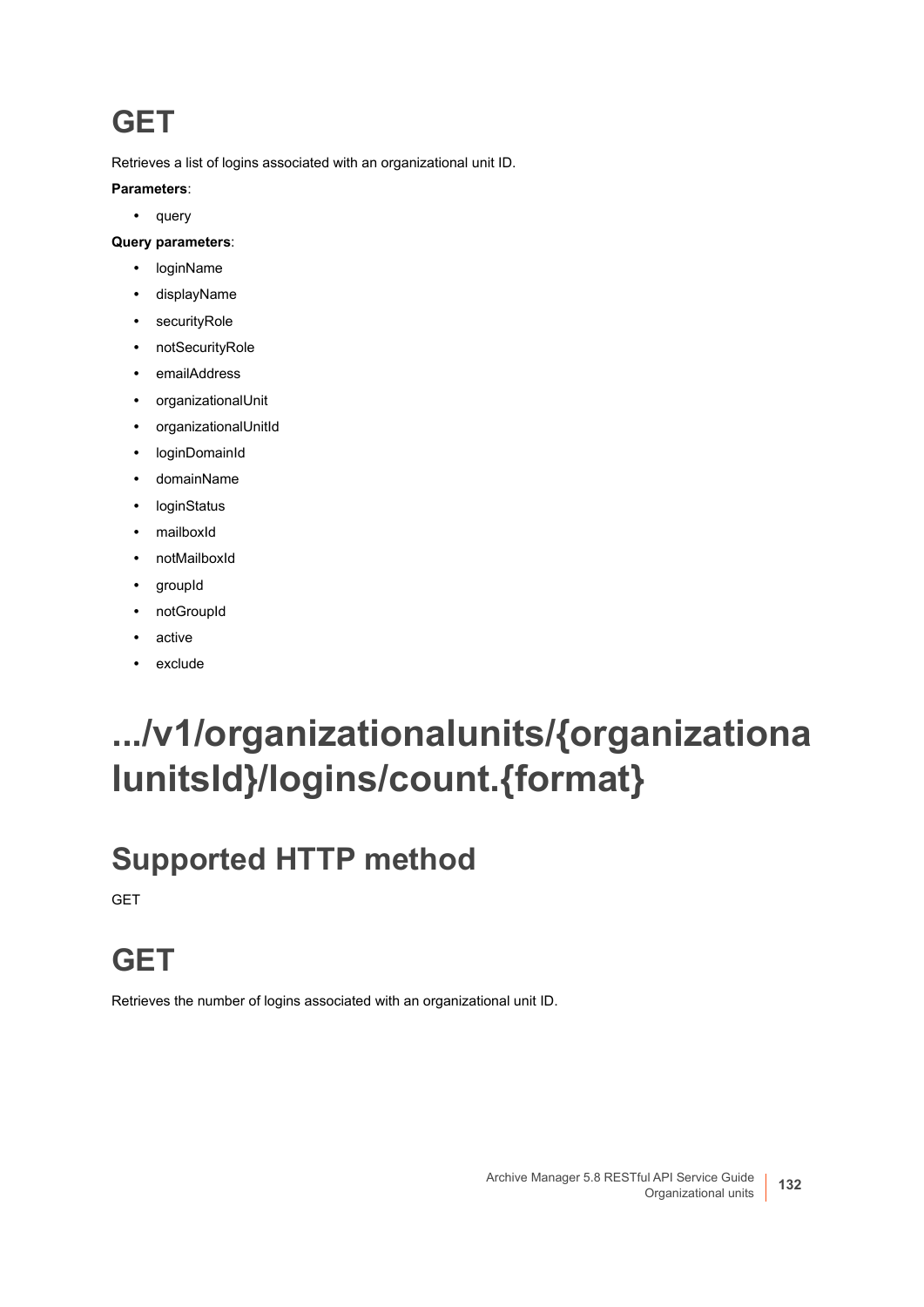# <span id="page-132-0"></span>**.../v1/organizationalunits/{organizationa lunitsId}/mailboxes.{format}**

### **Supported HTTP method**

**GFT** 

# **GET**

Retrieves a list of mailboxes associated with an organizational unit ID.

#### **Parameters**:

**•** query

#### **Query parameters**:

- **•** name
- **•** mailboxType
- **•** organizationalUnit
- **•** organizationalUnitId
- **•** mailServerId
- **•** mailStoreId
- **•** loginId
- **•** notLoginId
- **•** loginDomainName
- **•** loginDomainId
- **•** enableStoreManager
- **•** deleted
- **•** private
- **•** userAgreement
- **•** retentionRunId
- **•** retentionRunPolicyId
- **•** exclude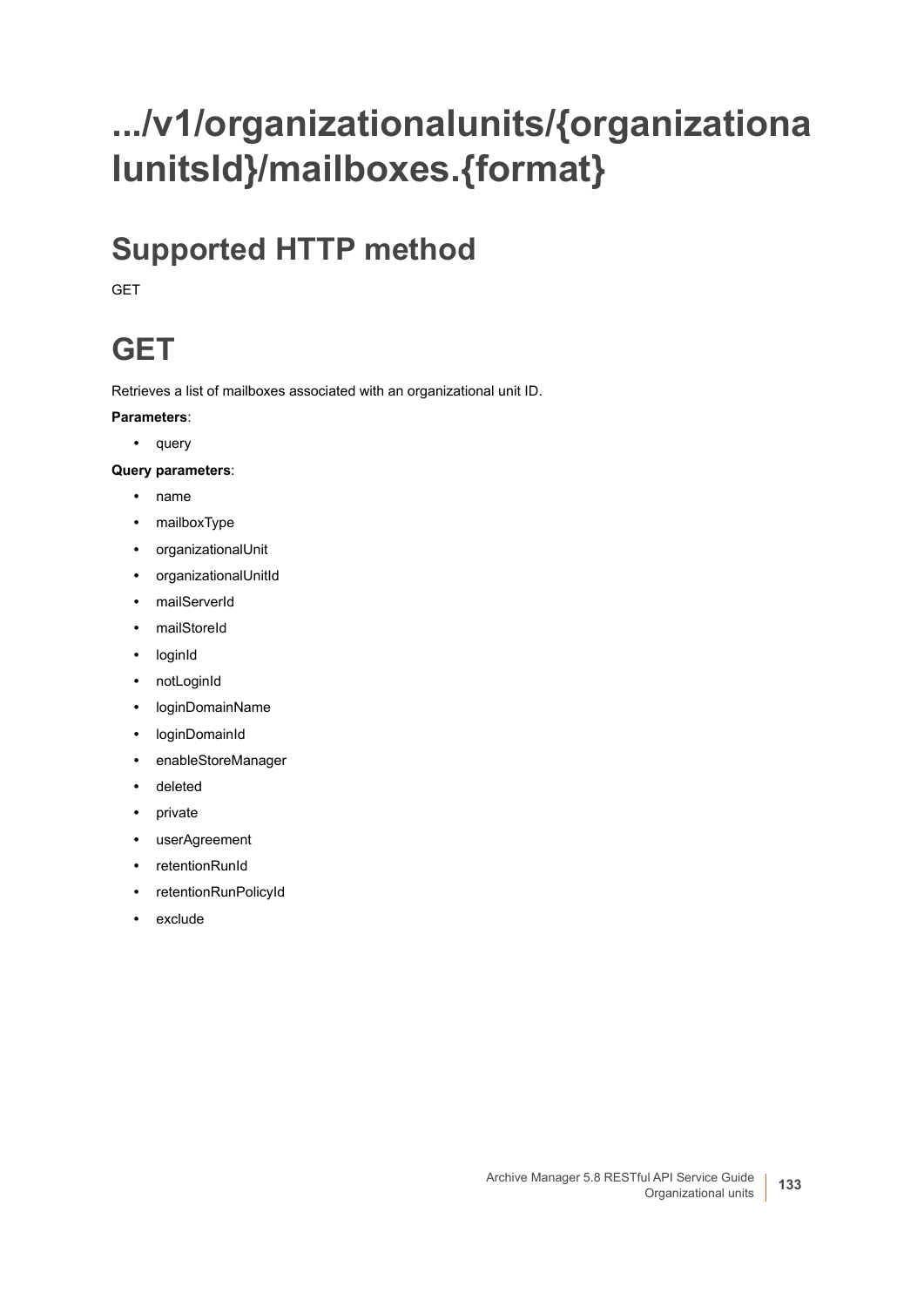# <span id="page-133-0"></span>**.../v1/organizationalunits/{organizationa lunitsId}/mailboxes/count.{format}**

## **Supported HTTP method**

GET

### **GET**

Retrieves the number of mailboxes associated with an organizational unit ID.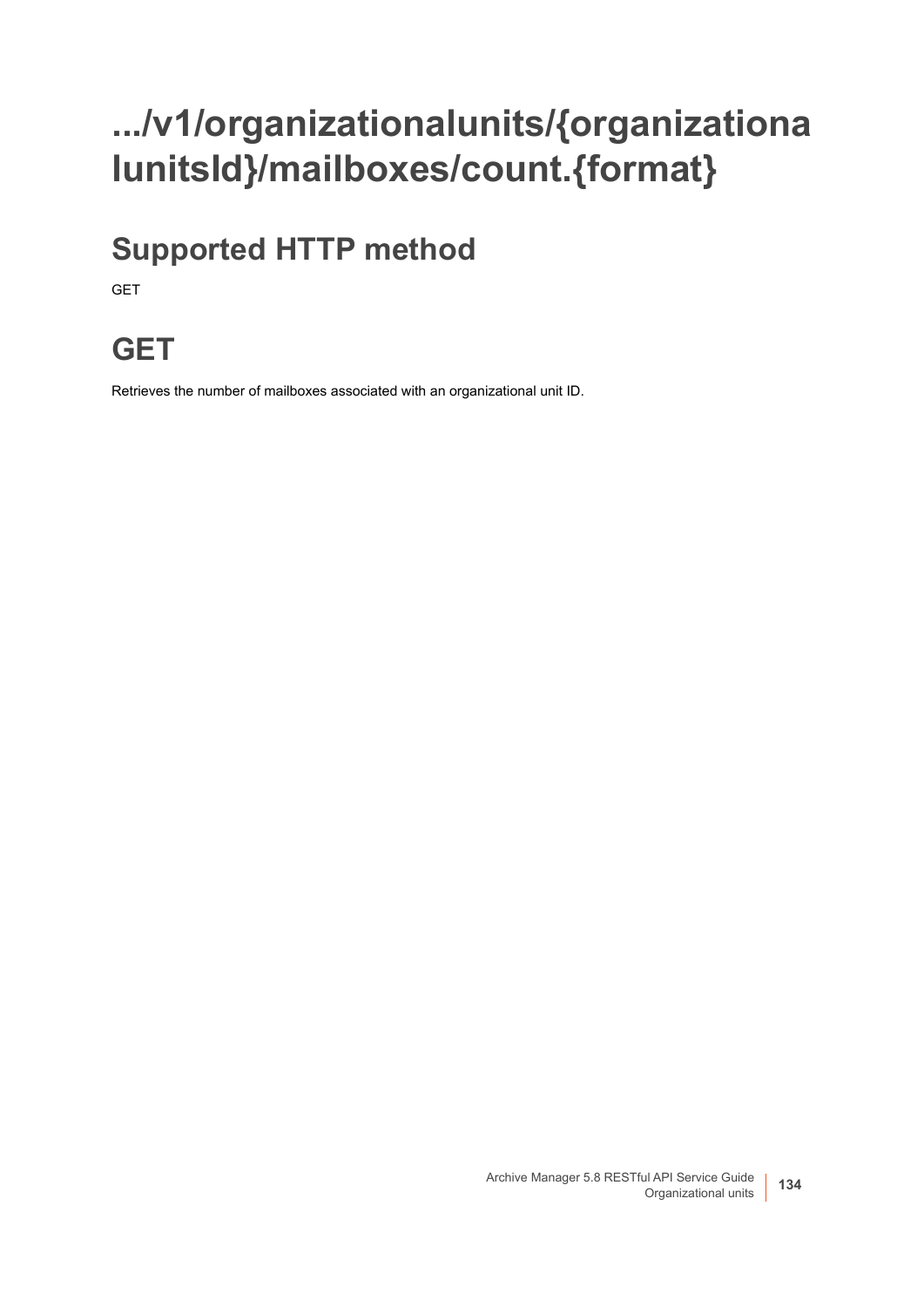**24**

# **Product**

- **•** [.../v1/product/legalnotice/schema.{format}](#page-135-0)
- **•** [.../v1/product/version.{format}](#page-134-0)
- **•** [.../v1/product/legalnotice/schema.{format}](#page-135-0)
- **•** [.../v1/product/legalnoticelist.{format}](#page-135-1)

# **.../v1/product/license.{format}**

# **Supported HTTP method**

GET

### **GET**

Retrieves the license information of Archive Manager.

# <span id="page-134-0"></span>**.../v1/product/version.{format}**

# **Supported HTTP method**

**GET** 

### **GET**

Retrieves the version of Archive Manager.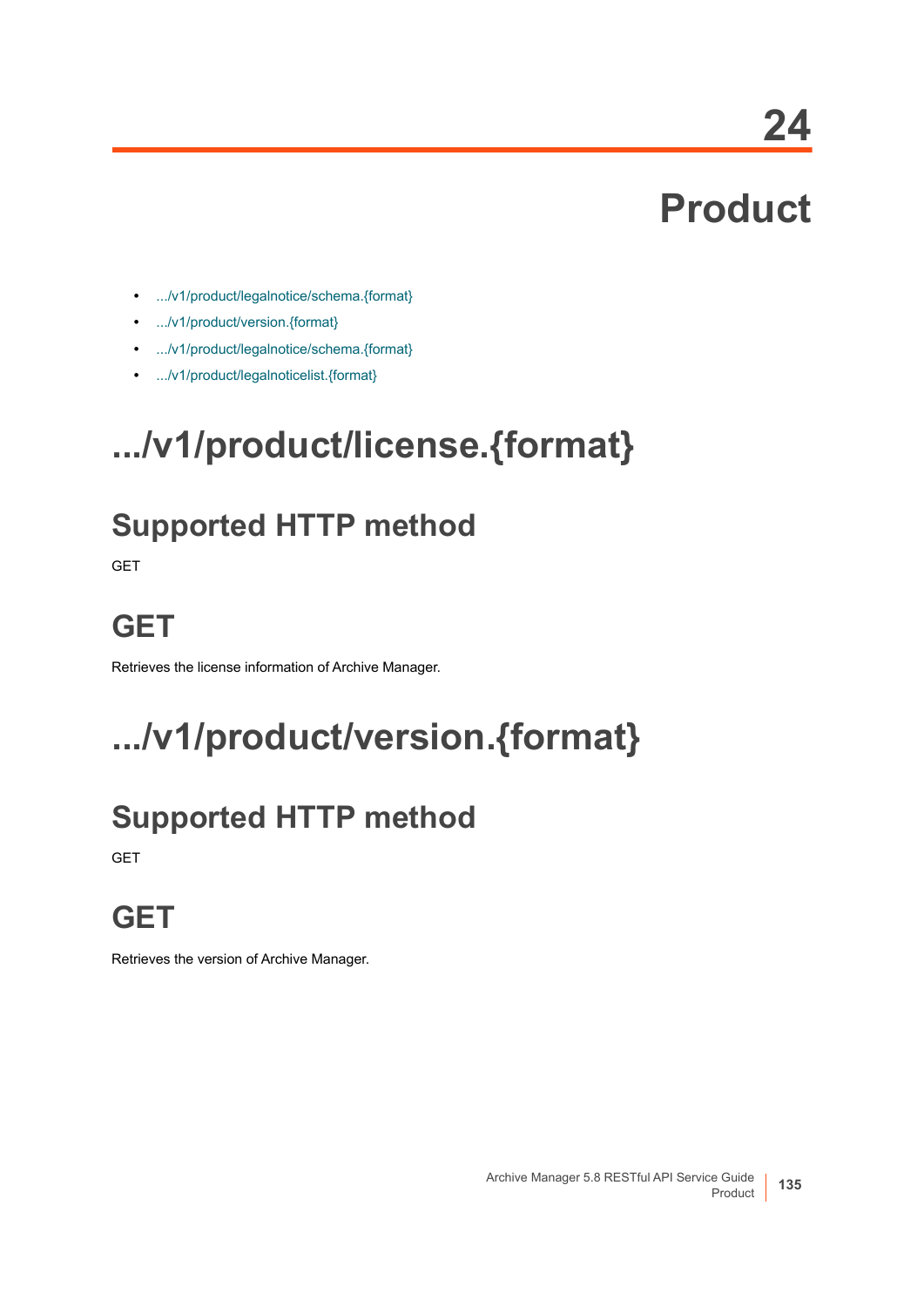# <span id="page-135-0"></span>**.../v1/product/legalnotice/schema.{form at}**

## **Supported HTTP method**

**GET** 

# **GET**

Retrieves JSON or XML schema for the legal notice object.

# <span id="page-135-1"></span>**.../v1/product/legalnoticelist.{format}**

# **Supported HTTP method**

**GET** 

# **GET**

Retrieves a list of legal notices of the Archive Manager third parties.

**i** | NOTE: This API does not support sorting or paging.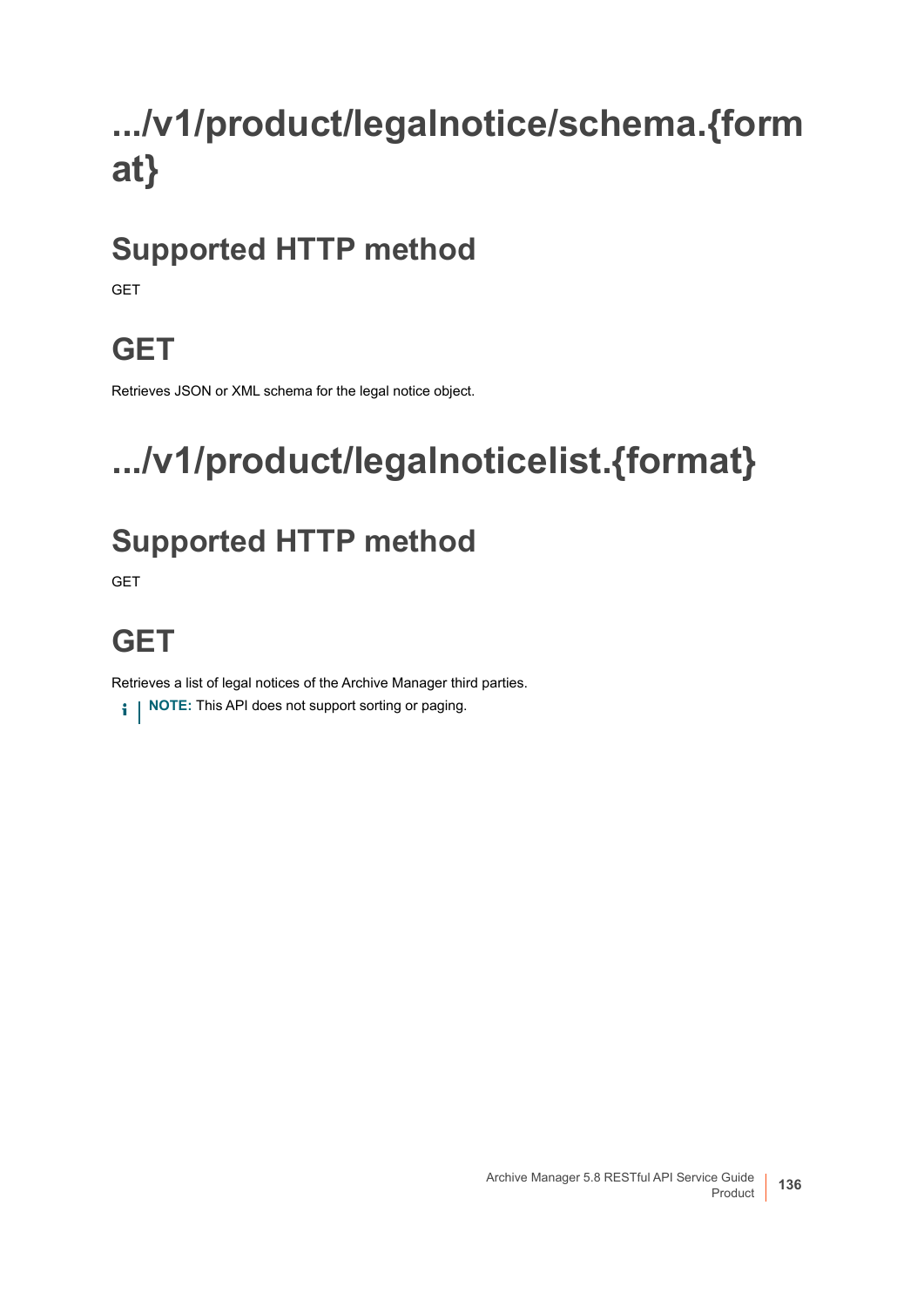# **Retention change logs**

- **•** [.../v1/retentionchangelogs/schema.{format}](#page-136-0)
- **•** [.../v1/retentionchangelogs.{format}](#page-136-1)
- **•** [.../v1/retentionchangelogs/{retentionchangelogsId}.{format}](#page-137-0)

# <span id="page-136-0"></span>**.../v1/retentionchangelogs/schema.{for mat}**

### **Supported HTTP method**

**GET** 

# **GET**

Retrieves JSON or XML schema for RetentionChangeLogs object.

# <span id="page-136-1"></span>**.../v1/retentionchangelogs.{format}**

# **Supported HTTP method**

**GET** 

# **GET**

Retrieves a list of retention change logs.

#### **Parameters**:

- **•** query
- **Query parameters**:
	- **•** idMin
	- **•** idMax
	- **•** dateTimeUtcMin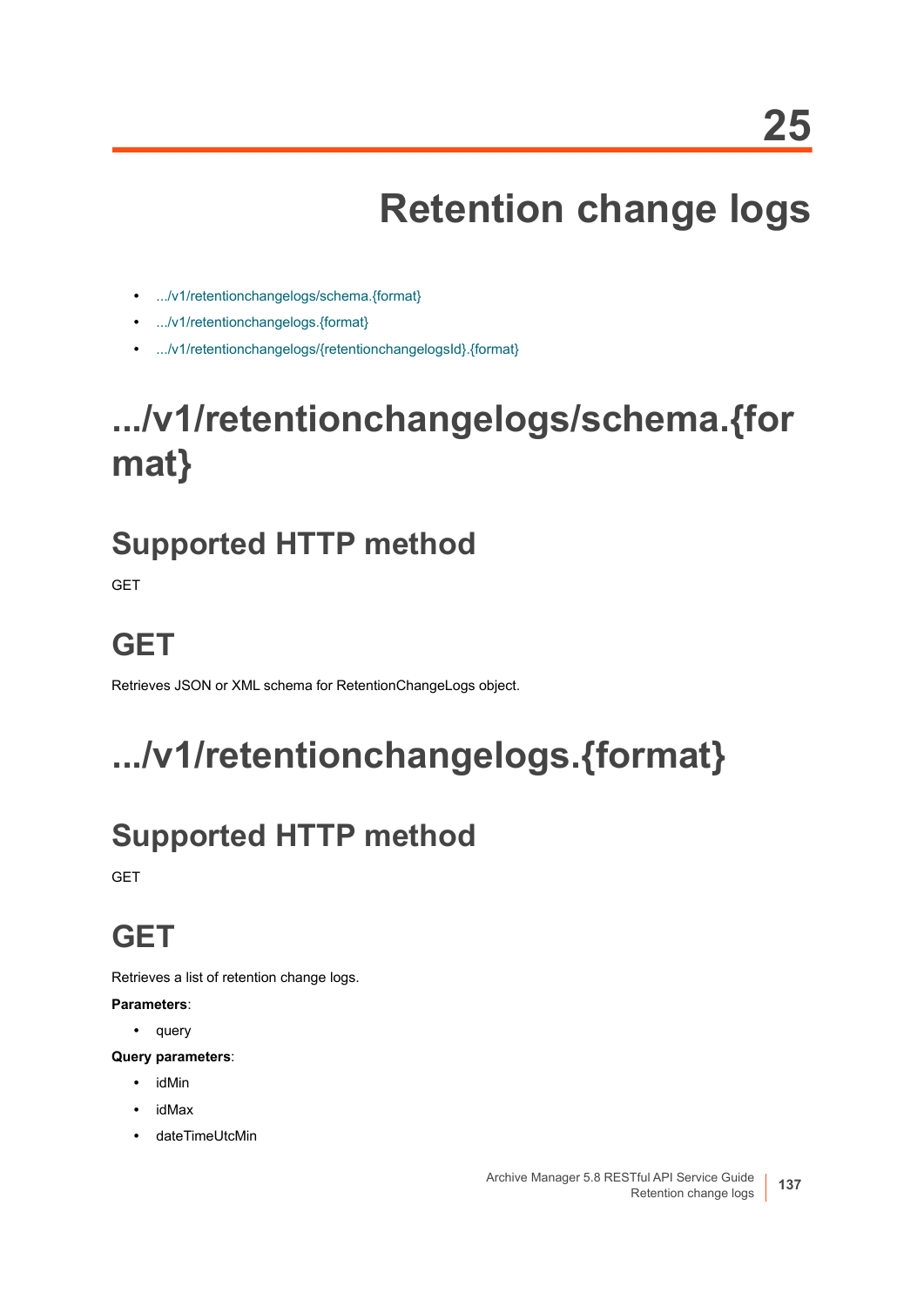- **•** dateTimeUtcMax
- **•** eventMask
- **•** loginId
- **•** loginName
- **•** eventArgs
- **•** include
	- **▪** loginName

**NOTE:** You must include Locks when using the parameter loginName, for example: f. .../v1/retentionpolicies.xml?query=include:Locks|Loginname

# <span id="page-137-0"></span>**.../v1/retentionchangelogs/{retentionch angelogsId}.{format}**

# **Supported HTTP method**

GET

## **GET**

Retrieves a retention change log by the retention change log ID.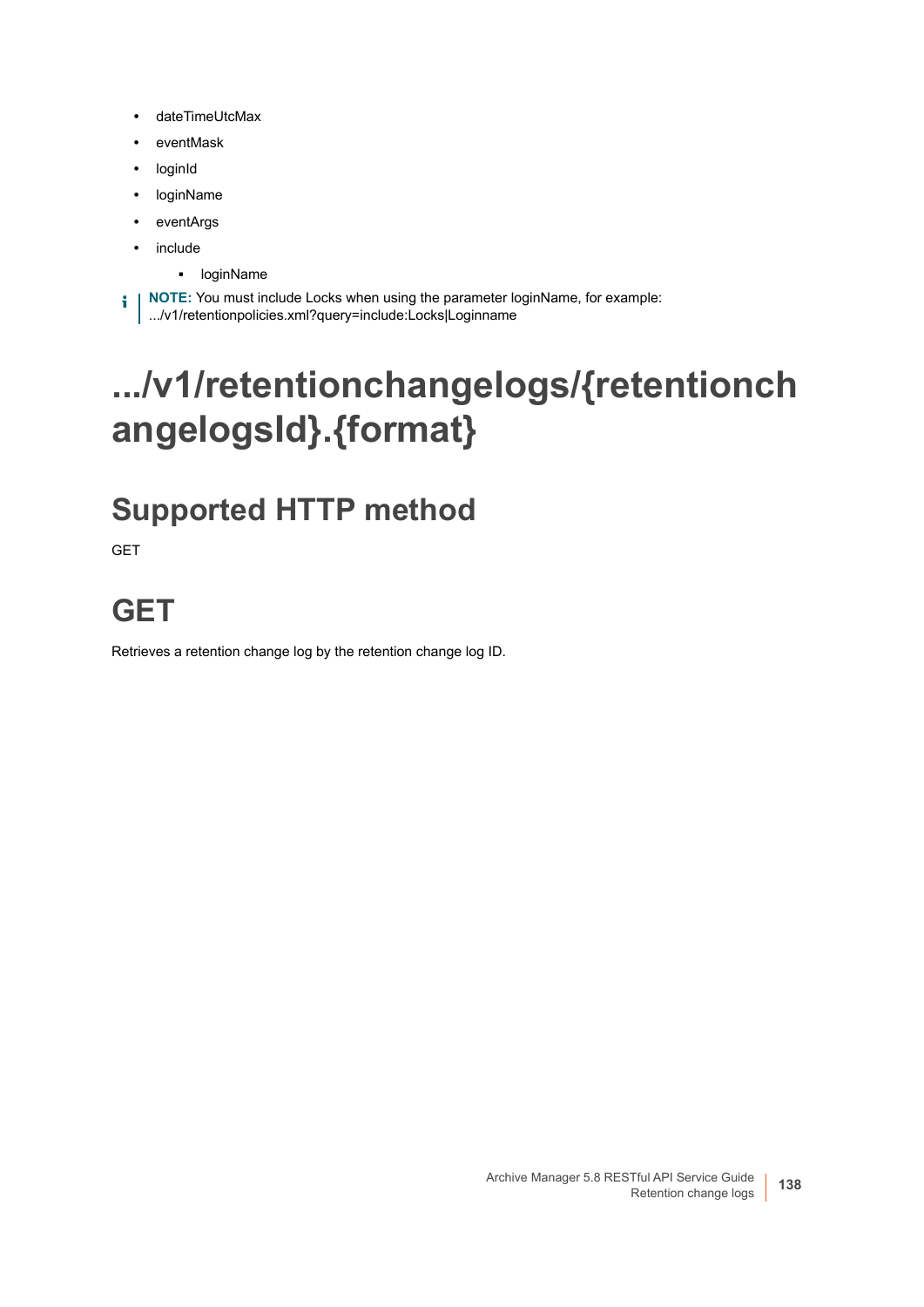# **Retention holds**

- **•** [.../v1/retentionholds/schema.{format}](#page-138-1)
- **•** [.../v1/retentionholds.{format}](#page-138-0)
- **•** [.../v1/retentionholds/{retentionholdId}.{format}](#page-139-0)

# <span id="page-138-1"></span>**.../v1/retentionholds/schema.{format}**

### **Supported HTTP method**

**GET** 

### **GET**

Retrieves JSON or XML schema for RetentionHold object.

# <span id="page-138-0"></span>**.../v1/retentionholds.{format}**

# **Supported HTTP method**

GET | POST

# **GET**

Retrieves a list of retention holds.

**Parameters**:

**•** query

**Query parameters**:

- **•** retentionPolicyId
- **•** loginId
- **•** loginName
- **•** reason
- **•** include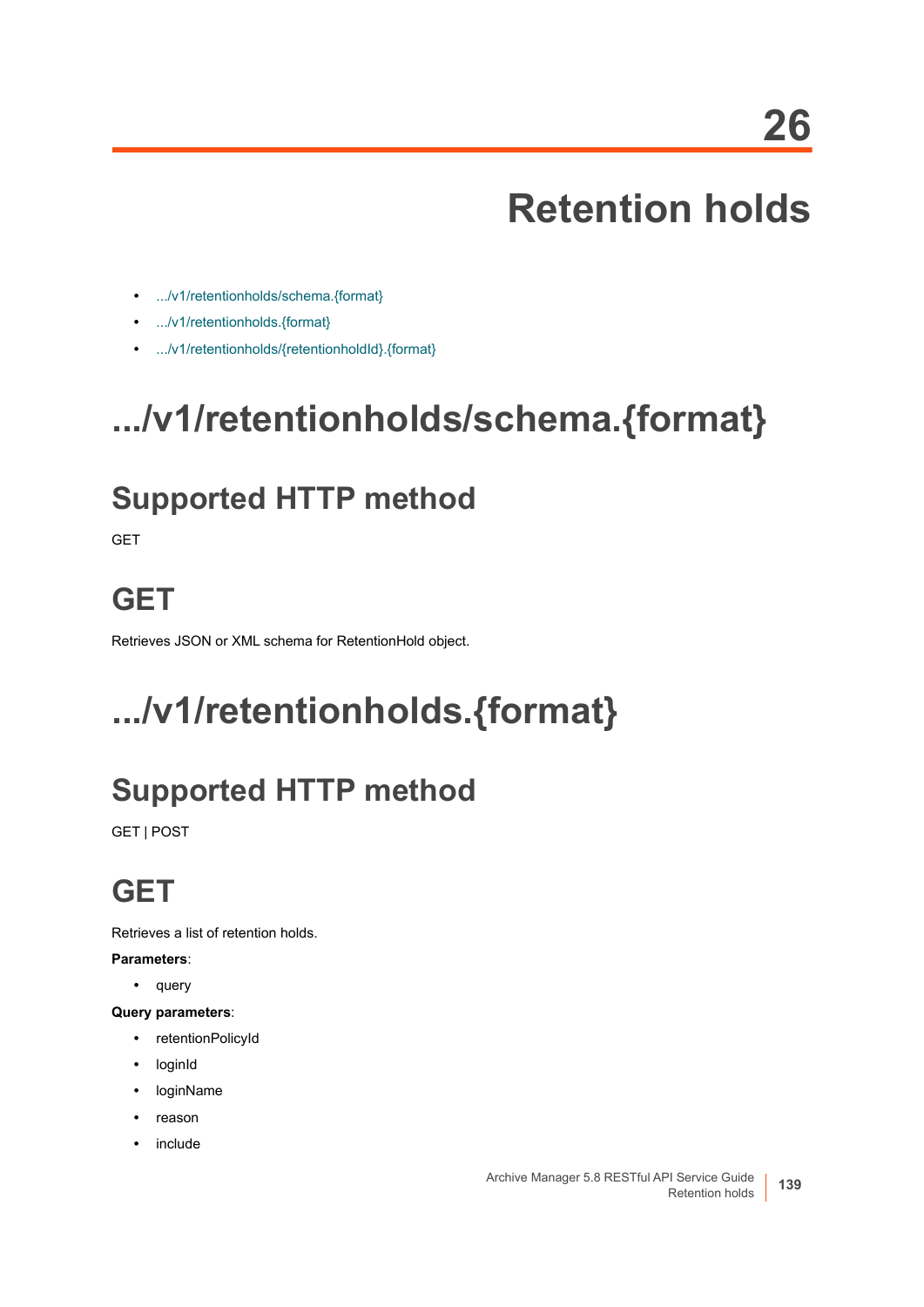- **▪** loginName
- **▪** policyName
- **▪** targetNames
- **▪** targets

**i** | NOTE: You must include Locks when using the parameter loginName, for example: .../v1/retentionpolicies.xml?query=include:Locks|Loginname

**NOTE:** You must include targets when using the parameter targetNames, for example: .../v1/retentionpolicies.xml?query=include:targets|targetnames

### **POST**

Creates a list of retention holds.

# <span id="page-139-0"></span>**.../v1/retentionholds/{retentionholdId}.{f ormat}**

# **Supported HTTP method**

POST | DELETE

### **POST**

Creates a retention hold.



Deletes a retention hold by the retention hold ID.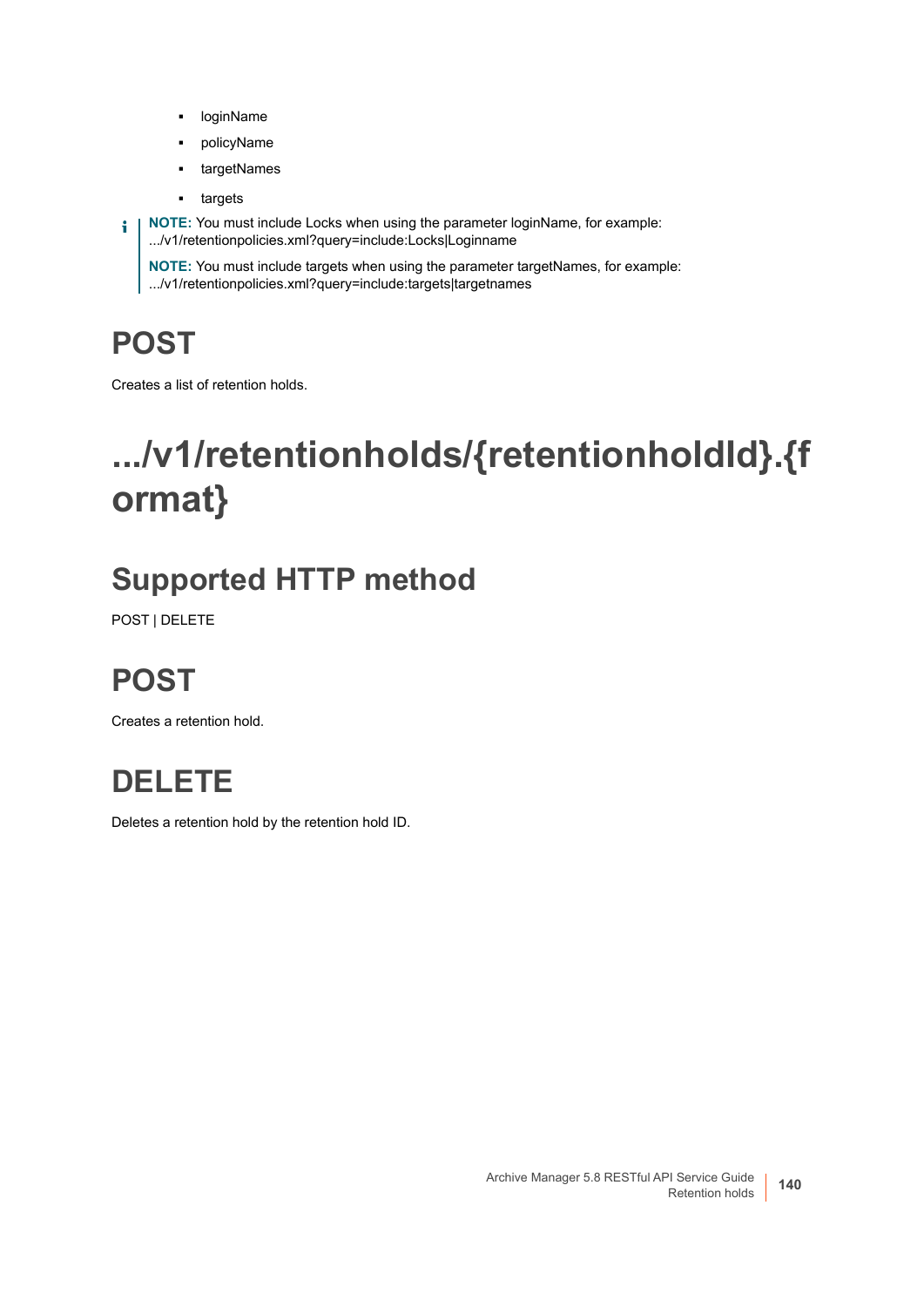# **Retention message logs**

- **•** [.../v1/retentionmessagelogs/schema.{format}](#page-140-1)
- **•** [.../v1/retentionmessagelogs.{format}](#page-140-0)
- **•** [.../v1/retentionmessagelogs/count.{format}](#page-141-0)
- **•** [.../v1/retentionmessagelogs/{retentionMessageLogId}.{format}](#page-141-1)
- **•** [.../v1/retentionmessagelogs/report/schema.{format}](#page-142-1)
- **•** [.../v1/retentionmessagelogs/report.{format}](#page-142-0)

# <span id="page-140-1"></span>**.../v1/retentionmessagelogs/schema.{fo rmat}**

### **Supported HTTP method**

**GET** 

# **GET**

Retrieves JSON or XML schema for RetentionMessageLogs object.

# <span id="page-140-0"></span>**.../v1/retentionmessagelogs.{format}**

### **Supported HTTP method**

GET

### **GET**

Retrieves a list of retention message logs.

#### **Parameters**:

**•** query

**Query parameters**: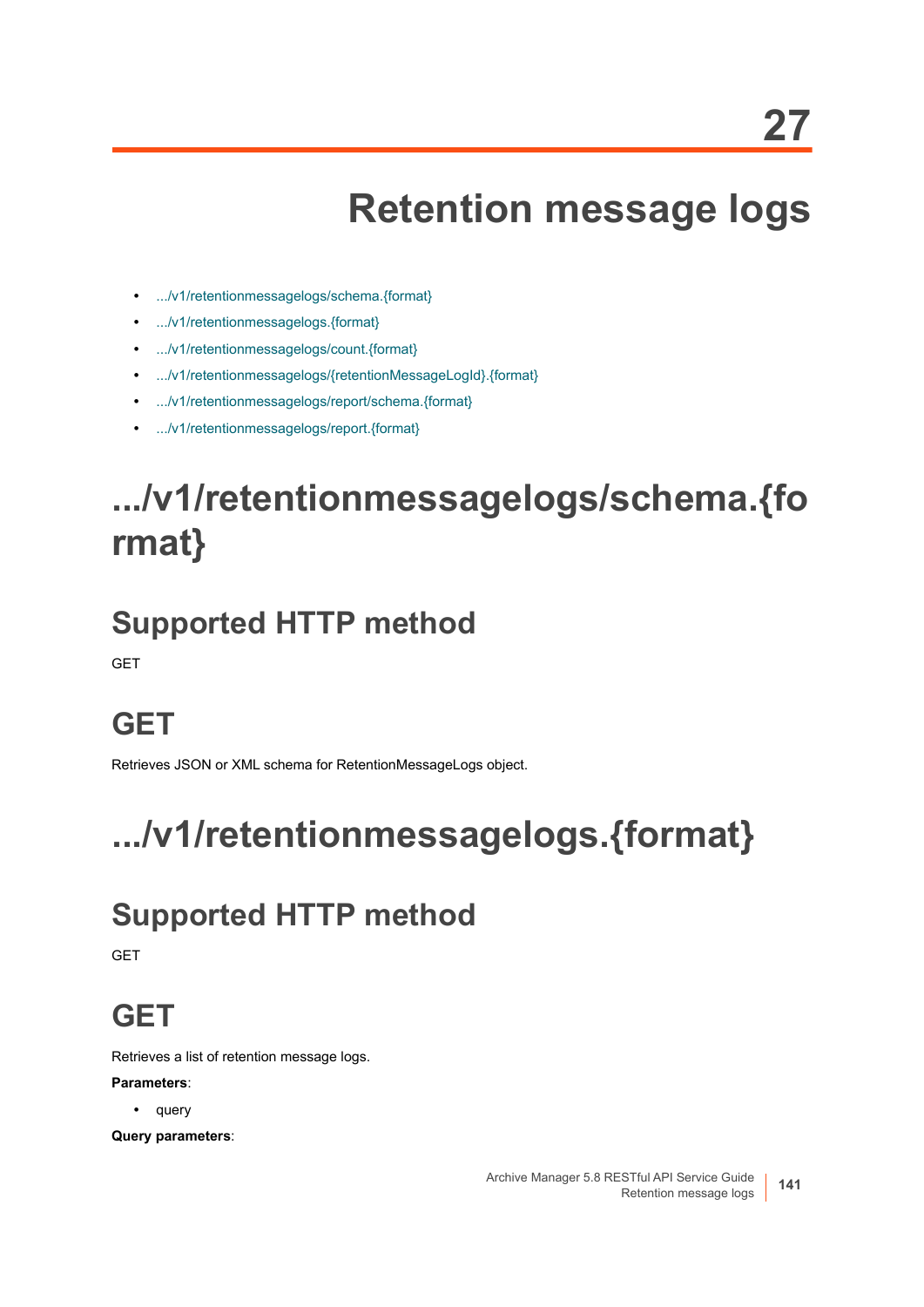- **•** idMin
- **•** idMax
- **•** group
	- **▪** retentionRunId
	- **▪** retentionPolicyId
	- **▪** mailBoxId
	- messageId
- **•** include
	- **▪** retentionRunName
	- **▪** retentionPolicyName
	- **▪** mailBoxName
	- **▪** messageName
	- **▪** retentionRunCount
	- **▪** retentionPolicyCount
	- **▪** mailBoxCount
	- **▪** messageCount

# <span id="page-141-0"></span>**.../v1/retentionmessagelogs/count.{for mat}**

# **Supported HTTP method**

**GET** 

# **GET**

Retrieves the number of retention message logs for a logged in user.

# <span id="page-141-1"></span>**.../v1/retentionmessagelogs/{retention MessageLogId}.{format}**

### **Supported HTTP method**

**GFT**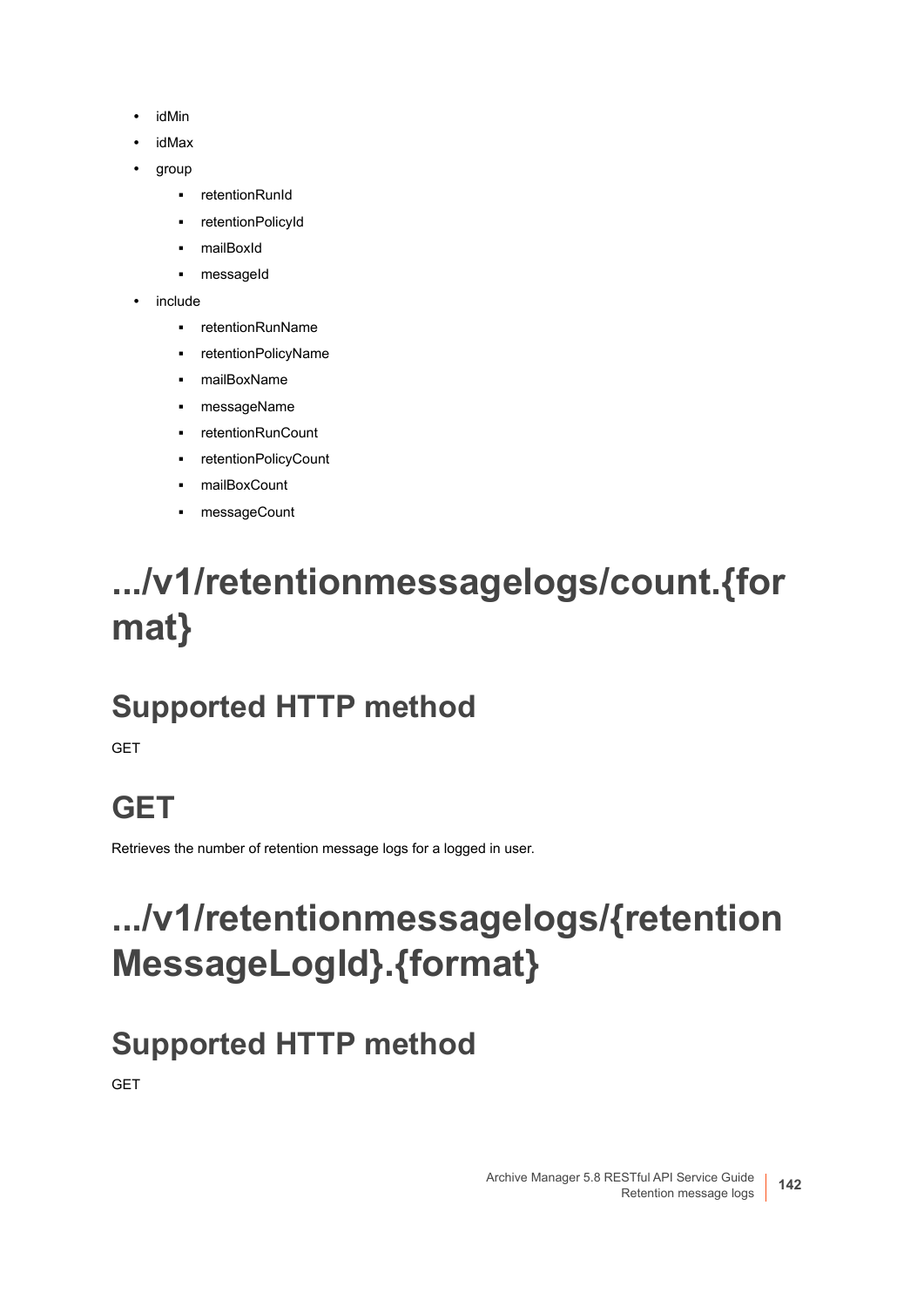### **GET**

Retrieves a specified retention message log by its ID.

# <span id="page-142-1"></span>**.../v1/retentionmessagelogs/report/sch ema.{format}**

### **Supported HTTP method**

**GET** 

# **GET**

Retrieves JSON or XML schema for RetentionMessageLogs report object.

# <span id="page-142-0"></span>**.../v1/retentionmessagelogs/report.{for mat}**

# **Supported HTTP method**

**GET** 

### **GET**

Retrieves a list of retention message logs reports.

#### **Parameters**:

**•** query

#### **Query parameters**:

- **•** retentionRunId
- **•** retentionPolicyId
- **•** mailboxId
- **•** messageId
- **•** committed
- **•** groupBy:
	- **▪** retentionRunId
	- **▪** retentionPolicyId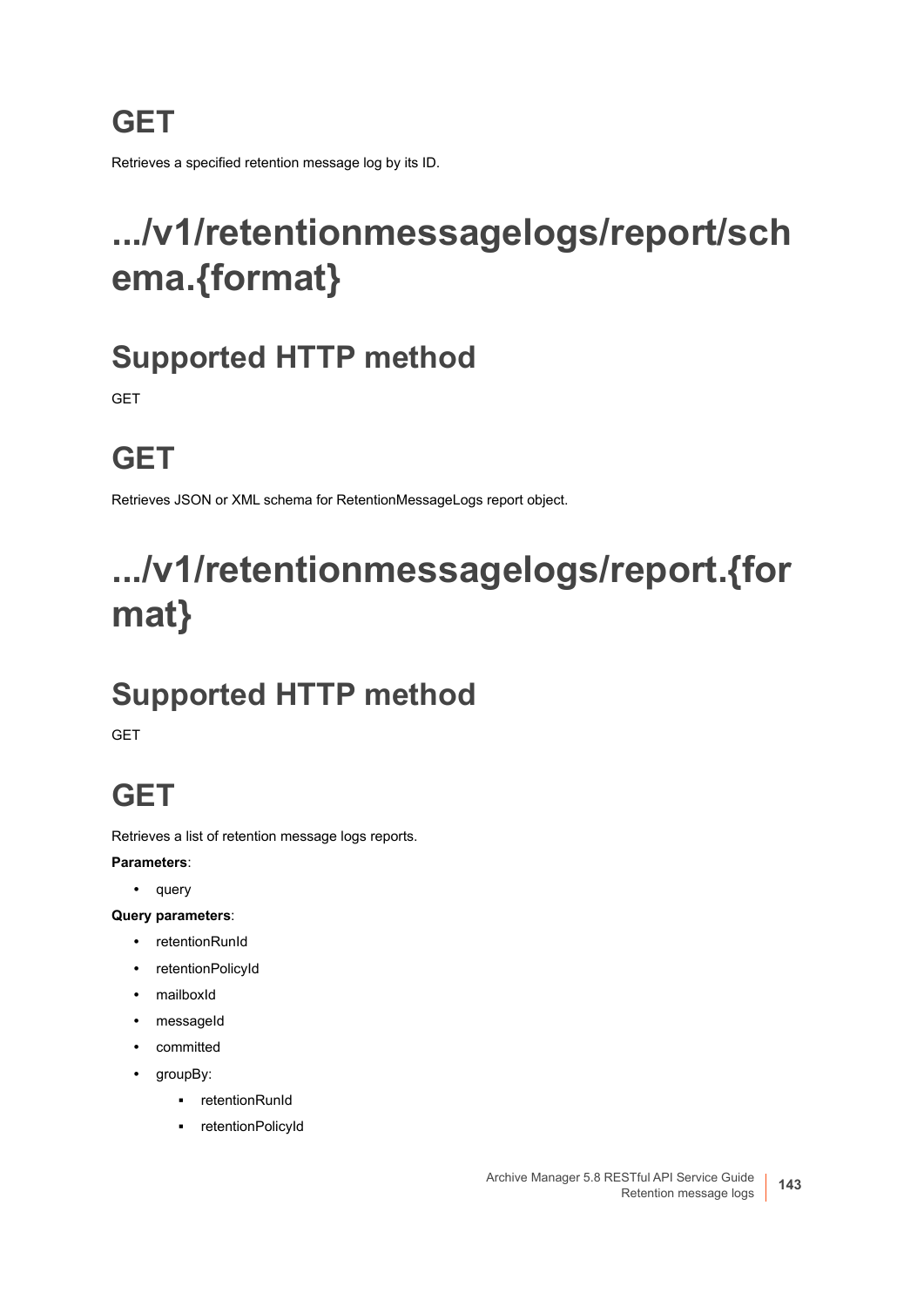- **▪** mailboxId
- **▪** messageId
- **•** include
	- **▪** retentionRunName
	- **▪** retentionPolicyName
	- **▪** mailboxName
	- **▪** messageName
	- **▪** retentionRunCount
	- **▪** retentionPolicyCount
	- **▪** mailboxCount
	- **▪** messageCount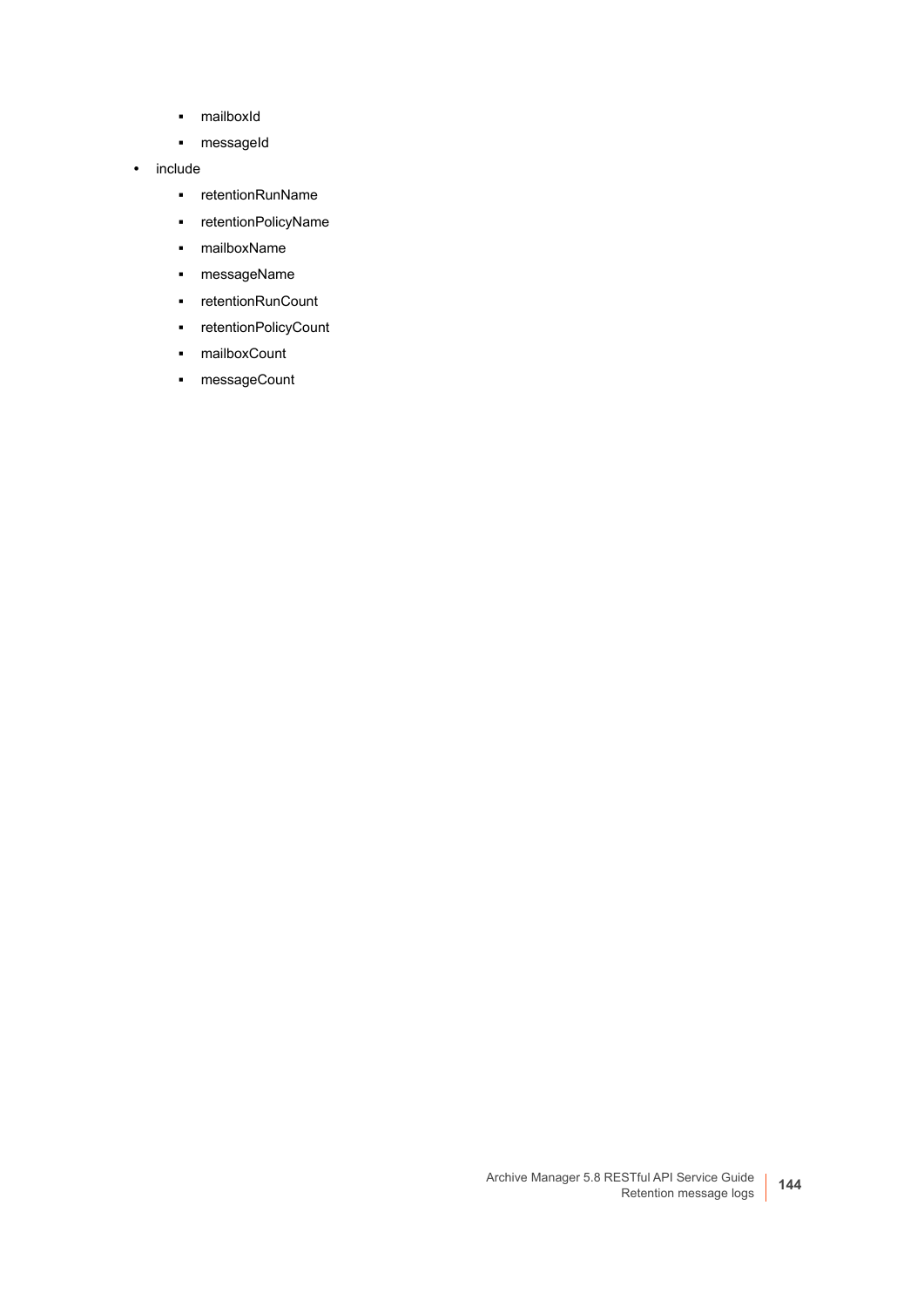# **Retention policies**

- **•** [.../v1/retentionpolicies/schema.{format}](#page-144-0)
- **•** [.../v1/retentionpolicies.{format}](#page-144-1)
- **•** [.../v1/retentionpolicies/{retentionpolicyId}.{format}](#page-145-1)
- **•** [.../v1/retentionpolicies/retentionpolicyset.{format}](#page-145-0)

# <span id="page-144-0"></span>**.../v1/retentionpolicies/schema.{format}**

#### **Supported HTTP method**

GET

#### **GET**

Retrieves JSON or XML schema for RetentionPolicy object.

# <span id="page-144-1"></span>**.../v1/retentionpolicies.{format}**

## **Supported HTTP method**

**GET** 

#### **GET**

Retrieves a list of retention policies including legal hold.

#### **Parameters**:

**•** query

- **•** action
- **•** enabled
- **•** deleted
- **•** legalHold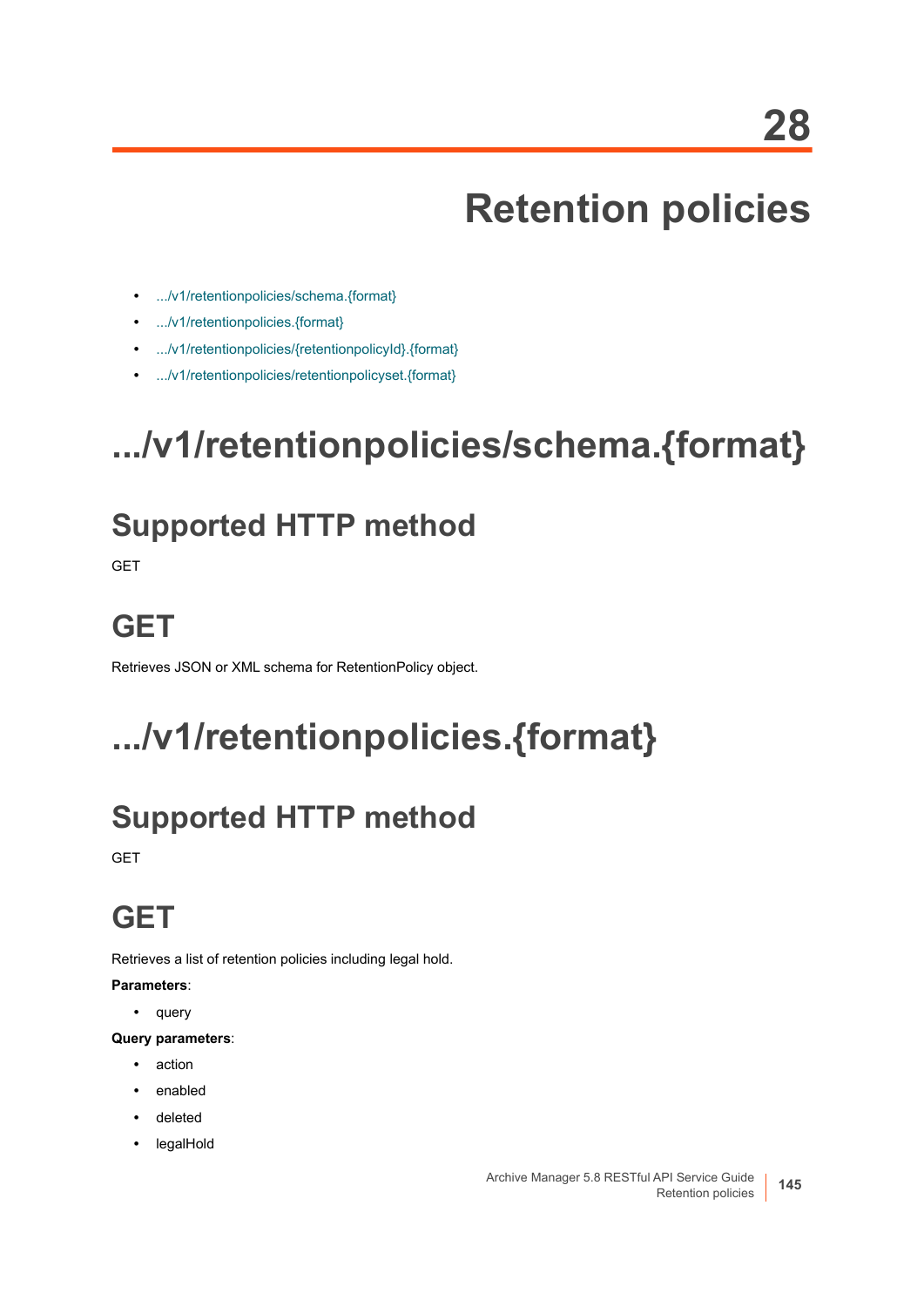- **•** include
	- **▪** targetNames
	- **▪** tagNames
	- **▪** lockNames
	- **▪** targets
	- **▪** tags
	- **▪** locks
	- **▪** folders: Include information about folders.
		- **▫** The folder path.
		- **▫** Whether the subfolders are included.
- **NOTE:** You must include targets when using the parameter targetNames, for example: f. .../v1/retentionpolicies.xml?query=include:targets|targetnames

# <span id="page-145-1"></span>**.../v1/retentionpolicies/{retentionpolicyI d}.{format}**

#### **Supported HTTP method**

GET

## **GET**

Retrieves a retention policy by the retention policy ID.

# <span id="page-145-0"></span>**.../v1/retentionpolicies/retentionpolicys et.{format}**

### **Supported HTTP method**

GET | PUT

## **GET**

Retrieves a list of retention policies excluding legal hold with binary checksum.

**i** | NOTE: This API does not support sorting or paging.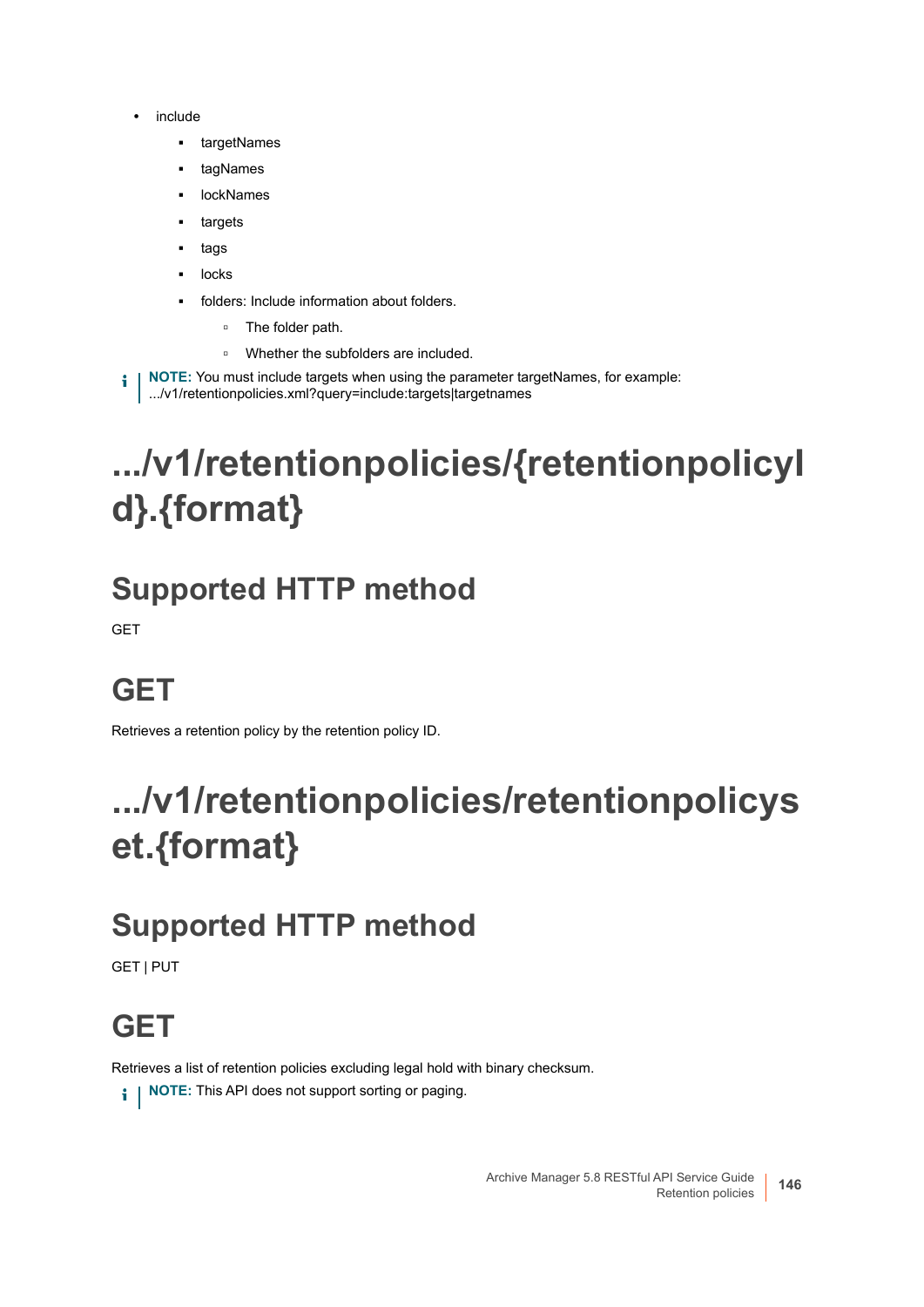#### **PUT**

Replaces retention policies on the server with a list of retention policies in the request.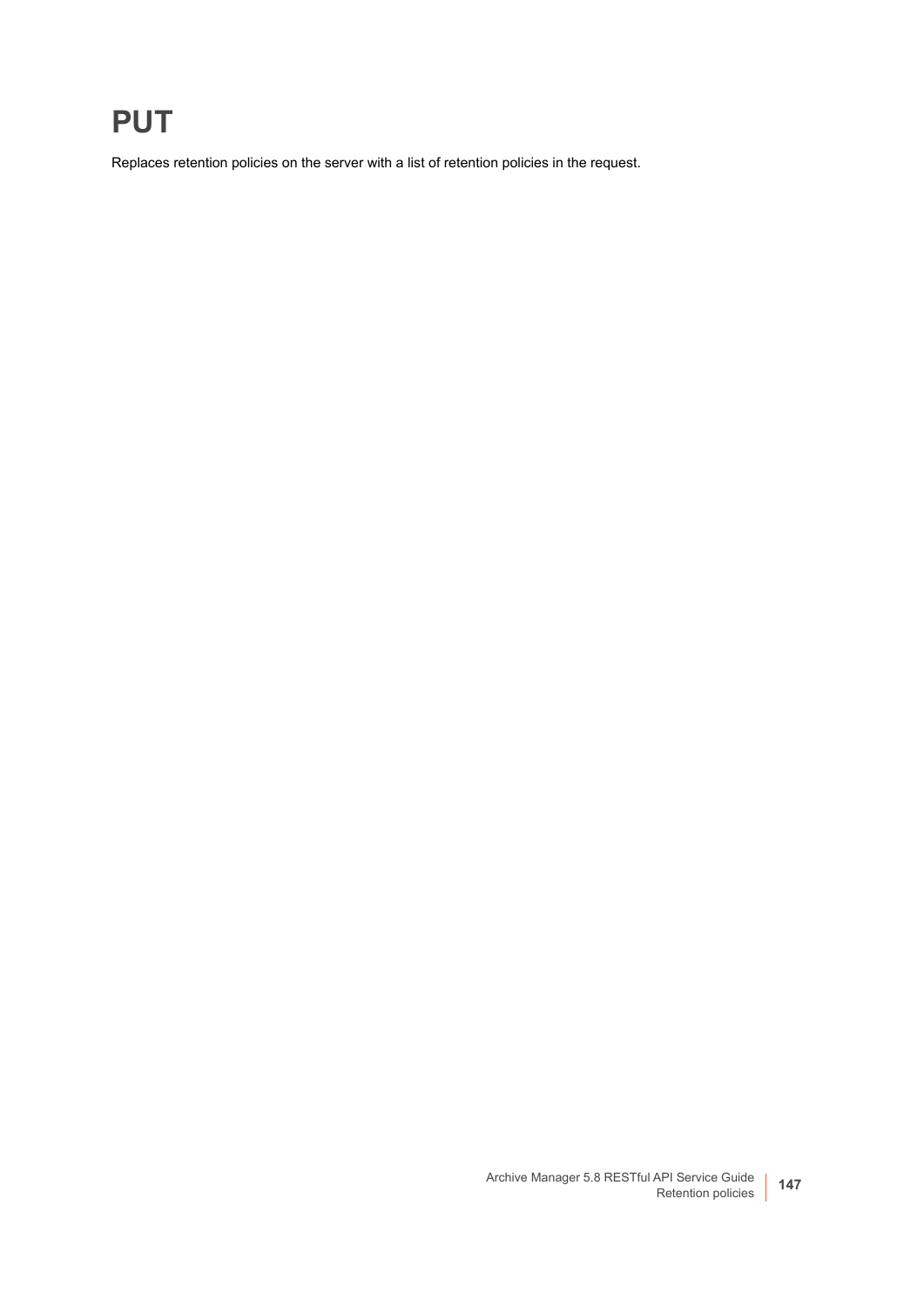## **Retention runs**

- **•** [.../v1/retentionruns/schema.{format}](#page-147-0)
- **•** [.../v1/retentionruns.{format}](#page-147-1)
- **•** [.../v1/retentionruns/count.{format}](#page-148-1)
- **•** [.../v1/retentionruns/{retentionrunId}.{format}](#page-148-0)
- **•** [.../v1/retentionruns/{retentionrunId}/abort.{format}](#page-149-0)
- **•** [.../v1/retentionruns/{retentionrunId}/report.{format}](#page-149-1)
- **•** [.../v1/retentionruns/{retentionrunId}/review.{format}](#page-150-0)
- **•** [.../v1/retentionruns/{retentionrunId}/retentionrunpolicies.{format}](#page-150-1)
- **•** [.../v1/retentionruns/{retentionrunId}/retentionrunpolicies/count.{format}](#page-151-0)

# <span id="page-147-0"></span>**.../v1/retentionruns/schema.{format}**

## **Supported HTTP method**

**GFT** 

#### **GET**

Retrieves JSON or XML schema for RetentionRuns object.

# <span id="page-147-1"></span>**.../v1/retentionruns.{format}**

#### **Supported HTTP method**

**GET** 

### **GET**

Retrieves a list of retention runs.

#### **Parameters**:

**•** query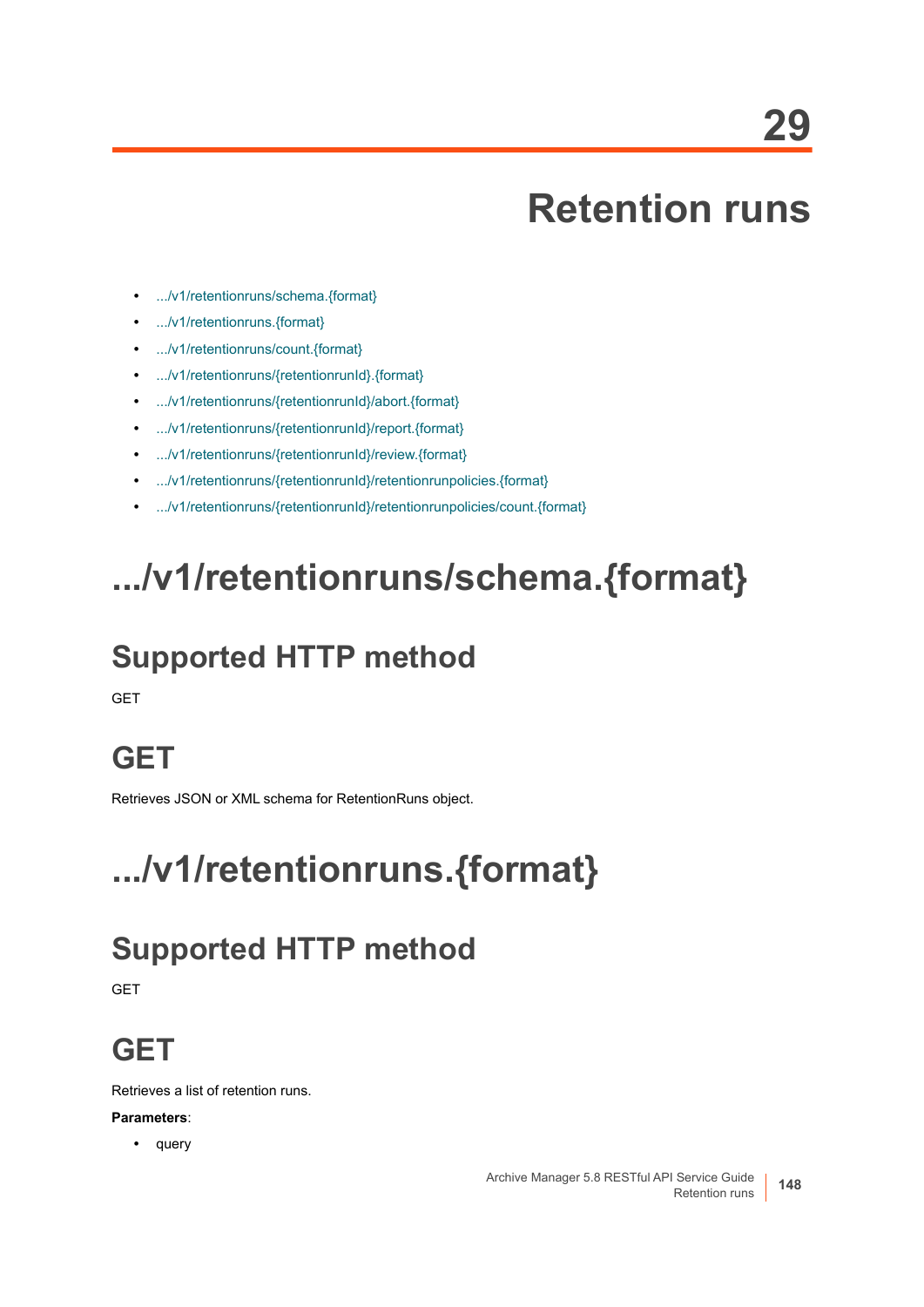#### **Query parameters**:

- **•** idMin
- **•** idMax
- **•** commitModeMask
- **•** stateMask
- **•** committed
- **•** startTimeUtcMin
- **•** startTimeUtcMax
- **•** endTimeUtcMin
- **•** endTimeUtcMax
- **•** lastUpdateTimeUtcMin
- **•** lastUpdateTimeUtcMax

# <span id="page-148-1"></span>**.../v1/retentionruns/count.{format}**

#### **Supported HTTP method**

GET

## **GET**

Retrieves the number of retention runs for a logged in user.

# <span id="page-148-0"></span>**.../v1/retentionruns/{retentionrunId}.{for mat}**

### **Supported HTTP method**

**GET** 

### **GET**

Retrieves a retention run by the retention run ID.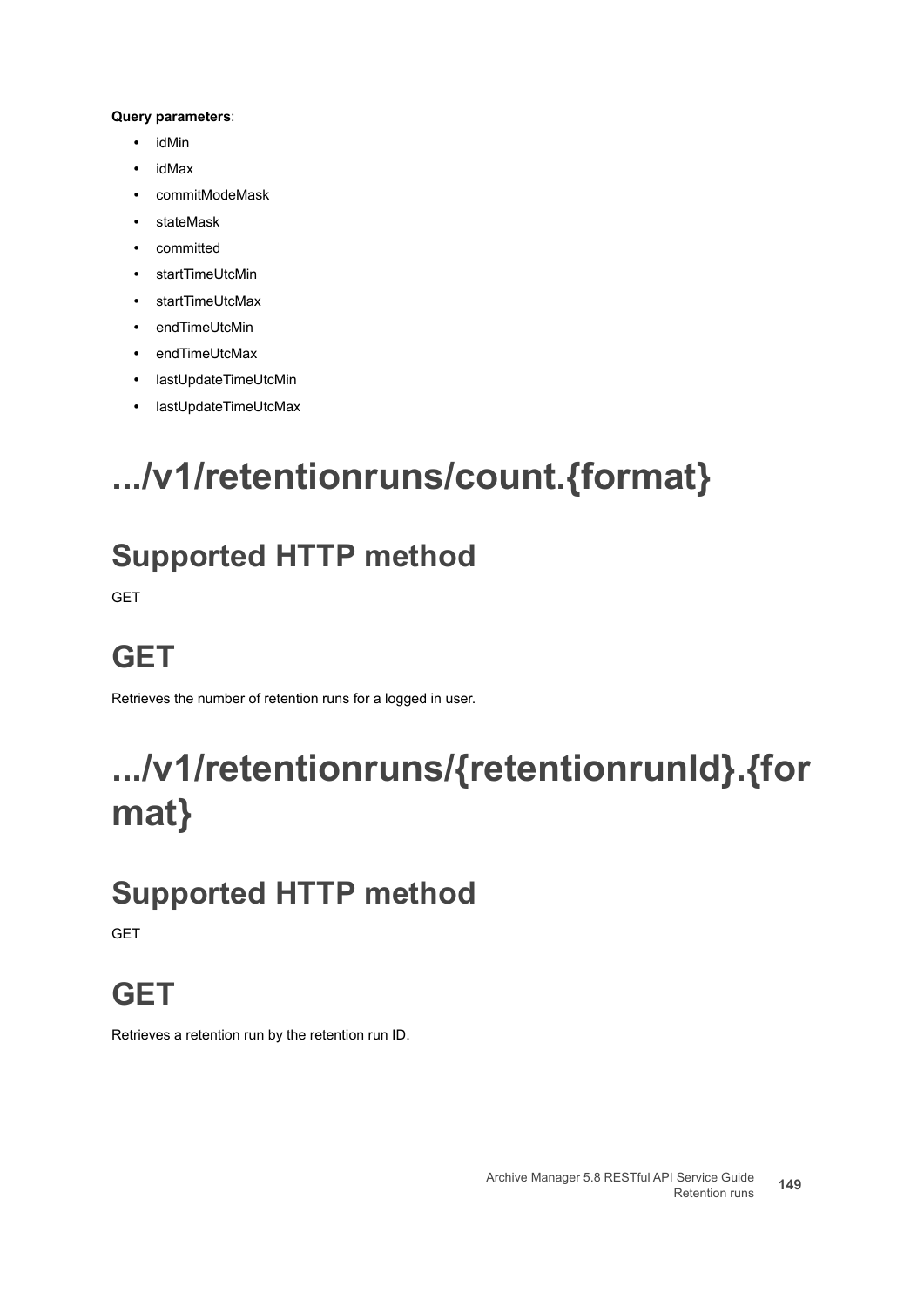# <span id="page-149-0"></span>**.../v1/retentionruns/{retentionrunId}/ab ort.{format}**

### **Supported HTTP method**

**GFT** 

## **GET**

Changes the state of a retention run to Aborted. For example, .../v1/retentionruns/{retentionrunId}/abort.xml

# <span id="page-149-1"></span>**.../v1/retentionruns/{retentionrunId}/rep ort.{format}**

## **Supported HTTP method**

**GET** 

## **GET**

Retrieves a list of statistics reports associated with a retention run ID.

#### **Parameters**:

**•** query

- **•** mailboxid:
- **•** messageId
- **•** committed
- **•** groupBy
	- **▪** retentionRunId:
	- **▪** retentionPolicyId
	- **▪** mailboxId
	- **▪** messageId
- **•** include:
	- **▪** retentionRunName:
	- **▪** retentionPolicyName
	- **▪** retentionPolicyName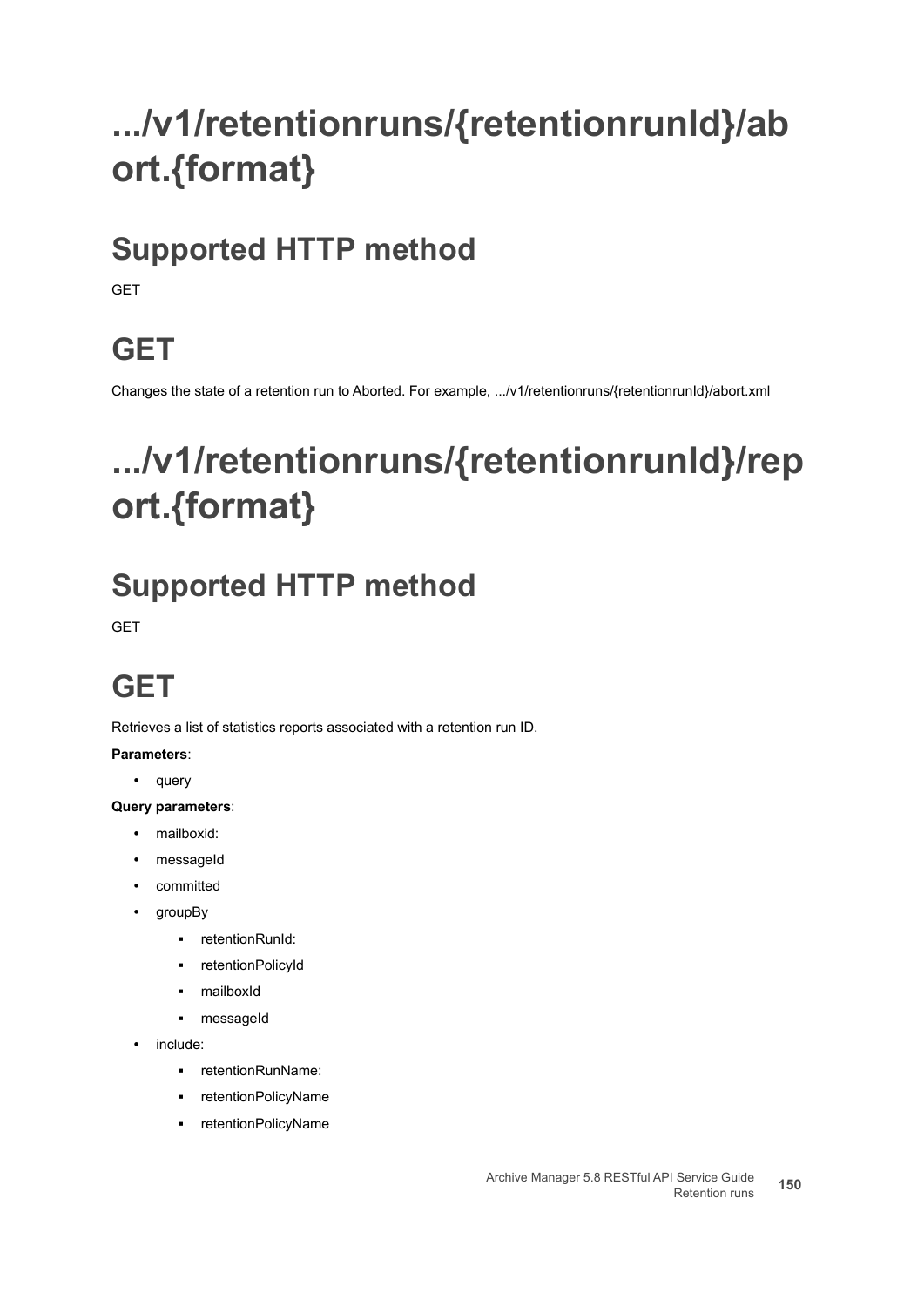- **▪** messageName
- **▪** retentionRunCount
- **▪** retentionPolicyCount
- **▪** mailboxCount
- **▪** messageCount
	- For example,

.../v1/retentionruns/1/report.xml?query=groupby:retentionpolicyid,include:retentionpolicyName|mail boxCount|messageCount

# <span id="page-150-0"></span>**.../v1/retentionruns/{retentionrunId}/rev iew.{format}**

### **Supported HTTP method**

**GFT** 

#### **GET**

Changes the state of a retention run by the retention run ID.

#### **Parameters**:

- **•** accept:
	- **▪** True: The state changes to "commit".
	- **▪** False: The state changes to "done".

For example, .../v1/retentionruns/{retentionrunId}/review.xml?accept=true

## <span id="page-150-1"></span>**.../v1/retentionruns/{retentionrunId}/ret entionrunpolicies.{format}**

### **Supported HTTP method**

**GFT** 

#### **GET**

Retrieves a list of retention run policies associated with a retention run ID.

#### **Parameters**:

**•** query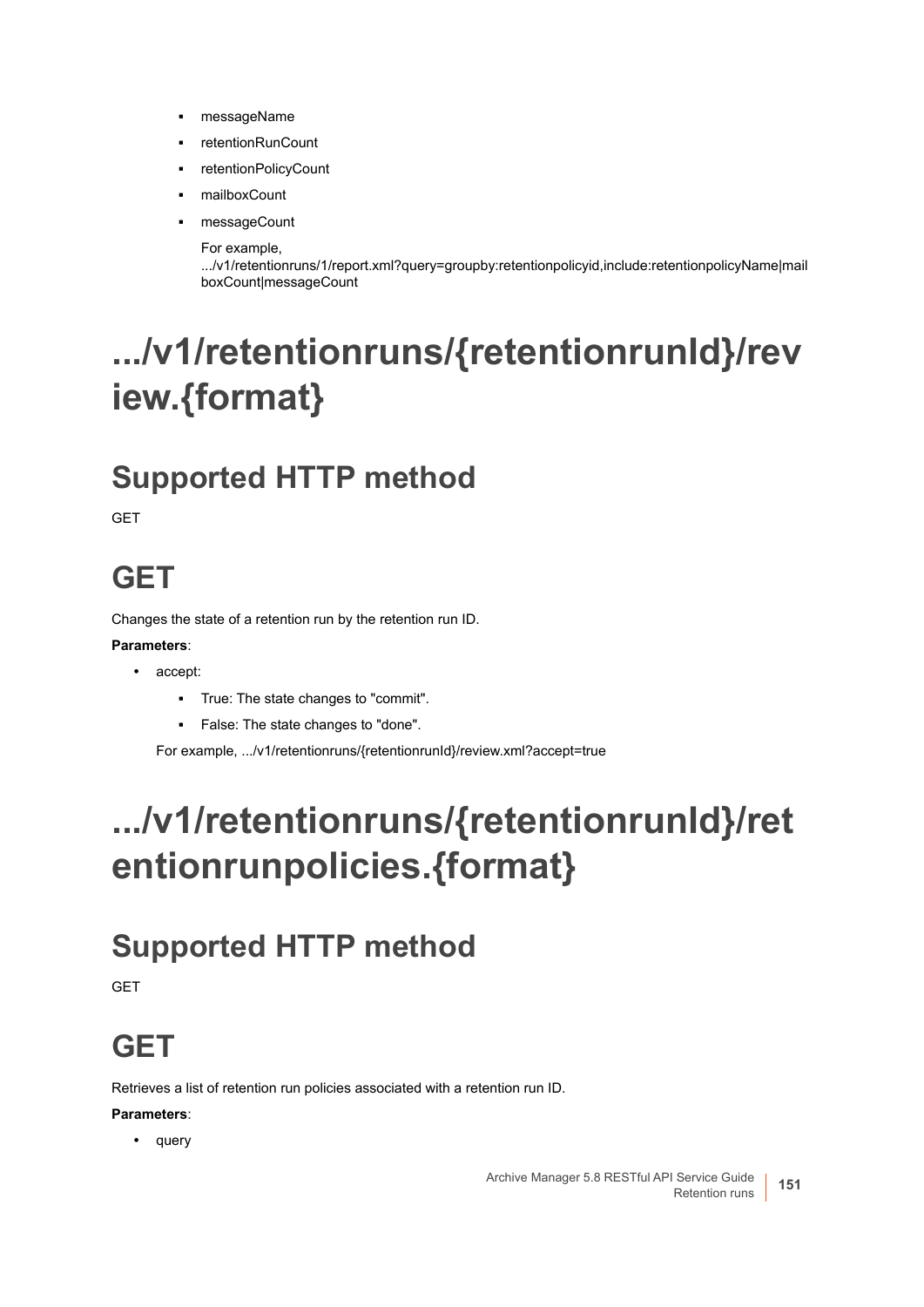#### **Query parameters**:

- **•** retentionRunId
- **•** retentionPolicyId
- **•** include:
	- **▪** targets
	- **▪** targetNames
	- **▪** mailBoxes
	- **▪** mailBoxNames

**i** | NOTE: You must include targets when using the parameter targetNames, for example: .../v1/retentionpolicies.xml?query=include:targets|targetnames

## <span id="page-151-0"></span>**.../v1/retentionruns/{retentionrunId}/ret entionrunpolicies/count.{format}**

### **Supported HTTP method**

**GET** 

## **GET**

Retrieves the number of retention run policies for a specified retention run.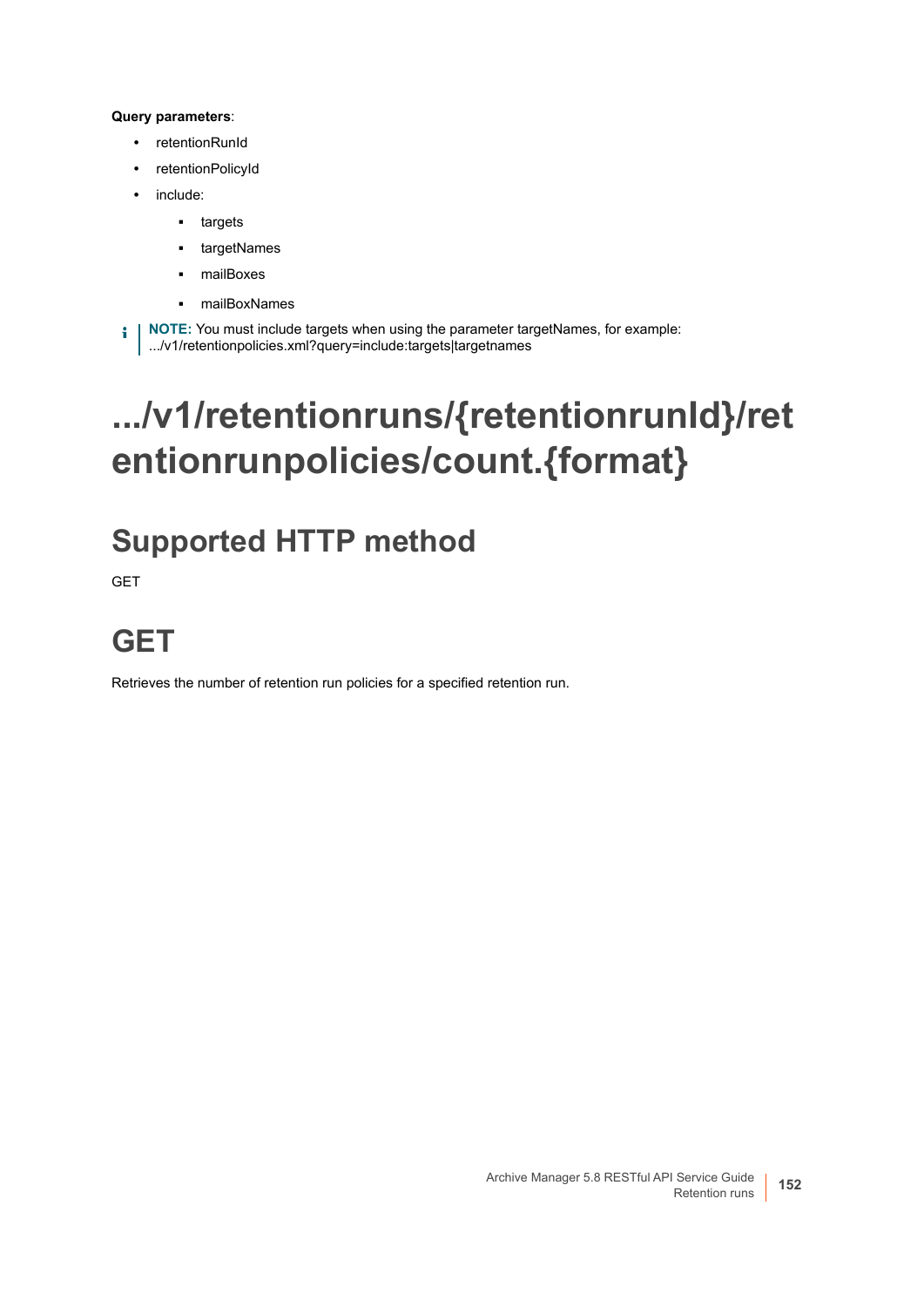# **Retention run policies**

- **•** [.../v1/retentionrunpolicies/schema.{format}](#page-152-0)
- **•** [.../v1/retentionrunpolicies.{format}](#page-152-1)
- **•** [.../v1/retentionrunpolicies/count.{format}](#page-153-0)
- **•** [.../v1/retentionrunpolicies/{retentionrunpolicyId}.{format}](#page-153-1)

# <span id="page-152-0"></span>**.../v1/retentionrunpolicies/schema.{for mat}**

#### **Supported HTTP method**

**GET** 

## **GET**

Retrieves JSON or XML schema for RetentionRunPolicies object.

# <span id="page-152-1"></span>**.../v1/retentionrunpolicies.{format}**

## **Supported HTTP method**

**GET** 

#### **GET**

Retrieves a list of retention run policies.

#### **Parameters**:

**•** query

- **•** retentionRunId
- **•** retentionPolicyId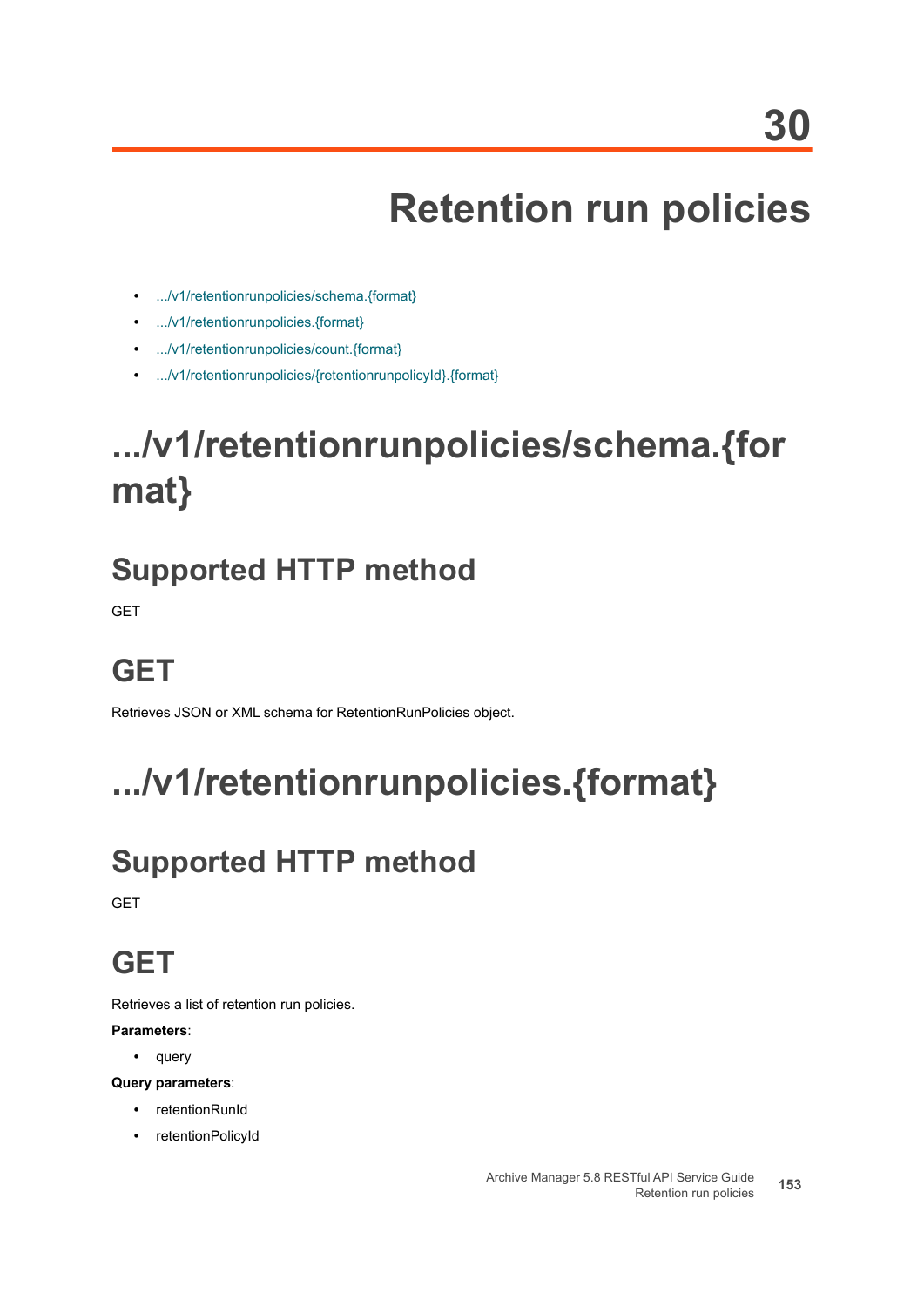- **•** include:
	- **▪** targets
	- **▪** targetNames
	- **▪** mailBoxes
	- **▪** mailBoxNames

**i** | NOTE: You must include targets when using the parameter targetNames, for example: .../v1/retentionpolicies.xml?query=include:targets|targetnames

# <span id="page-153-0"></span>**.../v1/retentionrunpolicies/count.{forma t}**

### **Supported HTTP method**

GET

## **GET**

Retrieves the number of retention run policies.

# <span id="page-153-1"></span>**.../v1/retentionrunpolicies/{retentionrun policyId}.{format}**

### **Supported HTTP method**

**GET** 

## **GET**

Retrieves a retention run policy by the retention run policy ID.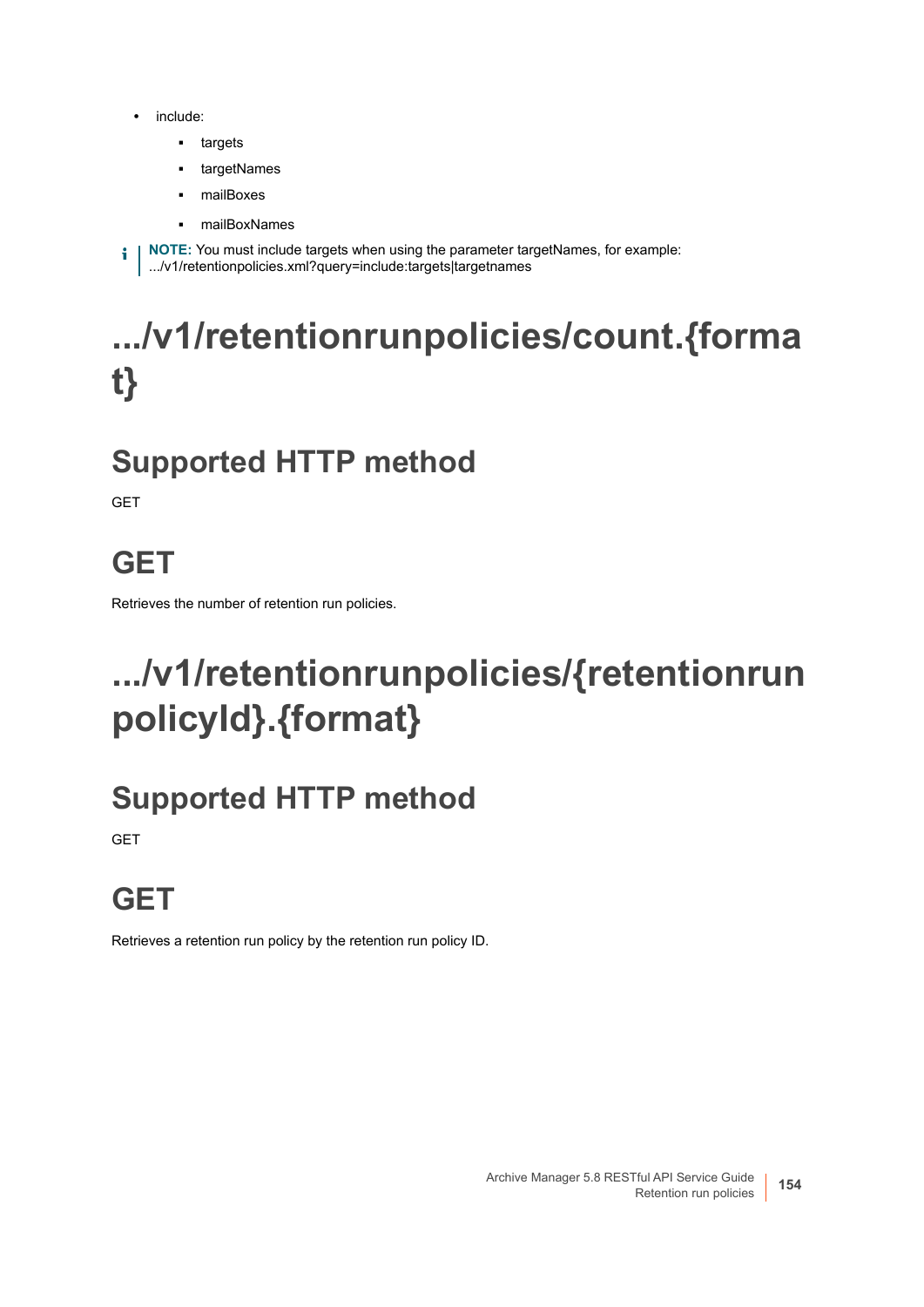# **Retention schedule**

- **•** [.../v1/retentionschedule/schema.{format}](#page-154-1)
- **•** [.../v1/retentionschedule.{format}](#page-154-0)

# <span id="page-154-1"></span>**.../v1/retentionschedule/schema.{forma t}**

## **Supported HTTP method**

**GET** 

## **GET**

Retrieves JSON or XML schema for RetentionSchedule object.

# <span id="page-154-0"></span>**.../v1/retentionschedule.{format}**

## **Supported HTTP method**

GET | PUT

## **GET**

Retrieves the retention schedule.

## **PUT**

Updates the retention schedule.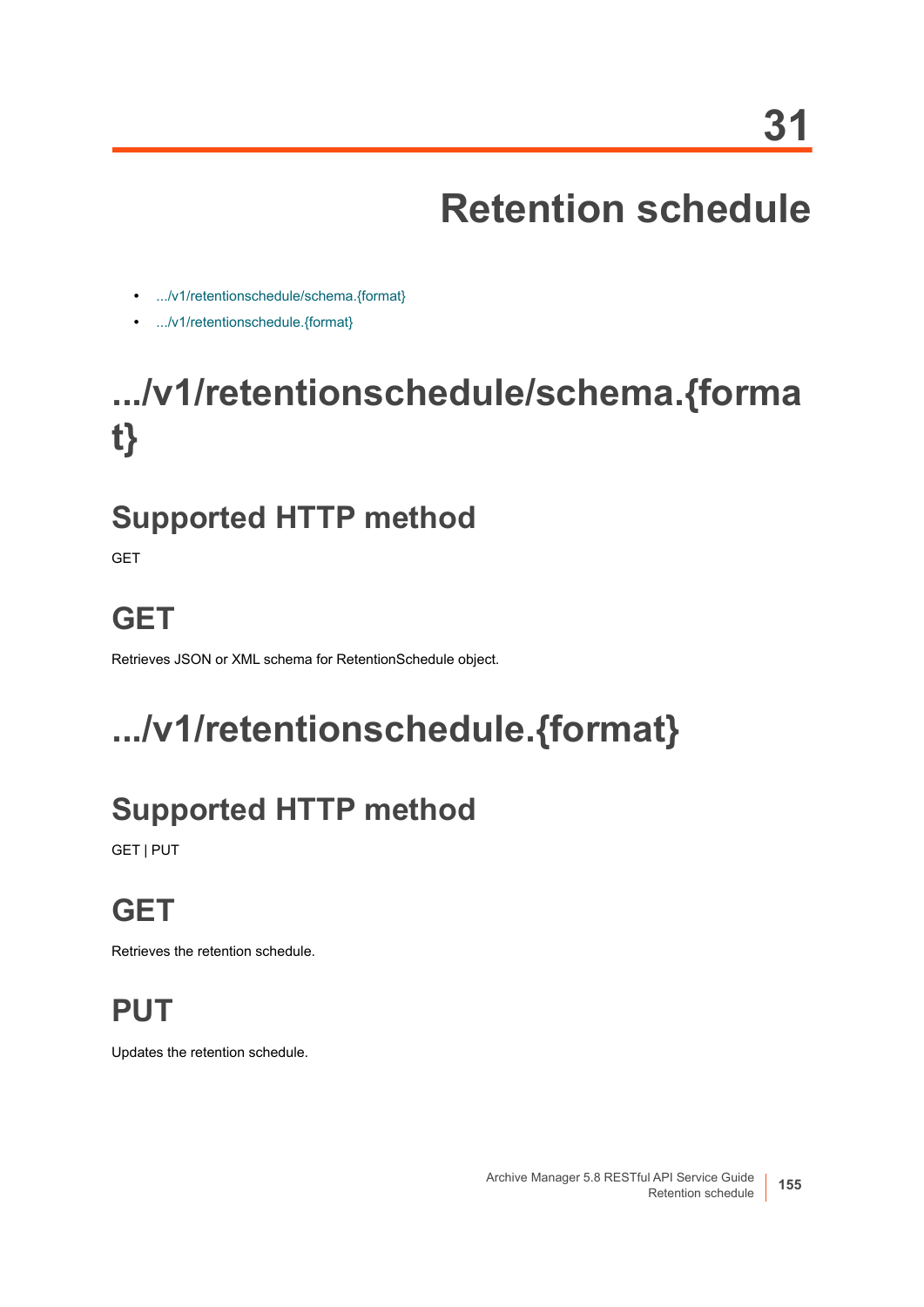# **Retention settings**

- **•** [.../v1/retentionsettings/schema.{format}](#page-155-1)
- **•** [.../v1/retentionsettings.{format}](#page-155-0)

# <span id="page-155-1"></span>**.../v1/retentionsettings/schema.{format}**

## **Supported HTTP method**

**GET** 

### **GET**

Retrieves JSON or XML schema for RetentionSettings object.

# <span id="page-155-0"></span>**.../v1/retentionsettings.{format}**

## **Supported HTTP method**

GET | PUT

## **GET**

Retrieves the retention settings.

## **PUT**

Updates the retention settings.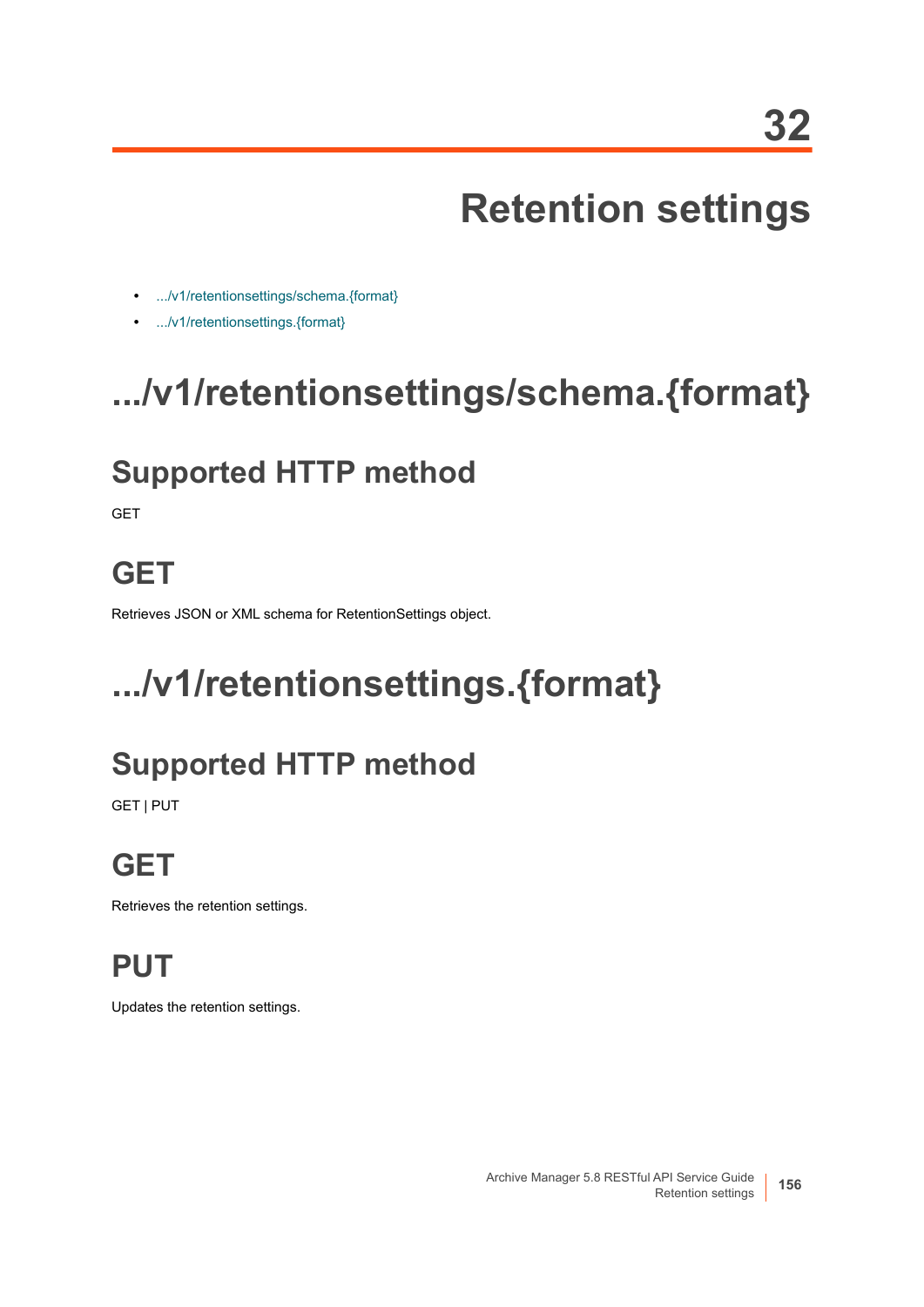# **Security roles**

- **•** [.../v1/securityroles/schema.{format}](#page-156-1)
- **•** [.../v1/securityroles.{format}](#page-156-0)
- **•** [.../v1/securityroles/{securityRoleId}.{format}](#page-157-0)
- **•** [.../v1/securityroles/{securityRoleId}/logins.{format}](#page-157-1)

# <span id="page-156-1"></span>**.../v1/securityroles/schema.{format}**

#### **Supported HTTP method**

GET

#### **GET**

Retrieves JSON or XML schema for SecurityRole object.

# <span id="page-156-0"></span>**.../v1/securityroles.{format}**

## **Supported HTTP method**

**GET** 

#### **GET**

Retrieves a list of security roles.

#### **Parameters:**

- **•** queryId: A Base64 encoded value in the Response Header "X-QueryId". It can be used to re-attach to a search result table or reissue a search result.
- **•** query
- **•** sort
- **•** top
- **•** lastId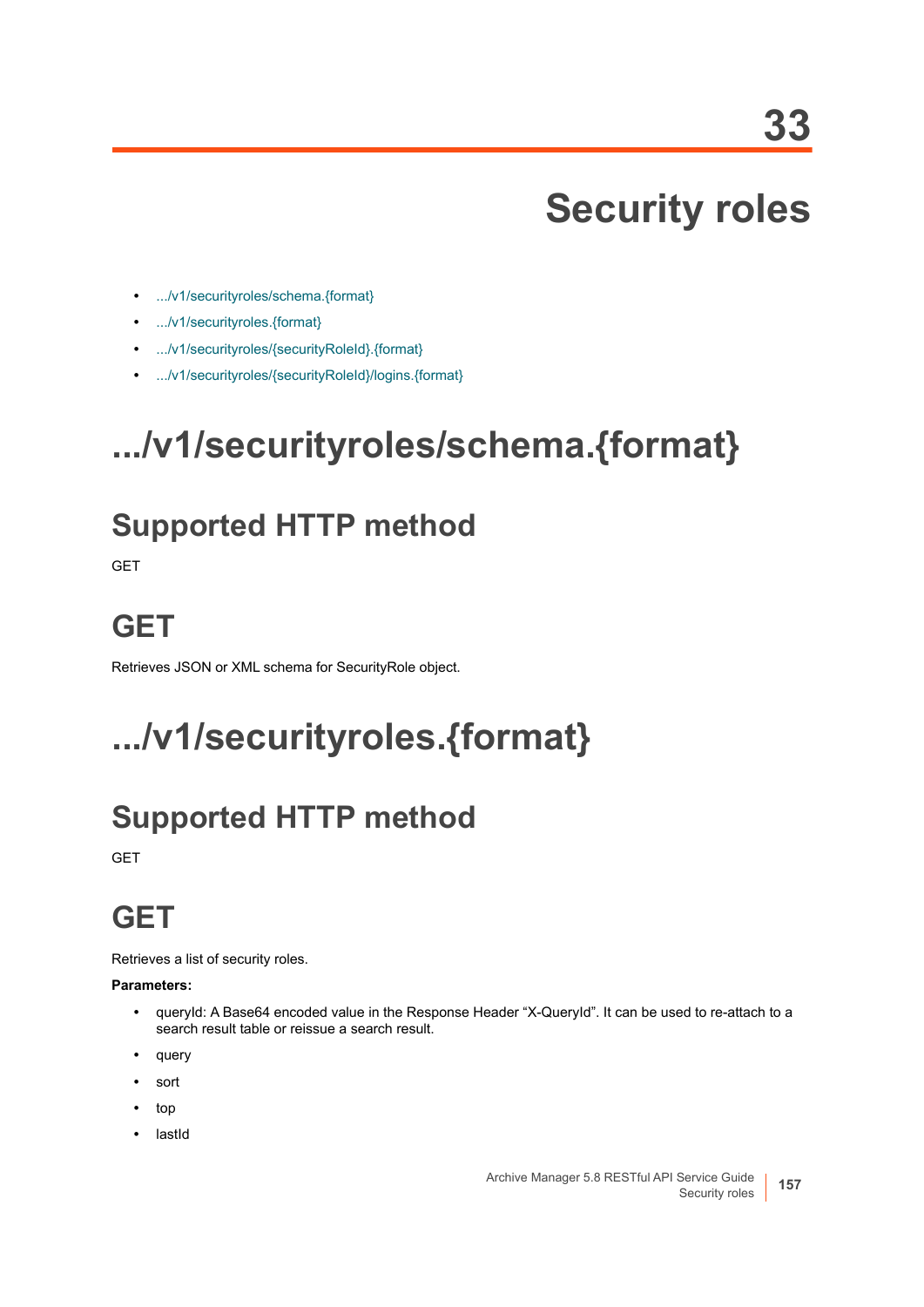- **•** offset
- **•** limit
- **•** fields

#### **Query parameters:**

- **•** name
- **•** loginId
- **•** exclude: excludes a list of security role IDs.

# <span id="page-157-0"></span>**.../v1/securityroles/{securityRoleId}.{for mat}**

## **Supported HTTP method**

**GET** 

### **GET**

Retrieves a security role by the security role ID.

# <span id="page-157-1"></span>**.../v1/securityroles/{securityRoleId}/logi ns.{format}**

### **Supported HTTP method**

GET

## **GET**

Retrieves a list of logins which have a specified security role.

**Parameters**:

**•** query

- **•** loginName
- **•** displayName
- **•** securityRole
- **•** notSecurityRole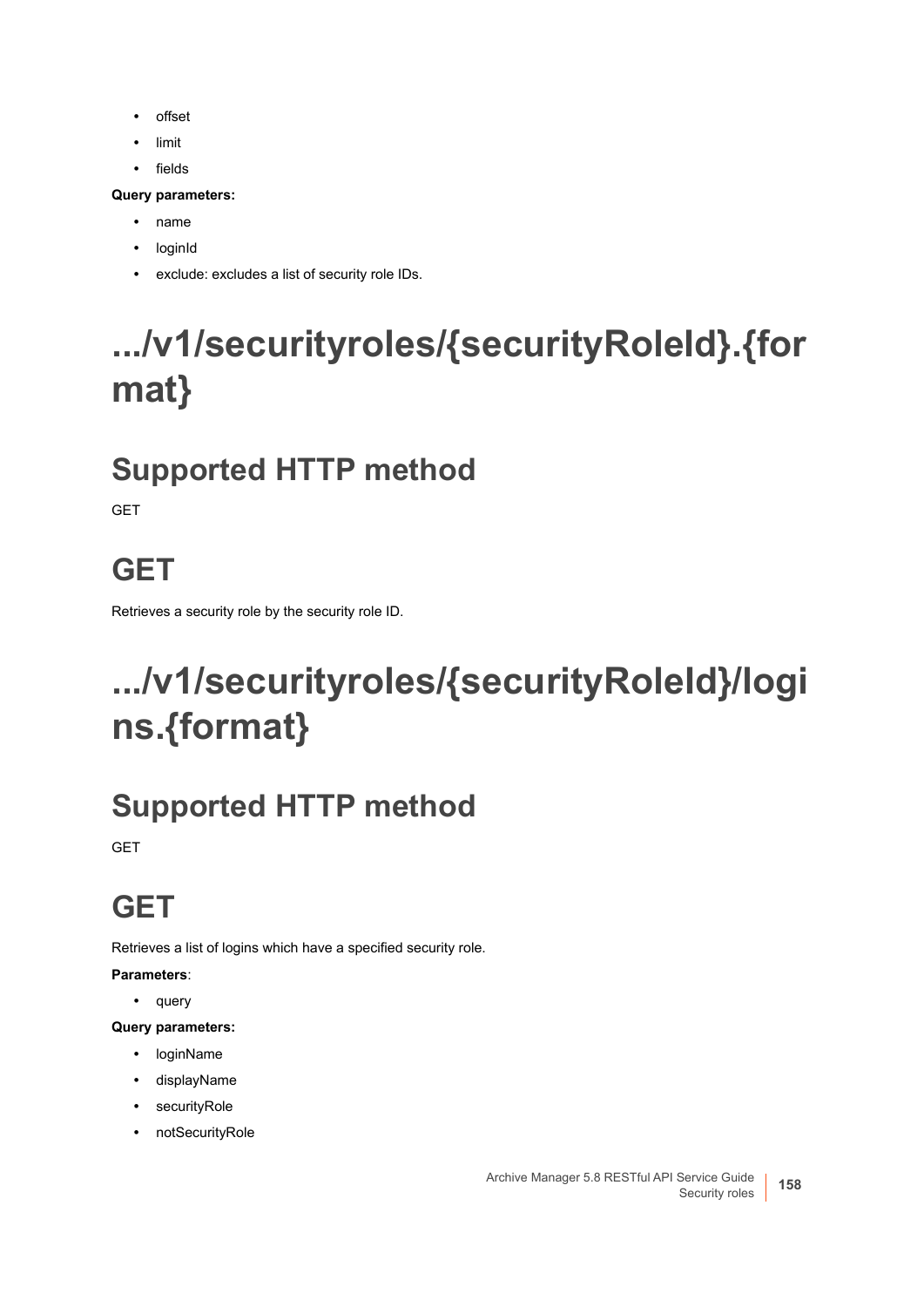- **•** emailAddress
- **•** organizationalUnit
- **•** organizationalUnitId
- **•** loginDomainId
- **•** domainName
- **•** loginStatus
- **•** mailboxId
- **•** notMailboxId
- **•** groupId
- **•** notGroupId
- **•** active
- **•** exclude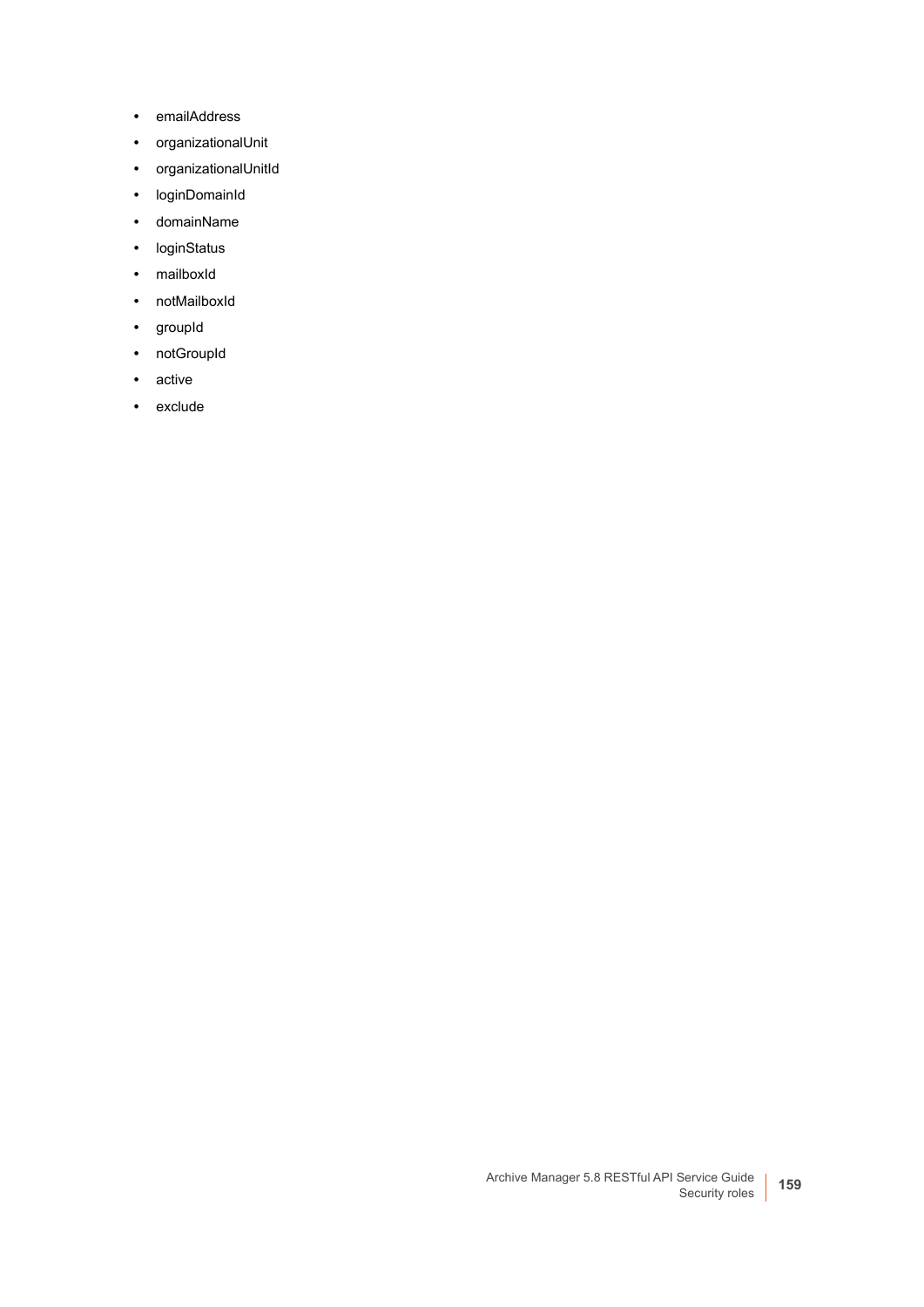**34**

# **Server**

- **•** [.../v1/server/authmode.{format}](#page-159-1)
- **•** [.../v1/server/timezone.{format}](#page-159-0)

## <span id="page-159-1"></span>**.../v1/server/authmode.{format}**

### **Supported HTTP method**

**GFT** 

#### **GET**

Retrieves the authentication mode of the Archive Manager website.

# <span id="page-159-0"></span>**.../v1/server/timezone.{format}**

### **Supported HTTP method**

**GET** 

## **GET**

Retrieves the timezone of the Archive Manager server.

#### **JSON response sample**

**NOTE:** For those timezones that do not support Daylight Saving Time, such as "(UTC+08:00) Beijing, Chongqing, Hong Kong, Urumqi", the value of the property isDaylightSavingTime is meaningless, because it does not have the check box "Automatically adjust clock for Daylight Saving Time", and the value is inherited from the previous settings.

```
{
  "ianaName": "Asia/Shanghai",
  "standardName": "China Standard Time",
```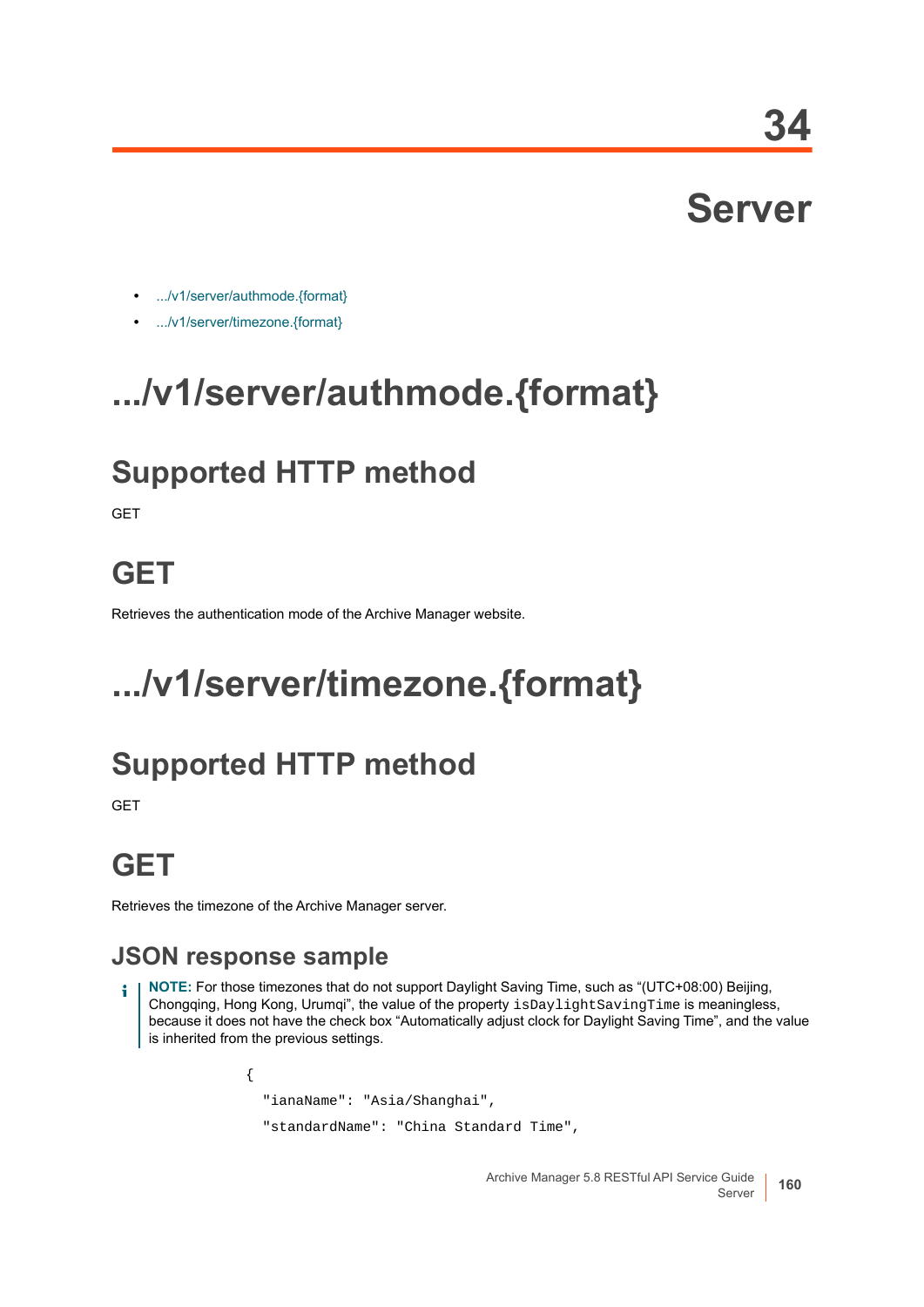```
 "offset": "08:00",
   "isDaylightSavingTime": true
}
{
   "ianaName": "America/St_Johns",
   "standardName": "Newfoundland Standard Time",
  "offset": "-03:30",
  "isDaylightSavingTime": false
}
```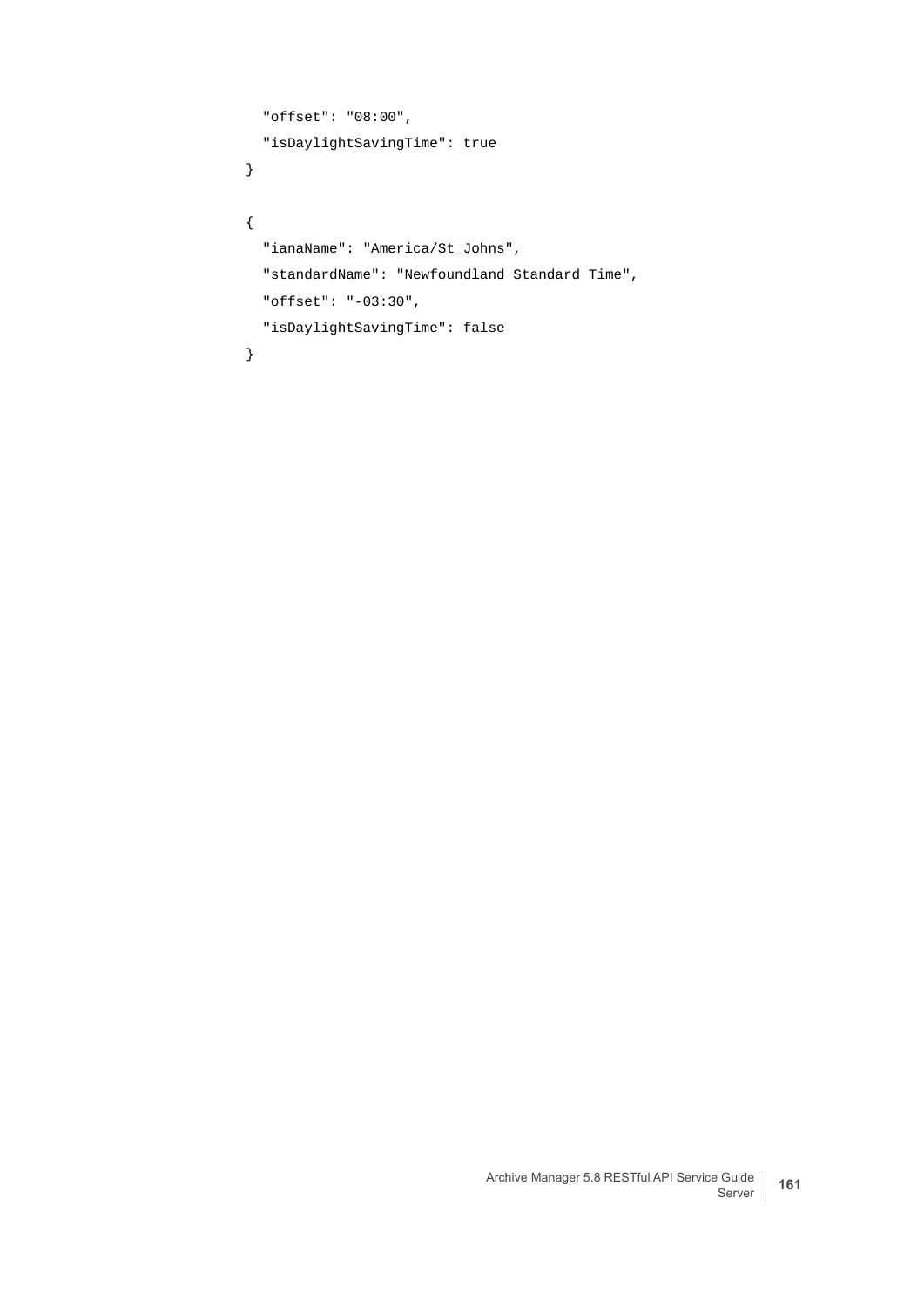**Tags**

- **•** [.../v1/tags/schema.{format}](#page-161-0)
- **•** [.../v1/tags.{format}](#page-161-1)
- **•** [.../v1/tags/count.{format}](#page-162-0)
- **•** [.../v1/tags/{tagId}.{format}](#page-162-1)
- **•** [.../v1/tags/{tagId}/messages.{format}](#page-163-0)
- **•** [.../v1/tags/{tagId}/messages/count.{format}](#page-163-1)

# <span id="page-161-0"></span>**.../v1/tags/schema.{format}**

## **Supported HTTP method**

GET

### **GET**

Retrieves JSON or XML schema for Tag object.

# <span id="page-161-1"></span>**.../v1/tags.{format}**

## **Supported HTTP method**

GET | POST | PUT | DELETE

## **GET**

Retrieves a list of tags.

#### **Parameters**:

**•** query

- **•** name
- **•** loginId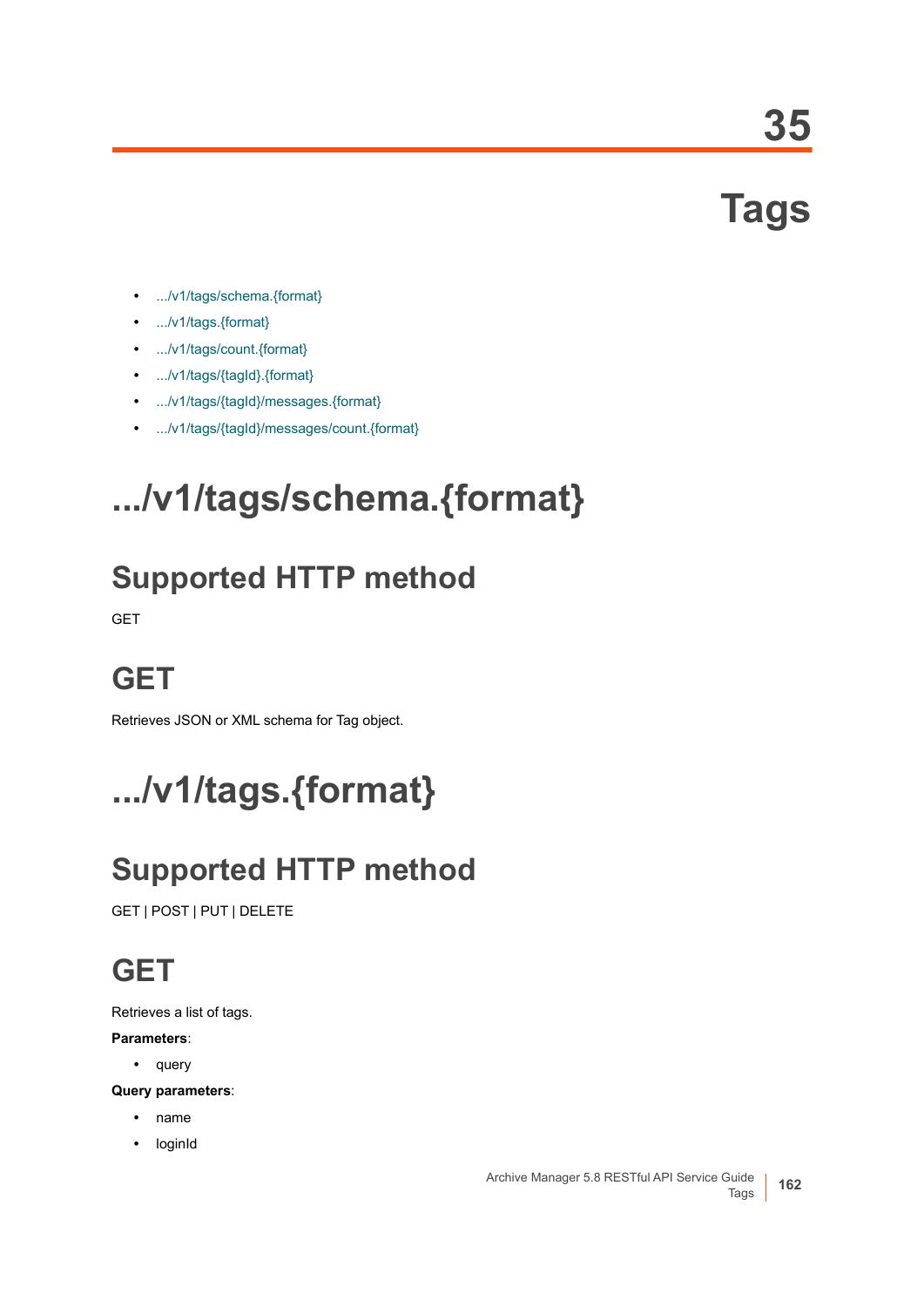- **•** notLoginId
- **•** hasValue
- **•** propertyType
- **•** defaultValue
- **•** exclude

## **POST**

Creates a list of tags.

## **PUT**

Updates a list of tags.

## **DELETE**

Deletes a list of tags.

# <span id="page-162-0"></span>**.../v1/tags/count.{format}**

## **Supported HTTP method**

**GET** 

## **GET**

Retrieves the number of tags.

# <span id="page-162-1"></span>**.../v1/tags/{tagId}.{format}**

## **Supported HTTP method**

GET | DELETE

## **GET**

Retrieves a tag by the tag ID.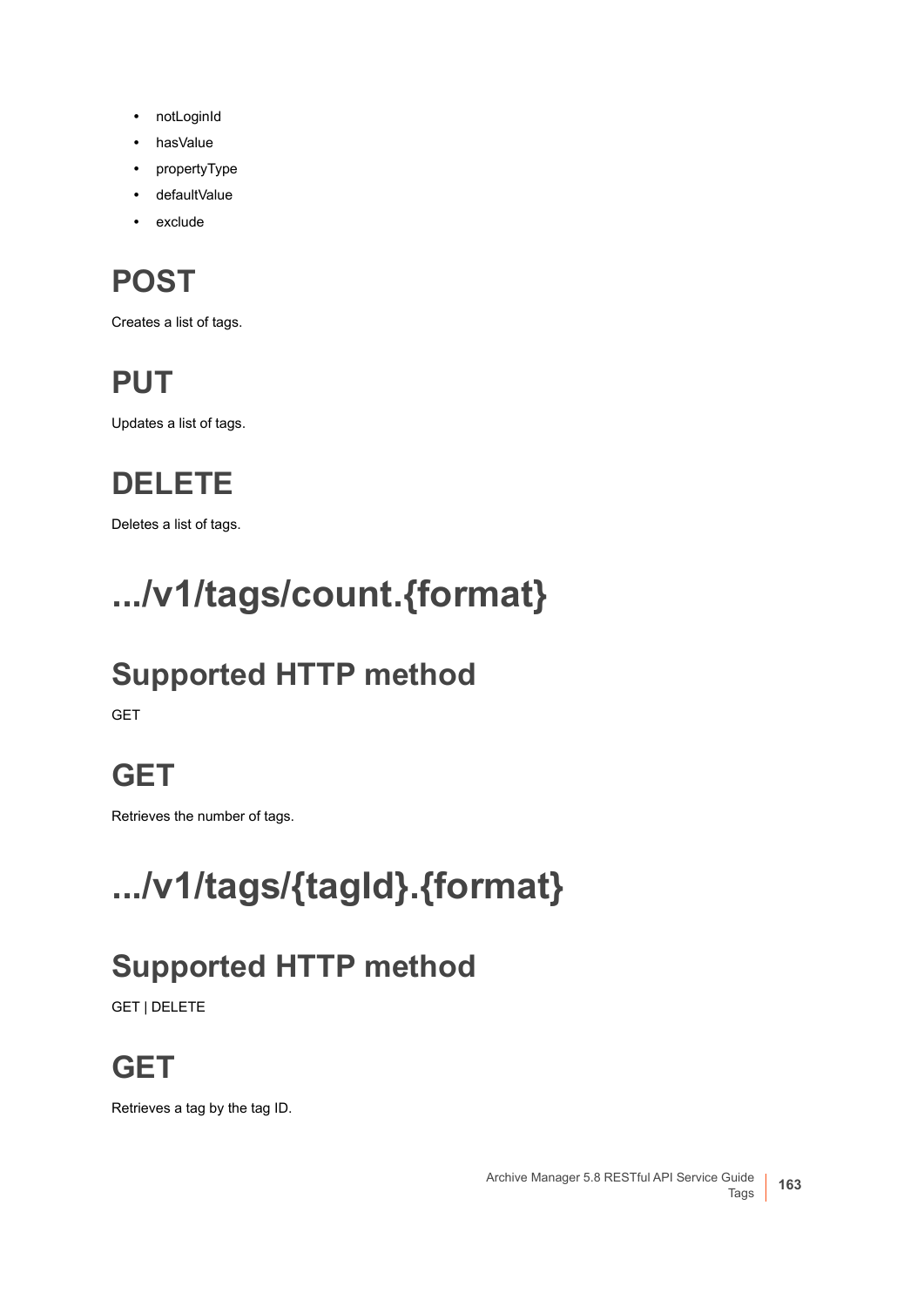#### **DELETE**

Deletes a tag by the tag ID.

# <span id="page-163-0"></span>**.../v1/tags/{tagId}/messages.{format}**

#### **Supported HTTP method**

**GET** 

## **GET**

Retrieves a list of messages associated with a tag ID.

**i** | NOTE: This API does not support sorting.

# <span id="page-163-1"></span>**.../v1/tags/{tagId}/messages/count.{for mat}**

## **Supported HTTP method**

GET

## **GET**

Retrieves the number of messages associated with a tag ID.